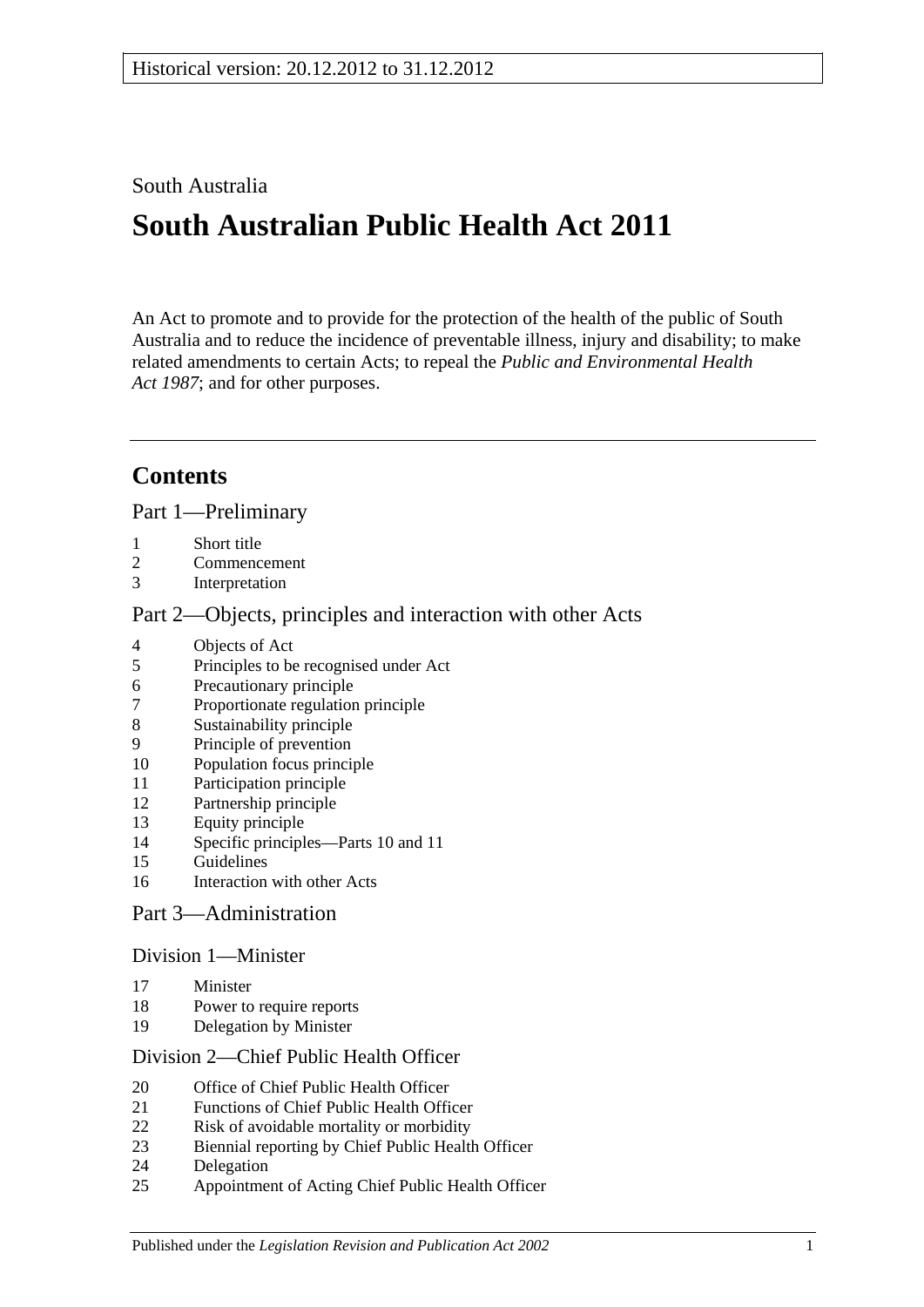#### Division [3—South Australian Public Health Council](#page-16-1)

- [Establishment of SAPHC](#page-16-2)<br>27 Composition of SAPHC
- [Composition of SAPHC](#page-16-3)
- [Conditions of appointment](#page-17-0)
- [Allowances and expenses](#page-17-1)
- [Validity of acts](#page-17-2)
- [Functions of SAPHC](#page-17-3)
- [Conduct of business](#page-18-0)
- [Committees and subcommittees](#page-18-1)
- [Delegation by SAPHC](#page-19-0)
- [Annual report](#page-19-1)
- [Use of facilities](#page-19-2)

#### Division [4—Councils](#page-19-3)

- [Functions of councils](#page-19-4)
- [Immunisation services](#page-20-0)
- [Cooperation between councils](#page-20-1)
- [Power of Chief Public Health Officer to act](#page-20-2)
- [Council failing to perform a function under Act](#page-21-0)
- [Transfer of function of council at request of council](#page-22-0)

#### Division [5—Authorised officers](#page-23-0)

- [State authorised officers](#page-23-1)
- [Local authorised officers](#page-23-2)
- [Qualifications](#page-23-3)
- [Identity cards](#page-24-0)
- [Powers of authorised officers](#page-24-1)

#### Division [6—Emergency officers](#page-26-0)

[Emergency officers](#page-26-1)

#### Division [7—Specific power to require information](#page-26-2)

[Specific power to require information](#page-26-3)

#### Part [4—Public health plans](#page-27-0)

#### Division [1—State public health plan](#page-27-1)

[State public health plan](#page-27-2)

#### Division [2—Regional public health plans](#page-28-0)

- [Regional public health plans](#page-28-1)
- [Reporting on regional public health plans](#page-31-0)

#### Part [5—Public health policies](#page-31-1)

- [Public health policies](#page-31-2)
- [Procedure for making policies](#page-32-0)
- [Reference of policies to Parliament](#page-32-1)

#### Part [6—General duty](#page-33-0)

[General duty](#page-33-1)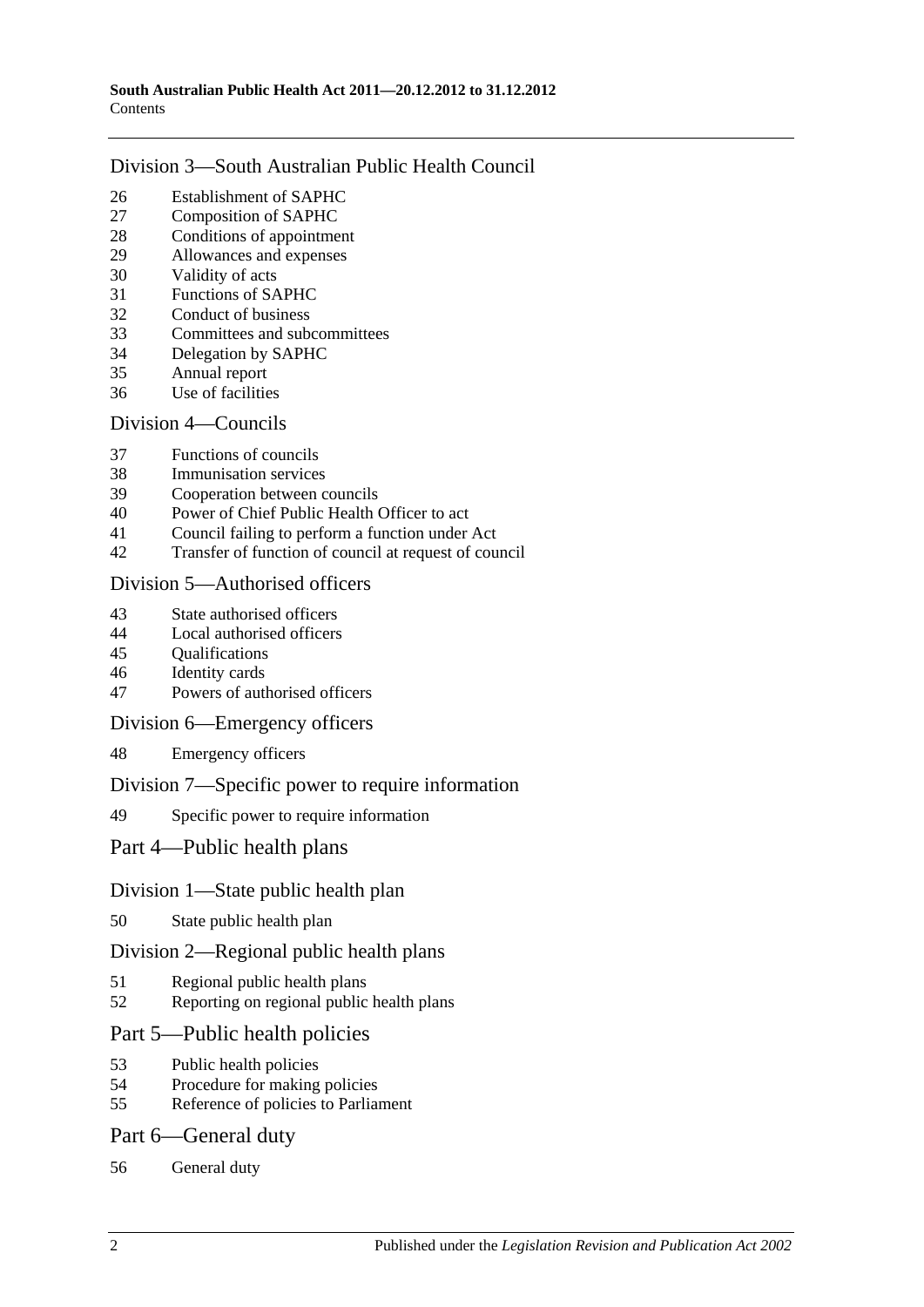## Part [7—General public health offences](#page-33-2)

- [Material risk to public health](#page-33-3)
- [Serious risk to public health](#page-34-0)
- [Defence of due diligence](#page-34-1)
- [Alternative finding](#page-35-0)

## Part [8—Prevention of non-communicable conditions](#page-35-1)

- [Declaration of non-communicable conditions](#page-35-2)
- [Minister may issue code of practice](#page-35-3)

#### Part [9—Notifiable conditions and contaminants](#page-36-0)

#### Division [1—Notifiable conditions](#page-36-1)

- [Declaration of notifiable conditions](#page-36-2)
- [Notification](#page-36-3)
- [Report to councils](#page-38-0)
- [Action to prevent spread of infection](#page-38-1)

#### Division [2—Notifiable contaminants](#page-39-0)

- [Declaration of notifiable contaminants](#page-39-1)
- [Notification of contaminant](#page-39-2)

#### Part [10—Controlled notifiable conditions](#page-41-0)

#### Division [1—Preliminary](#page-41-1)

- [Principles](#page-41-2)
- [Declaration of controlled notifiable conditions](#page-41-3)
- [Chief Public Health Officer to be able to act in other serious cases](#page-42-0)
- [Children](#page-43-0)

## Division [2—Controls](#page-43-1)

- [Power to require a person to undergo an examination or test](#page-43-2)
- [Power to require counselling](#page-45-0)
- [Power to give directions](#page-45-1)
- [Review by District Court](#page-47-0)
- [Power to require detention](#page-48-0)
- [Review of detention orders by Supreme](#page-49-0) Court
- [Warrants](#page-50-0)
- [General provisions relating to orders, requirements and directions](#page-51-0)
- [Duty to comply](#page-51-1)

#### Division [3—Related matters](#page-51-2)

- [Advisory Panels](#page-51-3)
- [Interstate orders](#page-52-0)
- [Protection of information](#page-53-0)

## Part [11—Management of significant emergencies](#page-53-1)

- [Principles](#page-53-2)
- [Public health incidents](#page-53-3)
- [Public health emergencies](#page-53-4)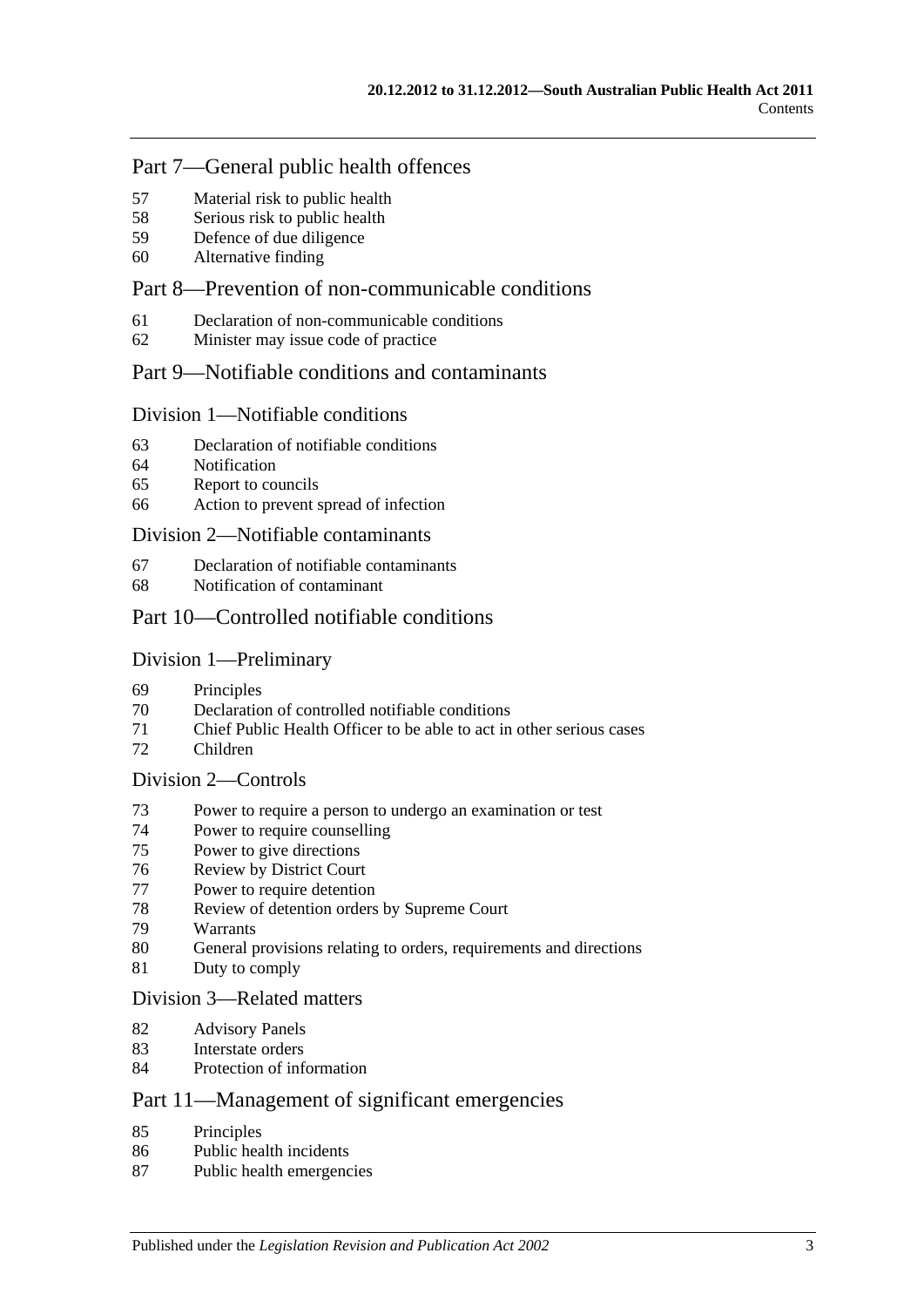- [Making and revocation of declarations](#page-53-5)
- [Powers and functions of Chief Executive](#page-54-0)
- [Application of Emergency Management Act](#page-54-1)

#### Part [12—Notices and emergency situations](#page-58-0)

#### Division [1—Interpretation](#page-58-1)

[Interpretation](#page-58-2)

#### Division [2—Notices and emergencies](#page-58-3)

- [Notices](#page-58-4)
- [Action on non-compliance with notice](#page-61-0)
- [Action in emergency situations](#page-61-1)

#### Division [3—Reviews and appeals](#page-62-0)

- [Reviews—notices relating to general duty](#page-62-1)
- [Appeals](#page-63-0)

#### Part [13—Miscellaneous](#page-64-0)

- [Tests on deceased persons](#page-64-1)
- [Delegation by Chief Executive](#page-65-0)
- [Confidentiality](#page-65-1)
- [Confidentiality and provision of certain information](#page-66-0)
- [Service of notices or other documents](#page-67-0)
- [Immunity](#page-68-0)
- [Protection from liability](#page-68-1)
- [False or misleading information](#page-69-0)
- [Offences](#page-69-1)
- [Offences by bodies corporate](#page-69-2)
- [Continuing offences](#page-69-3)
- [Evidentiary provision](#page-70-0)
- [Regulations](#page-70-1)
- [Review of Act](#page-73-0)

## Schedule [1—Related amendments, repeal and transitional provisions](#page-73-1)

#### Part 1—Related amendments

[Amendment provisions](#page-73-2)

#### Part 2—Amendment of *Electricity Act 1996*

Amendment of section [54—Emergency legislation not affected](#page-73-3)

#### Part 3—Amendment of *Emergency Management Act 2004*

- [Amendment of section](#page-73-4) 3—Interpretation
- Amendment of section [24A—Public health incidents and emergencies](#page-73-5)
- Amendment of section [25—Powers of State Co-ordinator and authorised officers](#page-73-6)

#### Part 4—Amendment of *Essential Services Act 1981*

Amendment of section [6—Power to require information](#page-74-0)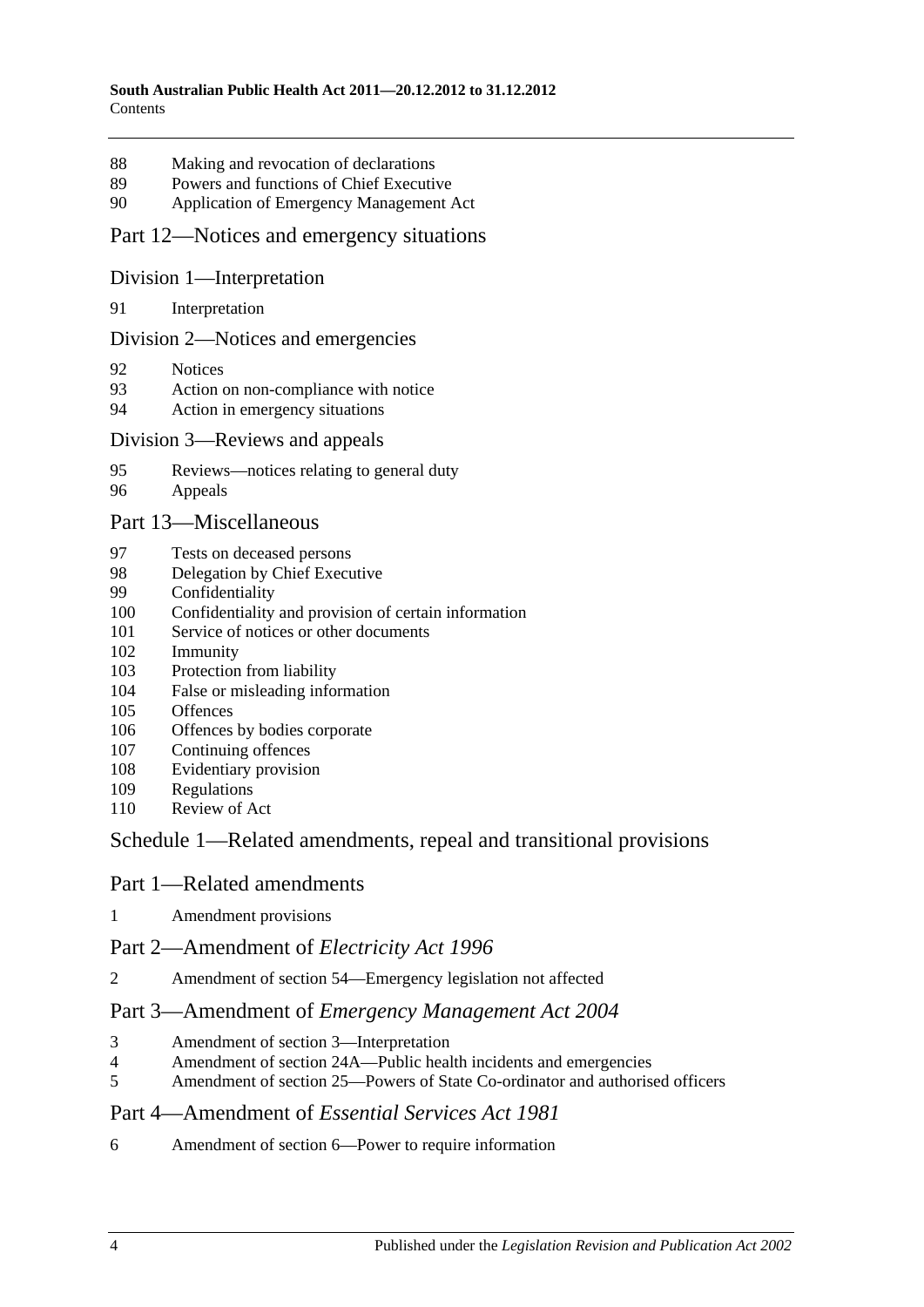Part 5—Amendment of *Fire and Emergency Services Act 2005*

7 Amendment of section [108—Functions and powers](#page-74-1)

Part 6—Amendment of *Gas Act 1997*

8 Amendment of section [54—Emergency legislation not affected](#page-74-2)

Part 7—Amendment of *Health Care Act 2008*

9 Amendment of section [51—Functions and powers of SAAS](#page-74-3)

Part 8—Amendment of *Summary Offences Act 1953*

10 Amendment of section [83B—Dangerous areas](#page-74-4)

Part 9—Repeal

11 [Repeal](#page-74-5)

Part 10—Transitional provisions

- 12 [Interpretation](#page-75-0)
- 13 [Appeals](#page-75-1)
- 14 [Detention](#page-75-2)
- 15 [Directions](#page-76-0)
- 16 [Other transitional provisions](#page-76-1)

[Legislative history](#page-77-0)

#### <span id="page-4-0"></span>**The Parliament of South Australia enacts as follows:**

## **Part 1—Preliminary**

#### <span id="page-4-1"></span>**1—Short title**

This Act may be cited as the *South Australian Public Health Act 2011*.

#### <span id="page-4-2"></span>**2—Commencement**

This Act will come into operation on a day to be fixed by proclamation.

#### <span id="page-4-4"></span><span id="page-4-3"></span>**3—Interpretation**

(1) In this Act, unless the contrary intention appears—

*appointed member* of SAPHC means a member of SAPHC other than the Chief Public Health Officer;

*authorised officer* means a person appointed to be a State or local authorised officer under Part [3 Division](#page-23-0) 5;

*building* includes a structure;

*Chief Executive* means the Chief Executive of the Department and includes a person for the time being acting in that position;

*Chief Public Health Officer* includes a person for the time being acting in that position;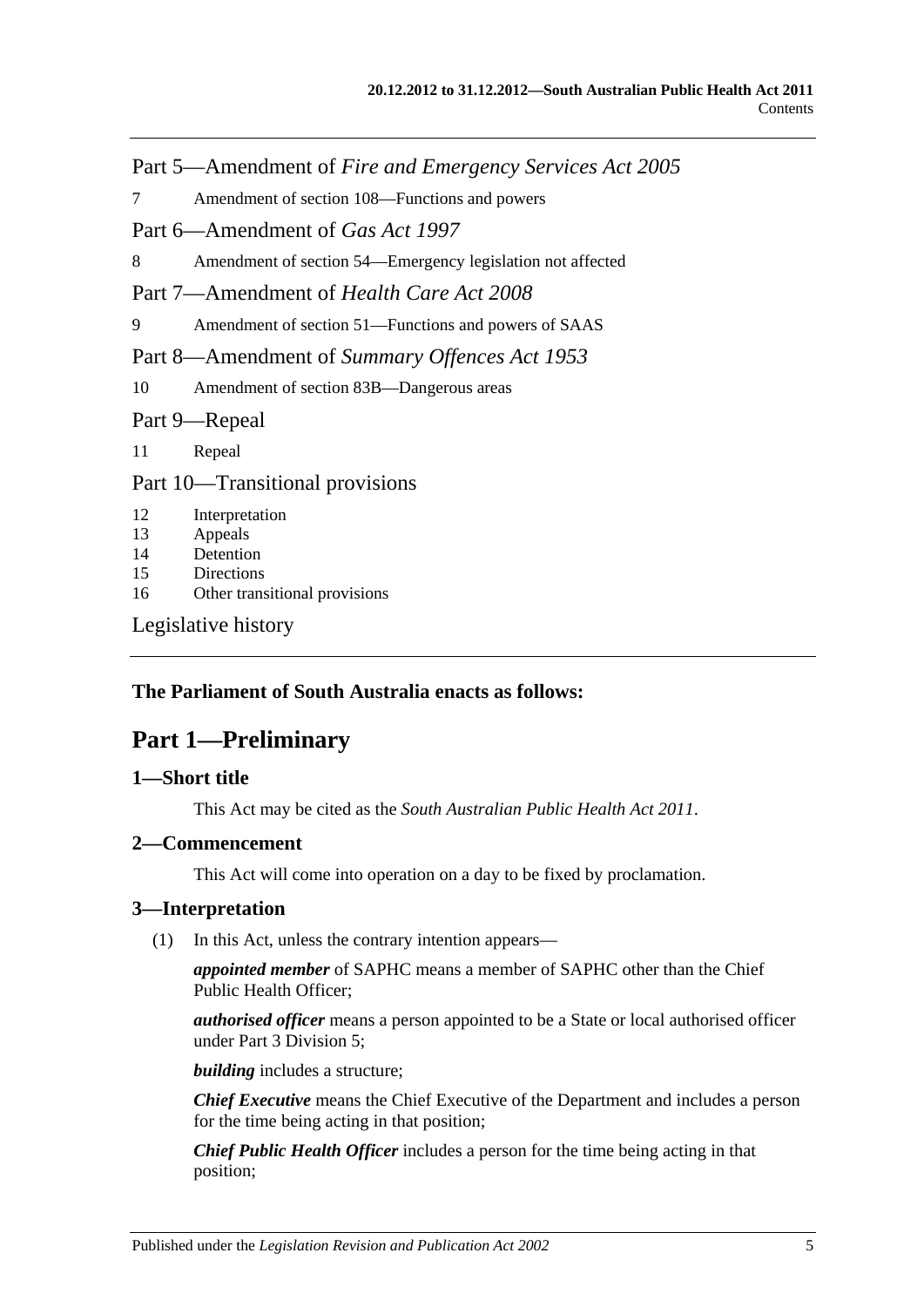*contaminant* means any of the following prescribed by regulation:

- (a) an antibiotic;
- (b) a pathogen;
- (c) another thing that may contaminate food or any other prescribed substance or material;

*controlled notifiable condition* means a disease or medical condition that is a controlled notifiable condition, or taken to be a controlled notifiable condition, under [Part](#page-41-0) 10;

*council* means a council within the meaning of the *[Local Government Act](http://www.legislation.sa.gov.au/index.aspx?action=legref&type=act&legtitle=Local%20Government%20Act%201999) 1999*;

*council subsidiary* means a subsidiary of a council established under the *[Local](http://www.legislation.sa.gov.au/index.aspx?action=legref&type=act&legtitle=Local%20Government%20Act%201999)  [Government Act](http://www.legislation.sa.gov.au/index.aspx?action=legref&type=act&legtitle=Local%20Government%20Act%201999) 1999*;

*the Department* means the administrative unit of the Public Service that is, under the Minister, responsible for the administration of this Act;

*District Court* means the Administrative and Disciplinary Division of the District Court;

*emergency* has the same meaning as in the *[Emergency Management Act](http://www.legislation.sa.gov.au/index.aspx?action=legref&type=act&legtitle=Emergency%20Management%20Act%202004) 2004*;

*emergency officer* means a police officer or a person holding an appointment as an emergency officer under Part [3 Division](#page-26-0) 6;

*food* has the same meaning as in section 5 of the *[Food Act](http://www.legislation.sa.gov.au/index.aspx?action=legref&type=act&legtitle=Food%20Act%202001) 2001*;

*food business* has the same meaning as in section 4 of the *[Food Act](http://www.legislation.sa.gov.au/index.aspx?action=legref&type=act&legtitle=Food%20Act%202001) 2001*;

*legal practitioner* means a person admitted and enrolled as a practitioner of the Supreme Court of South Australia;

*LGA* means the Local Government Association of South Australia;

*local authorised officer*—see [section](#page-23-2) 44;

*local government area* means the area of a council;

*medical condition* includes—

- (a) a medical symptom or pattern of medical symptoms, including symptoms discerned from any signs or results of investigations, that indicate a disease (whether defined or yet to be determined);
- (b) an illness or injury arising from a person being contaminated by 1 or more substances or biological pathogens;
- (c) an injury or any death that gives rise to a public health concern;

*medical practitioner* means a person registered under the *Health Practitioner Regulation National Law* to practise in the medical profession (other than as a student);

*notifiable condition* means a disease or medical condition that is a notifiable condition under [Part](#page-36-0) 9;

*pathology service* means a service in which human tissue, human fluids or human body products are subjected to analysis for the purposes of the prevention, diagnosis or treatment of disease in human beings;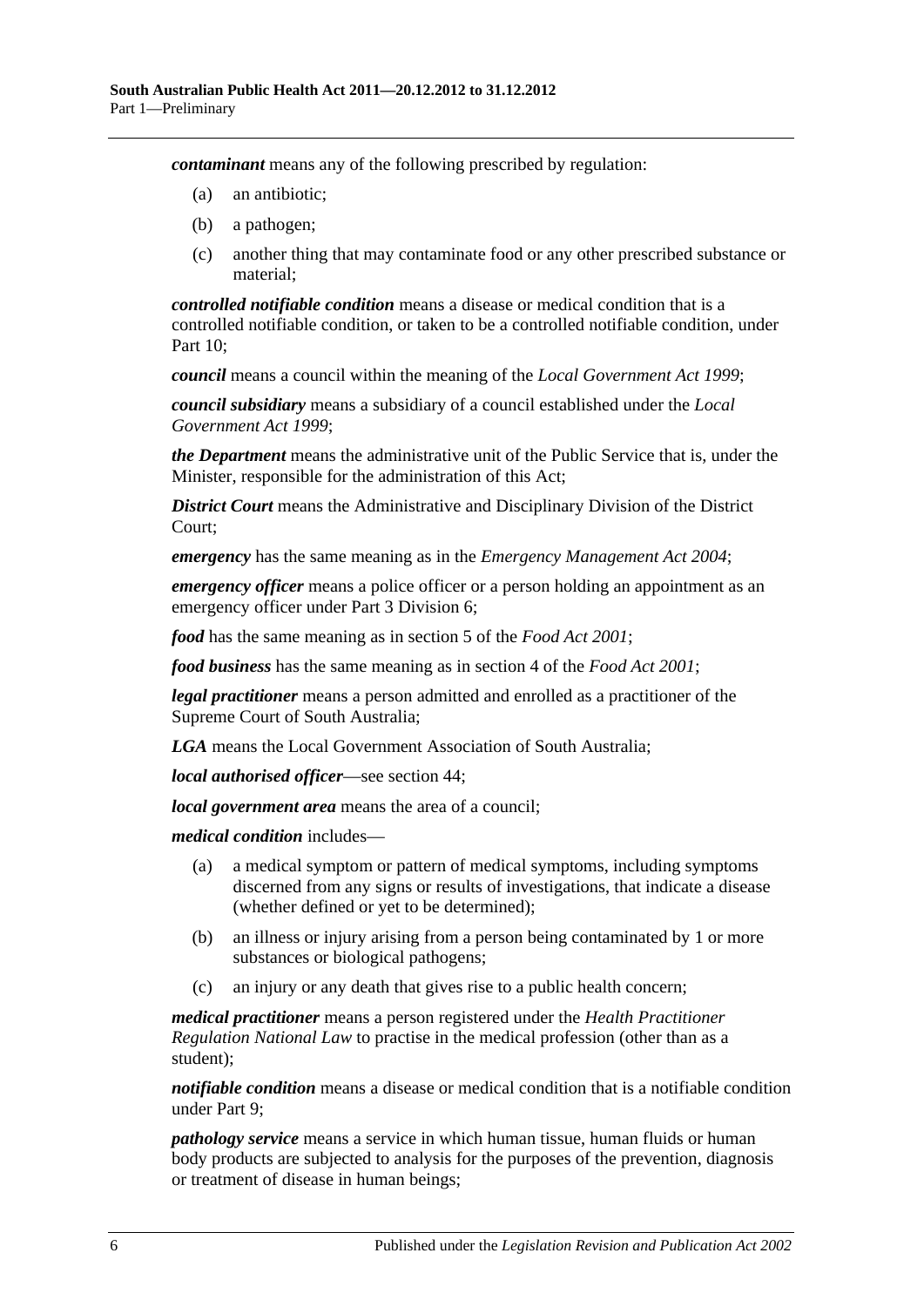*premises* means—

- (a) any land, building (including residential premises) or place (including a public place, or a movable building or structure); or
- (b) a part of premises;

*public authority* means—

- (a) a department under the *[Public Sector Act](http://www.legislation.sa.gov.au/index.aspx?action=legref&type=act&legtitle=Public%20Sector%20Act%202009) 2009*; or
- (b) a body, whether incorporated or unincorporated, established for a public purpose by the State, regardless of the way in which it is established; or
- (c) a council or council subsidiary; or
- (d) the Police Force of South Australia; or
- (e) a member or officer of a body referred to in a preceding paragraph; or
- (f) a person or body, or a person or body of a class, brought within the ambit of this definition by the regulations;

*public health* means the health of individuals in the context of the wider health of the community;

*public health emergency*—see [section](#page-53-4) 87;

*Public Health Emergency Management Plan* means a plan (or a series of plans) prepared by the Chief Executive and approved by the Minister comprising strategies to be administered by the Department for the prevention of emergencies in this State and for ensuring adequate preparation for emergencies in this State, including strategies for the containment of emergencies, response and recovery operations and the orderly and efficient deployment of resources and services in connection with response and recovery operations;

**Note—**

It is contemplated that the Public Health Emergency Management Plan will form part of, or be recognised in, the State Emergency Management Plan prepared under the *[Emergency Management Act](http://www.legislation.sa.gov.au/index.aspx?action=legref&type=act&legtitle=Emergency%20Management%20Act%202004) 2004*.

*public health incident*—see [section](#page-53-3) 86;

*public notice* means notice given in accordance with requirements prescribed by the regulations for the purposes of this definition;

*public place* includes a place to which the public ordinarily has access;

*recovery operations* has the same meaning as in the *[Emergency Management](http://www.legislation.sa.gov.au/index.aspx?action=legref&type=act&legtitle=Emergency%20Management%20Act%202004)  Act [2004](http://www.legislation.sa.gov.au/index.aspx?action=legref&type=act&legtitle=Emergency%20Management%20Act%202004)*;

*response operations* has the same meaning as in the *[Emergency Management](http://www.legislation.sa.gov.au/index.aspx?action=legref&type=act&legtitle=Emergency%20Management%20Act%202004)  Act [2004](http://www.legislation.sa.gov.au/index.aspx?action=legref&type=act&legtitle=Emergency%20Management%20Act%202004)*;

*SAPHC* means the South Australian Public Health Council established under [Part](#page-16-1) 3 [Division](#page-16-1) 3;

*State authorised officer*—see [section](#page-23-1) 43;

*State Co-ordinator* means the person holding or acting in the position of State Co-ordinator under the *[Emergency Management Act](http://www.legislation.sa.gov.au/index.aspx?action=legref&type=act&legtitle=Emergency%20Management%20Act%202004) 2004*;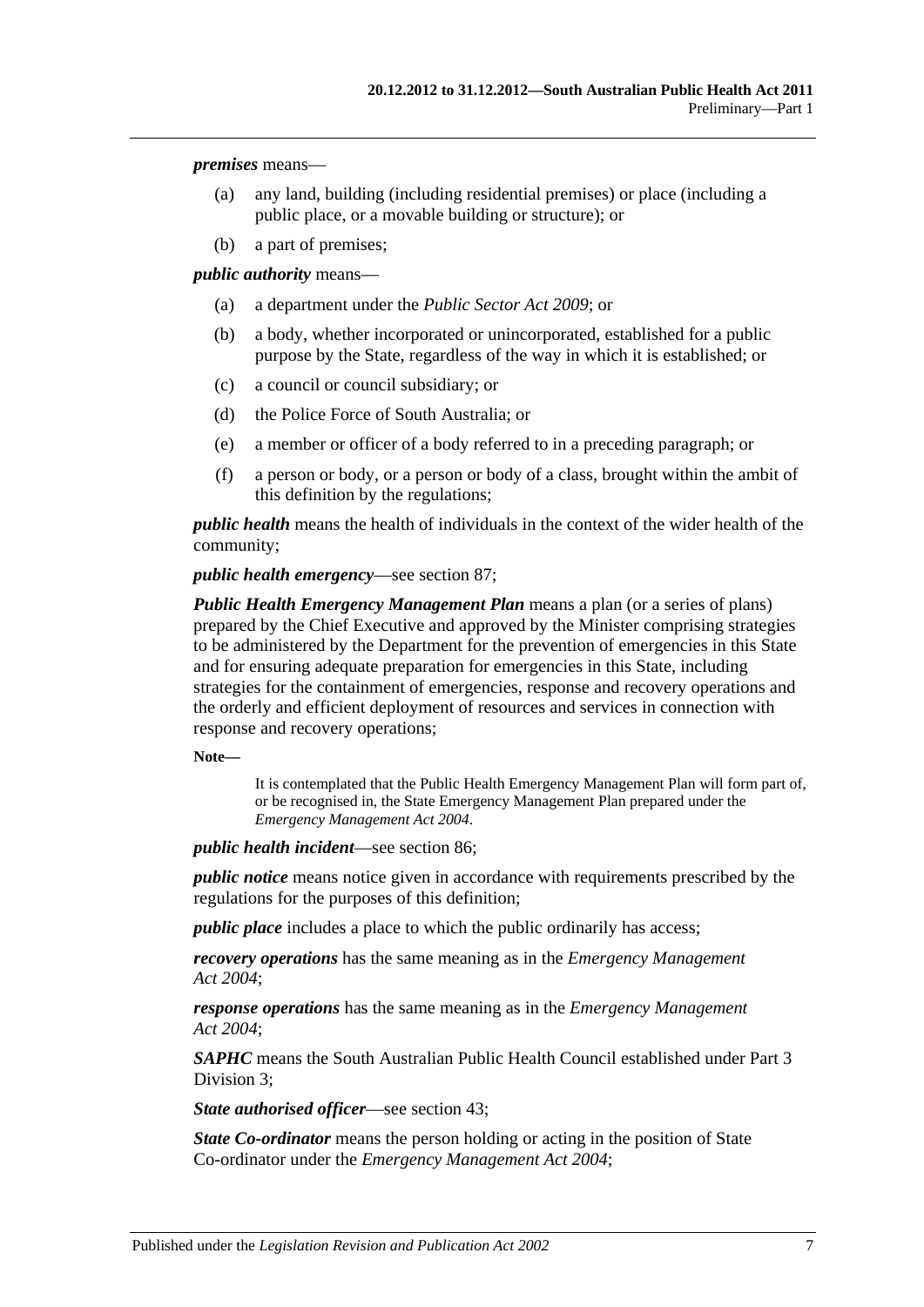*vehicle* includes an aircraft or vessel:

<span id="page-7-2"></span>*wastewater* means water that has been used in any form of human activity and includes—

- (a) water containing any form of waste or other matter or substance that may detract from its safety or from public health; and
- (b) without limiting [paragraph](#page-7-2) (a), human waste either alone or in combination with water;

*wastewater system* means a system for collecting and managing wastewater (including through treatment, reuse and disposal), whether or not connected to the undertaking within the meaning of the *[Sewerage Act](http://www.legislation.sa.gov.au/index.aspx?action=legref&type=act&legtitle=Sewerage%20Act%201929) 1929*.

- (2) Without limiting the definition of *public health* in [subsection](#page-4-4) (1), public health may involve a combination of policies, programs and safeguards designed—
	- (a) to protect, maintain or promote the health of the community at large, including where 1 or more persons may be the focus of any safeguards, action or response; or
	- (b) to prevent or reduce the incidence of disease, injury or disability within the community.
- (3) For the purposes of this Act, *harm* includes physical or psychological harm, or potential harm, to individuals, whether of long term or immediate impact or effect.
- (4) For the purposes of this Act, *potential harm* includes risk of harm and future harm.
- (5) For the purposes of this Act, a person may cause something if he or she—
	- (a) contributes to something happening or proceeding, or allows or permits something to happen or proceed; or
	- (b) contributes to the continuation of a condition for which the person is responsible, or allows or permits a condition for which the person is responsible to continue.

## <span id="page-7-0"></span>**Part 2—Objects, principles and interaction with other Acts**

#### <span id="page-7-1"></span>**4—Objects of Act**

- (1) The objects of the Act are—
	- (a) to promote health and well being of individuals and communities and to prevent disease, medical conditions, injury and disability through a public health approach; and
	- (b) to protect individuals and communities from risks to public health and to ensure, so far as is reasonably practicable, a healthy environment for all South Australians and particularly those who live within disadvantaged communities; and
	- (c) to provide for the development of effective measures for the early detection, management and amelioration of risks to public health; and
	- (d) to promote the provision of information to individuals and communities about risks to public health; and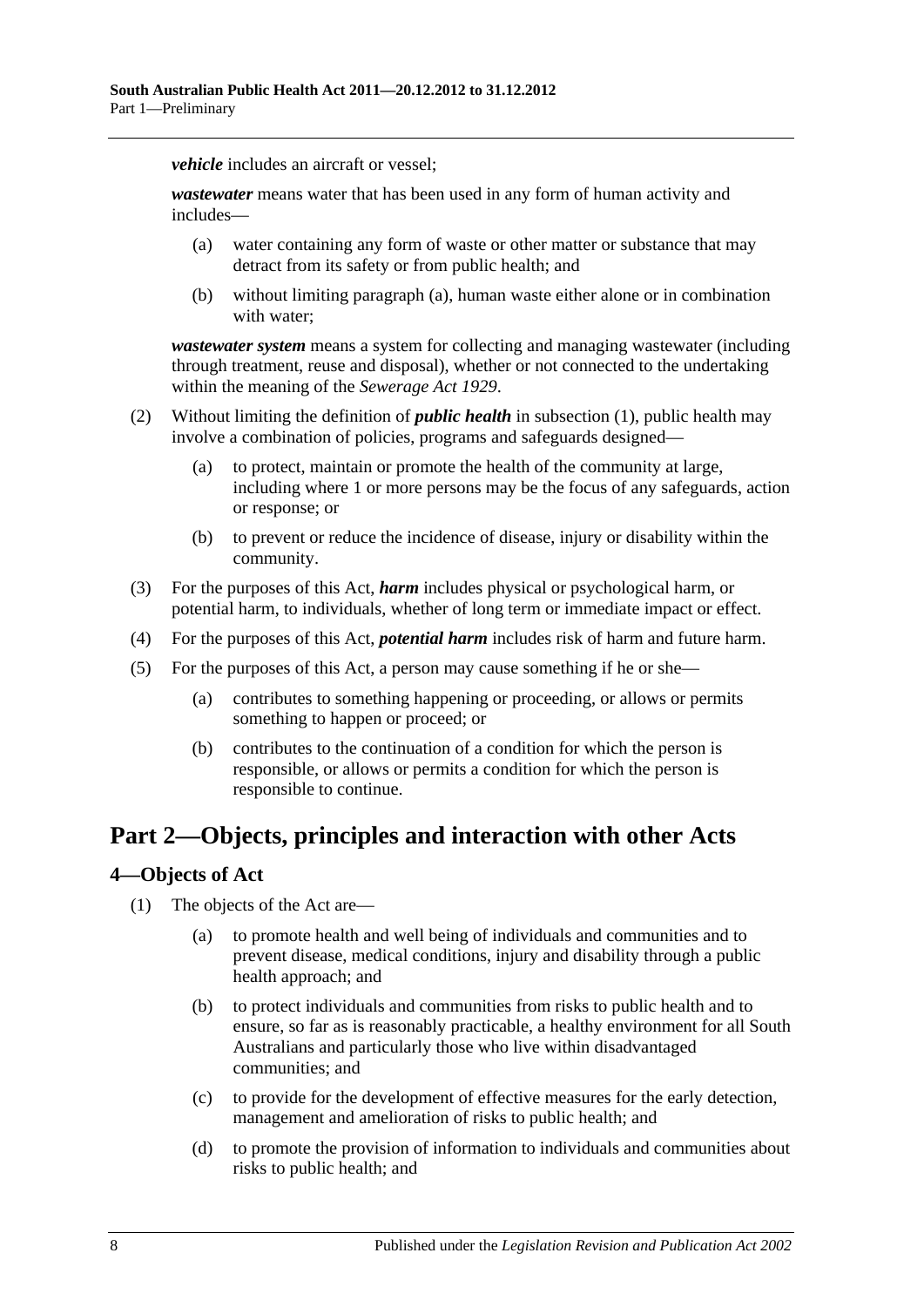- (e) to encourage individuals and communities to plan for, create and maintain a healthy environment; and
- (f) to provide for or support policies, strategies, programs and campaigns designed to improve the public health of communities and special or vulnerable groups (especially Aboriginal people and Torres Strait Islanders) within communities; and
- (g) to provide for the prevention, or early detection, management and control, of diseases, medical conditions and injuries of public health significance; and
- (h) to provide for the monitoring of any disease or medical condition of public health significance in order to provide for the prevention or early detection of any such disease or medical condition and for the protection of individuals and the community from the threat of any such disease or medical condition and from public health threats more generally; and
- (i) to provide for the collection of information about incidence and prevalence of diseases and other risks to health in South Australia for research or public health purposes; and
- (j) to establish a scheme for the performance of functions relating to public health by the State and local governments.
- (2) The Minister and other persons or bodies involved in the administration of this Act must have regard to, and seek to further, the objects of this Act.

#### <span id="page-8-0"></span>**5—Principles to be recognised under Act**

In the administration of this Act and in seeking to further the objects of this Act, regard should be given to the principles set out in the following sections (insofar as may be relevant in the circumstances).

#### <span id="page-8-1"></span>**6—Precautionary principle**

- (1) If there is a perceived material risk to public health, lack of full scientific certainty should not be used as a reason for postponing measures to prevent, control or abate that risk.
- (2) In the application of this principle, decision-making and action should be proportionate to the degree of public health risk and should be guided by—
	- (a) a careful evaluation of what steps need to be taken to avoid, where practicable, serious harm to public health; and
	- (b) an assessment of the risk-weighted consequences of options; and
	- (c) an aim to ensure minimum disruption to an individual's activities, a community's functioning and commercial activity consistent with providing any necessary protection from identified public health risks.

#### <span id="page-8-2"></span>**7—Proportionate regulation principle**

Regulatory measures should take into account and, to the extent that is appropriate, minimise adverse impacts on business and members of the community while ensuring consistency with requirements to protect the community and to promote public health.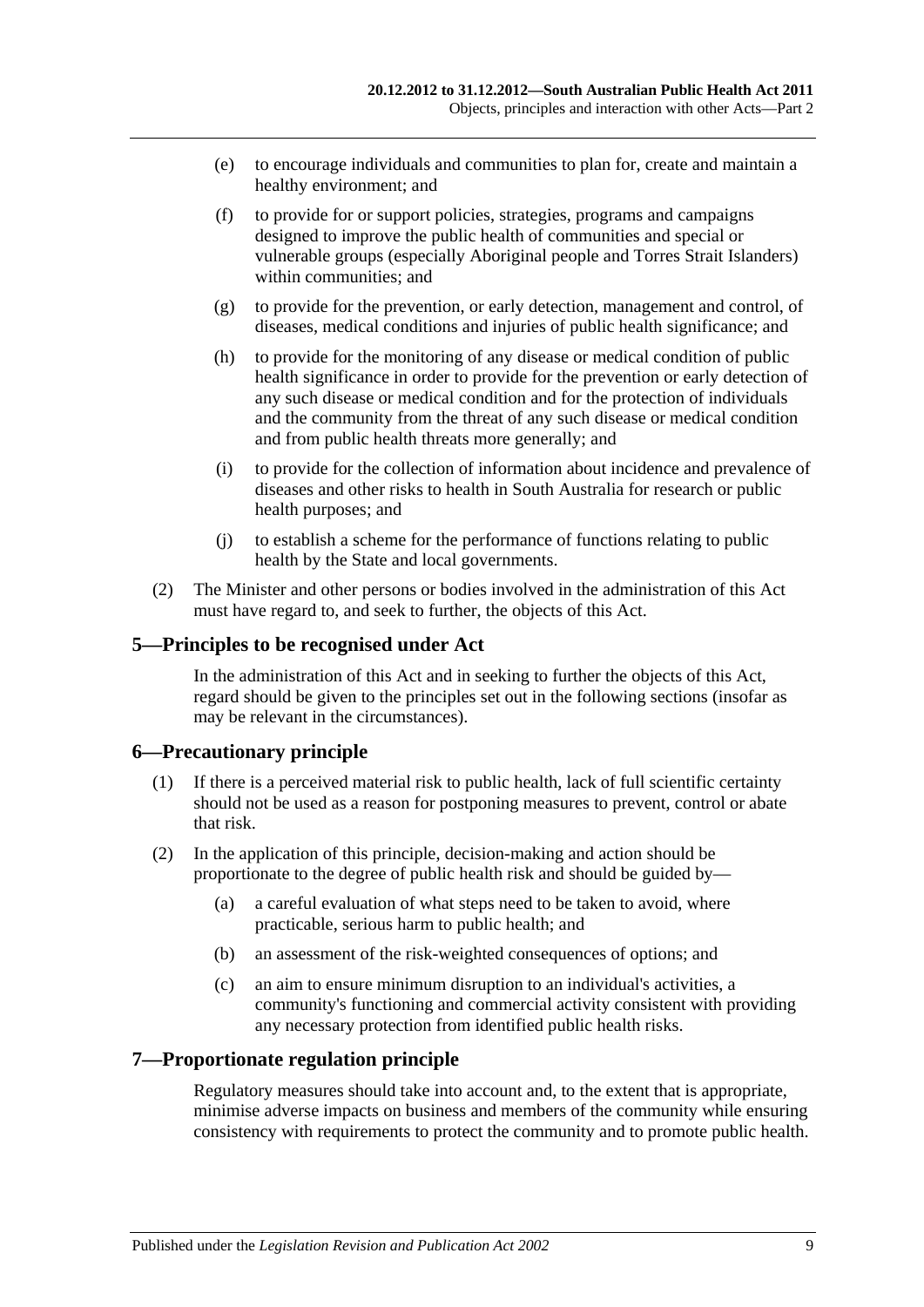#### <span id="page-9-0"></span>**8—Sustainability principle**

Public health, social, economic and environmental factors should be considered in decision-making with the objective of maintaining and improving community well-being and taking into account the interests of future generations.

#### <span id="page-9-1"></span>**9—Principle of prevention**

Administrative decisions and actions should be taken after considering (insofar as is relevant) the means by which public health risks can be prevented and avoided.

#### <span id="page-9-2"></span>**10—Population focus principle**

Administrative decisions and actions should focus on the health of populations and the actions necessary to protect and improve the health of the community and, in so doing, the protection and promotion of the health of individuals should be considered.

#### <span id="page-9-3"></span>**11—Participation principle**

Individuals and communities should be encouraged to take responsibility for their own health and, to that end, to participate in decisions about how to protect and promote their own health and the health of their communities.

#### <span id="page-9-4"></span>**12—Partnership principle**

- (1) The protection and promotion of public health requires collaboration and, in many cases, joint action across various sectors and levels of government and the community.
- (2) People acting in the administration of this Act should seek ways to develop and strengthen partnerships aimed at achieving identified public health goals consistent with the objects of this Act.

#### <span id="page-9-5"></span>**13—Equity principle**

Decisions and actions should not, as far as is reasonably practicable, unduly or unfairly disadvantage individuals or communities and, as relevant, consideration should be given to health disparities between population groups and to strategies that can minimise or alleviate such disparities.

#### <span id="page-9-6"></span>**14—Specific principles[—Parts](#page-41-0) 10 and [11](#page-53-1)**

- (1) The principles set out in this section apply for the purposes of [Part](#page-41-0) 10 and [Part](#page-53-1) 11.
- (2) The overriding principle is that members of the community have a right to be protected from a person whose infectious state or whose behaviour may present a risk, or an increased risk, of the transmission of a controlled notifiable condition.
- (3) A person who has a controlled notifiable condition that is capable of being transmitted to 1 or more other persons has a responsibility to take reasonable steps or precautions to avoid placing others at risk on account of the controlled notifiable condition.
- (4) A person must not, insofar as is reasonably practicable, act in a manner that will place himself or herself at risk of contracting a controlled notifiable condition that is capable of being transmitted.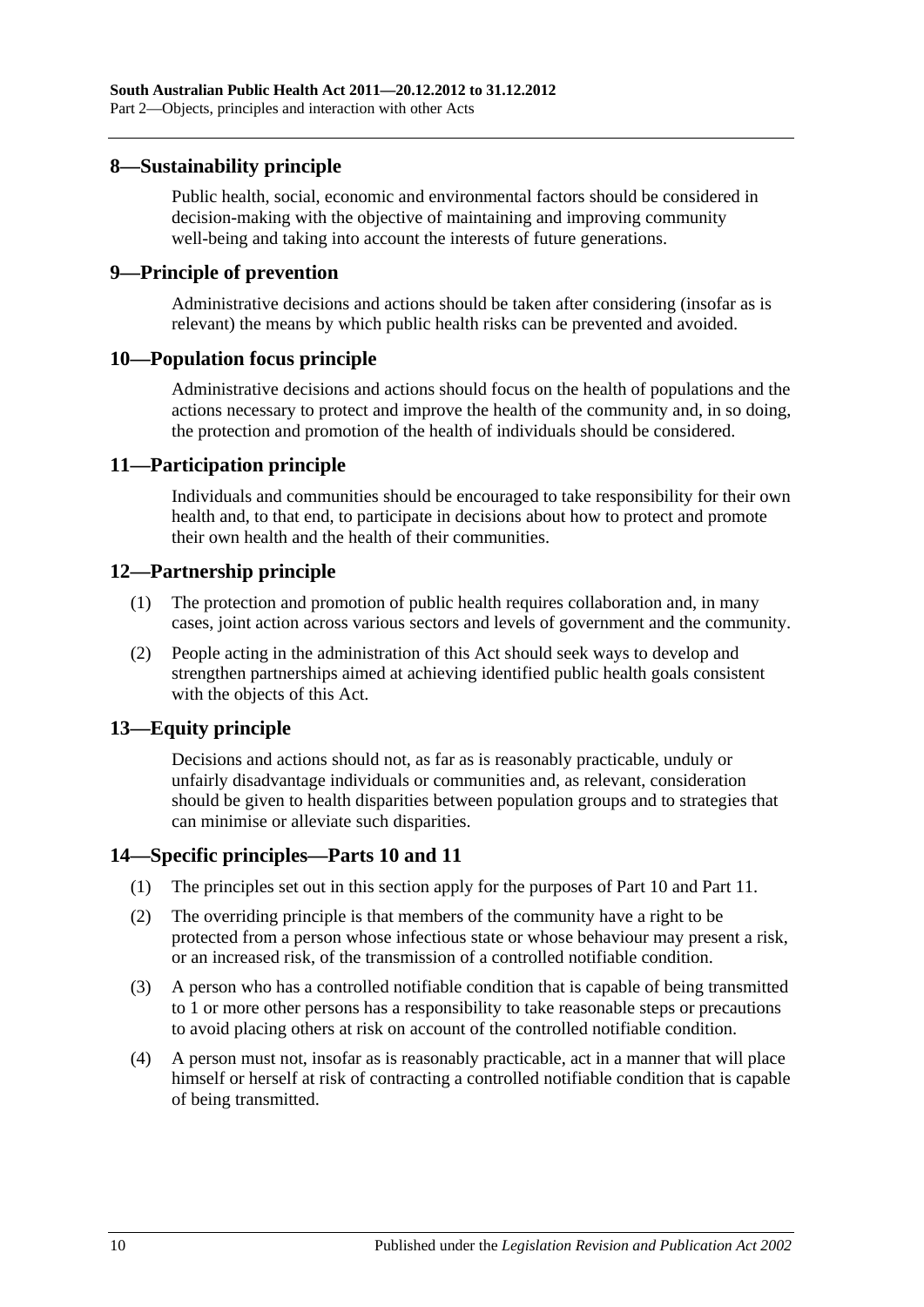- (5) Subject to the overriding principle and any steps reasonably necessary to protect, or to minimise risks to, public health, and without limiting any power under [Part](#page-41-0) 10 or [Part](#page-53-1) 11, a person who may be the subject of an order, direction or requirement under either Part is entitled to expect—
	- (a) to have his or her privacy respected and to have the benefit of patient confidentiality; and
	- (b) to be afforded appropriate care and treatment, and to have his or her dignity respected, without any discrimination other than that reasonably necessary to protect public health; and
	- (c) insofar as is reasonably practicable and appropriate, to be given a reasonable opportunity to participate in decision-making processes that relate to the person on an individual basis, and to be given reasons for any decisions made on such a basis; and
	- (d) to be allowed to decide freely for himself or herself on an informed basis whether or not to undergo medical treatment or, in a case involving a child under the age of 16 years, to have his or her parent or guardian allowed to decide freely on an informed basis whether or not the child should undergo medical treatment; and
	- (e) to be subject to restrictions (if any) that are proportionate to any risks presented to others (taking into account the nature of the disease or medical condition, the person's state of health, the person's behaviour or proposed or threatened behaviours, and any other relevant factor); and
	- (f) that the least restrictive means necessary to prevent the spread of disease be adopted when isolating or quarantining a person at the person's home or on other premises under this Act; and
	- (g) that his or her needs, including, but not limited to the provision of—
		- (i) adequate food, clothing, shelter and medical care; and
		- (ii) a telephone or other appropriate method by which the person may communicate with others,

will be addressed in a reasonable and competent manner to the extent that the person is unable or restricted in his or her own capacity to meet such needs; and

- (h) that any premises at which the person must reside as a result of an order, direction or requirement (other than the person's home), are—
	- (i) maintained according to safe and hygienic standards; and
	- (ii) to the extent possible, maintained in a way that is respectful to the person's cultural and religious beliefs; and
	- (iii) designed or managed to minimise the likelihood that—
		- (A) infection may be transmitted; and
		- (B) the person may be subjected to harm or further harm.
- <span id="page-10-0"></span>(6) Any requirement restricting the liberty of a person should not be imposed unless it is the only effective way remaining to ensure that the health of the public is not endangered or likely to be endangered.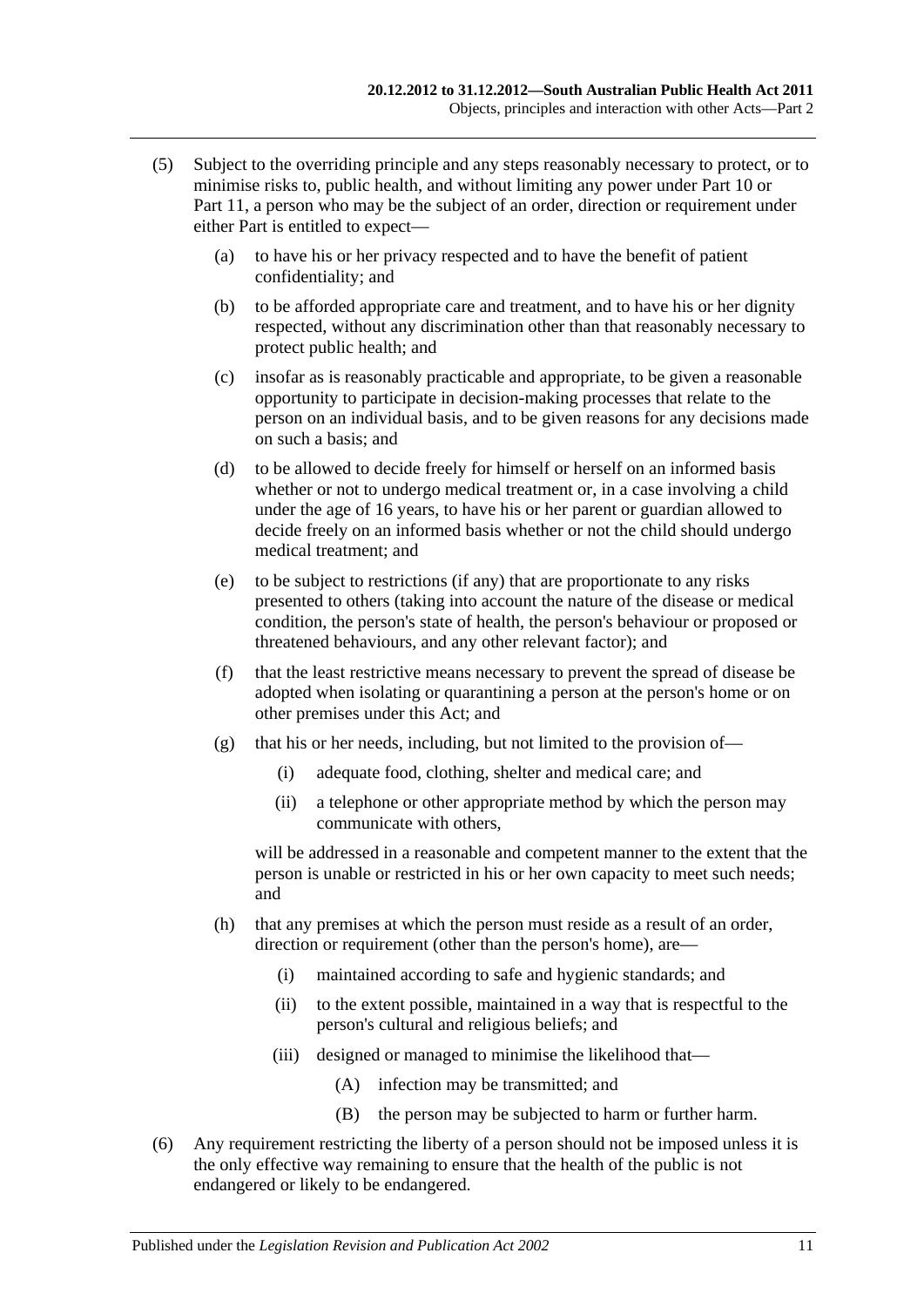- (7) Without limiting [subsection](#page-10-0) (6), if a power is to be exercised under [Part](#page-41-0) 10 or [Part](#page-53-1) 11, so far as is reasonably practicable, the power that least infringes on the rights of individuals must be the power that is exercised, unless to do so would involve the use of measures that are likely to be less effective in protecting or minimising risk to public health.
- (8) Any requirement restricting the liberty of 2 or more members of the 1 family should ensure, so far as is desirable and reasonably practicable and so far as is appropriate to the requirements for the protection of public health, that the family members reside at the same place.
- (9) If a requirement restricting the liberty of a person is imposed, all reasonably practicable steps must be taken to ensure that the person's next of kin, or a nominated person, is informed (unless the person to whom the requirement relates instructs otherwise).

#### <span id="page-11-5"></span><span id="page-11-0"></span>**15—Guidelines**

- (1) The Minister may, from time to time, prepare or adopt guidelines that relate to the application of these principles.
- (2) The Minister should take reasonable steps to consult with SAPHC and the LGA in the preparation of any guidelines, or before adopting any guidelines, under [subsection](#page-11-5) (1).
- (3) SAPHC may, as it thinks fit, request the Minister to develop guidelines with respect to a particular matter or matters.
- (4) A person or body involved in the administration of this Act must have regard to any relevant guidelines under this section.

#### <span id="page-11-6"></span><span id="page-11-1"></span>**16—Interaction with other Acts**

- (1) Except as specifically provided by this Act, the provisions of this Act are in addition to, and do not limit, the provisions of any other law of the State.
- (2) Without limiting the generality of [subsection](#page-11-6) (1), this Act is not intended to be construed so as to prevent any person from being prosecuted under any other enactment for an offence that is also punishable by this Act, or from being liable under any other law of the State to any penalty or punishment that is higher than a penalty or punishment provided by this Act.
- (3) Nothing in this Act affects or limits a right or remedy that exists apart from this Act.

## <span id="page-11-3"></span><span id="page-11-2"></span>**Part 3—Administration**

## **Division 1—Minister**

#### <span id="page-11-4"></span>**17—Minister**

- (1) The Minister's functions in connection with the administration of this Act include the following (to be performed to such extent as the Minister considers appropriate):
	- (a) to further the objects of this Act by taking action to preserve, protect or promote public health within the State;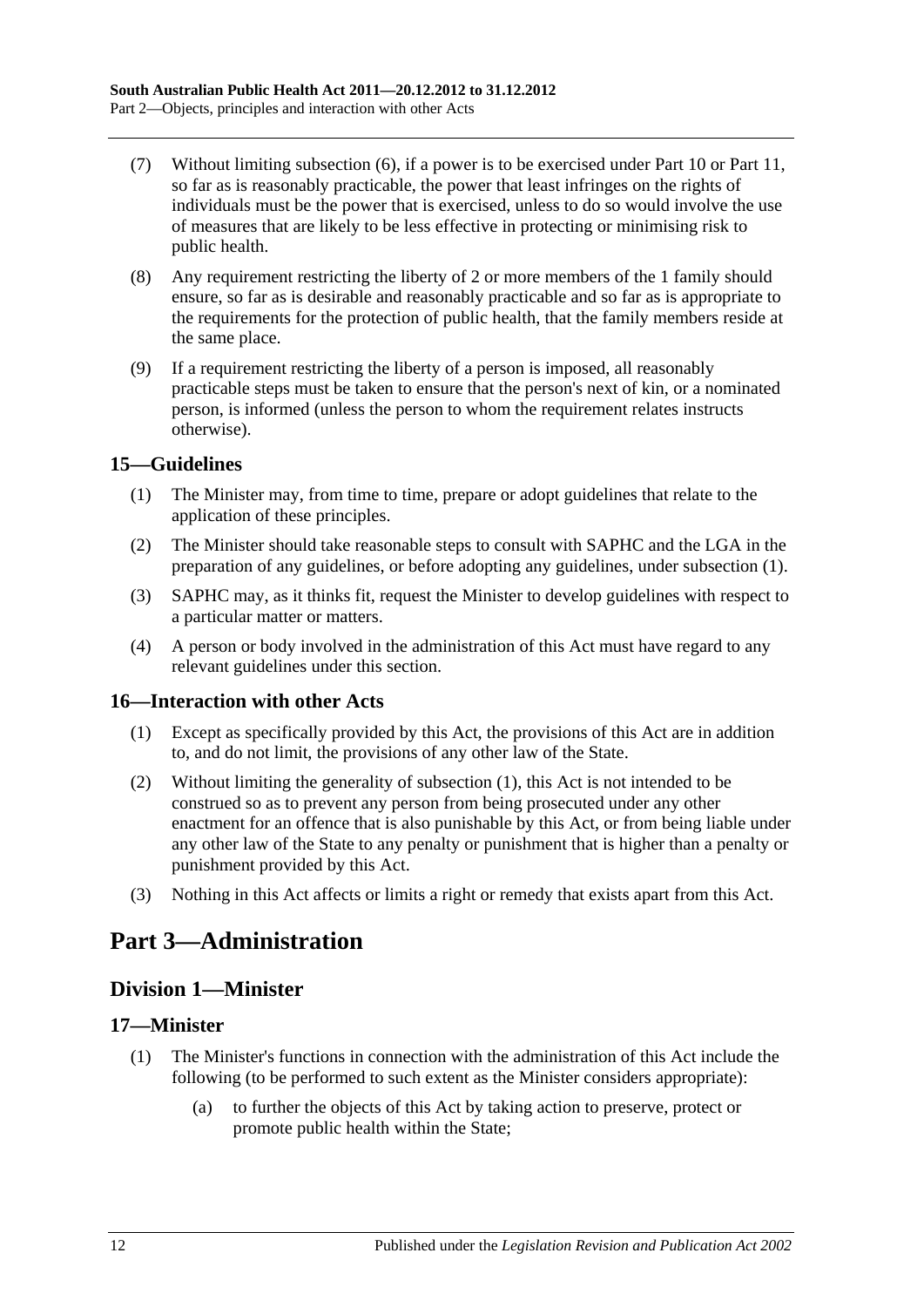- (b) to promote proper standards of public and environmental health within the State by ensuring that adequate measures are taken to give effect to the provisions of this Act and to ensure compliance with this Act;
- (c) to develop policies or codes of practice that are relevant to—
	- (i) the scope of the duty under [Part](#page-33-0) 6; or
	- (ii) identifying risks to public health; or
	- (iii) setting standards in connection with any activity, material, substance or equipment relevant to public health; or
	- (iv) providing for other matters relevant to the operation or administration of this Act, for matters that may be subject to regulations under this Act, or for such other matters as the Minister thinks fit;
- (d) to the extent that may be necessary, practicable or desirable, to cooperate and coordinate with national or international action consistent with the objects of this Act;
- (e) to be a primary source of advice to the Government about health preservation, protection and promotion;
- (f) any other functions assigned to the Minister by this Act, or considered by the Minister to be relevant to the operation of this or any other relevant Act.
- (2) The Minister may develop or adopt procedures for the provision of advice to the Government—
	- (a) to ensure the promotion or implementation of policies or measures that are designed to enhance the health of individuals and communities; and
	- (b) to ensure that the Minister is consulted or involved in the development of policies or measures that may have a significant impact on the public health.
- (3) In addition, the Minister has the power to do anything necessary, expedient or incidental to—
	- (a) performing the functions of the Minister under this Act; or
	- (b) administering this Act; or
	- (c) furthering the objects of this Act.

#### <span id="page-12-0"></span>**18—Power to require reports**

(1) In this section—

*designated authority* means—

- (a) the Chief Public Health Officer; or
- (b) SAPHC; or
- (c) a government department or agency; or
- (d) a council or council subsidiary.
- (2) The Minister may require a designated authority to provide a report on any matter relevant to the administration or operation of this Act.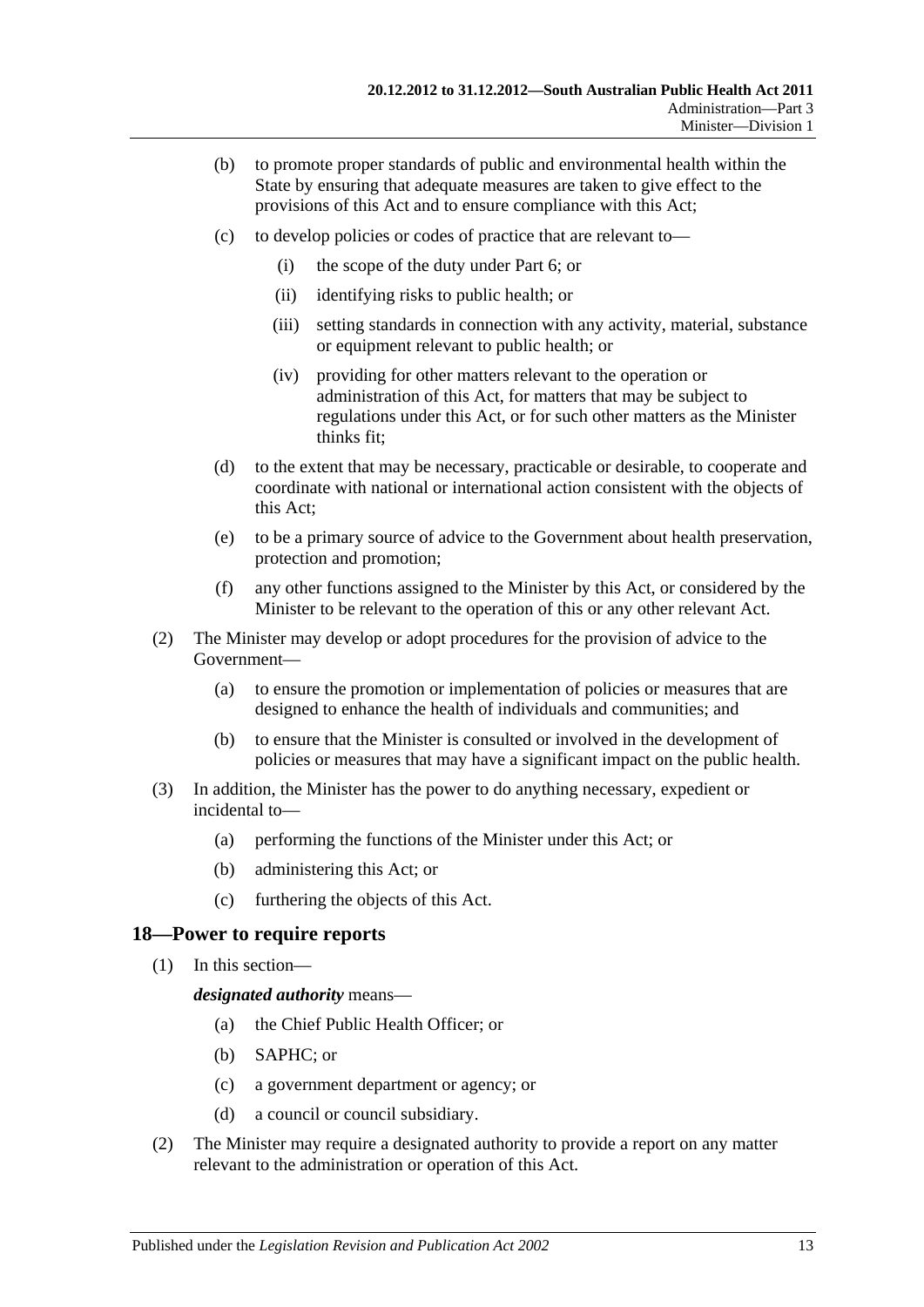- (3) In a case involving a council, the Minister may require that the council provide a combined report with 1 or more other councils.
- (4) A requirement under this section may be (but need not necessarily be) that a report be provided—
	- (a) on a periodic basis specified by the Minister; or
	- (b) on or in relation to the occurrence of an act or event specified by the Minister.
- (5) A designated authority must provide the report in accordance with the requirements of the Minister.
- (6) This section does not limit the operation of any other provision relating to the provision of reports.

### <span id="page-13-0"></span>**19—Delegation by Minister**

- (1) The Minister may delegate a function or power conferred on the Minister under this Act—
	- (a) to a specified person or body; or
	- (b) to a person occupying or acting in a specified office or position.
- (2) A delegation—
	- (a) may be made subject to conditions or limitations specified in the instrument of delegation; and
	- (b) if the instrument of delegation so provides, may be further delegated by the delegate; and
	- (c) is revocable at will and does not prevent the delegator from acting personally in a matter.

## <span id="page-13-1"></span>**Division 2—Chief Public Health Officer**

#### <span id="page-13-2"></span>**20—Office of Chief Public Health Officer**

- (1) There will be a position of *Chief Public Health Officer*.
- (2) The Governor will make an appointment to the position of Chief Public Health Officer on the recommendation of the Minister.
- (3) A person appointed as the Chief Public Health Officer must have qualifications and experience in the field of public health, or a related field, determined by the Minister to be suitable for the purposes of appointment to the position of Chief Public Health Officer.
- (4) The terms on which a person is appointed to the position of Chief Public Health Officer will be determined by the Governor.
- (5) The position of Chief Public Health Officer may be held by a member of the Public Service.

## <span id="page-13-4"></span><span id="page-13-3"></span>**21—Functions of Chief Public Health Officer**

- (1) The Chief Public Health Officer's functions are as follows:
	- (a) to develop and implement strategies to protect or promote public health;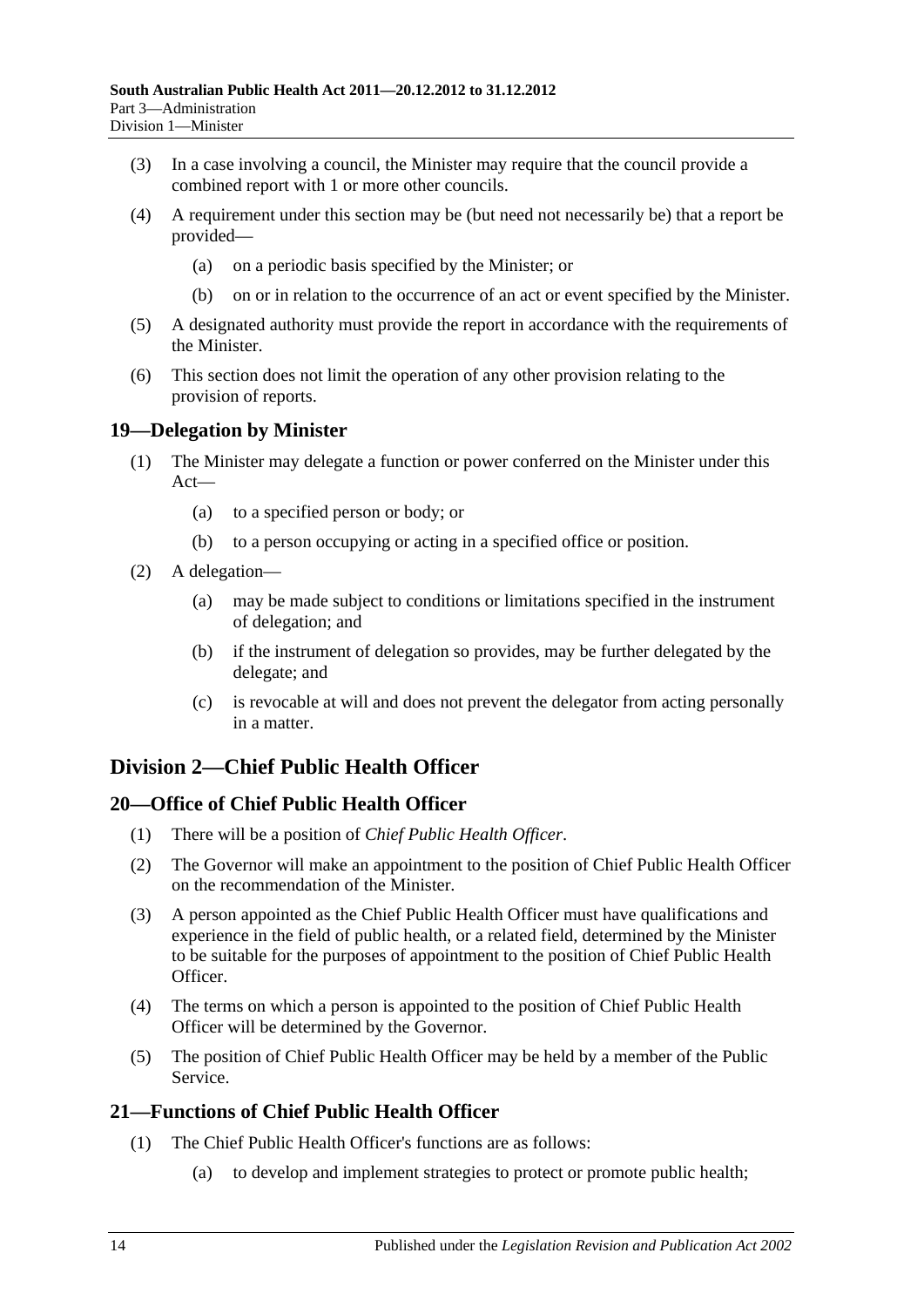- (b) to ensure that this Act, and any designated health legislation, are complied with;
- (c) to advise the Minister and the Chief Executive of the Department about proposed legislative or administrative changes related to public health, and about other matters relevant to public health;
- (d) to establish and maintain a network of health practitioners and agencies designed to foster collaboration and coordination to promote public health and the furtherance of the objects of this Act;
- (e) at the request of the Minister or on the Chief Public Health Officer's own initiative, to investigate and report on matters of public health significance;
- (f) after advising the Minister and the Chief Executive of the Department, to make public statements on matters relevant to public health;
- (g) any other functions assigned to the Chief Public Health Officer by this Act or any other Act or by the Minister.
- (2) The Chief Public Health Officer must, in the performance of functions under this Act, insofar as the Chief Public Health Officer thinks necessary and appropriate, consult with other persons or bodies involved in the administration of this Act.
- (3) In [subsection](#page-13-4)  $(1)$ —

#### *designated health legislation* means—

- (a) any other Act committed to the administration of the Minister that is relevant to the objects or operation of this Act; and
- (b) any other Act, or any part of any other Act, designated by the regulations for the purposes of this paragraph.

#### <span id="page-14-1"></span><span id="page-14-0"></span>**22—Risk of avoidable mortality or morbidity**

- $(1)$  If—
	- (a) the Chief Public Health Officer becomes aware of the existence of, or potential for the occurrence of, a situation putting a section of the community or a group of individuals at an increased risk of avoidable mortality or morbidity; and
	- (b) the Chief Public Health Officer considers that effective solutions exist for the reduction or elimination of those risks,

the Chief Public Health Officer may request the participation of any public authority whose intervention may be useful in identifying or producing a response to the circumstances being faced.

- <span id="page-14-2"></span>(2) A public authority that receives a request under [subsection](#page-14-1) (1) must consider the request and then respond to the Chief Public Health Officer within a reasonable time.
- (3) A response under [subsection](#page-14-2) (2) must include details about—
	- (a) any steps already being taken by the public authority that may be relevant in the circumstances; and
	- (b) any plans that the public authority may have that may be relevant in the circumstances; and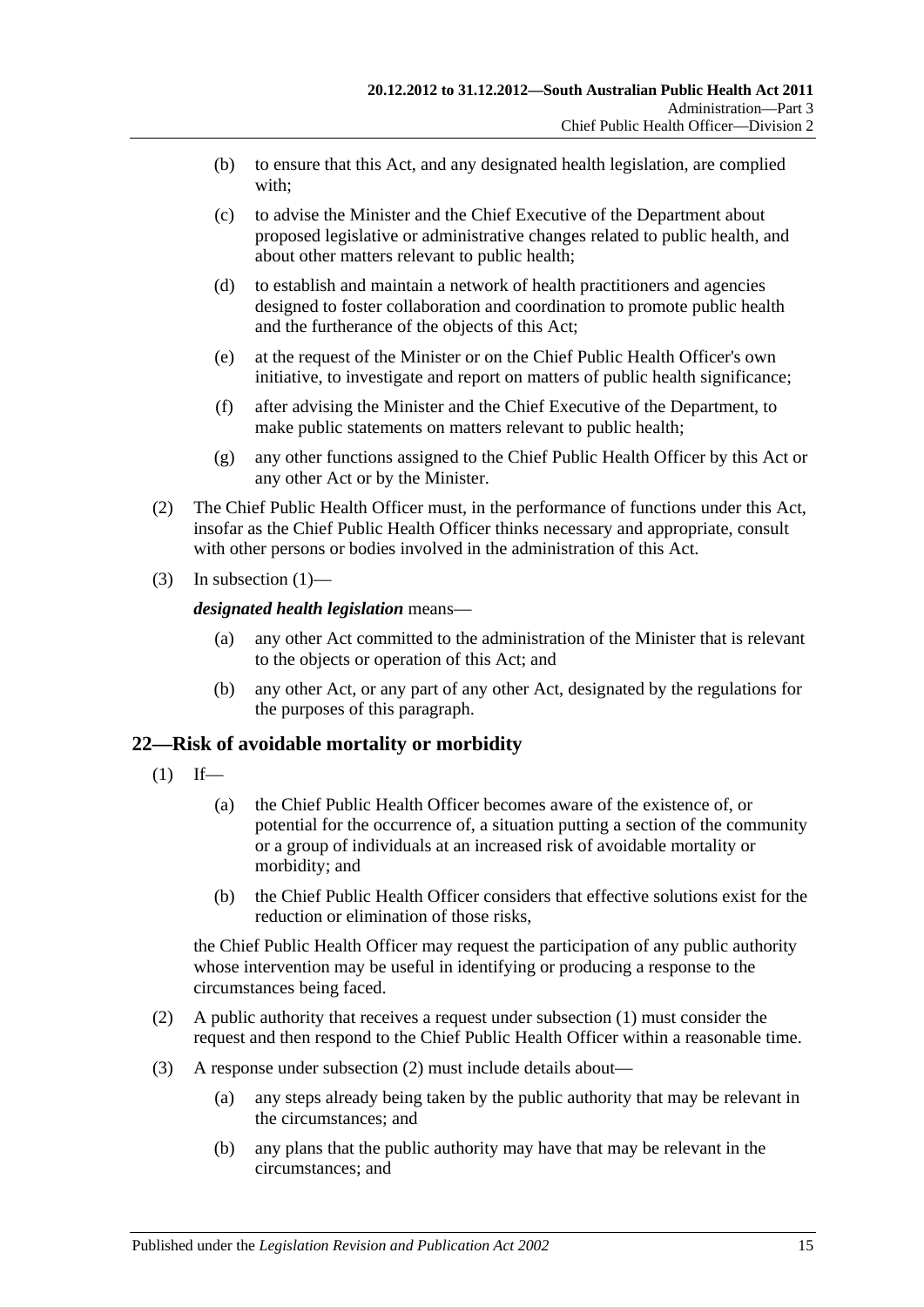- (c) any steps that the public authority is willing to take in the circumstances; and
- (d) any other matter relating to the public authority that appears to be relevant.
- <span id="page-15-2"></span>(4) The Chief Public Health Officer—
	- (a) must advise the Minister if or when—
		- (i) the Chief Public Health Officer makes a request of a public authority under [subsection](#page-14-1) (1); or
		- (ii) a public authority provides a response under [subsection](#page-14-2) (2); and
	- (b) without limiting [paragraph](#page-15-2) (a), must take reasonable steps to advise the Minister from time to time on action being taken to address any situation that puts a section of the community or a group of individuals at an increased risk of avoidable mortality or morbidity.

#### <span id="page-15-0"></span>**23—Biennial reporting by Chief Public Health Officer**

- (1) The Chief Public Health Officer is required to prepare a written report every 2 years about—
	- (a) public health trends, activities and indicators in South Australia; and
	- (b) the implementation of the State Public Health Plan; and
	- (c) the administration of this Act.
- (2) A report must also address any issue identified by the Minister for inclusion in the report.
- (3) A report must be furnished to the Minister within 3 months after it is prepared.
- (4) The Minister must, within 12 sitting days after receipt of a report under this section, cause a copy of the report to be laid before both Houses of Parliament.

#### <span id="page-15-1"></span>**24—Delegation**

- (1) The Chief Public Health Officer may delegate a function or power conferred on the Chief Public Health Officer under this or any other Act—
	- (a) to a specified person or body; or
	- (b) to a person occupying or acting in a specified office or position.
- (2) A delegation—
	- (a) may be made subject to conditions or limitations specified in the instrument of delegation; and
	- (b) if the instrument of delegation so provides, may be further delegated by the delegate; and
	- (c) is revocable at will and does not prevent the delegator from acting personally in a matter; and
	- (d) to avoid doubt, may include acting as the presiding member of SAPHC.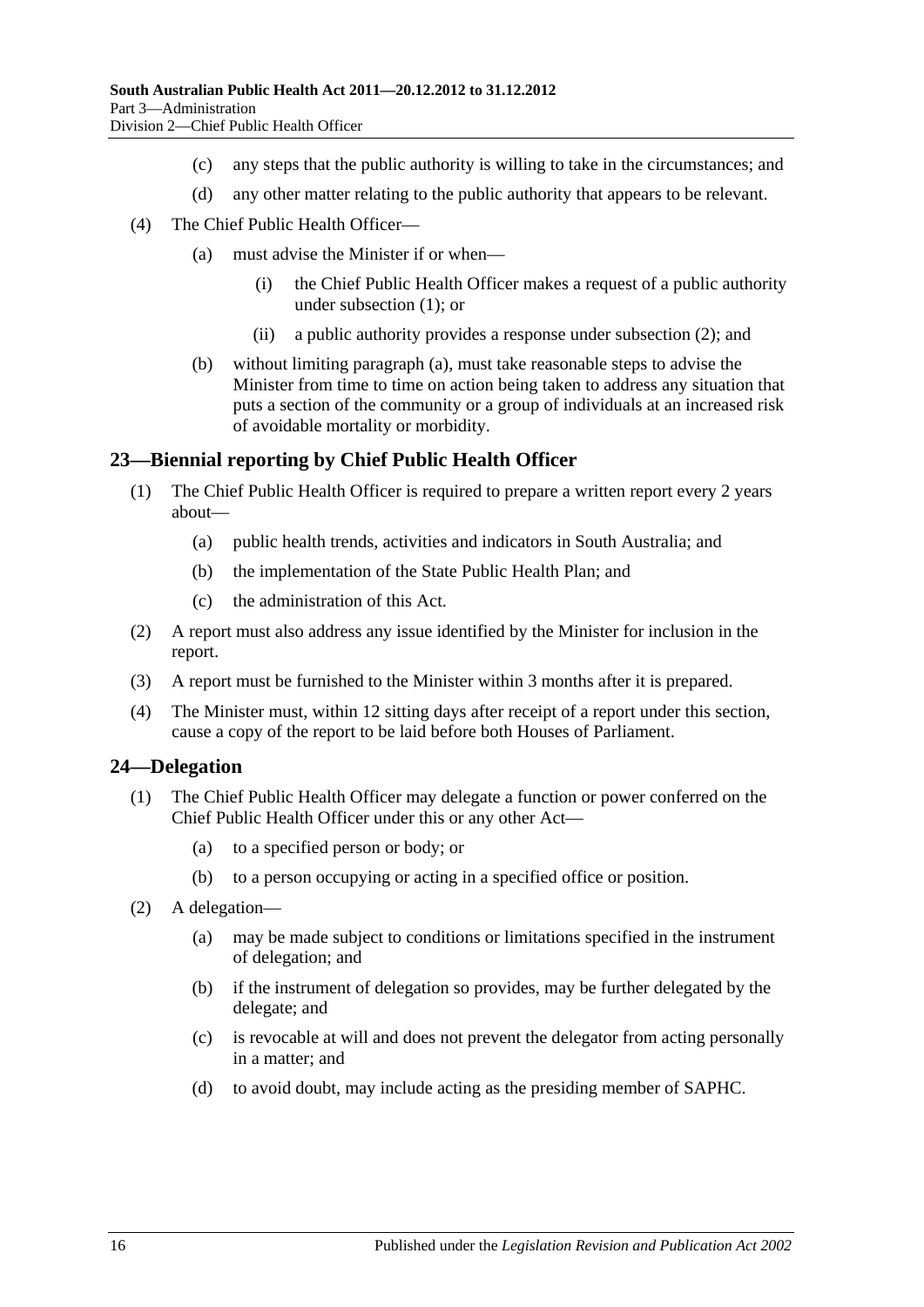## <span id="page-16-0"></span>**25—Appointment of Acting Chief Public Health Officer**

- (1) If the Chief Public Health Officer is temporarily absent, or the Chief Public Health Officer's position is temporarily vacant, the Chief Executive may assign a suitable person to act in the Chief Public Health Officer's position during the absence or vacancy.
- (2) The terms on which a person is appointed will be determined by the Chief Executive after consultation with the Minister.
- (3) A member of the Public Service may be appointed under this section.
- (4) A person appointed to act in the Chief Public Health Officer's position has, while so acting, all the functions and powers of the Chief Public Health Officer.

## <span id="page-16-1"></span>**Division 3—South Australian Public Health Council**

#### <span id="page-16-2"></span>**26—Establishment of SAPHC**

The *South Australian Public Health Council* (SAPHC) is established.

## <span id="page-16-3"></span>**27—Composition of SAPHC**

- (1) SAPHC consists of—
	- (a) the Chief Public Health Officer *ex officio* (who will be the presiding member); and
	- (b) 9 other members appointed by the Governor on the nomination of the Minister, of whom—
		- (i) 2 must have experience in local government selected by the Minister from a panel of 5 nominated by the LGA; and
		- (ii) 1 must have qualifications in public health and experience in the administration of public health at the local government level selected by the Minister from a panel of 5 nominated by Environmental Health Australia (South Australia) Incorporated; and
		- (iii) 2 must be persons nominated by the Minister who have qualifications in public health; and
		- (iv) 1 must have experience in the administration of environment protection laws or strategies or in environmental management, selected by the Minister from a panel of 5 nominated by the Presiding Member of the Board of the Environment Protection Authority; and
		- (v) 1 must be a person nominated by the Minister who has experience in the field of health promotion; and
		- (vi) 1 must be a person nominated by the Minister who has experience in the prevention and control of communicable diseases; and
		- (vii) 1 must be a person nominated by the Minister who has experience in non-government community sector activities relevant to public health.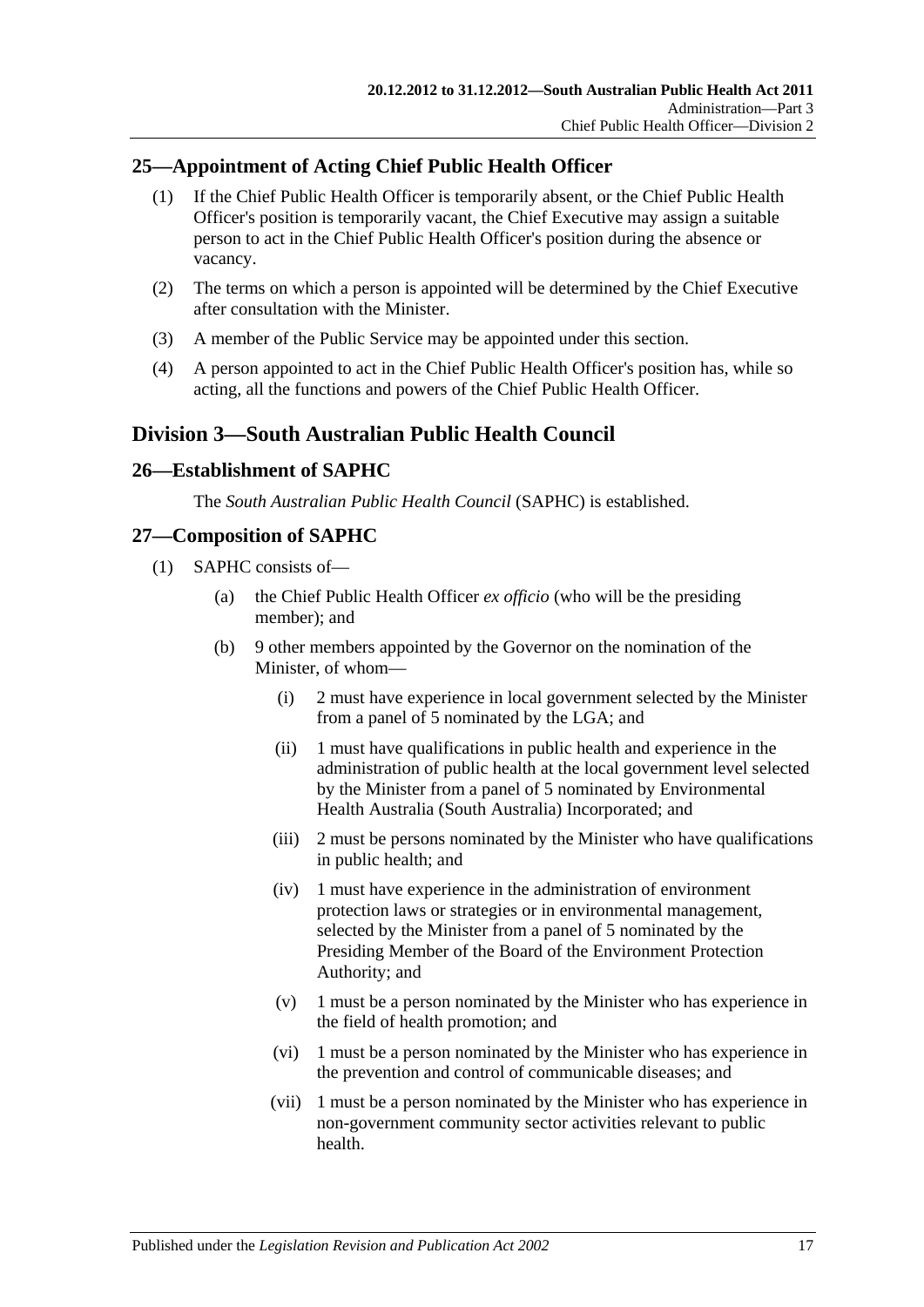- (2) If the Minister, by notice in writing, requests a body to make nominations for the purposes of this section, and the body fails to make the nominations within the time allowed in the notice, a person may be appointed to SAPHC on the Minister's nomination and that member will be taken to have been appointed on the nomination of the body in default.
- (3) The Governor may appoint a suitable person to be the deputy of a member of SAPHC and the deputy may, in the absence of that member, act as a member of SAPHC.
- (4) The provisions of this section relating to the qualification and nomination of a member extend to a deputy of that member.

#### <span id="page-17-0"></span>**28—Conditions of appointment**

- (1) An appointed member of SAPHC will hold office on conditions determined by the Governor for a term, not exceeding 3 years, specified in the instrument of appointment and will, at the expiration of a term of office, be eligible for reappointment.
- <span id="page-17-4"></span>(2) The Governor may remove an appointed member of SAPHC from office—
	- (a) for breach of, or non-compliance with, a condition of appointment; or
	- (b) for mental or physical incapacity to carry out duties of office satisfactorily; or
	- (c) for neglect of duty; or
	- (d) for dishonourable conduct.
- (3) The office of an appointed member of SAPHC becomes vacant if the member—
	- (a) dies; or
	- (b) completes a term of office and is not reappointed; or
	- (c) resigns by written notice addressed to the Minister; or
	- (d) is found guilty of an indictable offence; or
	- (e) becomes bankrupt or applies to take the benefit of a law for the relief of insolvent debtors; or
	- (f) is removed from office by the Governor under [subsection](#page-17-4) (2).
- (4) On the office of a member of SAPHC becoming vacant, a person must be appointed to that office in accordance with this Act.

#### <span id="page-17-1"></span>**29—Allowances and expenses**

An appointed member of SAPHC is entitled to fees, allowances and expenses approved by the Governor.

#### <span id="page-17-2"></span>**30—Validity of acts**

An act or proceeding of SAPHC is not invalid by reason only of a vacancy in its membership or a defect in the appointment of a member.

#### <span id="page-17-3"></span>**31—Functions of SAPHC**

SAPHC's functions are as follows:

- (a) to assist and advise the Chief Public Health Officer in relation to—
	- (i) the protection and promotion of public health; and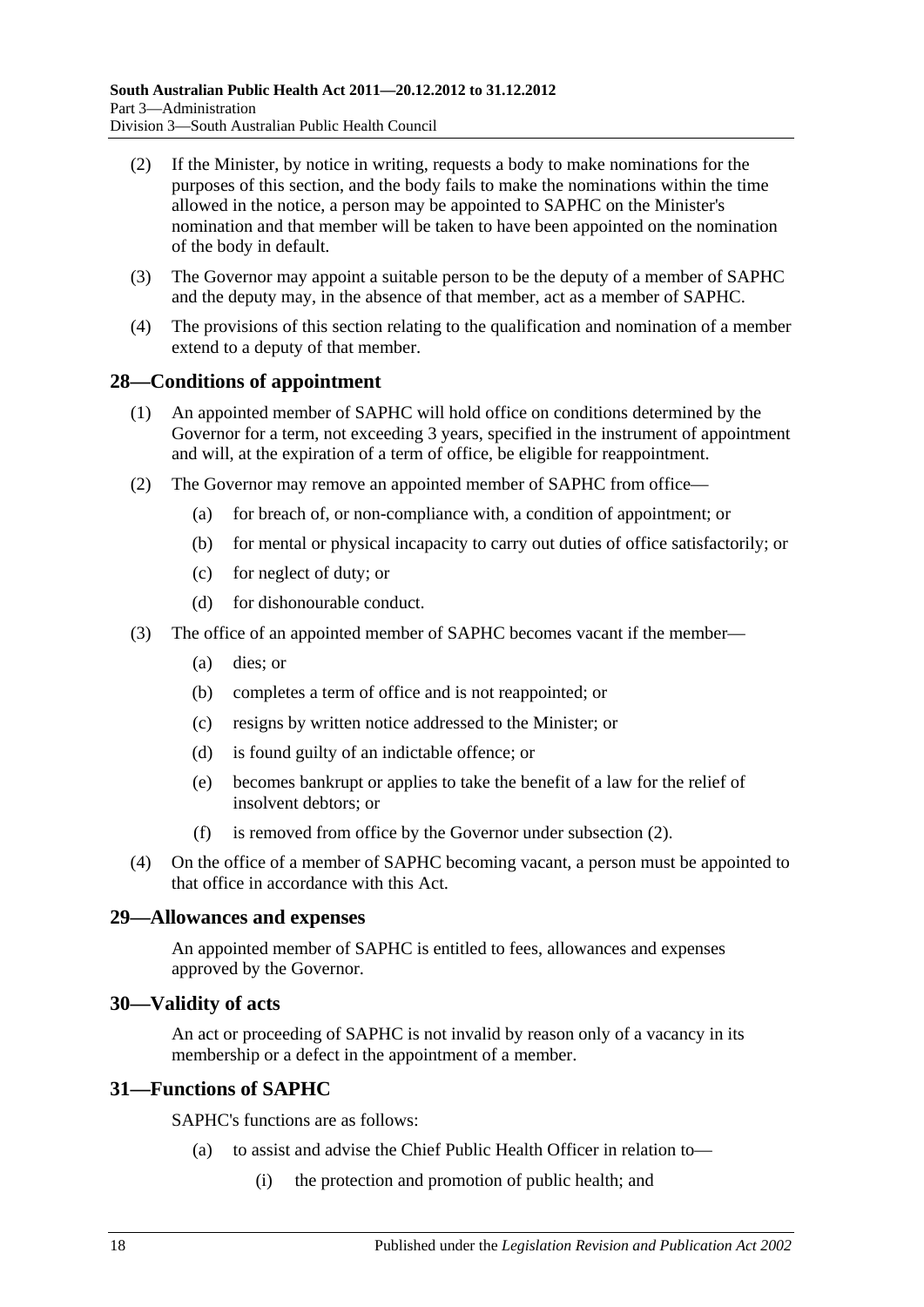- (ii) the development and maintenance of a system of strategic planning for public health at the local, regional and State-wide levels; and
- (iii) the development of health plans under this Act; and
- (iv) strategies to ensure that a sufficiently trained and skilled workforce is in place for the purposes of this Act; and
- (v) programs to promote public health research in the State; and
- (vi) the preparation of the biennial report under [Division](#page-13-1) 2; and
- (vii) the setting of standards and qualifications for authorised officers;
- (b) any other functions assigned to SAPHC by this or any other Act or by the Minister or the Chief Public Health Officer

## <span id="page-18-0"></span>**32—Conduct of business**

- (1) The presiding member of SAPHC will, if present at a meeting of SAPHC, preside at the meeting and, in the absence of that member, the members present may elect 1 of their number to preside.
- (2) 6 members constitute a quorum of SAPHC.
- (3) A decision carried by a majority of the votes cast by the members of SAPHC present at a meeting of SAPHC is a decision of SAPHC.
- (4) Each member present at a meeting of SAPHC is entitled to 1 vote on a question arising for decision at the meeting and, in the event of an equality of votes, the person presiding is entitled to a second, or casting, vote.
- (5) A conference by telephone or other electronic means between the members of SAPHC will, for the purposes of this Act, be taken to be a meeting of SAPHC at which the participating members are present if—
	- (a) notice of the conference is given to all members in the manner determined by the members of SAPHC for that purpose; and
	- (b) each participating member is capable of communicating with every other participating member during the conference.
- (6) Subject to this Act, the business of SAPHC may be conducted in such way as it determines.

#### <span id="page-18-2"></span><span id="page-18-1"></span>**33—Committees and subcommittees**

- (1) SAPHC may establish committees or subcommittees as SAPHC thinks fit to advise SAPHC on any aspect of its functions, or to assist SAPHC in the performance of its functions.
- (2) A committee or subcommittee established under [subsection](#page-18-2) (1) may, but need not, consist of, or include, members of SAPHC.
- (3) The procedures to be observed in relation to the conduct of a business of a committee or subcommittee will be—
	- (a) as determined by SAPHC; or
	- (b) insofar as a procedure is not determined by SAPHC—as determined by the relevant committee or subcommittee.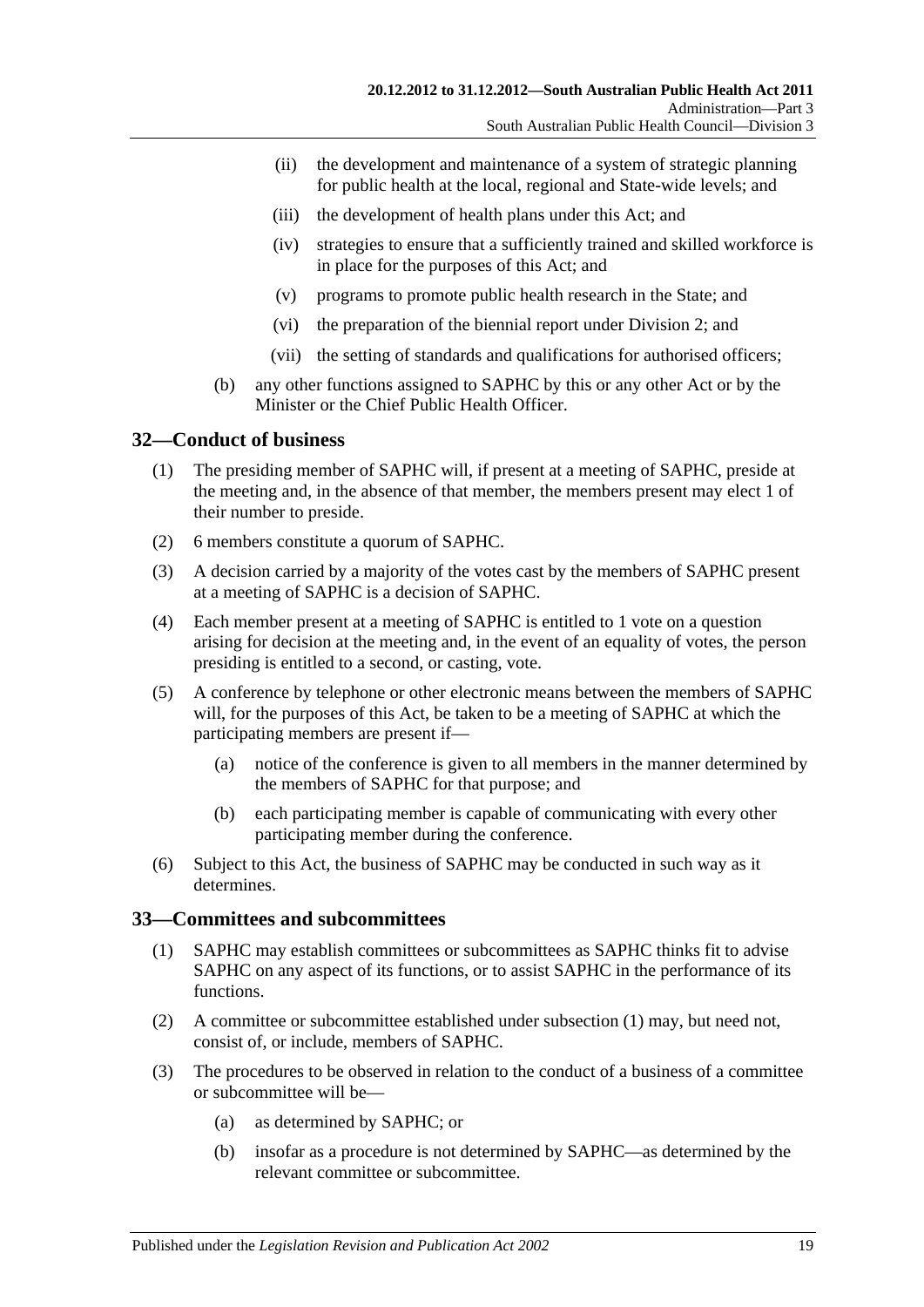### <span id="page-19-0"></span>**34—Delegation by SAPHC**

- (1) SAPHC may delegate a function or power conferred on SAPHC under this or any other Act—
	- (a) to a specified person or body; or
	- (b) to a person occupying or acting in a specified office or position.
- (2) A delegation—
	- (a) may be made subject to conditions or limitations specified in the instrument of delegation; and
	- (b) if the instrument of delegation so provides, may be further delegated by the delegate; and
	- (c) is revocable at will and does not prevent the delegator from acting personally in a matter.

#### <span id="page-19-1"></span>**35—Annual report**

- (1) SAPHC must, on or before 31 October in each year, provide to the Minister a report on its activities for the financial year ending on the preceding 30 June.
- (2) The Minister must, within 12 sitting days after receipt of a report under this section, cause a copy of the report to be laid before both Houses of Parliament.

#### <span id="page-19-2"></span>**36—Use of facilities**

SAPHC may, by arrangement with the relevant body, make use of the services of the staff, equipment or facilities of a public authority.

## <span id="page-19-3"></span>**Division 4—Councils**

## <span id="page-19-5"></span><span id="page-19-4"></span>**37—Functions of councils**

- (1) A council is the local public health authority for its area.
- (2) In connection with [subsection](#page-19-5) (1), the following functions are conferred on a council by this Act:
	- (a) to take action to preserve, protect and promote public health within its area;
	- (b) to cooperate with other authorities involved in the administration of this Act;
	- (c) to ensure that adequate sanitation measures are in place in its area;
	- (d) insofar as is reasonably practicable, to have adequate measures in place within its area to ensure that activities do not adversely affect public health;
	- (e) to identify risks to public health within its area;
	- (f) as necessary, to ensure that remedial action is taken to reduce or eliminate adverse impacts or risks to public health;
	- (g) to assess activities and development, or proposed activities or development, within its area in order to determine and respond to public health impacts (or potential public health impacts);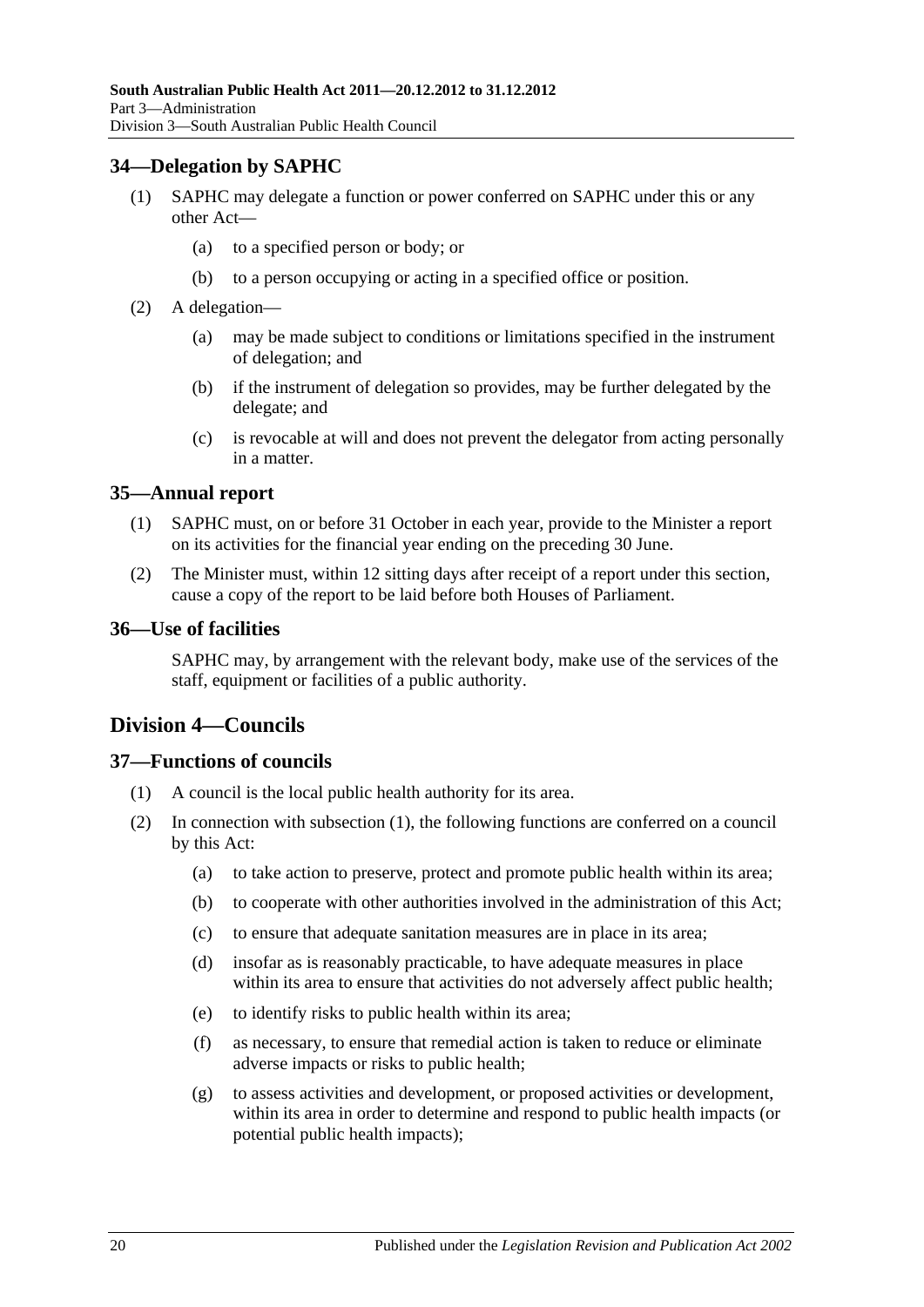- (h) to provide, or support the provision of, educational information about public health and to provide or support activities within its area to preserve, protect or promote public health;
- (i) such other functions assigned to the council by this Act.

#### <span id="page-20-0"></span>**38—Immunisation services**

- (1) In addition to its other functions, a council must provide, or support the provision of, immunisation programs for the protection of public health within its area.
- (2) Services associated with the provision of immunisation programs will be provided with the support of the Department.
- (3) The Minister must take reasonable steps to enter into and maintain a memorandum of understanding with the LGA about the provision of immunisation services and support under this section.

### <span id="page-20-1"></span>**39—Cooperation between councils**

- (1) A council may, in performing its functions or exercising its powers under this Act, act in conjunction or partnership with, or cooperate or coordinate its activities with, 1 or more other councils.
- <span id="page-20-3"></span>(2) The Chief Public Health Officer may request a council to cooperate with 1 or more other councils if the Chief Public Health Officer considers that the councils share a common area of concern.
- (3) If a council receives a request under [subsection](#page-20-3) (2), the council must, within 28 days after receiving the request or such longer period as the Chief Public Health Officer may specify, furnish the Chief Public Health Officer with a written report on the action that the council intends to take in response to the request.

## <span id="page-20-5"></span><span id="page-20-2"></span>**40—Power of Chief Public Health Officer to act**

- $(1)$  If—
	- (a) the Chief Public Health Officer considers that a public health risk exists that has significance in relation to the areas of 2 or more councils; or
	- (b) the Chief Public Health Officer considers that action under this section is warranted in order to support or enhance the Minister's functions to preserve, protect or promote public health within the State,

the Chief Public Health Officer may exercise any power conferred on a council under this Act (as if the Chief Public Health Officer were a council).

- <span id="page-20-6"></span>(2) Subject to [subsection](#page-20-4) (3), before taking action under [subsection](#page-20-5) (1) the Chief Public Health Officer must take reasonable steps to consult with the council or councils for the area or areas where the Chief Public Health Officer intends to act, and with SAPHC.
- <span id="page-20-4"></span>(3) If the Chief Public Health Officer considers that urgent action is required, the Chief Public Health Officer may, after informing the Minister of his or her proposed course of action, take action under [subsection](#page-20-5) (1) without complying with [subsection](#page-20-6) (2) (but the Chief Public Health Officer must then, within a reasonable time after taking the action, advise the relevant council or councils of the action that has been taken).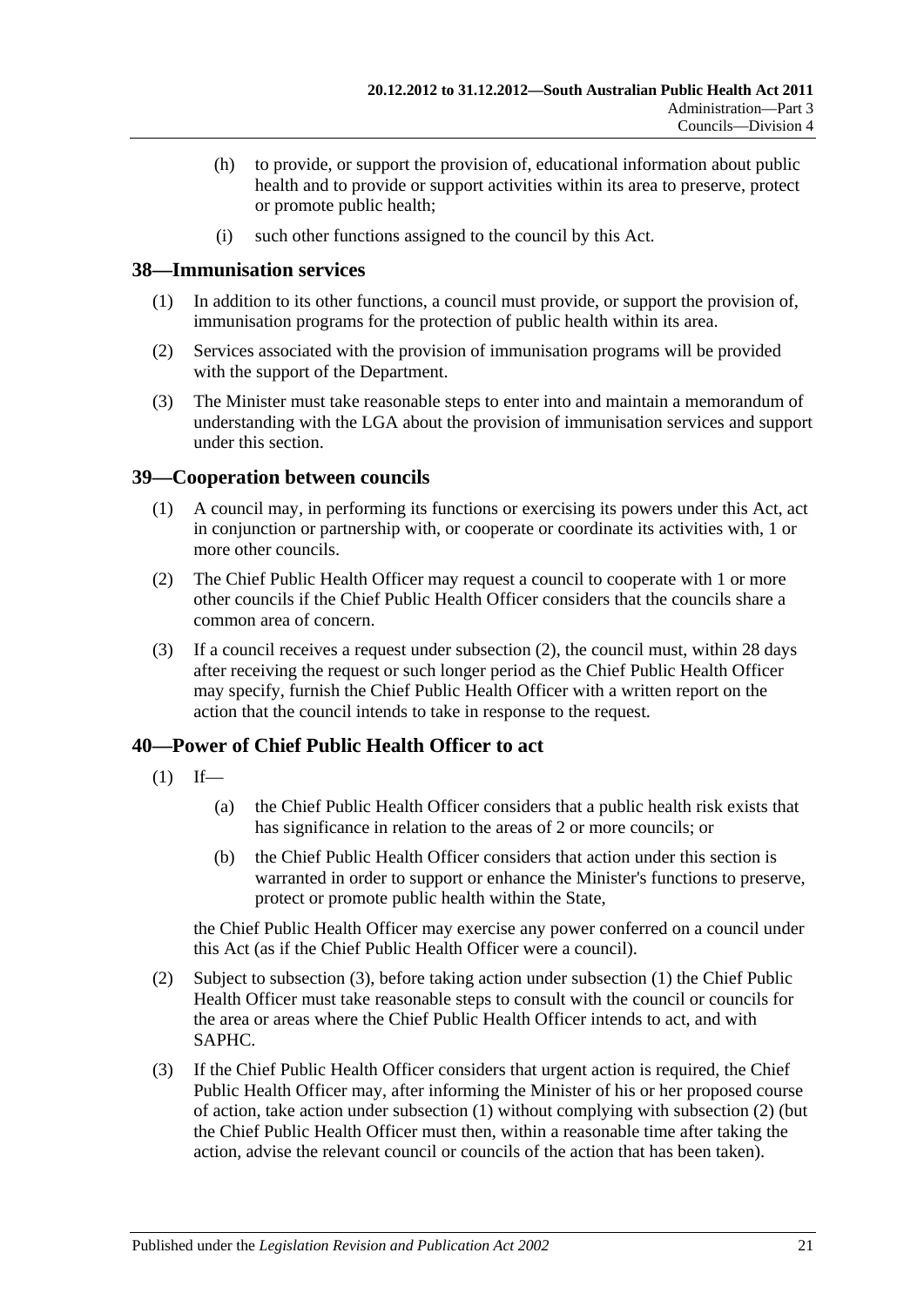### <span id="page-21-1"></span><span id="page-21-0"></span>**41—Council failing to perform a function under Act**

- (1) If, in the opinion of the Minister, a council has failed, in whole or in part, to perform a function conferred on the council under this Act, the Minister may consult with the council in relation to the matter.
- <span id="page-21-2"></span>(2) If, after consulting under [subsection](#page-21-1) (1), the Minister considers that the council's failure is significant, the Minister may, after consulting with SAPHC, direct the council to perform a function under this Act.
- (3) A direction under [subsection](#page-21-2) (2)—
	- (a) must be in writing; and
	- (b) must set out the grounds on which the Minister is acting; and
	- (c) must set out the action that the Minister considers should be taken by the council.
- (4) The Minister must cause a copy of the direction to be published in the Gazette within a reasonable time after it is furnished to the council.
- <span id="page-21-3"></span>(5) If a council fails to comply with a direction under this section, the Minister may, by notice served on the council, withdraw powers of the council under this Act and transfer them to the Chief Public Health Officer (and any such notice will have effect according to its terms).
- (6) Before taking action under [subsection](#page-21-3) (5)—
	- (a) the Minister must, by notice in writing—
		- (i) inform the council of the Minister's proposed course of action (setting out the grounds on which the action is proposed); and
		- (ii) invite the council to make written submissions to the Minister in relation to the matter within a period specified by the Minister; and
	- (b) if the council so requests in its written submissions to the Minister—the Minister must discuss the matter with a delegation representing the council; and
	- (c) the Minister must, at such time as the Minister thinks fit, consult with the Chief Public Health Officer and SAPHC.
- (7) The Minister must cause a copy of the notice under [subsection](#page-21-3) (5) to be published in the Gazette within a reasonable time after it is served on the council.
- <span id="page-21-4"></span>(8) A member of the staff of the council must comply with any request or direction of the Chief Public Health Officer in or in connection with the exercise of a power transferred to the Chief Public Health Officer under this section.
- (9) Insofar as is reasonably practicable, the Chief Public Health Officer must give any direction under [subsection](#page-21-4) (8) through the chief executive officer of the council.
- (10) The Chief Public Health Officer, or a person acting under the authorisation of the Chief Public Health Officer, is entitled to make use of the equipment or facilities of the council, without any other authority, in connection with the exercise of a power transferred to the Chief Public Health Officer under this section.
- (11) An act of the Chief Public Health Officer in the exercise of a power transferred to the Chief Public Health Officer will be taken to be an act of the council.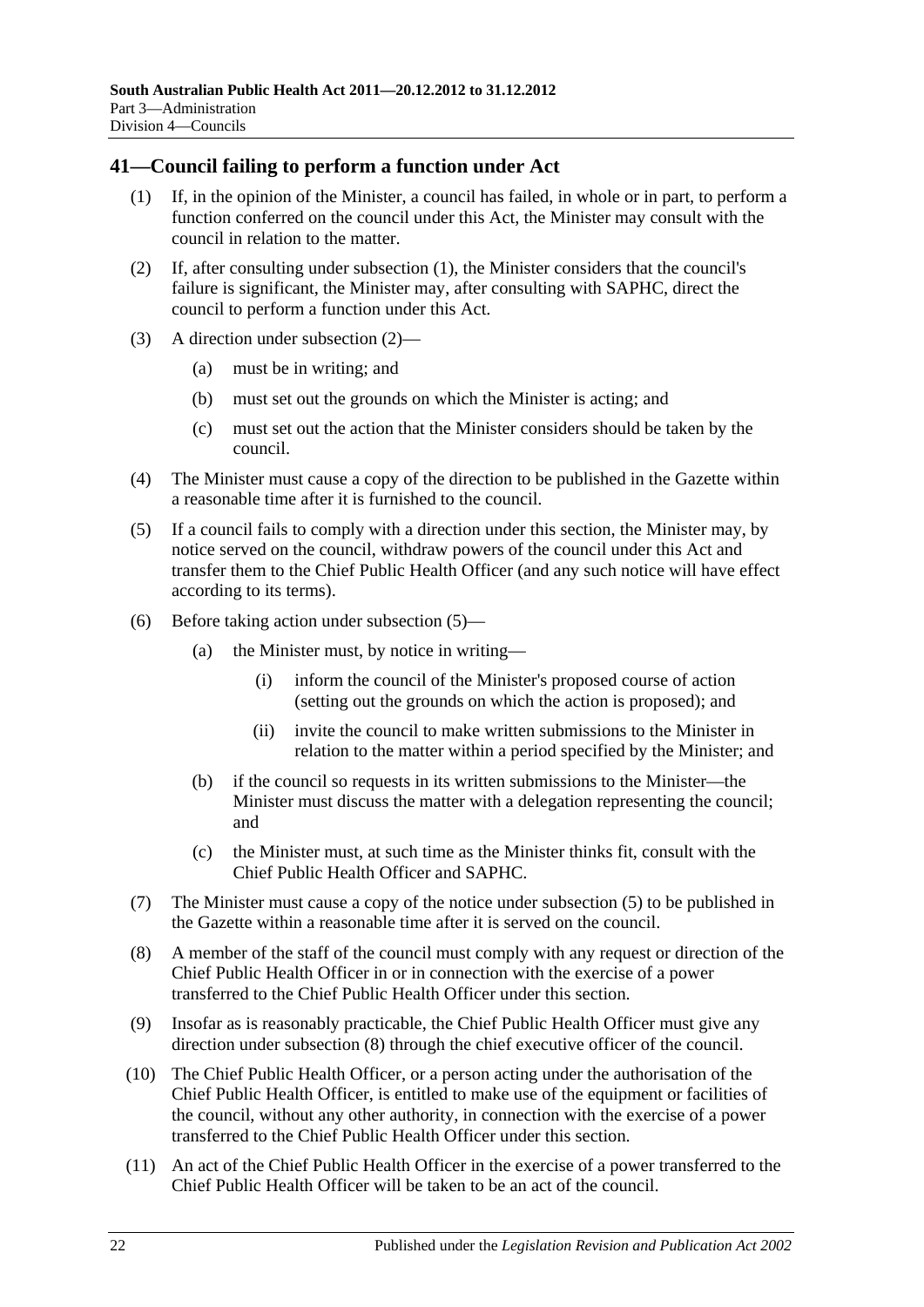- (12) The Chief Public Health Officer must, in acting under this section, have due regard to the role and responsibilities of the council to its community in other respects.
- (13) The Minister may recover as a debt costs and expenses reasonably incurred in the Chief Public Health Officer exercising powers under this section from the council.
- <span id="page-22-1"></span>(14) The Minister may, after consultation with the Chief Public Health Officer and SAPHC, by notice served on the council, vary or revoke a notice under [subsection](#page-21-3) (5).
- (15) The Minister must cause a notice under [subsection](#page-22-1) (14) to be published in the Gazette within a reasonable time after it is served on the council.
- (16) In this section—

*function* includes a power or duty.

#### <span id="page-22-2"></span><span id="page-22-0"></span>**42—Transfer of function of council at request of council**

- (1) A council may request that a function of the council under this Act be performed by the Chief Public Health Officer.
- (2) A request under [subsection](#page-22-2) (1)—
	- (a) must be made to the Minister; and
	- (b) must be in writing; and
	- (c) must be accompanied or supported by such information that the Minister may require.
- (3) The Minister must, after receiving a request, consult with the Chief Public Health Officer and SAPHC.
- <span id="page-22-4"></span>(4) The Minister may then, if the Minister thinks fit, by notice in the Gazette, transfer a specified function of the council to the Chief Public Health Officer (and any such notice will have effect according to its terms).
- <span id="page-22-3"></span>(5) A member of the staff of the council must comply with any request or requirement of the Chief Public Health Officer in or in connection with the performance of a function transferred to the Chief Public Health Officer under this section.
- (6) Insofar as is reasonably practicable, the Chief Public Health Officer must impose any requirement under [subsection](#page-22-3) (5) through the chief executive officer of the council.
- (7) The Chief Public Health Officer, or a person acting under the authorisation of the Chief Public Health Officer, is entitled to make use of the equipment or facilities of the council, without any other authority, in connection with the performance of a function transferred to the Chief Public Health Officer under this section.
- (8) An act of the Chief Public Health Officer in the performance of a function transferred to the Chief Public Health Officer will be taken to be an act of the council.
- (9) The Chief Public Health Officer must, in acting under this section, have due regard to the role and responsibilities of the council to its community in other respects.
- (10) The Minister may recover costs and expenses associated with the Chief Public Health Officer acting under this section under an agreement with the council.
- (11) The Minister may, at the request of the council, or on the Minister's own initiative after consultation with the council, the Chief Public Health Officer and SAPHC, vary or revoke a notice under [subsection](#page-22-4) (4) by further notice in the Gazette.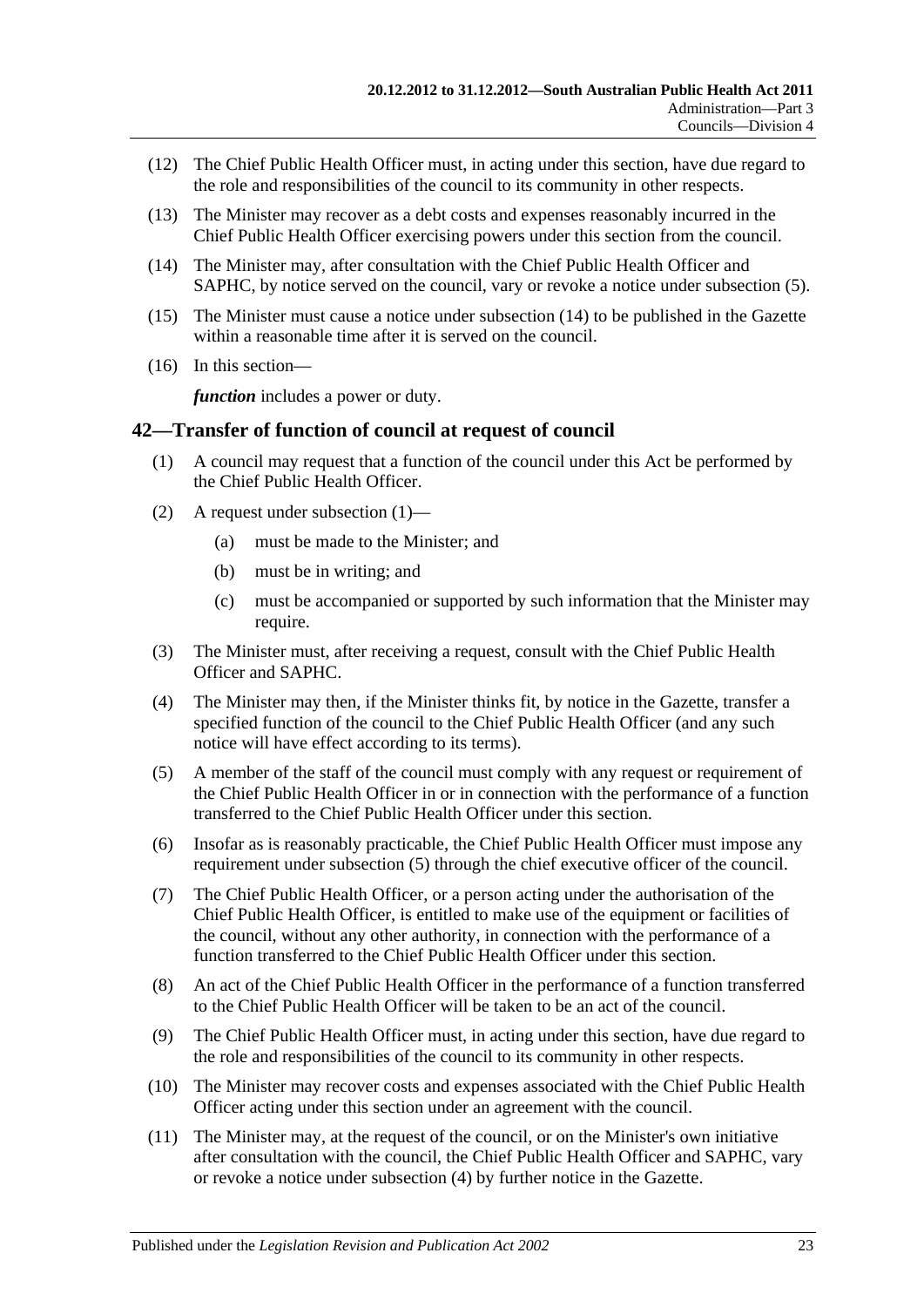(12) In this section—

*function* includes a power or duty.

## <span id="page-23-0"></span>**Division 5—Authorised officers**

#### <span id="page-23-1"></span>**43—State authorised officers**

- (1) The Minister may appoint a suitably qualified person to be a State authorised officer.
- <span id="page-23-4"></span>(2) An appointment under this section may be made subject to such conditions or limitations as the Minister thinks fit.
- (3) Without limiting [subsection](#page-23-4) (2), the powers conferred on a State authorised officer under this or any other Act may be exercised in the whole of the State or such part or parts of the State as may be specified in the instrument of appointment.
- (4) A State authorised officer is subject to direction by the Chief Public Health Officer.
- (5) The Minister may vary or revoke an appointment at any time.

#### <span id="page-23-2"></span>*44—Local authorised officers*

- *(1) A council may, by instrument in writing, appoint a suitably qualified person to be a local authorised officer.*
- <span id="page-23-5"></span>*(2) An appointment under this section may be made subject to such conditions or limitations as the council thinks fit.*
- *(3) Without limiting [subsection](#page-23-5) (2), the powers conferred on a local authorised officer under this or any other Act may be exercised within the area of the council.*
- *(4) A local authorised officer is subject to direction by the council.*
- *(5) A person may hold an appointment as a local authorised officer from more than 1 council.*
- *(6) The council may vary or revoke an appointment at any time.*
- <span id="page-23-6"></span>*(7) A council must notify the Chief Public Health Officer if the council—*
	- *(a) makes an appointment under this section; or*
	- *(b) revokes an appointment under this section.*
- *(8) A notification under [subsection](#page-23-6) (7) must be accompanied by such information as the Chief Public Health Officer thinks fit and specifies for the purposes of this section from time to time.*
- *(9) A council must, in determining the number of local authorised officers who should be appointed for its area, take into account any policy developed by the Chief Public Health Officer for the purposes of this section.*

#### <span id="page-23-8"></span><span id="page-23-3"></span>**45—Qualifications**

- (1) Subject to [subsection](#page-23-7) (2), a person is not eligible for appointment as an authorised officer unless the person holds qualifications approved by the Minister for the purposes of this Division (being qualifications or classes of qualifications that may vary according to factors determined by the Minister).
- <span id="page-23-7"></span>(2) The Minister may grant exemptions from the operation of [subsection](#page-23-8) (1).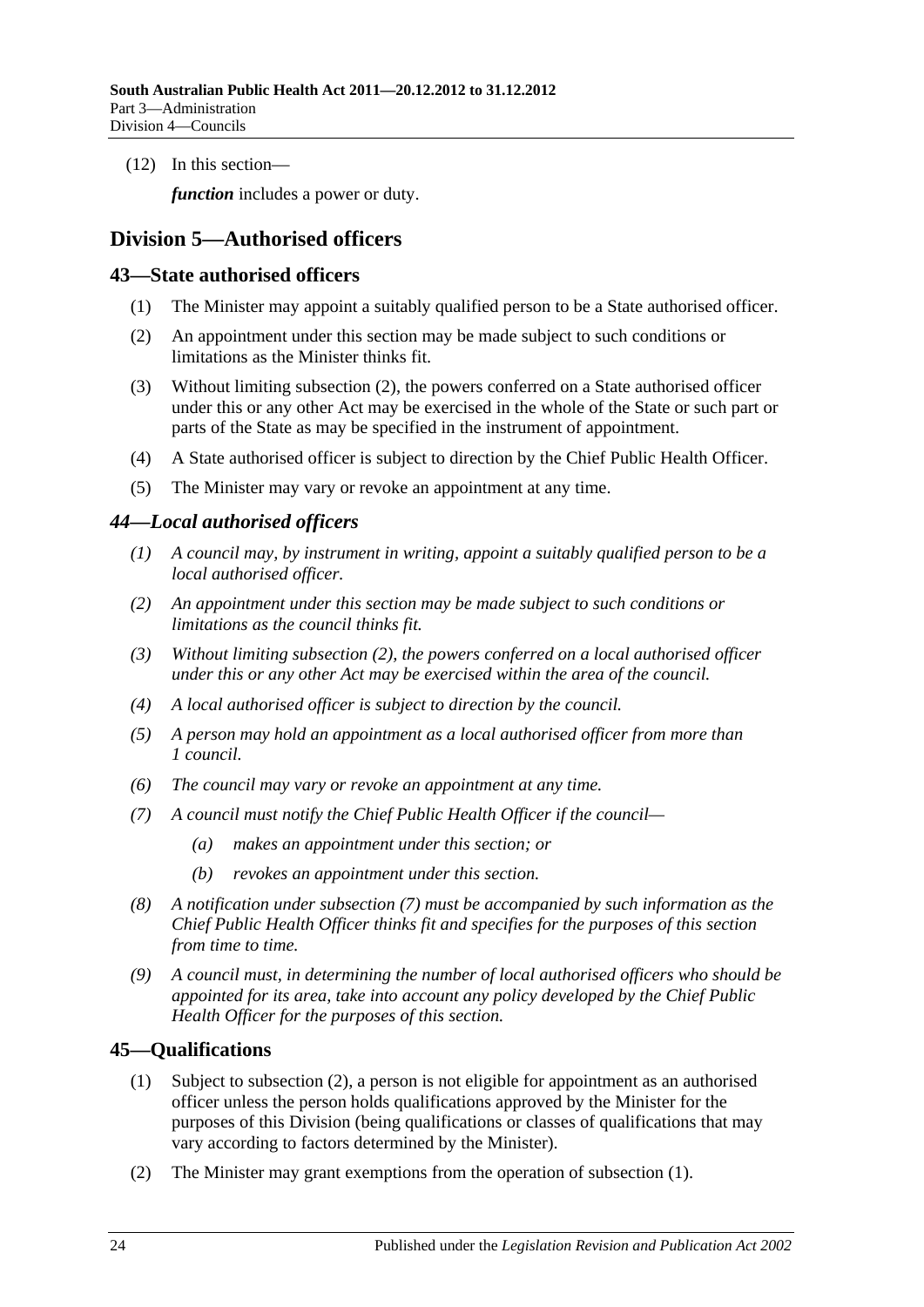(3) An exemption may be granted on conditions determined by the Minister.

#### <span id="page-24-0"></span>**46—Identity cards**

- (1) An authorised officer appointed under this Act must be issued with an identity card in a form approved by the Chief Public Health Officer—
	- (a) containing the person's name and a photograph of the person; and
	- (b) stating that the person is an authorised officer for the purposes of this Act; and
	- (c) setting out the name or office of the issuing authority.
- (2) The identity card must be issued as soon as is reasonably practicable after the appointment is made (but an authorised officer is not prevented from exercising powers under this Act just because an identity card is yet to be issued).
- (3) An authorised officer must, at the request of a person in relation to whom the officer intends to exercise any powers under this Act, produce for the inspection of the person his or her identity card (unless the identity card is yet to be issued).
- (4) An authorised officer appointed under this Act must, on ceasing to be an authorised officer for any reason, surrender his or her identity card to the Chief Public Health Officer (if a State authorised officer) or the council that made the appointment (if a local authorised officer).

Maximum penalty: \$250.

#### <span id="page-24-1"></span>**47—Powers of authorised officers**

- (1) An authorised officer may, for any purpose connected with the administration or operation of this Act or with the performance, exercise or discharge of a function, power or duty under this Act—
	- (a) at any reasonable time, enter or inspect any premises or vehicle; and
	- (b) during the course of the inspection of any premises or vehicle—
		- (i) ask questions of any person found in the premises or vehicle; and
		- (ii) inspect any article or substance found in the premises or vehicle; and
		- (iii) take and remove samples of any substance or other thing found in the premises or vehicle; and
		- (iv) require any person to produce any plans, specifications, books, papers or documents; and
		- (v) examine, copy and take extracts from any plans, specifications, books, papers or documents; and
		- (vi) take photographs, films or video recordings; and
		- (vii) take measurements, make notes and carry out tests; and
		- (viii) remove any article that may constitute evidence of the commission of an offence against this Act; and
	- (c) require any person to answer any question that may be relevant to—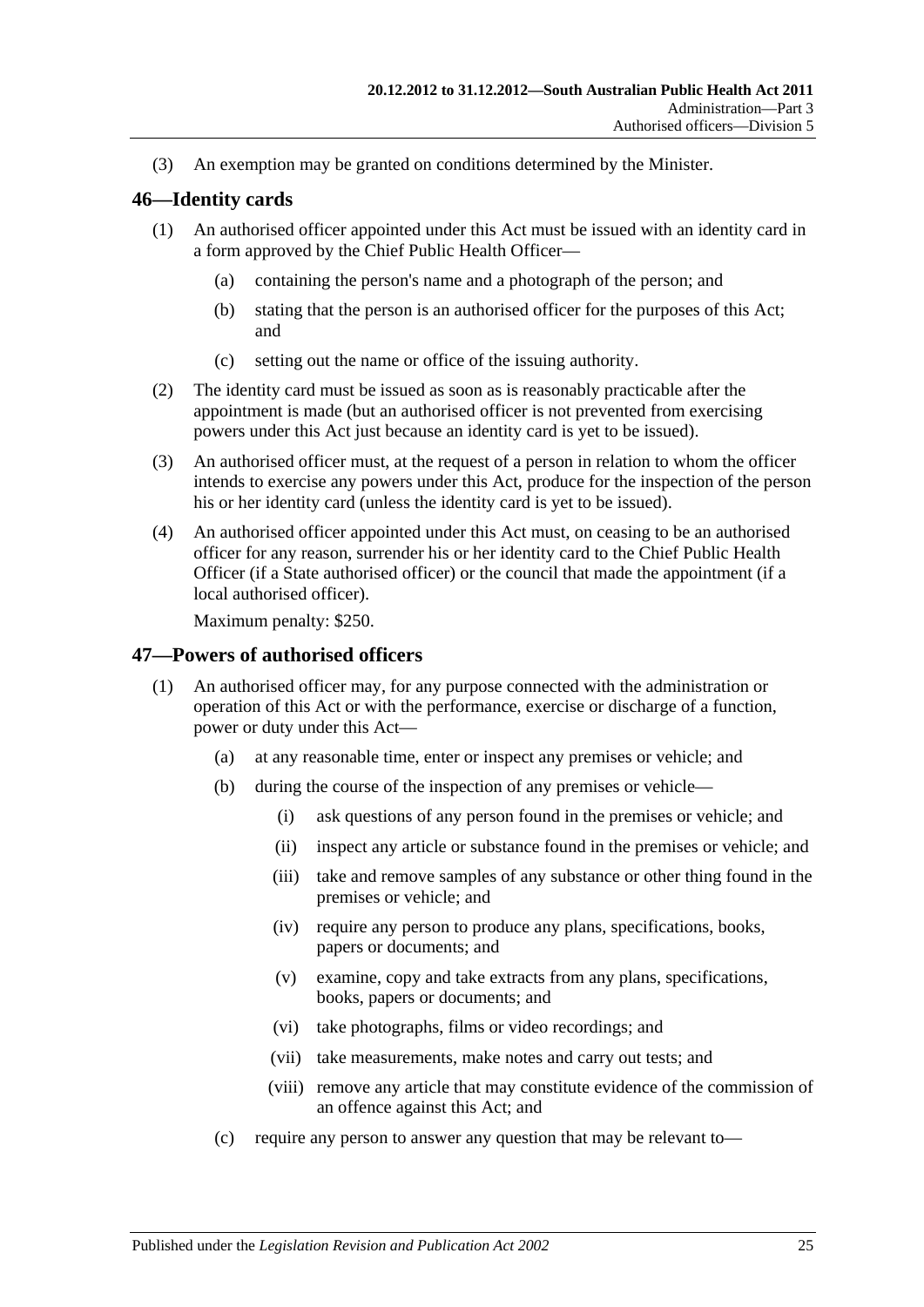- (i) ascertaining whether the person is suffering from a notifiable condition; or
- (ii) the administration or enforcement of this Act.
- (2) In the exercise of powers under this Act, an authorised officer may be accompanied by such assistants as may be necessary or desirable in the circumstances.
- <span id="page-25-0"></span>(3) An authorised officer may use reasonable force to enter any premises or vehicle—
	- (a) on the authority of a warrant issued by a magistrate; or
	- (b) if the officer believes, on reasonable grounds, that the circumstances require immediate action to be taken.
- (4) A magistrate must not issue a warrant under [subsection](#page-25-0) (3) unless satisfied—
	- (a) that there are reasonable grounds to suspect that an offence against this Act has been, is being, or is about to be, committed; or
	- (b) that the warrant is reasonably required in the circumstances.
- (5) If an authorised officer is inspecting premises or a vehicle under this section, the person in charge of the premises or vehicle must provide such assistance as the authorised officer reasonably requires to facilitate the inspection.
- (6) A person who—
	- (a) hinders or obstructs an authorised officer, or a person assisting an authorised officer, in the exercise of a power under this section; or
	- (b) having been asked a question under this section, does not answer the question to the best of his or her knowledge, information and belief; or
	- (c) being the person in charge of premises or a vehicle subject to an inspection and having been required to provide reasonable assistance to facilitate the inspection, refuses or fails to provide such assistance,

is guilty of an offence.

Maximum penalty: \$25 000.

- (7) A person who furnishes information under this section cannot, by virtue of doing so, be held to have breached any law or any principle of professional ethics.
- (8) It is not an excuse for a person to refuse or fail to furnish information under this section on the ground that to do so might tend to incriminate the person or make the person liable to a penalty.
- (9) However, if compliance with a requirement to furnish information might tend to incriminate a person or make a person liable to a penalty, then—
	- (a) in the case of a person who is required to produce, or provide a copy of, a document or information—the fact of production, or provision of, the document or the information (as distinct from the contents of the documents or the information); or
	- (b) in any other case—any answer given in compliance with the requirement,

is not admissible in evidence against the person for an offence or for the imposition of a penalty (other than proceedings in respect of the provision of information that is false or misleading).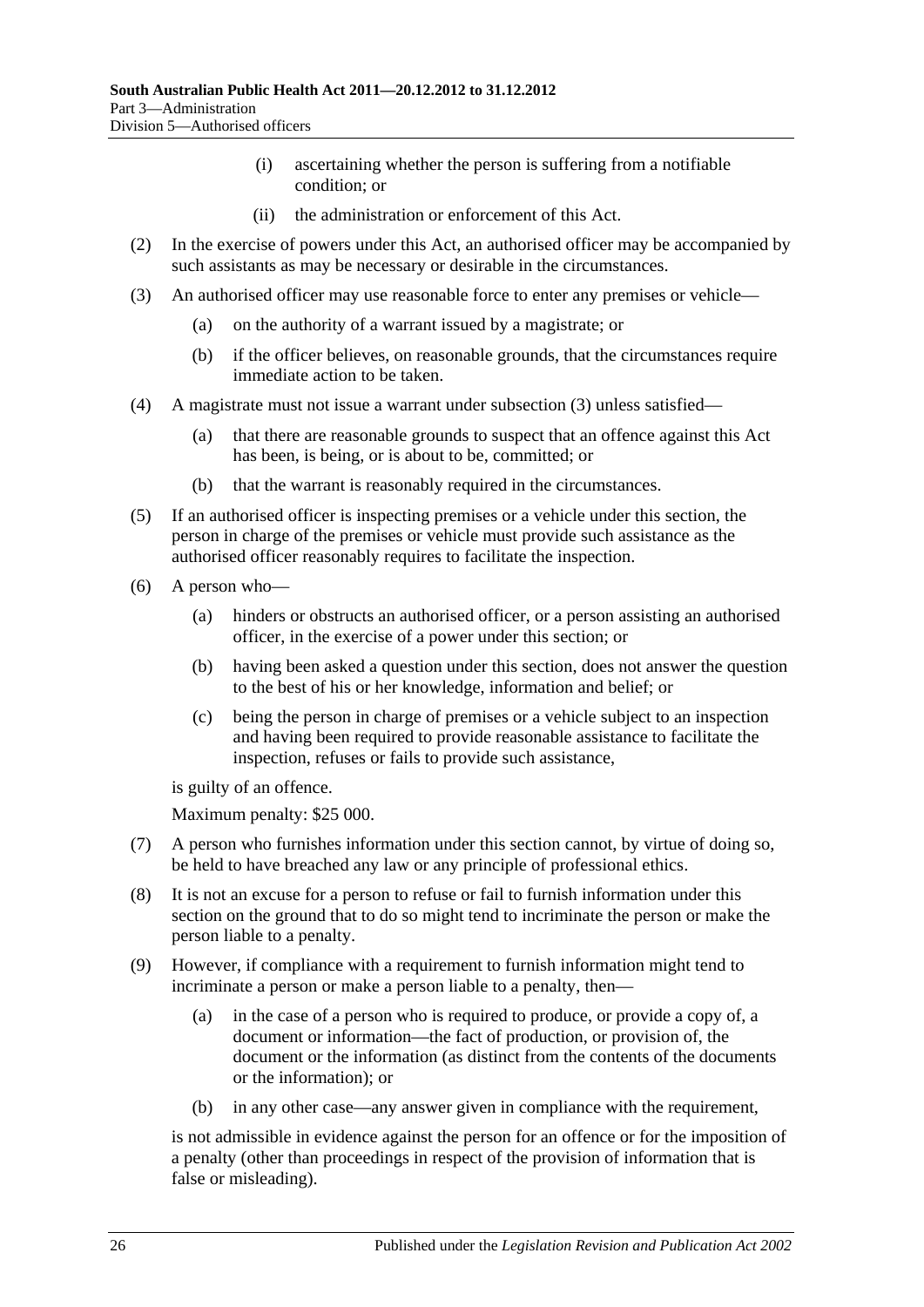## <span id="page-26-0"></span>**Division 6—Emergency officers**

#### <span id="page-26-4"></span><span id="page-26-1"></span>**48—Emergency officers**

- (1) The Chief Executive may appoint, individually or by class, such persons to be emergency officers for the purposes of this Act as the Chief Executive thinks fit.
- (2) An appointment under [subsection](#page-26-4) (1) may be subject to conditions or limitations specified by the Chief Executive.
- (3) An emergency officer, other than a police officer, must be issued with an identity card in a form approved by the Chief Executive—
	- (a) containing the person's name and a photograph of the person; and
	- (b) stating that the person is an emergency officer for the purposes of this Act.
- (4) An emergency officer must, at the request of a person in relation to whom the officer intends to exercise any powers under this Act, produce for the inspection of the person—
	- (a) in the case of an emergency officer who is a police officer and is not in uniform—his or her certificate of authority; or
	- (b) in the case of an emergency officer who is not a police officer—his or her identity card.
- (5) An emergency officer appointed under this Act must, on ceasing to be an emergency officer for any reason, surrender his or her identity card and any insignia or special apparel or equipment issued to the emergency officer for the purposes of this Act to the Chief Executive or a person nominated by the Chief Executive.

Maximum penalty: \$250.

## <span id="page-26-2"></span>**Division 7—Specific power to require information**

#### <span id="page-26-5"></span><span id="page-26-3"></span>**49—Specific power to require information**

- (1) The Minister, the Chief Public Health Officer, a council or an authorised officer may require a person to furnish such information relating to public health as may be reasonably required for the purposes of this Act.
- (2) A person who fails to comply with a requirement under [subsection](#page-26-5) (1) is guilty of an offence.

Maximum penalty: \$25 000.

Expiation fee: \$750.

- (3) A person who furnishes information under this section cannot, by virtue of doing so, be held to have breached any law or any principle of professional ethics.
- (4) It is not an excuse for a person to refuse or fail to furnish information under this section on the ground that to do so might tend to incriminate the person or make the person liable to a penalty.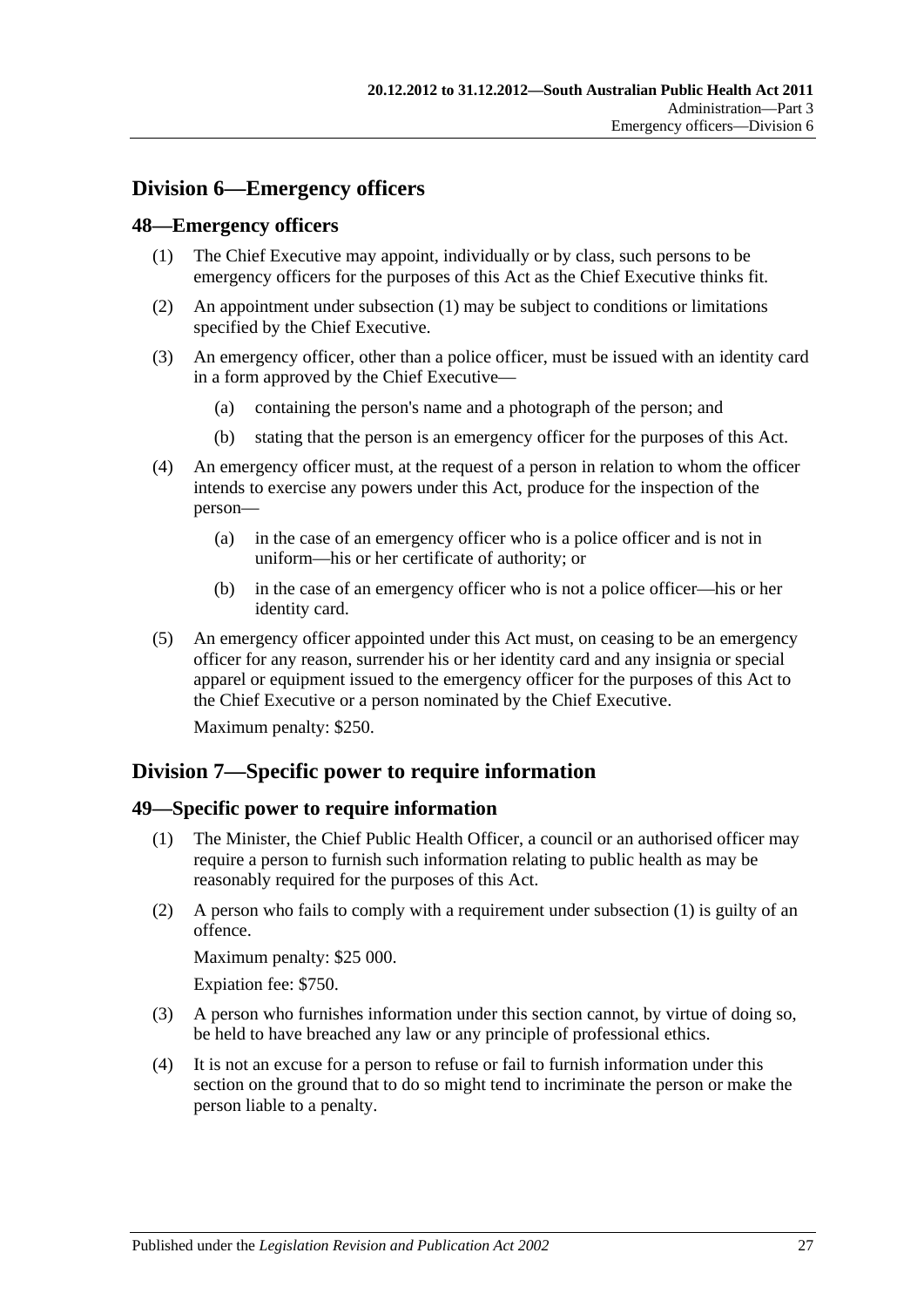- (5) However, if compliance with a requirement to furnish information might tend to incriminate a person or make a person liable to a penalty, then—
	- (a) in the case of a person who is required to produce, or provide a copy of, a document or information—the fact of production, or provision of, the document or the information (as distinct from the contents of the documents or the information); or
	- (b) in any other case—any answer given in compliance with the requirement,

is not admissible in evidence against the person for an offence or for the imposition of a penalty (other than proceedings in respect of the provision of information that is false or misleading).

## <span id="page-27-0"></span>**Part 4—Public health plans**

## <span id="page-27-1"></span>**Division 1—State public health plan**

#### <span id="page-27-2"></span>**50—State public health plan**

- (1) The Minister must prepare and maintain a plan to be called the *State Public Health Plan*.
- <span id="page-27-3"></span>(2) The State Public Health Plan is to set out principles and policies for achieving the objects of this Act and implementing the principles established under this Act.
- (3) In connection with the operation of [subsection](#page-27-3) (2), the State Public Health Plan should—
	- $(a)$
- (i) comprehensively assess the state of public health in South Australia; and
- (ii) identify existing and potential public health risks and develop strategies for addressing and eliminating or reducing those risks; and
- (b) identify opportunities and outline strategies for promoting public health in this State; and
- (c) include information about issues identified in regional public health plans established under this Part or any other plan or policy that the Minister considers to be appropriate.
- (4) The State Public Health Plan may also take into account any plan, policy or strategy determined to be appropriate by the Minister.
- (5) The Minister must review the State Public Health Plan at least once in every 5 years.
- (6) Subject to [subsection](#page-27-4) (7), the Minister may amend the State Public Health Plan at any time.
- <span id="page-27-4"></span>(7) The Minister must, in relation to any proposal to create or amend the State Public Health Plan—
	- (a) prepare a draft of the proposal; and
	- (b) take reasonable steps to consult with SAPHC, the LGA, and any other person or body considered relevant by the Minister, in relation to the proposal; and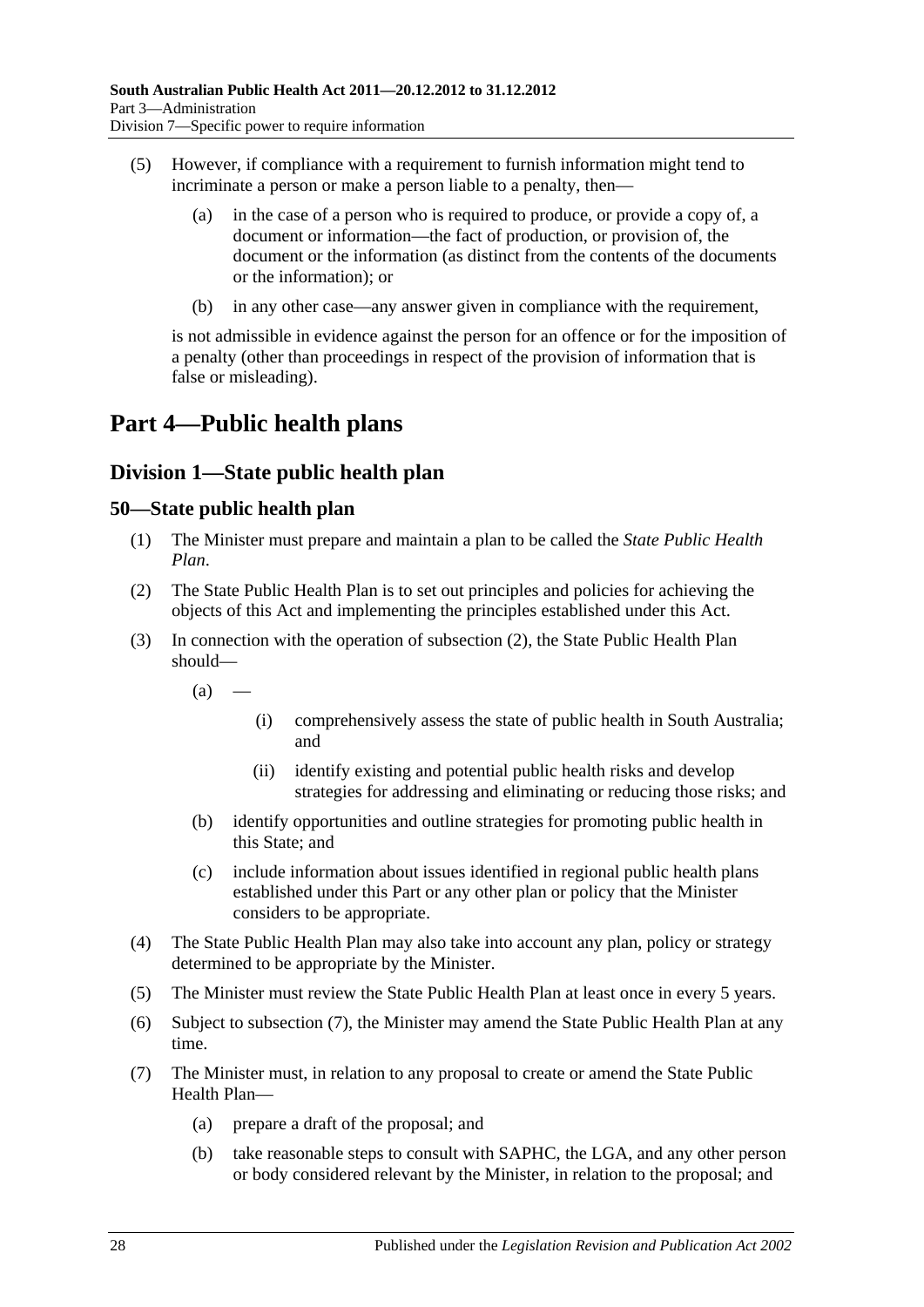- (c) by public notice, give notice of the place or places at which copies of the draft are available for inspection (without charge) and purchase and invite interested persons to make written representations on the proposal within a period specified by the Minister.
- (8) [Subsection](#page-27-4) (7) does not apply in relation to an amendment that is being made—
	- (a) in order to ensure that the State Public Health Plan is consistent with any plan, policy or strategy that—
		- (i) has been prepared, adopted or applied under another Act; and
		- (ii) falls within a class prescribed by the regulations for the purposes of this provision; or
	- (b) in order to remove or replace information in the State Public Health Plan that has been superseded by information that the Minister considers to be more reliable or accurate; or
	- (c) in order to make a change of form (without altering the effect of an underlying policy reflected in the State Public Health Plan); or
	- (d) in order to take action considered by the Minister to be—
		- (i) addressing or removing irrelevant material or any duplication or inconsistency (without altering the effect of an underlying policy reflected in the State Public Health Plan); or
		- (ii) correcting an error; or
	- (e) in any circumstances prescribed by the regulations.
- (9) The State Public Health Plan, or an amendment to the State Public Health Plan, has no force or effect until published by the Minister in accordance with the regulations.
- (10) The Minister must ensure that copies of the State Public Health Plan are reasonably available for inspection (without charge) and purchase by the public at a place or places determined by the Minister.
- (11) The State Public Health Plan is an expression of policy and does not in itself affect rights or liabilities (whether of a substantive, procedural or other nature).
- (12) A failure of the Minister to comply with a requirement of this section cannot be taken to affect the validity of the State Public Health Plan, or any other plan or instrument under this Act.

## <span id="page-28-0"></span>*Division 2—Regional public health plans*

#### <span id="page-28-1"></span>*51—Regional public health plans*

- *(1) A council or, if the Minister so determines or approves, a group of councils, must prepare and maintain a plan for the purposes of the operations of the council or councils under this Act (a regional public health plan).*
- *(2) A regional public health plan must be in a form determined or approved by the Minister.*
- *(3) If a group of councils are to prepare and maintain a regional public health plan, a reference in this Part to a council is to be taken to be a reference to the group of councils.*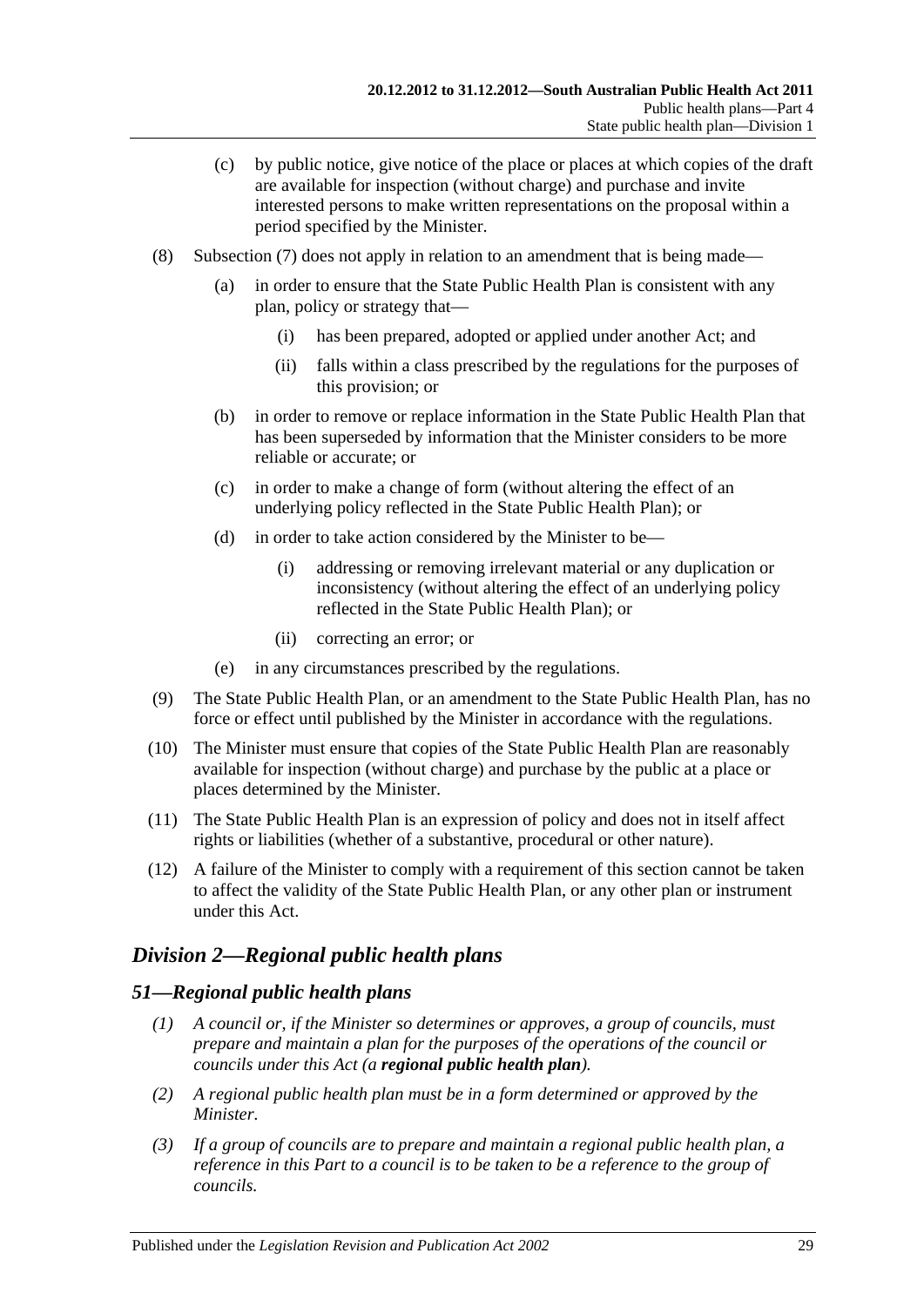- *(4) Notwithstanding that a group of councils are to prepare and maintain a regional public health plan, any council within the group may also prepare its own plan that relates to 1 or more matters that are to apply specifically within its area (and then this Part will apply accordingly).*
- *(5) A plan should be consistent with the State Public Health Plan.*
- <span id="page-29-0"></span>*(6) The Minister may, from time to time, prepare or adopt guidelines to assist councils in the preparation of regional public health plans.*
- *(7) The Minister should take reasonable steps to consult with SAPHC and the LGA in the preparation of any guidelines, or before adopting any guidelines, under [subsection](#page-29-0) (6).*
- *(8) A regional public health plan must—*
	- *(a) comprehensively assess the state of public health in the region; and*
	- *(b) identify existing and potential public health risks and provide for strategies for addressing and eliminating or reducing those risks; and*
	- *(c) identify opportunities and outline strategies for promoting public health in the region; and*
	- *(d) address any public health issues specified by the Minister following consultation with SAPHC and the LGA; and*
	- *(e) include information as to—*
		- *(i) the state and condition of public health within the relevant region, and related trends; and*
		- *(ii) environmental, social, economic and practical considerations relating to public health within the relevant region; and*
		- *(iii) other prescribed matters; and*
	- *(f) include such other information or material contemplated by this Act or required by the regulations.*
- *(9) In addition, a plan must—*
	- *(a) include information about issues identified in any plan, policy or strategy specified by the Minister or SAPHC; and*
	- *(b) address, and be consistent with, any intergovernmental agreement specified by the Minister.*
- *(10) Subject to [subsection](#page-29-1) (11), a council may amend a regional public health plan at any time.*
- <span id="page-29-1"></span>*(11) A council must, in relation to any proposal to create or amend a regional public health plan—*
	- *(a) prepare a draft of the proposal; and*
	- *(b) when the draft plan is completed, a council must—*
		- *(i) give a copy of it to—*
			- *(A) the Minister; and*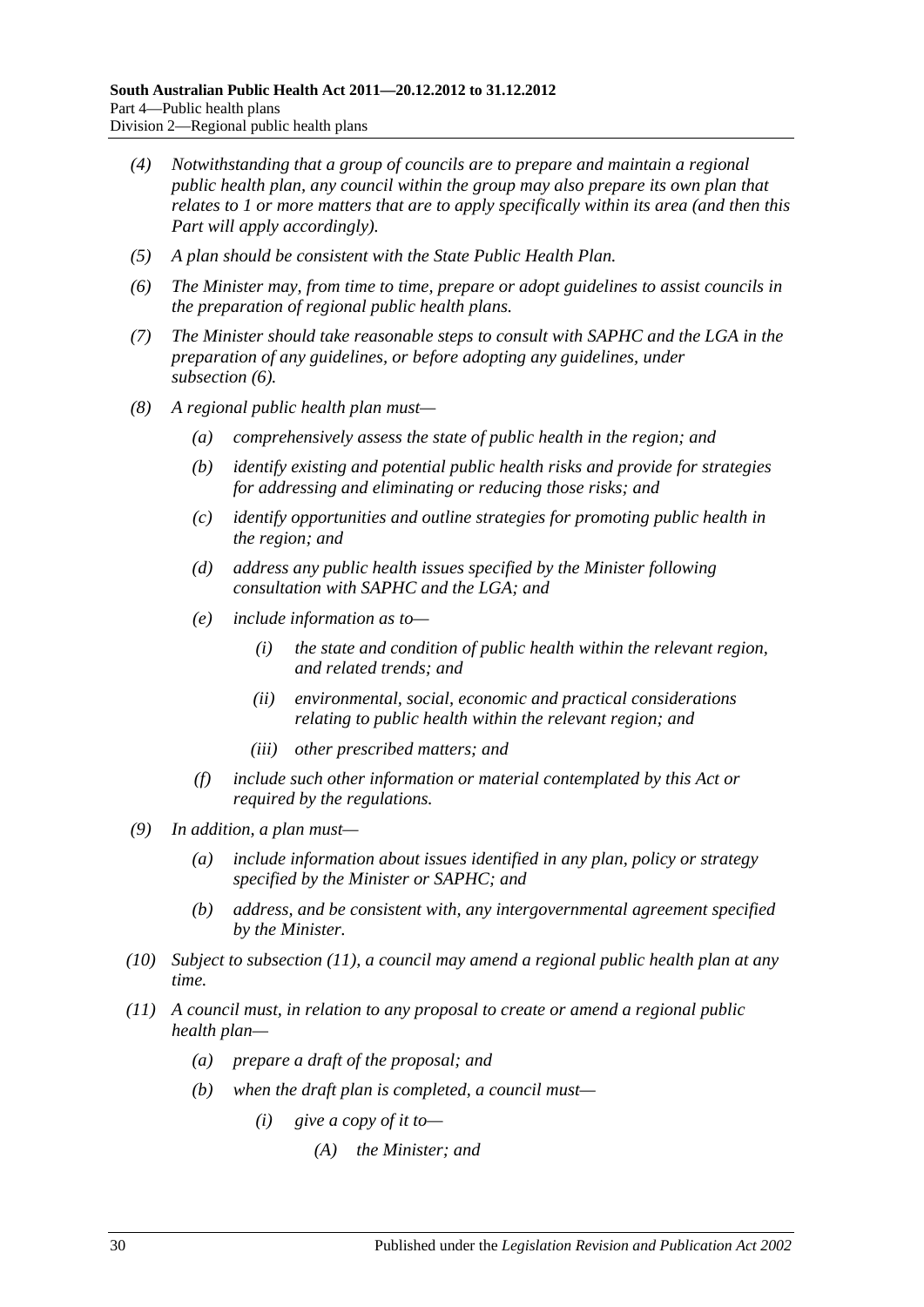- *(B) any incorporated hospital established under the [Health](http://www.legislation.sa.gov.au/index.aspx?action=legref&type=act&legtitle=Health%20Care%20Act%202008)  [Care Act](http://www.legislation.sa.gov.au/index.aspx?action=legref&type=act&legtitle=Health%20Care%20Act%202008) 2008 that operates a facility within the region; and*
- *(C) any relevant public health partner authority under [subsection](#page-31-3) (23); and*
- *(D) any other body or group prescribed by the regulations; and*
- *(ii) take steps to consult with the public.*
- *(12) The Minister may require that a council consult with the Minister, or any other person or body specified by the Minister, before a council releases a draft plan under [subsection](#page-29-1) (11).*
- <span id="page-30-1"></span>*(13) Before bringing a regional public health plan into operation, a council must submit the plan to the Chief Public Health Officer for consultation.*
- <span id="page-30-0"></span>*(14) The Chief Public Health Officer may refer the plan to SAPHC or any other body determined by the Chief Public Health Officer for further consultation.*
- *(15) A council must take into account any comments made by the Chief Public Health Officer, SAPHC, and any other body within the ambit of a determination under [subsection](#page-30-0) (14), at the conclusion of the consultation processes envisaged by [subsections](#page-30-1) (13) and [\(14\).](#page-30-0)*
- *(16) A council may then adopt a plan or amend a plan with or without alteration.*
- *(17) A council may undertake the processes set out in the preceding subsections in conjunction with the preparation and adoption of its strategic management plans under section 122 of the [Local Government Act](http://www.legislation.sa.gov.au/index.aspx?action=legref&type=act&legtitle=Local%20Government%20Act%201999) 1999 (and may, if the council thinks fit, incorporate a regional public health plan into its strategic management plans under that Act).*
- *(18) A regional public health plan may, by agreement with the public health partner authority, provide for a public health partner authority to take responsibility for undertaking any strategy, or for attaining any priority or goal, under the plan.*
- *(19) A regional public health plan must be reviewed at least once in every 5 years.*
- *(20) A council must, in preparing and reviewing its regional public health plan and insofar as is reasonably practicable, give due consideration to the plans of other councils insofar as this may be relevant to issues or activities under its plan.*
- *(21) A council or council subsidiary must, when performing functions or exercising powers under this or any other Act, insofar as may be relevant and reasonable, have regard to the State Public Health Plan, any regional public health plan that applies within the relevant area and any other requirement of the Minister, and in particular must give consideration to the question whether it should implement changes to the manner in which, or the means by which, it performs a function or exercises a power or undertakes any other activity that has been identified in the State Public Health Plan as requiring change.*
- *(22) A public health partner authority must, when performing a function that is relevant to the State Public Health Plan or a regional public health plan, insofar as is relevant and reasonable, have regard to the provision of the plans.*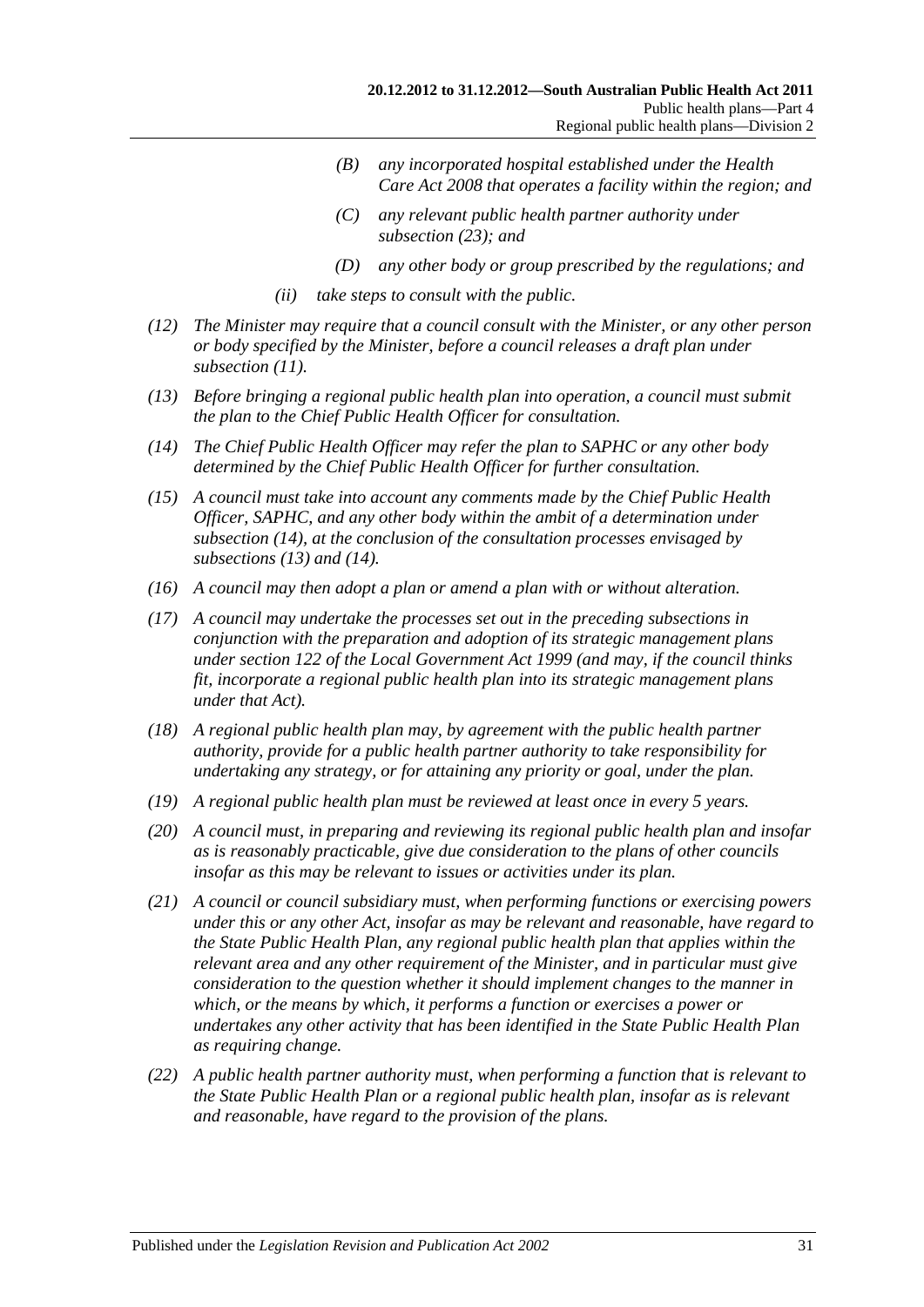- <span id="page-31-3"></span>*(23) For the purposes of this section—*
	- *(a) the regulations may provide for an entity to be a public health partner authority for the purposes of this section; and*
	- *(b) the Minister may, after consultation with the relevant entity, by notice in the Gazette, declare an entity to be a public health partner authority for the purposes of this section (and may, after consultation with the entity, revoke any such declaration by notice in the Gazette).*

#### <span id="page-31-0"></span>*52—Reporting on regional public health plans*

- *(1) A council responsible for a regional public health plan must, on a 2 yearly basis, prepare a report that contains a comprehensive assessment of the extent to which, during the reporting period, the council has succeeded in implementing its regional public health plan to the Chief Public Health Officer.*
- *(2) In a year in which a report is required (a reporting year), the report must be provided to the Chief Public Health Officer on or before 30 September in the reporting year.*
- *(3) The report must relate to a reporting period of 2 years ending on 30 June in the reporting year.*
- *(4) The Chief Public Health Officer may, from time to time, issue guidelines to assist in the preparation of reports on regional public health plans by councils.*
- *(5) The Chief Public Health Officer must provide a copy of each report provided under this section to the Minister by 30 October in each reporting year.*

## <span id="page-31-1"></span>**Part 5—Public health policies**

#### <span id="page-31-2"></span>**53—Public health policies**

- (1) The Minister may prepare and maintain policies under this Part (to be called *State Public Health Policies*) that relate to any area of public health in the State.
- (2) A policy may do 1 or more of the following:
	- (a) specify matters that are to be taken to constitute risks to public health for the purposes of this Act;
	- (b) specify the scope of the duty under [Part](#page-33-0) 6 in specified cases or circumstances (including so as to specify that a breach of the policy will be taken to be a breach of that duty);
	- (c) set out or establish standards that are to apply to any activity, condition, equipment or circumstance in order to prevent or manage a risk to public health;
	- (d) provide for other measures or matters that are relevant to promoting or achieving an improvement in public health in the State.
- (3) A policy may adopt, wholly or partially and with or without modification, a standard or other document prepared or published by another person or body, either as in force at the time that the policy is made or as in force from time to time.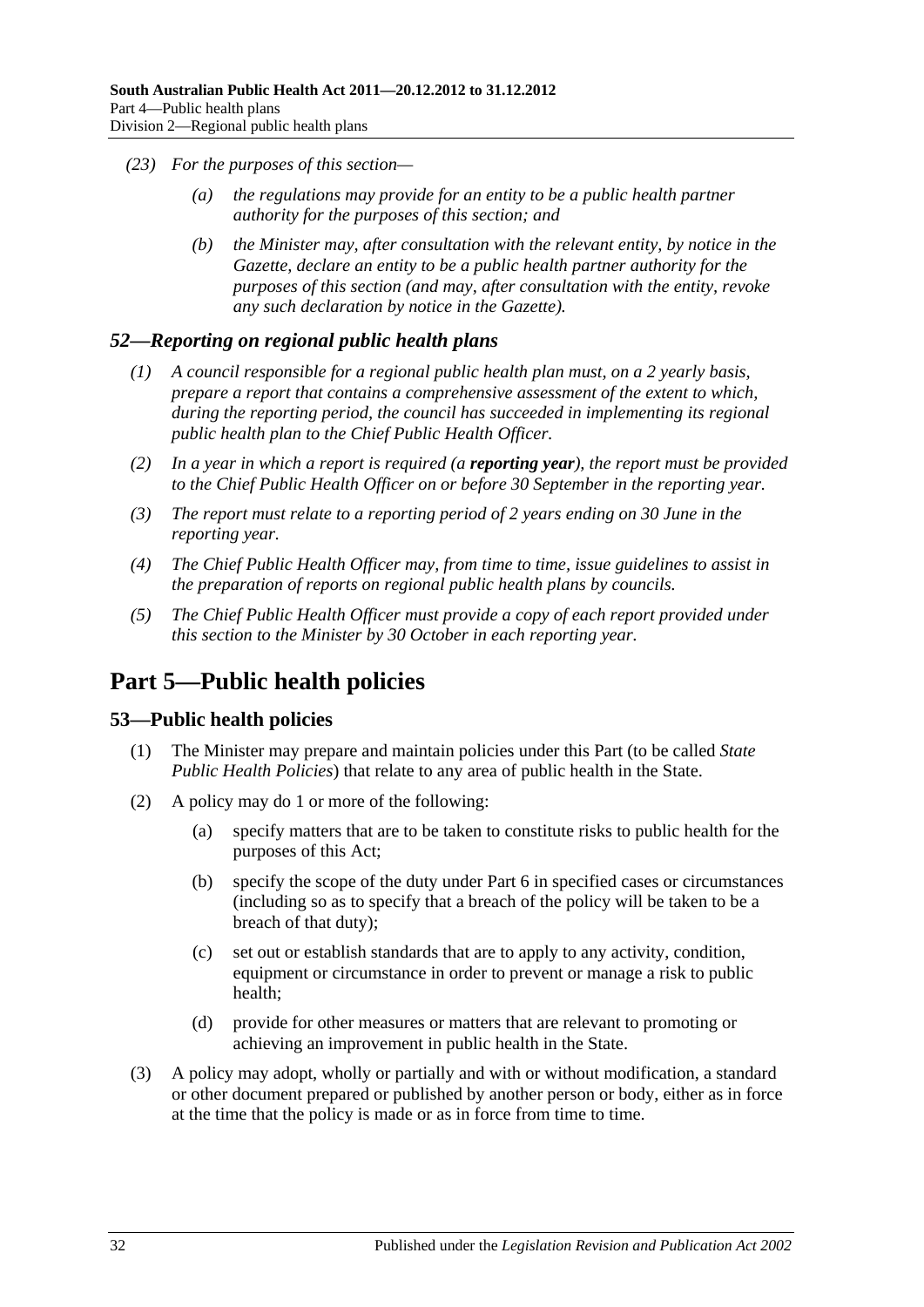- (4) A policy may—
	- (a) be of general or limited application (including so as to apply only to a specified part of the State); or
	- (b) make different provision according to the persons, things or circumstances to which it is expressed to apply.

#### <span id="page-32-2"></span><span id="page-32-0"></span>**54—Procedure for making policies**

- (1) The Minister must, in relation to any proposal to create or amend a State Public Health Policy—
	- (a) prepare a draft of the proposal; and
	- (b) take reasonable steps to consult with SAPHC, the LGA, and any other person or body considered relevant by the Minister, in relation to the proposal; and
	- (c) by public notice, give notice of the place or places at which copies of the draft are available (without charge) and purchase and invite interested persons to make written representations on the proposal within a period specified by the **Minister**
- <span id="page-32-3"></span>(2) [Subsection](#page-32-2) (1) does not apply if the Minister considers that urgent action is required in the circumstances but, in such a case, the Minister must, within 3 months after the publication of the policy or any amendment, initiate the consultation requirements of [subsection](#page-32-2) (1) as if the policy or amendment were a draft proposal.
- (3) An amendment to a policy arising from consultation under [subsection](#page-32-3) (2) may be given effect by the Minister without the need for further consultation.
- (4) A policy, or an amendment to a policy, will take effect when published by the Minister in accordance with the regulations.
- (5) A policy, or an amendment to a policy, may take effect on a day specified in the policy or amendment (being a day that falls on or after publication).
- (6) The Minister must ensure that copies of a policy are reasonably available for inspection (without charge) and purchase by the public at a place or places determined by the Minister.

#### <span id="page-32-4"></span><span id="page-32-1"></span>**55—Reference of policies to Parliament**

- (1) The Minister must, within 14 sitting days after the publication of a State Public Health Policy, or an amendment to a State Public Health Policy, cause a copy of the policy or the amendment (as the case may be) to be laid before both Houses of Parliament.
- <span id="page-32-5"></span>(2) If either House of Parliament—
	- (a) passes a resolution disallowing a policy laid before it under [subsection](#page-32-4) (1), then the policy ceases to have effect;
	- (b) passes a resolution disallowing an amendment laid before it under [subsection](#page-32-4) (1), then the amendment ceases to have effect (and the relevant policy will, from that time, apply as if it had not been amended by that amendment).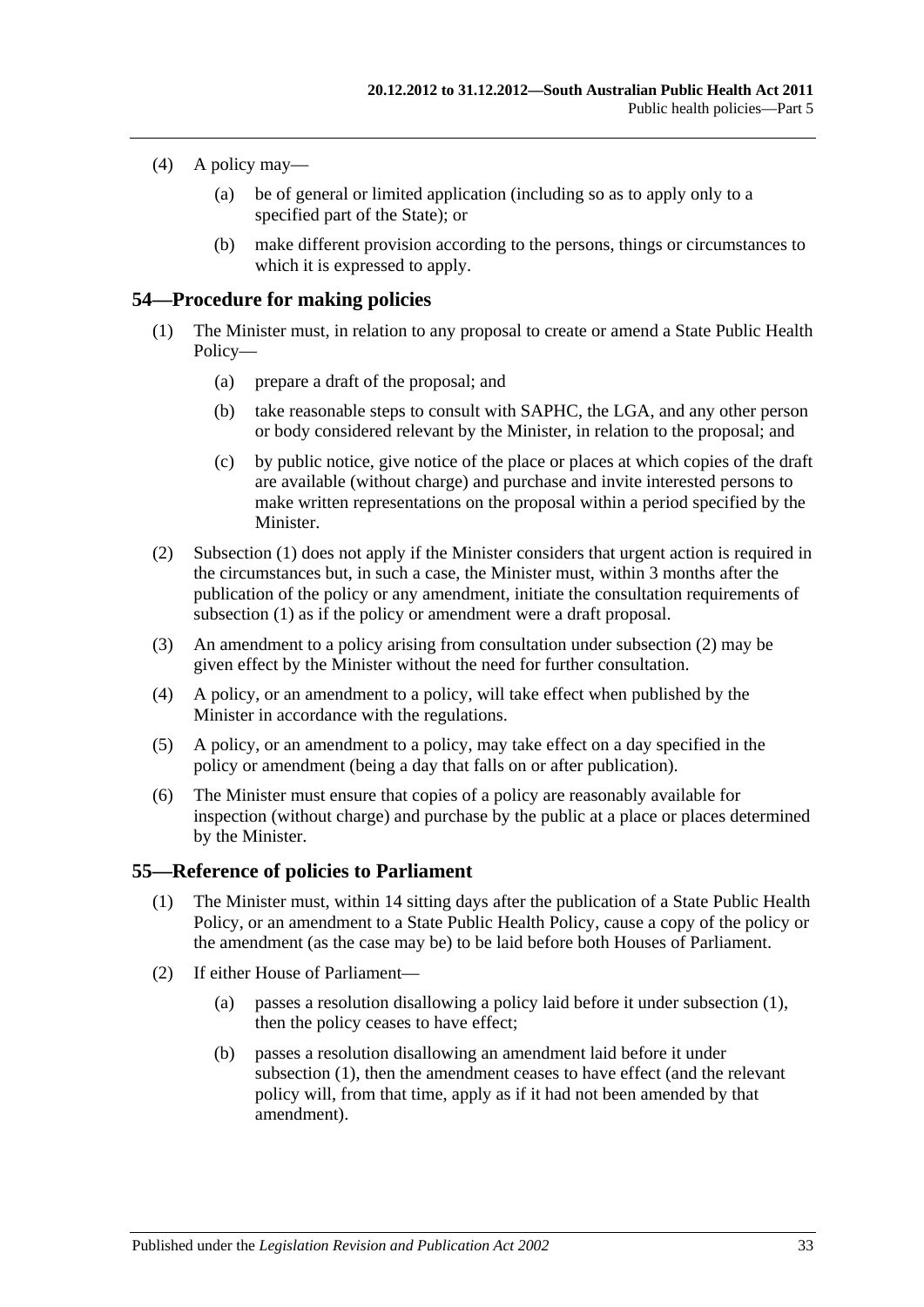- (3) A resolution is not effective for the purposes of [subsection](#page-32-5) (2) unless passed in pursuance of a notice of motion given within 14 sitting days (which need not fall within the same session of Parliament) after the day on which the policy or amendment (as the case may be) is laid before the House.
- (4) If a resolution is passed under [subsection](#page-32-5) (2), notice of that resolution must forthwith be published in the Gazette.

## <span id="page-33-0"></span>*Part 6—General duty*

### <span id="page-33-4"></span><span id="page-33-1"></span>*56—General duty*

- *(1) A person must take all reasonable steps to prevent or minimise any harm to public health caused by, or likely to be caused by, anything done or omitted to be done by the person.*
- *(2) In determining what is reasonable for the purposes of [subsection](#page-33-4) (1), regard must be had, amongst other things, to the objects of this Act, and to—*
	- *(a) the potential impact of a failure to comply with the duty; and*
	- *(b) any environmental, social, economic or practicable implications; and*
	- *(c) any degrees of risk that may be involved; and*
	- *(d) the nature, extent and duration of any harm; and*
	- *(e) any relevant policy under [Part](#page-31-1) 5; and*
	- *(f) any relevant code of practice under [Part](#page-35-1) 8; and*
	- *(g) any matter prescribed by the regulations.*
- *(3) A person will be taken not to be in breach of [subsection](#page-33-4) (1) if the person is acting—*
	- *(a) in a manner or in circumstances that accord with generally accepted practices taking into account community expectations and prevailing environmental, social and economic practices and standards; or*
	- *(b) in accordance with a policy or code of practice published by the Minister in connection with the operation of this Part; or*
	- *(c) in circumstances prescribed by the regulations.*
- <span id="page-33-7"></span>*(4) Subject to [subsections](#page-33-5) (5) and [\(6\),](#page-33-6) a person who breaches [subsection](#page-33-4) (1) is not, on account of the breach alone, liable to any civil or criminal action.*
- <span id="page-33-5"></span>*(5) If a person breaches [subsection](#page-33-4) (1), compliance with the subsection may be enforced by the issuing of a notice under [Part](#page-58-0) 12.*
- <span id="page-33-6"></span>*(6) [Subsection](#page-33-7) (4) does not limit or derogate from any other provision of this Act.*

## <span id="page-33-2"></span>*Part 7—General public health offences*

## <span id="page-33-3"></span>*57—Material risk to public health*

*(1) A person who causes a material risk to public health intentionally or recklessly and with the knowledge that harm to public health will result is guilty of an offence. Maximum penalty: \$250 000 or imprisonment for 5 years or both.*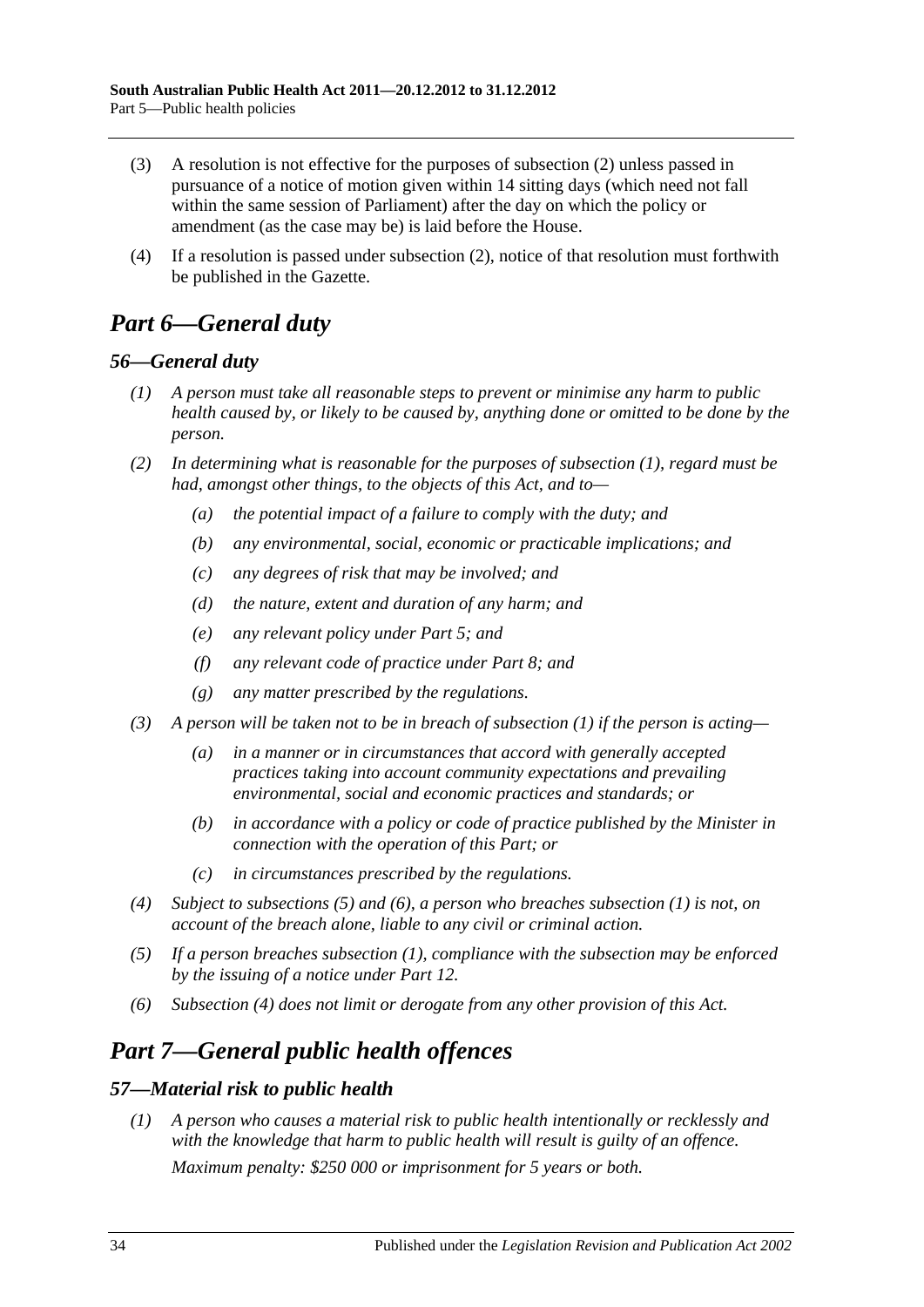*(2) A person who causes a material risk to public health in circumstances where the person ought reasonably be expected to know that harm to public health will result is guilty of an offence.*

*Maximum penalty: \$120 000 or imprisonment for 2 years or both.*

- *(3) A person who causes a material risk to public health is guilty of an offence. Maximum penalty: \$25 000. Expiation fee: \$750.*
- *(4) For the purposes of this section, a material risk to public health occurs if the health of 1 or more persons has been, or might reasonably be expected to be, harmed by an act or omission of another, but does not include a case where the harm, or risk of harm, is trivial or negligible.*

#### <span id="page-34-0"></span>*58—Serious risk to public health*

- *(1) A person who causes a serious risk to public health intentionally or recklessly and with the knowledge that harm to public health will result is guilty of an offence. Maximum penalty: \$1 000 000 or imprisonment for 10 years or both.*
- *(2) A person who causes a serious risk to public health in circumstances where the person ought reasonably be expected to know that harm to public health will result is guilty of an offence.*

*Maximum penalty: \$500 000 or imprisonment for 7 years or both.*

- *(3) A person who causes a serious risk to public health is guilty of an offence. Maximum penalty: \$120 000.*
- *(4) For the purposes of this section, a serious risk to public health occurs if there is a material risk that substantial injury or harm to the health of 1 or more persons has occurred, or might reasonably be expected to have occurred, taking into account—*
	- *(a) the nature, scale and effects of the harm, and any associated illness, injury or disability, that may arise; and*
	- *(b) the location, immediacy and seriousness of the threat to human health; and*
	- *(c) whether the harm extends to 2 or more persons and, if so, the total number of persons affected or likely to be affected; and*
	- *(d) the availability and effectiveness of any precaution, safeguard, treatment or other measure that may be used to eliminate or reduce the harm.*

#### <span id="page-34-2"></span><span id="page-34-1"></span>*59—Defence of due diligence*

- *(1) In any proceedings against a person for an offence under this Part, it is a defence to prove that the person took all reasonable precautions and exercised all due diligence to prevent the commission of the offence.*
- *(2) Without limiting [subsection](#page-34-2) (1), it is not proved that a person took all reasonable precautions and exercised all due diligence to prevent the commission of the offence under this Part unless it is proved that the person—*
	- *(a) had taken reasonable steps to prevent or avoid the circumstances that gave rise to the risk to public health, including by putting in place any systems or safeguards that might reasonably be expected to be provided; and*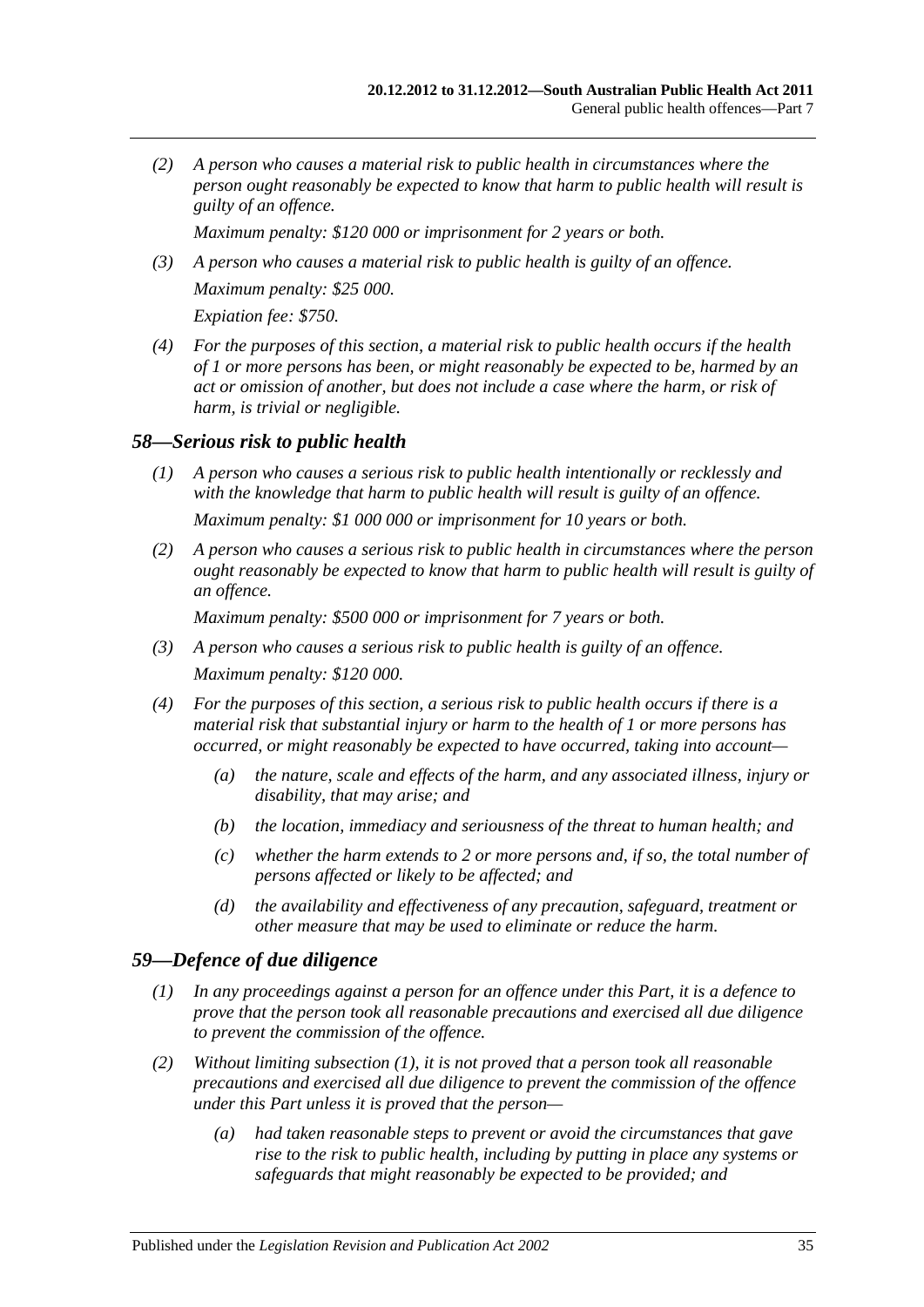- *(b) complied with the requirements of any notice or order under this Act that related to the risk to public health; and*
- *(c) as soon as becoming aware of the circumstances that gave rise to the risk to public health—*
	- *(i) reported those circumstances to the Chief Public Health Officer, the Department or a council; and*
	- *(ii) took all reasonable steps necessary to prevent or reduce the risk to public health.*

#### <span id="page-35-0"></span>*60—Alternative finding*

*If in proceedings for an offence against this Part the court is not satisfied that the defendant is guilty of the offence charged but is satisfied that the defendant is guilty of an offence against this Part that carries a lower maximum penalty (determined according to relative maximum monetary penalties), the court may find the defendant guilty of the latter offence.*

## <span id="page-35-1"></span>**Part 8—Prevention of non-communicable conditions**

#### <span id="page-35-4"></span><span id="page-35-2"></span>**61—Declaration of non-communicable conditions**

- (1) The Minister may, by notice in the Gazette, declare a disease or medical condition to be a non-communicable condition if the Minister considers that the disease or medical condition is of significance to public health.
- (2) The Minister may, by further notice in the Gazette, revoke a declaration under [subsection](#page-35-4) (1).

#### <span id="page-35-5"></span><span id="page-35-3"></span>**62—Minister may issue code of practice**

- (1) The Minister may issue a code of practice in relation to preventing or reducing the incidence of a non-communicable condition.
- <span id="page-35-6"></span>(2) A code of practice may relate to—
	- (a) an industry or sector;
	- (b) a section or part of the community;
	- (c) an activity, undertaking or circumstance.
- (3) Without limiting [subsection](#page-35-5) (1) or [\(2\),](#page-35-6) a code of practice may relate to the manner in which, for the purposes of public health—
	- (a) specified goods, substances or services are advertised, sponsored, promoted or marketed (including through the provision of certain information to consumers of certain goods, substances, or services);
	- (b) specified goods or substances are manufactured, distributed, supplied or sold (including the composition, contents, additives and design of specified goods or substances);
	- (c) buildings, infrastructure or other works are designed, constructed or maintained;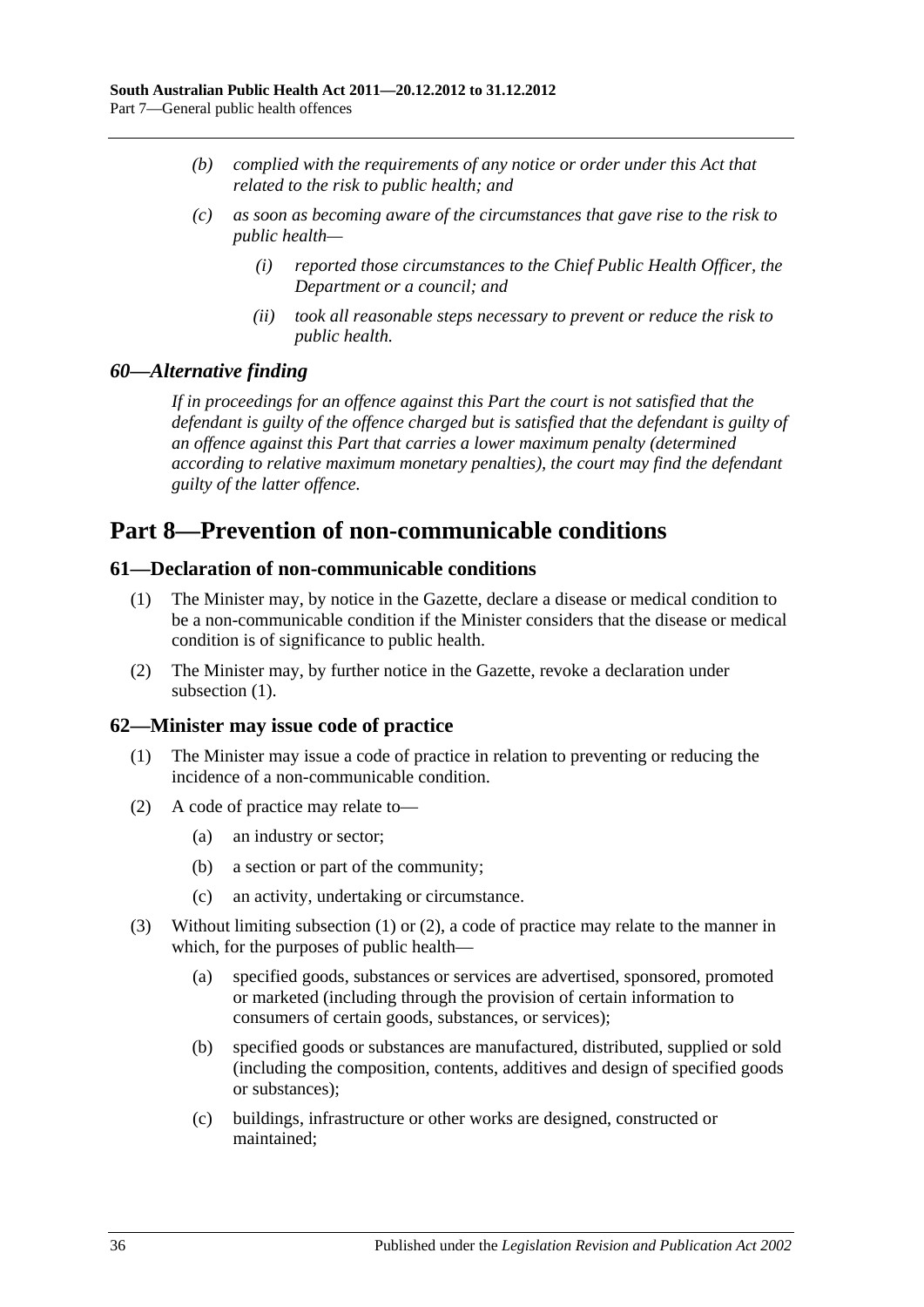- (d) the public, or certain sections of the public, are able to access specified goods, substances or services.
- (4) The Minister must, before issuing or amending a code of practice, insofar as is reasonably practicable, consult with any person or organisation that the Minister considers to be representative of any industry or sector affected by the proposed code or amendment.
- <span id="page-36-0"></span>(5) The Minister may publish a report on the performance of an industry, sector or person in relation to a code.
- (6) The Minister must, before publishing a report under [subsection](#page-36-0) (5) that would reasonably be expected to have an adverse impact on a person specifically identified in the report, provide a copy of the report to the person and then allow the person at least 14 days to make written representations in relation to the contents of the report.
- (7) No action lies against the Minister in respect of the contents of a report published under this section.

# **Part 9—Notifiable conditions and contaminants**

# **Division 1—Notifiable conditions**

#### <span id="page-36-1"></span>**63—Declaration of notifiable conditions**

- (1) The regulations may declare a disease or medical condition to be a notifiable condition.
- <span id="page-36-2"></span>(2) The Minister may, if the Minister considers it to be necessary in the interests of public health because of urgent circumstances, by notice in the Gazette, declare a disease or medical condition to be a notifiable condition.
- (3) A regulation or declaration under [subsection](#page-36-1) (1) or [\(2\)](#page-36-2) may be varied from time to time, or may be revoked, but a declaration of the Minister under [subsection](#page-36-2) (2) will, unless revoked sooner, expire 6 months after publication in the Gazette.
- (4) The revocation or expiry of a declaration of the Minister—
	- (a) does not prevent the disease or medical condition the subject of the declaration being declared to be a notifiable condition by the regulations; and
	- (b) does not prevent the disease or medical condition being the subject of a further declaration of the Minister if the Minister considers that urgent circumstances again warrant the declaration of the disease or medical condition to be a notifiable condition.

## <span id="page-36-3"></span>**64—Notification**

- $(1)$  If—
	- (a) a medical practitioner; or
	- (b) a pathology service; or
	- (c) a person of a class prescribed by regulation,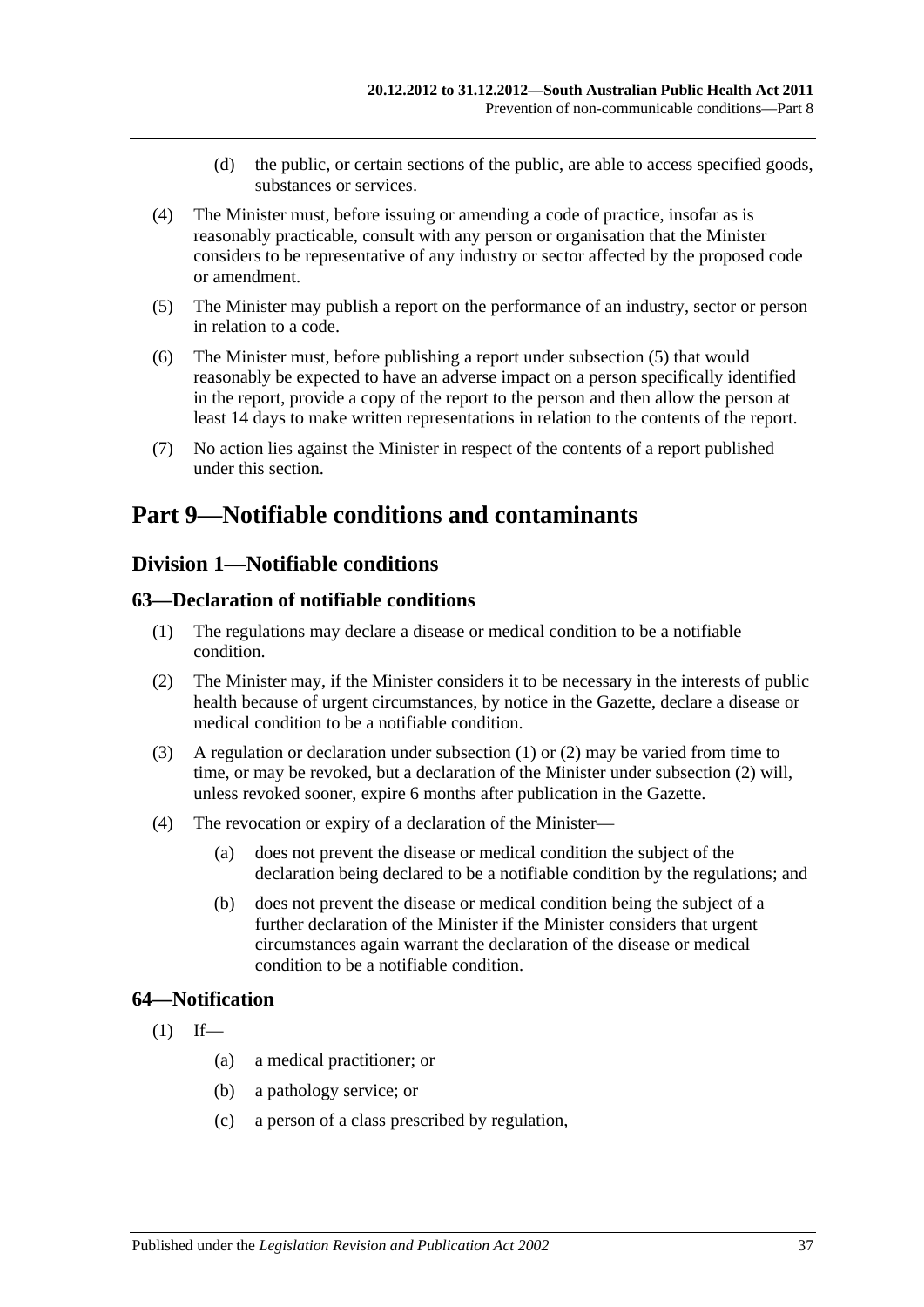suspects that a person has, or has died from, a notifiable condition, the responsible person must as soon as practicable and, in any event, within 3 days of that suspicion being formed, report the case to the Chief Public Health Officer.

Maximum penalty: \$10 000.

- (2) A report under [subsection](#page-36-3) (1) must be—
	- (a) made in a manner and form determined by the Chief Public Health Officer; and
	- (b) accompanied by the information required by the Chief Public Health Officer to be furnished in connection with the provision of the report.
- (3) On the receipt of a report under [subsection](#page-36-3) (1) that relates to a person in a local government area, the Chief Public Health Officer must, if there is an immediate threat to public health in the area, as soon as is reasonably practicable, communicate the contents of the report to the council for the area.
- (4) A medical practitioner who suspects that a person is suffering from a notifiable condition is not required to make a report under [subsection](#page-36-3) (1) with respect to that case if the practitioner knows or reasonably believes that a report has already been made to the Chief Public Health Officer by another medical practitioner who is, or has been, responsible for the treatment of the person.
- <span id="page-37-0"></span>(5) Following receipt of a report made under this section, the Chief Public Health Officer may from time to time require additional information about the person or the person's condition from—
	- (a) the person who provided the report; and
	- (b) any other person who the Chief Public Health Officer reasonably believes could furnish the Chief Public Health Officer with information relevant to preventing, monitoring or controlling the notifiable condition.
- (6) A person must not, without reasonable excuse, fail to comply with a requirement imposed on the person under [subsection](#page-37-0) (5).

Maximum penalty: \$10 000.

- (7) No civil liability arises from a statement made honestly and without malice in, or in connection with, a report under this section.
- (8) A person who furnishes information under this section cannot, by virtue of doing so, be held to have breached any law or any principle of professional ethics.
- (9) A document held or produced by the Chief Public Health Officer for the purposes of this section that relates to a particular person is not subject to access under the *[Freedom of Information Act](http://www.legislation.sa.gov.au/index.aspx?action=legref&type=act&legtitle=Freedom%20of%20Information%20Act%201991) 1991*.
- (10) In this section—

*responsible person* means—

- (a) in relation to a medical practitioner—the medical practitioner;
- (b) in relation to a pathology service—the pathologist responsible for the day to day operation of the pathology laboratory;
- (c) in the case of a person of a class prescribed by regulation—a person identified under the regulations.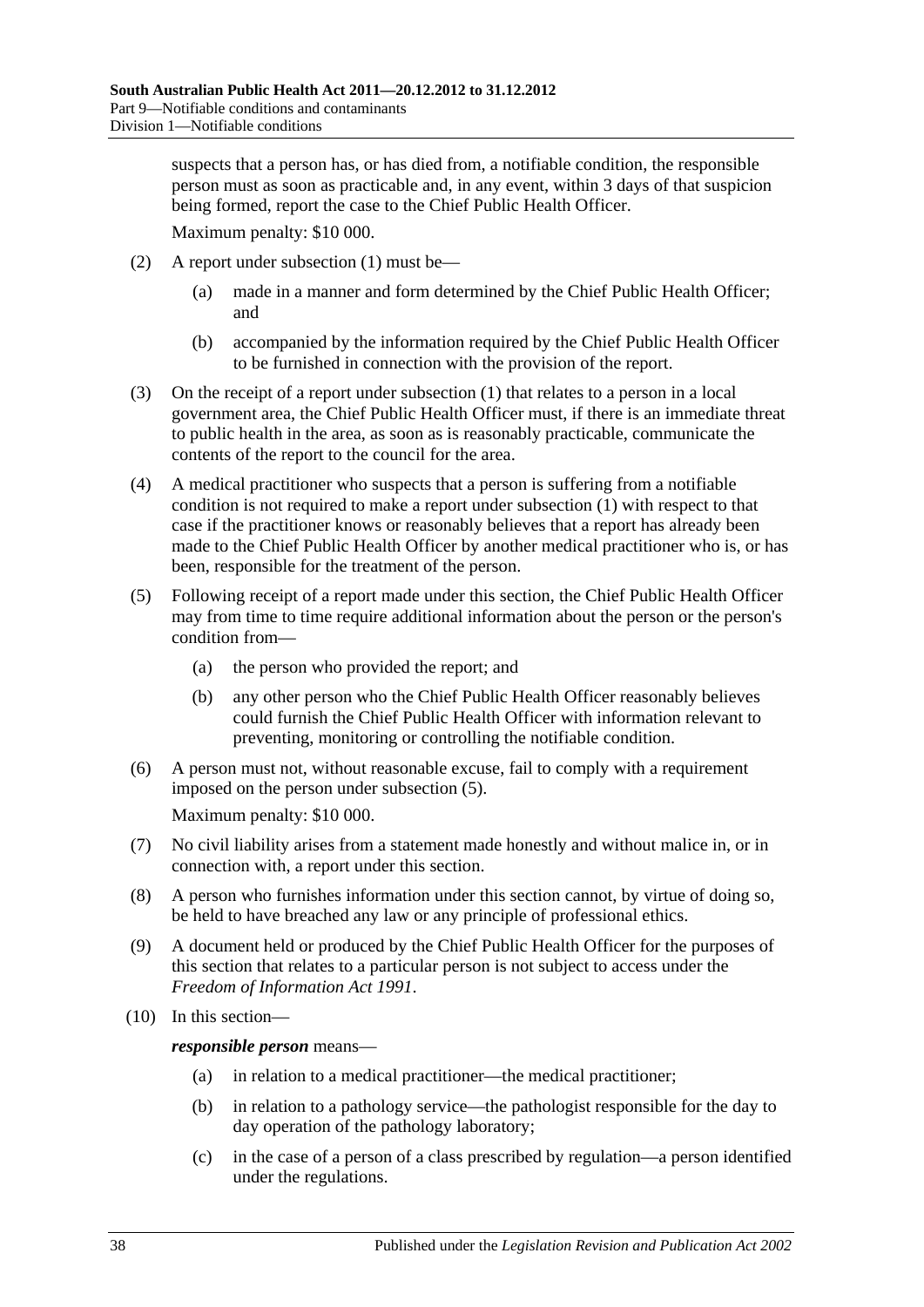## **65—Report to councils**

The Department—

- (a) must, on a monthly basis, provide each council with a report on the occurrence or incidence of notifiable conditions in its area and any problems or issues caused by or arising on account of such diseases or medical conditions that may exist in its area; and
- (b) must inform a council of the occurrence or incidence of any notifiable condition in its area that constitutes, or may constitute, a threat to public health.

## <span id="page-38-0"></span>**66—Action to prevent spread of infection**

- (1) If there is danger to public health from the possible spread of a disease constituting a notifiable condition, the Chief Public Health Officer or an authorised officer authorised by the Chief Public Health Officer for the purposes of this section may give such directions and take such action as may be appropriate to avert that danger.
- <span id="page-38-1"></span>(2) Without limiting the generality of [subsection](#page-38-0) (1), the Chief Public Health Officer or authorised officer may—
	- (a) direct that any premises, vehicle or article be cleansed or disinfected;
	- (b) direct the destruction of any article, substance, food or other thing;
	- (c) seize any vehicle, article, substance, food or other thing;
	- (d) impose areas of quarantine or close premises;
	- (e) restrict movement into and out of any place or premises;
	- (f) take such other action as may be prescribed.
- (3) A person who is given a direction or subject to some other form of requirement under [subsection](#page-38-0) (1) or [\(2\)](#page-38-1) must not, without reasonable excuse, contravene or fail to comply with the direction or requirement.

Maximum penalty: \$25 000.

Expiation fee: \$750.

- (4) For the purpose of exercising a power under [subsection](#page-38-0) (1) or [\(2\),](#page-38-1) an authorised officer may be assisted by such assistants as may be necessary or desirable in the circumstances.
- <span id="page-38-2"></span>(5) If a person fails to take action in accordance with a direction or requirement, the Chief Public Health Officer or an authorised officer may take that action or cause it to be taken.
- (6) The Crown or a council may recover as a debt costs and expenses reasonably incurred in exercising powers under [subsection](#page-38-2) (5) from the person who failed to take the required action.
- <span id="page-38-3"></span>(7) For the purpose of exercising a power under this section, a person authorised to do so by the Chief Public Health Officer—
	- (a) may enter premises or any vehicle at any reasonable time; and
	- (b) may break into premises or any vehicle if authorised by a warrant issued by a magistrate.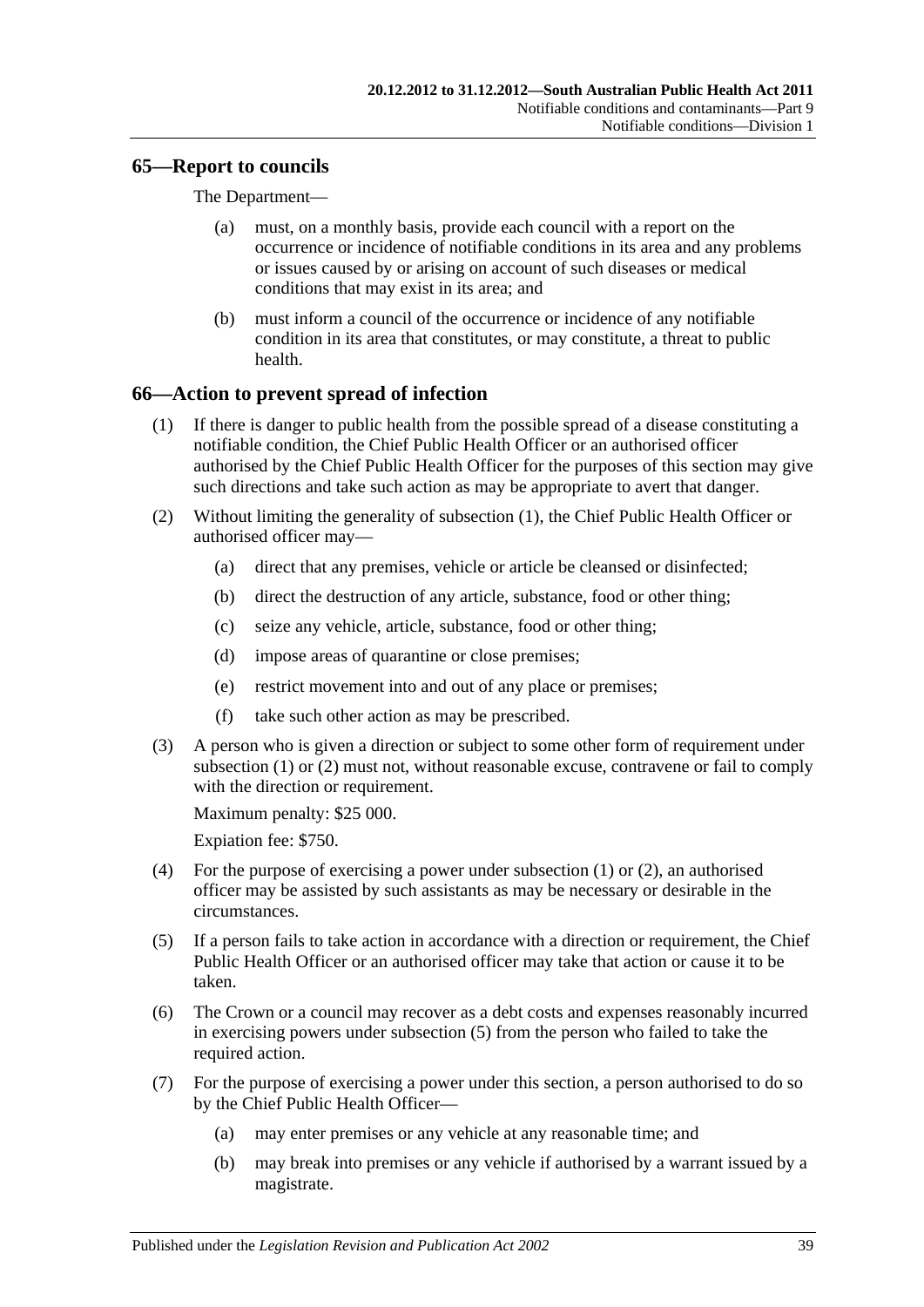- (8) A magistrate must not issue a warrant under [subsection](#page-38-3) (7) unless satisfied that the warrant is reasonably required in the circumstances.
- (9) If the Chief Public Health Officer informs a council of the occurrence of a disease constituting a notifiable condition, the council must take such action as is reasonably open to the council to assist in preventing the spread of the disease.

# **Division 2—Notifiable contaminants**

# <span id="page-39-0"></span>**67—Declaration of notifiable contaminants**

- (1) The regulations may declare a contaminant to be a notifiable contaminant.
- <span id="page-39-1"></span>(2) The Minister may, if the Minister considers it to be necessary in the interests of public health because of urgent circumstances, by notice in the Gazette, declare a contaminant to be a notifiable contaminant.
- (3) A regulation or declaration under [subsection](#page-39-0) (1) or [\(2\)](#page-39-1) may be varied from time to time, or may be revoked, but a declaration of the Minister under [subsection](#page-39-1) (2) will, unless revoked sooner, expire 6 months after publication in the Gazette.
- (4) The revocation or expiry of a declaration of the Minister—
	- (a) does not prevent the contaminant the subject of the declaration being declared to be a notifiable contaminant by the regulations; and
	- (b) does not prevent the contaminant being the subject of a further declaration of the Minister if the Minister considers that urgent circumstances again warrant the declaration of the contaminant to be a notifiable contaminant.

## <span id="page-39-2"></span>**68—Notification of contaminant**

- $(1)$  If—
	- (a) a laboratory service; or
	- (b) a person of a class prescribed by the regulations,

detects or isolates a notifiable contaminant in a circumstance prescribed by the regulations for the purposes of this subsection, the responsible person must as soon as practicable (and in any event within 24 hours) report the detection or isolation to the Chief Public Health Officer.

Maximum penalty: \$25 000.

Expiation fee: \$750.

- <span id="page-39-3"></span>(2) [Subsection](#page-39-2) (1) does not apply—
	- (a) if the notifiable contaminant is detected or isolated in the course of a test carried out only for—
		- (i) educational purposes; or
		- (ii) the purposes of academic research,

unless the test and the circumstances of the particular case indicate the existence of a material risk to public health; or

- (b) in any circumstance—
	- (i) specified by the Chief Public Health Officer; or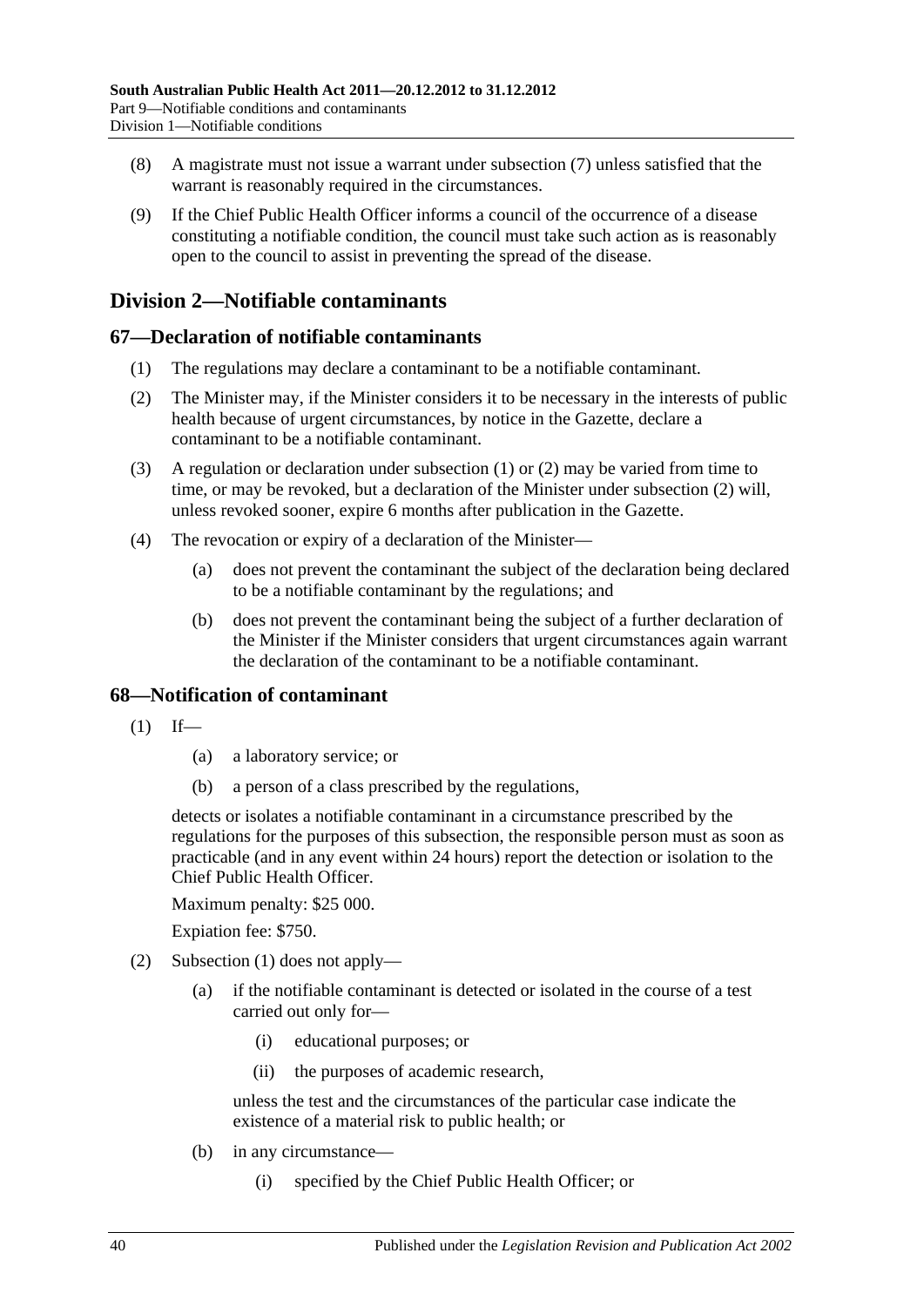- (ii) prescribed by regulation.
- (3) For the purposes of [subsection](#page-39-3)  $(2)(a)$ , a material risk to public health exists if the health of 1 or more persons has been, or might reasonably be expected to be, harmed, but does not include a case where the harm, or risk of harm, is trivial or negligible.
- <span id="page-40-0"></span>(4) If a person is, in prescribed circumstances, informed at any time by a responsible person for a laboratory service (including a laboratory service outside the State) that—
	- (a) tests have been carried out by that laboratory in prescribed circumstances; and
	- (b) the test conducted by the laboratory has detected or isolated a notifiable contaminant,

the person must as soon as practicable (and in any event within 24 hours) report the detection or isolation to the Chief Public Health Officer.

Maximum penalty: \$15 000.

Expiation fee: \$500.

- (5) [Subsection](#page-40-0) (4) does not apply in any circumstance specified by the Chief Public Health Officer.
- (6) A report under [subsection](#page-39-2) (1) or [\(4\)](#page-40-0) must be—
	- (a) made in a manner and form determined by the Chief Public Health Officer; and
	- (b) accompanied by the information required by the Chief Public Health Officer to be furnished in connection with the provision of the report.
- <span id="page-40-1"></span>(7) Following receipt of a report made under this section, the Chief Public Health Officer may from time to time—
	- (a) require additional information from—
		- (i) the person who provided the report;
		- (ii) any other person who the Chief Public Health Officer reasonably believes could furnish the Chief Public Health Officer with information relevant to monitoring or controlling the notifiable containment;
	- (b) require a person who provided the report to undertake, or cause to be undertaken, testing (or further testing) specified by the Chief Public Health Officer and to provide a further report or information to the Chief Public Health Officer.
- (8) A person must not, without reasonable excuse, fail to comply with a requirement imposed on the person under [subsection](#page-40-1) (7).

Maximum penalty: \$15 000.

Expiation fee: \$500.

- (9) No civil liability arises from a statement made honestly and without malice in, or in connection with, a report under this section.
- (10) A person who furnishes information under this section cannot, by virtue of doing so, be held to have breached any law or any principle of professional ethics.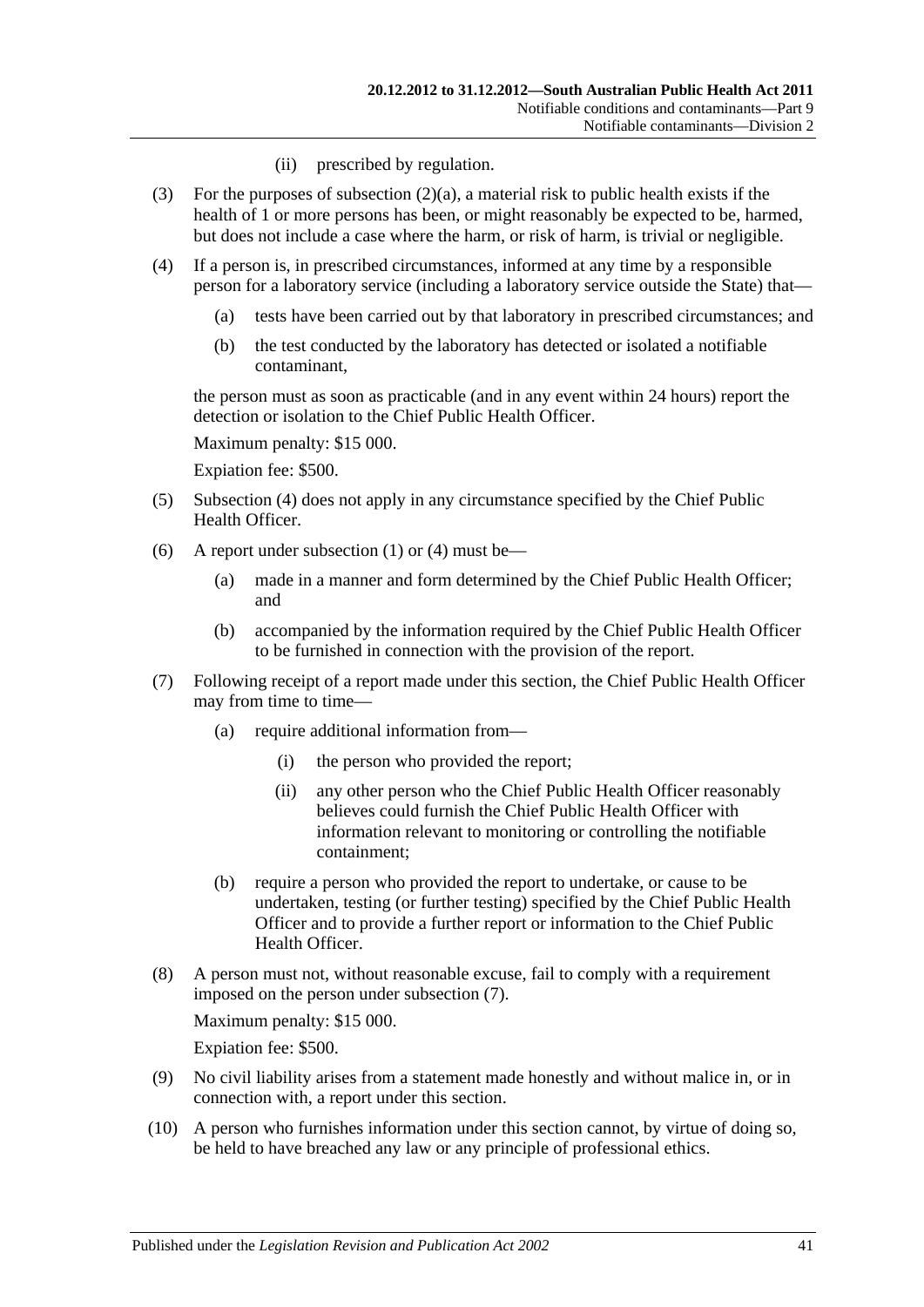- (11) Any notification given by a person in compliance with this section is not admissible in evidence against the person for an offence or for the imposition of a penalty (other than proceedings in respect of the making of a false or misleading statement).
- <span id="page-41-0"></span>(12) A regulation under this section must be made on the recommendation of the Chief Public Health Officer.
- (13) A Chief Public Health Officer must not make a recommendation under [subsection](#page-41-0) (12) unless or until the Chief Public Health Officer has taken reasonable steps to consult with representatives, within any industry directly affected by the regulation, considered relevant by the Chief Public Health Officer in relation to the proposal to make the relevant regulations under this section.
- (14) A document held or produced for the purposes of this section that relates to a particular person is not subject to access under the *[Freedom of Information Act](http://www.legislation.sa.gov.au/index.aspx?action=legref&type=act&legtitle=Freedom%20of%20Information%20Act%201991) 1991*.
- (15) In this section—

*laboratory service* means a service which performs tests or analyses for the purpose of isolating or detecting contaminants in various substances;

#### *responsible person* means—

- (a) in relation to a laboratory service—the person responsible for the day to day operation of the laboratory service;
- (b) in the case of a person of a class prescribed by the regulations—a person identified under the regulations.

# <span id="page-41-3"></span>**Part 10—Controlled notifiable conditions**

# **Division 1—Preliminary**

#### **69—Principles**

The principles set out in [section](#page-9-0) 14 have particular application to this Part.

#### <span id="page-41-1"></span>**70—Declaration of controlled notifiable conditions**

- (1) The regulations may declare a disease or medical condition to be a controlled notifiable condition.
- <span id="page-41-2"></span>(2) The Minister may, if he or she considers it to be necessary in the interests of public health because of urgent circumstances, by notice in the Gazette, declare a disease or medical condition to be a controlled notifiable condition.
- (3) A regulation or declaration under [subsection](#page-41-1) (1) or [\(2\)](#page-41-2) may be varied from time to time, or may be revoked, but a declaration of the Minister under [subsection](#page-41-2) (2) will, unless revoked sooner, expire 6 months after publication in the Gazette.
- (4) The revocation or expiry of a declaration of the Minister—
	- (a) does not prevent the disease or medical condition the subject of the declaration being declared to be a controlled notifiable condition by the regulations; and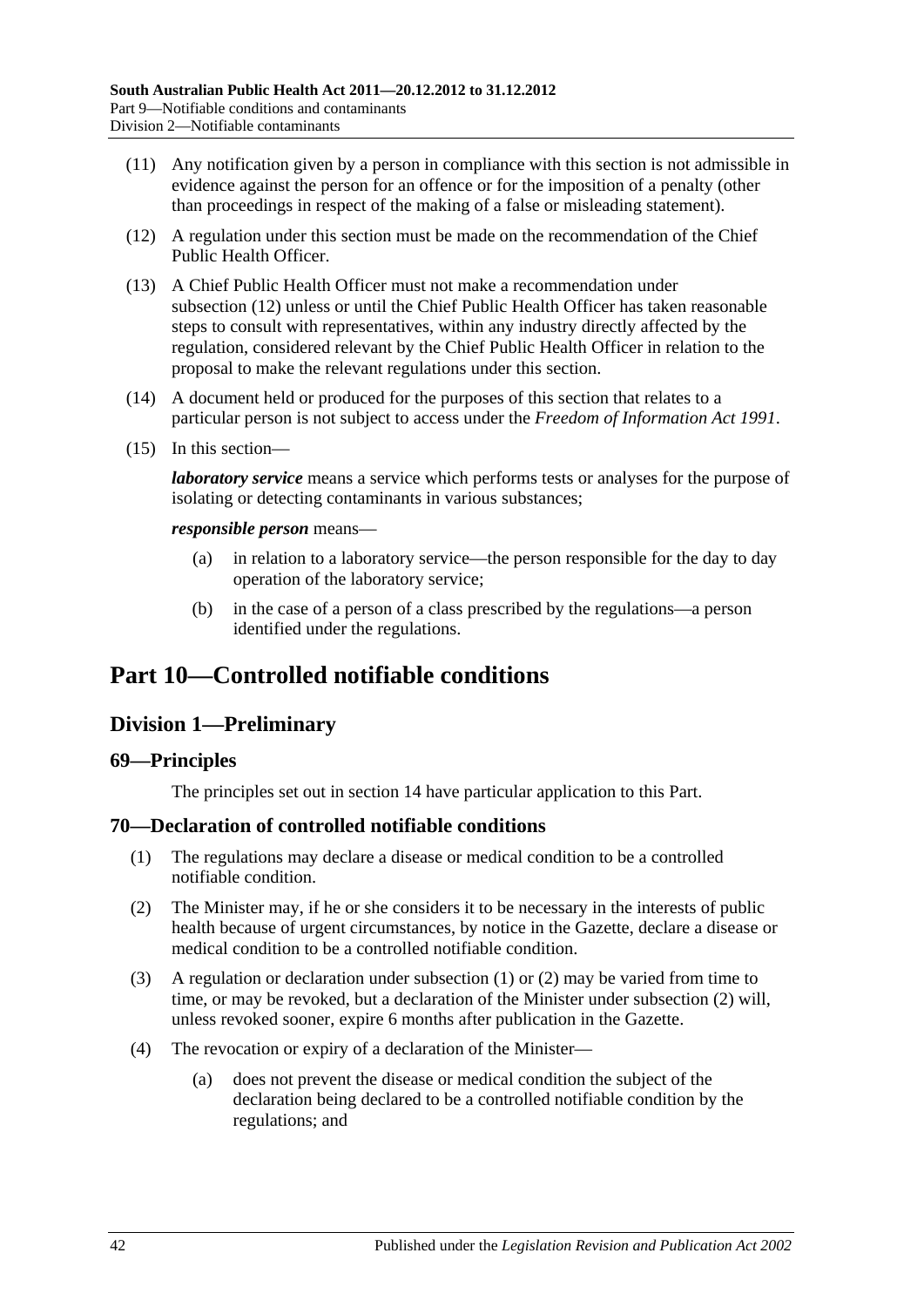(b) does not prevent the disease or medical condition being the subject of a further declaration of the Minister if the Minister considers that urgent circumstances again warrant the declaration of the disease or medical condition to be a controlled notifiable condition.

# **71—Chief Public Health Officer to be able to act in other serious cases**

(1) In this section—

*serious disease*, in relation to a particular person, means a disease—

- (a) which is, or may be, infectious; and
- (b) which the Chief Public Health Officer reasonably believes to present a serious risk to public health.
- <span id="page-42-2"></span><span id="page-42-0"></span>(2) This section applies to a person if—
	- (a) the Chief Public Health Officer has reason to believe that the person (the *relevant person*) has, or has been exposed to, a serious disease; and
	- (b) the disease is not a controlled notifiable condition; and
	- (c) the Chief Public Health Officer determines that it is appropriate for action to be taken under this section; and
	- (d) the Chief Public Health Officer serves notice of the determination on the relevant person.
- <span id="page-42-1"></span>(3) In a case where this section applies—
	- (a) the serious disease will, in relation to the relevant person, be taken to be a controlled notifiable condition; and
	- (b) the Chief Public Health Officer may take action under this Part in relation to the relevant person as if the person had a controlled notifiable condition.
- (4) This section will cease to apply to a relevant person—
	- (a) if the Chief Public Health Officer revokes his or her determination under [subsection](#page-42-0)  $(2)(c)$ ; or
	- (b) at the expiration of 28 days from service of the notice under [subsection](#page-42-1)  $(2)(d)$ ; or
	- (c) if the serious disease is declared to be a controlled notifiable condition under this Part,

whichever first occurs.

- (5) The fact that this section ceases to apply to a person—
	- (a) does not effect any order, requirement or direction that applies in relation to the person immediately before the time that this section ceases to apply if the serious disease that gave rise to the application of this section has been declared to be a controlled notifiable condition under this Division (and is a controlled notifiable condition at the time that the section ceases to apply); and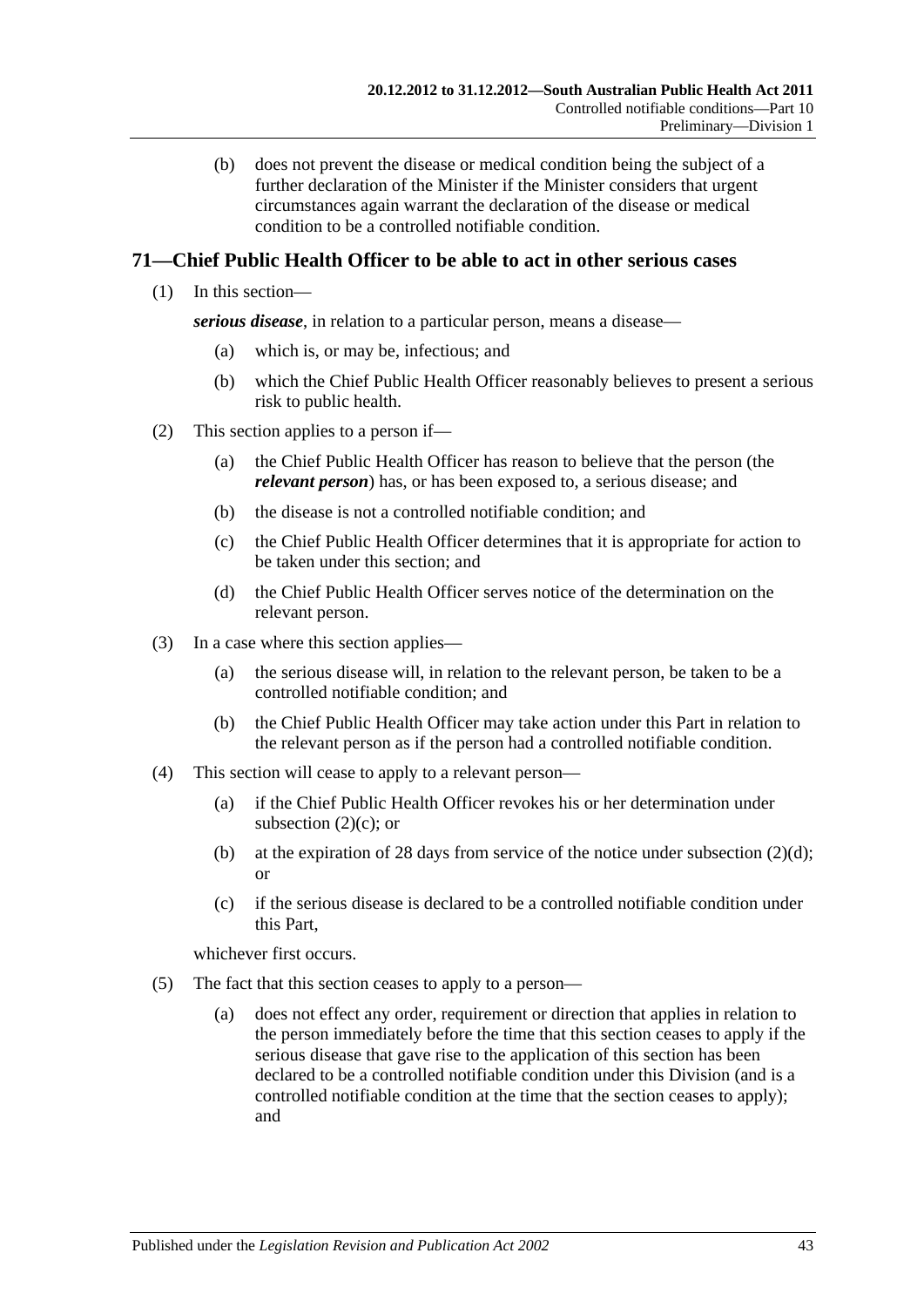(b) does not prevent the section applying to the person again if the Chief Public Health Officer has a reason to believe that the person is again suffering from, or has been exposed to, another serious disease (and the other requirements of [subsection](#page-42-2) (2) are satisfied).

# **72—Children**

- <span id="page-43-0"></span>(1) If a requirement is imposed under this Part in relation to a child—
	- (a) a parent or guardian of the child who is aware of the requirement must take such steps as are reasonably necessary and available to achieve compliance with the requirement; and
	- (b) any requirement to serve any notice or other document will be satisfied if service is effected on a parent or guardian of the child.
- (2) The regulations may make other modifications to the operation of this Part in relation to its application to children (and those modifications will have effect according to their terms).
- (3) A person who fails to comply with [subsection](#page-43-0) (1)(a) is guilty of an offence. Maximum penalty: \$25 000.
- (4) In this section—

*child* means a person under 16 years of age;

*parent* includes a person *in loco parentis*.

# **Division 2—Controls**

# **73—Power to require a person to undergo an examination or test**

- (1) The Chief Public Health Officer may impose a requirement under this section if [subsection](#page-43-1) (2) or [\(3\)](#page-43-2) applies.
- <span id="page-43-1"></span>(2) This subsection applies if the Chief Public Health Officer has reasonable grounds to believe—
	- (a) that a person has a controlled notifiable condition and the person presents, has presented, or is likely to present, a risk to health through the transmission of a disease constituting that condition; or
	- (b) that an incident has occurred or a circumstance has arisen in which a person could have been exposed to, or could have contracted, a controlled notifiable condition.
- <span id="page-43-2"></span>(3) This subsection applies if—
	- (a) an incident has occurred or a circumstance has arisen, while a caregiver or custodian is acting in that capacity, in which, if any of those involved were infected by a disease constituting a controlled notifiable condition, the disease could be transmitted to the caregiver or custodian; and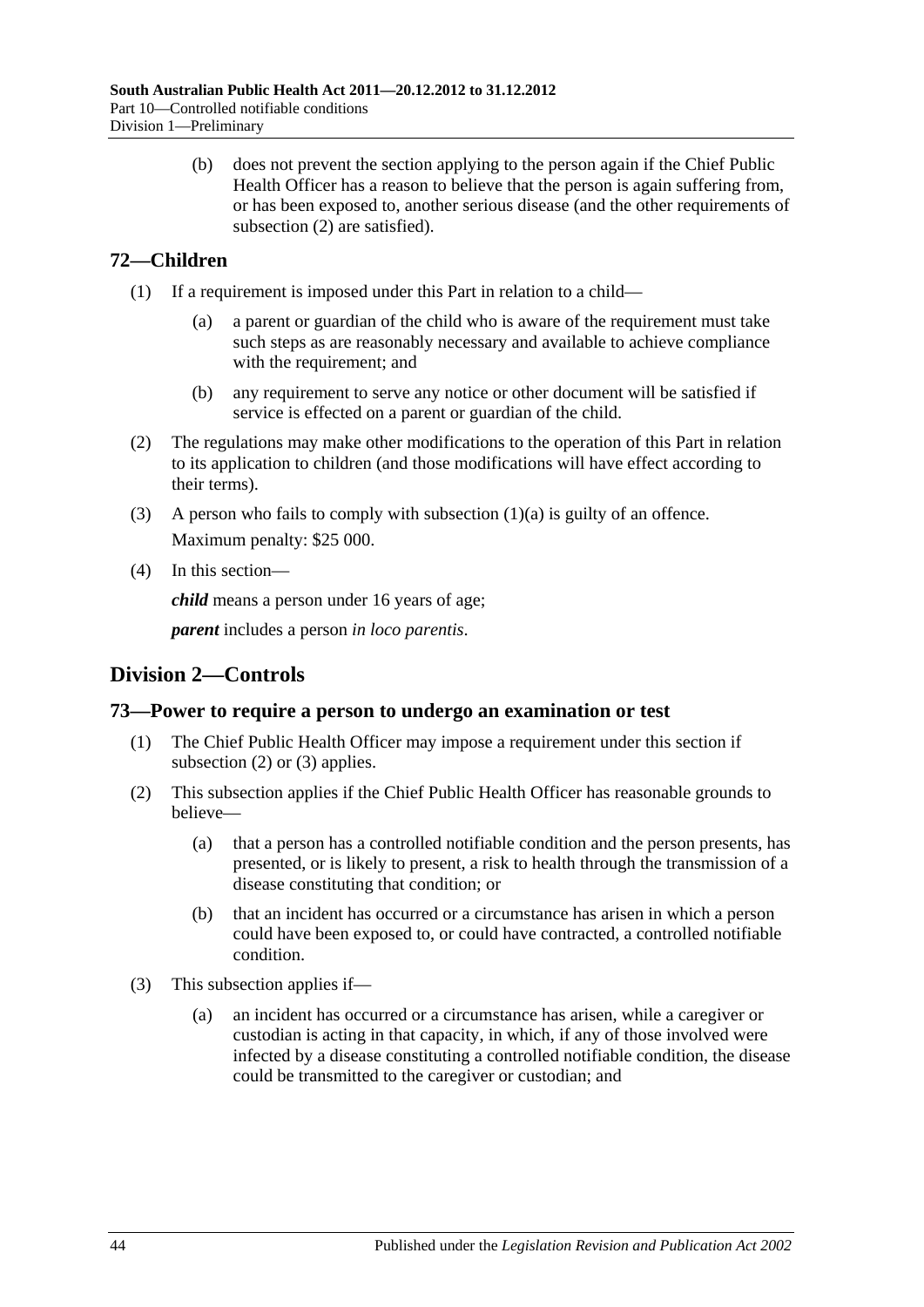- (b) the Chief Public Health Officer has reasonable grounds to believe that the imposition of a requirement under this section is necessary in the interests of a rapid diagnosis and, if appropriate, treatment of any person involved in the incident or connected with the circumstance (whether or not as a caregiver or custodian).
- <span id="page-44-0"></span>(4) However, the Chief Public Health Officer should not act under this section unless the Chief Public Health Officer considers—
	- (a) that the person has been given a reasonable opportunity to undertake an examination or testing of the kind that will be subject to a requirement under this section but has failed to do so; or
	- (b) that the imposition of a requirement under this section is reasonably necessary for the purposes of a rapid diagnosis and, if appropriate, treatment of the relevant person.
- <span id="page-44-1"></span>(5) A requirement that may be imposed on a person under this section is that the person—
	- (a) present himself or herself at such place and time as may be specified by the Chief Public Health Officer in order to undergo a clinical examination or to undertake (or be the subject of) tests, or both; and
	- (b) comply with any requirement imposed by a person who may conduct the examination or carry out the tests.
- (6) [Subsection](#page-44-0) (4)(a) does not apply if the person is unconscious or the Chief Public Health Officer considers that the person does not have the capacity to consent to an examination or testing of the relevant kind.
- (7) If the person is unconscious, [subsection](#page-44-1) (5) is modified so as to allow the Chief Public Health Officer to arrange a clinical examination or tests (or both) for the person.
- (8) A requirement will be imposed by service of an order on the person (unless the person is unconscious).
- (9) The testing that may be undertaken under this section may include the provision or taking of a sample of blood, urine or other biological specimen.
- <span id="page-44-2"></span> $(10)$  If—
	- (a) a person is examined or subject to any test under this section; and
	- (b) the examination and any test disclose that the person does not have a controlled notifiable condition,

the person is entitled to reasonable reimbursement from the Department for costs and expenses directly incurred by the person in attending for the examination and any test.

- (11) An amount payable under [subsection](#page-44-2) (10) may be recovered as a debt.
- (12) The Chief Public Health Officer is entitled to be provided with a report on the outcome of any examination or test conducted under this section (and a person who conducted the examination or test must, at the request of the Chief Public Health Officer, furnish the Chief Public Health Officer with such a report).
- (13) In this section—

*caregiver or custodian* means—

(a) a person who is employed by, or performs work at, a health service; or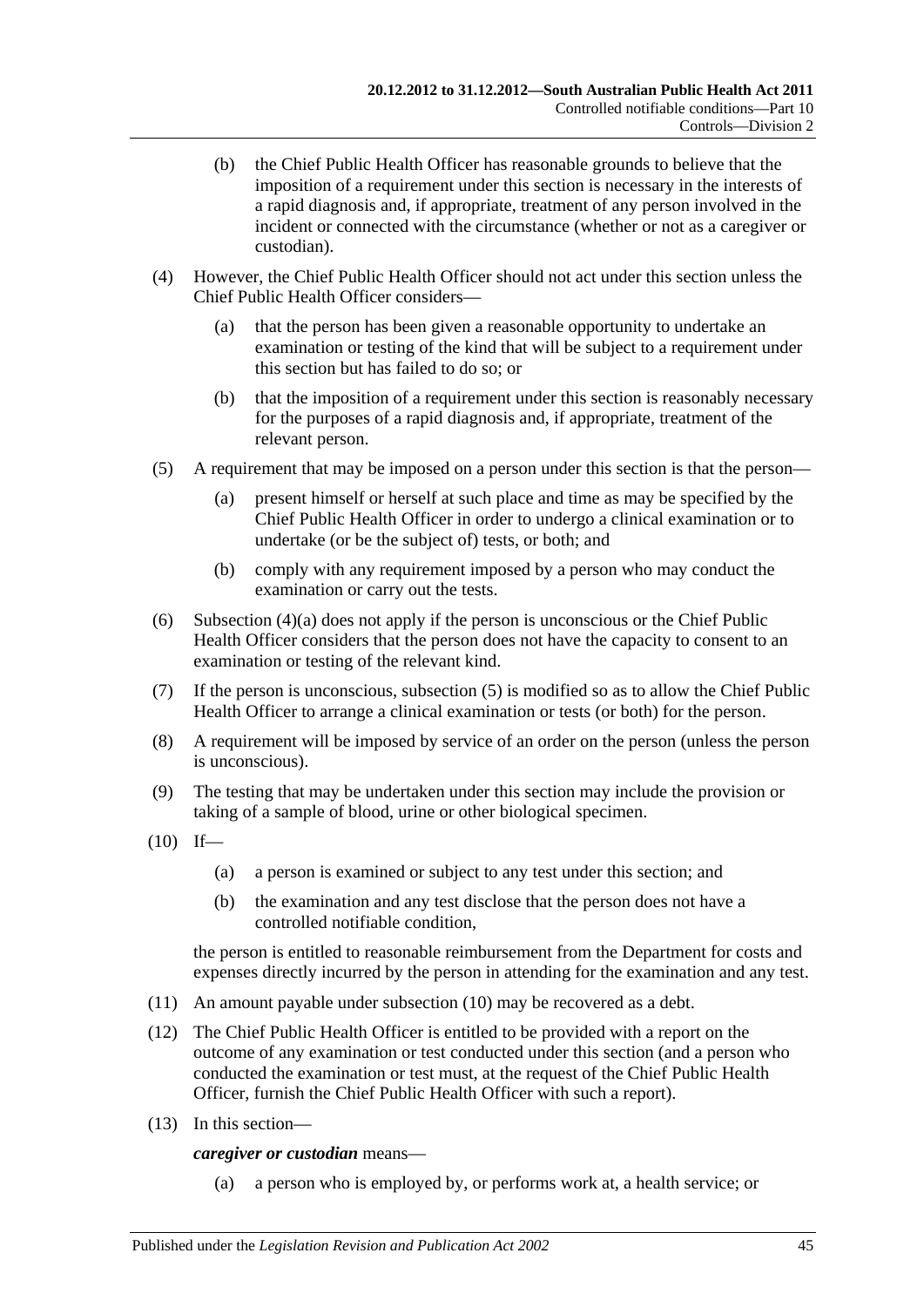- (b) a person who provides, or who is associated with the provision of, any medical service or other form of service designed to benefit human health; or
- (c) a person who is employed by, or performs work at, a pathology service; or
- (d) a person who—
	- (i) removes human tissue from a person, whether alive or dead; or
	- (ii) handles human tissue,

under the *[Transplantation and Anatomy Act](http://www.legislation.sa.gov.au/index.aspx?action=legref&type=act&legtitle=Transplantation%20and%20Anatomy%20Act%201983) 1983*; or

- (e) a police officer; or
- (f) a legal custodian of a person who is in legal or protective custody and any person who is employed or engaged by a legal custodian in the course of keeping that person in legal or protective custody; or
- (g) a person who is within a class prescribed by the regulations for the purposes of this definition;

*health service* means a health service within the meaning of the *[Health Care](http://www.legislation.sa.gov.au/index.aspx?action=legref&type=act&legtitle=Health%20Care%20Act%202008)  Act [2008](http://www.legislation.sa.gov.au/index.aspx?action=legref&type=act&legtitle=Health%20Care%20Act%202008)*.

#### **74—Power to require counselling**

- (1) If the Chief Public Health Officer has reasonable grounds to believe that a person has, or has been exposed to, a controlled notifiable condition, the Chief Public Health Officer may impose a requirement on the person under this section.
- (2) However, the Chief Public Health Officer should not act under this section unless satisfied that the person has been given a reasonable opportunity to participate in the relevant counselling or activity but has failed to do so.
- (3) A requirement will be imposed by service of an order on the person.
- <span id="page-45-0"></span>(4) A requirement that may be imposed on a person under this section is that the person participate in 1 or more of the following:
	- (a) counselling;
	- (b) education;
	- (c) other activities relevant to understanding the controlled notifiable condition or the impact or implications of the controlled notifiable condition.
- (5) Without limiting [subsection](#page-45-0) (4), the order may specify the type, nature or extent of any counselling, and the type or details of any information that must be provided to the person.

#### <span id="page-45-1"></span>**75—Power to give directions**

- $(1)$  If—
	- (a) the Chief Public Health Officer has reasonable grounds to believe that a person has, or has been exposed to, a controlled notifiable condition; and
	- (b) the Chief Public Health Officer considers that an order under this section is reasonably necessary in the interests of public health,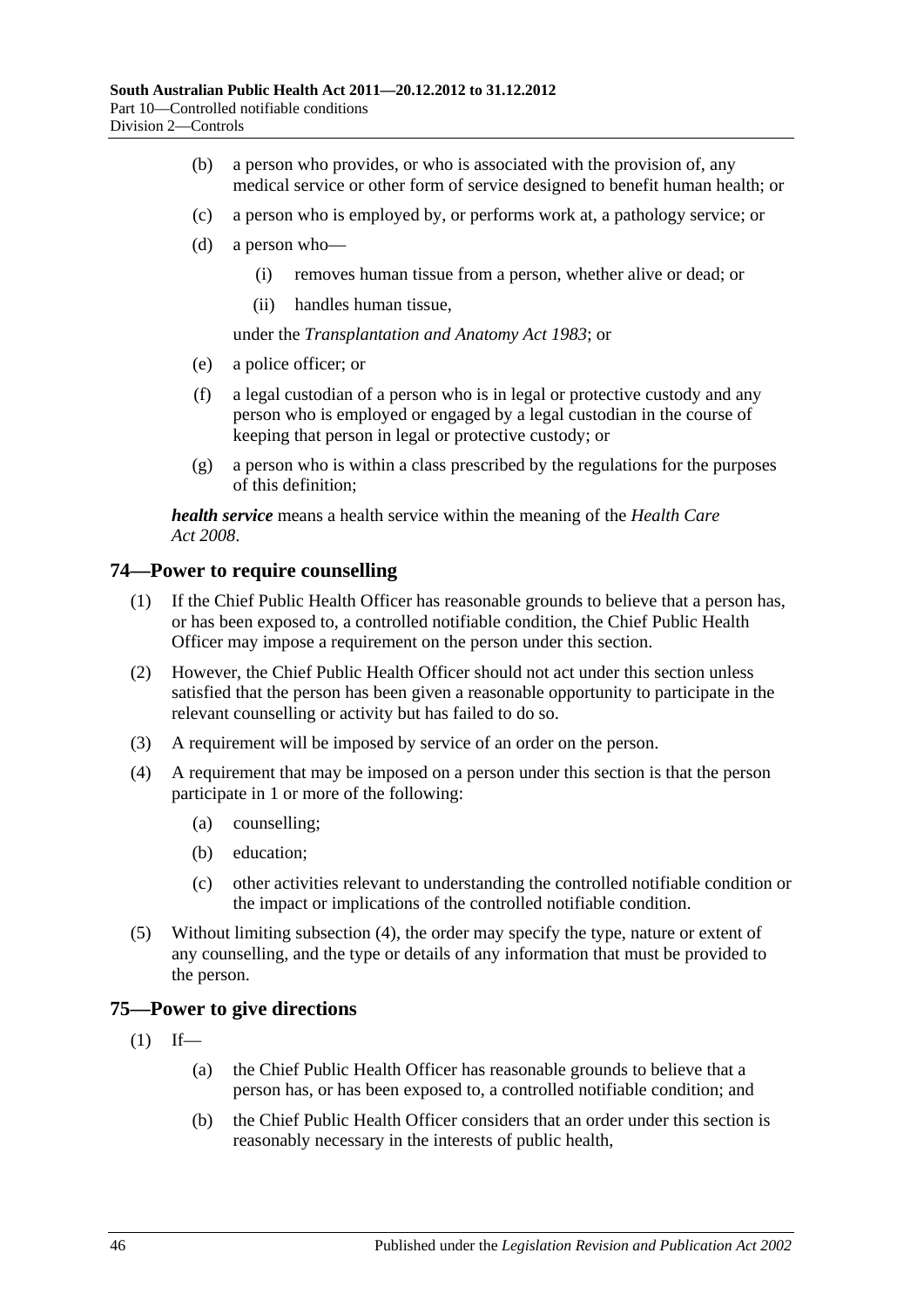then the Chief Public Health Officer may give directions to the person under this section.

- (2) However, the Chief Public Health Officer should not act under this section unless satisfied—
	- (a) that the person has undertaken counselling that is appropriate in the circumstances, or has refused or failed to undertake counselling that has been made reasonably available to the person; or
	- (b) that counselling is not appropriate or necessary in the circumstances of the particular case; or
	- (c) that urgent action is required in the circumstances of the particular case and that counselling can be provided after action is taken under this section.
- (3) Any direction will be imposed by service of an order on the person.
- <span id="page-46-1"></span><span id="page-46-0"></span>(4) The directions that may be imposed by an order under this section include:
	- (a) a direction that the person reside at a specified place and, if considered to be appropriate by the Chief Public Health Officer, that the person remain isolated;
	- (b) a direction that the person refrain from carrying out specified activities (for example, without limitation, employment, use of public transport or participation in certain events), either absolutely or unless specified conditions are satisfied;
	- (c) a direction that the person refrain from visiting a specified place, or a place within a specified class, either absolutely or unless specified conditions are satisfied;
	- (d) a direction that the person refrain from associating with specified persons or specified classes of persons;
	- (e) a direction that the person take specified action to prevent or minimise any health risk that may be posed by the person;
	- (f) a direction that the person attend meetings and provide such information as may be reasonably required in the circumstances;
	- (g) a direction that the person place himself or herself under the supervision of a member of the staff of the Department or a medical practitioner or other health professional nominated by the Chief Public Health Officer and obey the reasonable directions of that person;
	- (h) a direction that the person submit himself or herself to examination by a medical practitioner nominated by the Chief Public Health Officer at such intervals as the Chief Public Health Officer may require;
	- (i) a direction that the person undergo specified medical treatment, including at a specified place and time (or times);
	- (j) such other direction as to the person's conduct or supervision that the Chief Public Health Officer considers to be appropriate in the circumstances.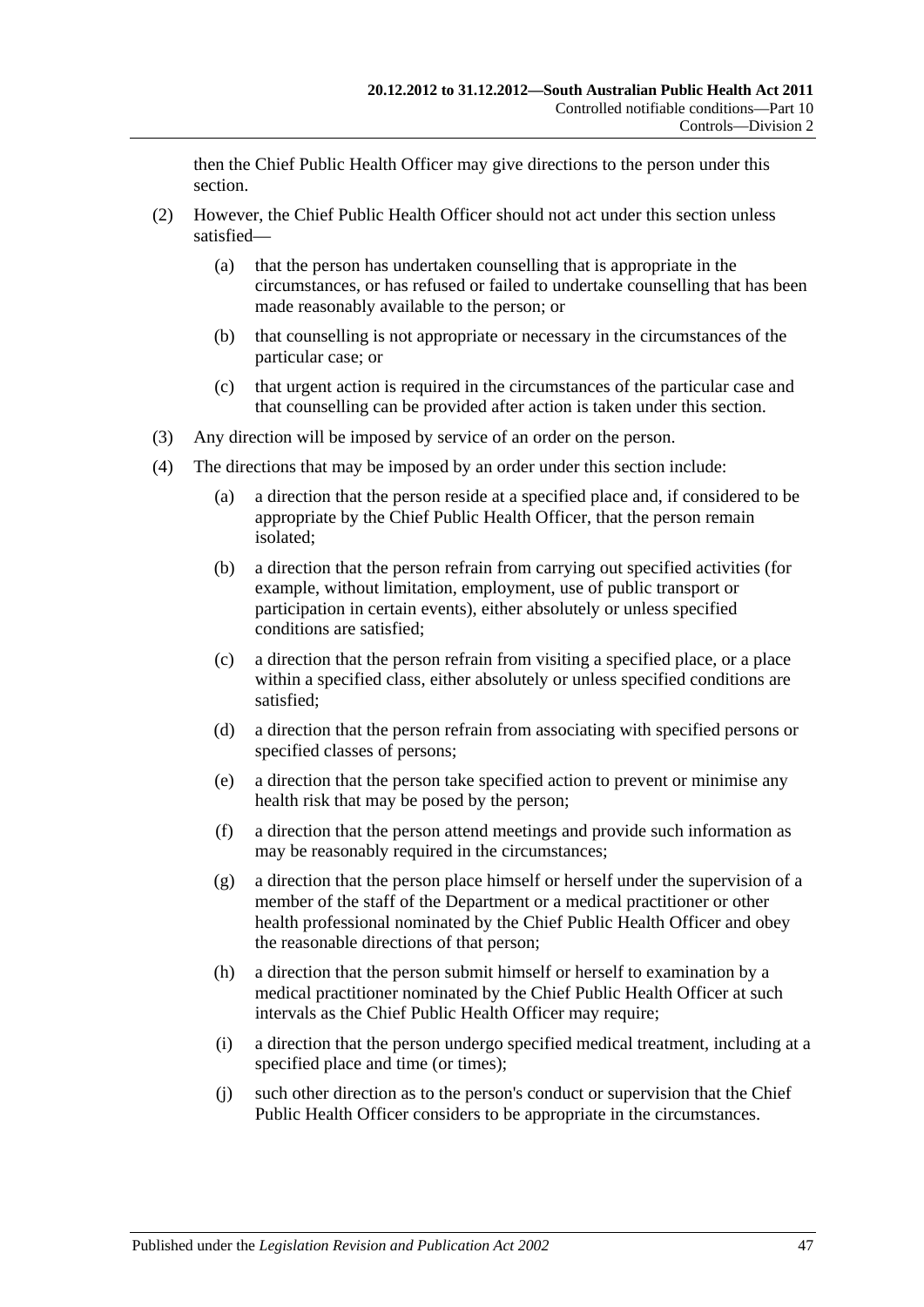- (5) The Chief Public Health Officer—
	- (a) must not impose a direction under [subsection](#page-46-0) (4)(h) or [\(i\)](#page-46-1) if the Chief Public Health Officer is satisfied that the person has a conscientious objection to the relevant examination or treatment (as the case may be) due to a religious, cultural or other similar ground; and
	- (b) must not impose a direction under [subsection](#page-46-1) (4)(i) if the treatment would impose a serious threat to the person's health.
- (6) However, if a direction under [subsection](#page-46-0) (4)(h) or [\(i\)](#page-46-1) would relate to a child, the Chief Public Health Officer may make a direction under either (or both) paragraphs despite a conscientious objection of a parent or guardian of the child if the Chief Public Health Officer considers that the relevant examination or treatment (as the case may be) is in the best interests of the child (and reasonably necessary in the interests of public health).

#### **76—Review by District Court**

- (1) A person who is the subject of an order, requirement or direction of the Chief Public Health Officer under a preceding section under this Division (including an order, requirement or direction as varied under this Division) may apply to the District Court for a review of the order, requirement or direction.
- (2) An application under this section may be instituted at any time during the currency of the order, requirement or direction (and, subject to [subsection](#page-47-0) (3), more than 1 application may be made while the order, requirement or direction is in force).
- <span id="page-47-0"></span>(3) If a second or subsequent application is made with respect to the same order, requirement or direction, the District Court must first consider whether there has been a significant change in the material circumstances of the case and should, unless the District Court in its discretion determines otherwise, decline to proceed with the application (if it appears that the proceedings would simply result in a rehearing of the matter without such a change in circumstances).
- (4) Subject to complying with [subsection](#page-47-0) (3), the District Court may, on hearing an application under this section—
	- (a) confirm, vary or revoke any order, requirement or direction, or substitute any order, requirement or direction;
	- (b) remit the subject matter to the Chief Public Health Officer for further consideration;
	- (c) dismiss the matter;
	- (d) make any consequential or ancillary order or direction, or impose any conditions, that it considers appropriate.
- (5) The District Court is to hear and determine an application under this section as soon as is reasonably practicable.
- (6) An application for a review under this section will be taken to be the making of an appeal for the purposes of the application of Part 6 Division 2 of the *[District Court](http://www.legislation.sa.gov.au/index.aspx?action=legref&type=act&legtitle=District%20Court%20Act%201991)  Act [1991](http://www.legislation.sa.gov.au/index.aspx?action=legref&type=act&legtitle=District%20Court%20Act%201991)*.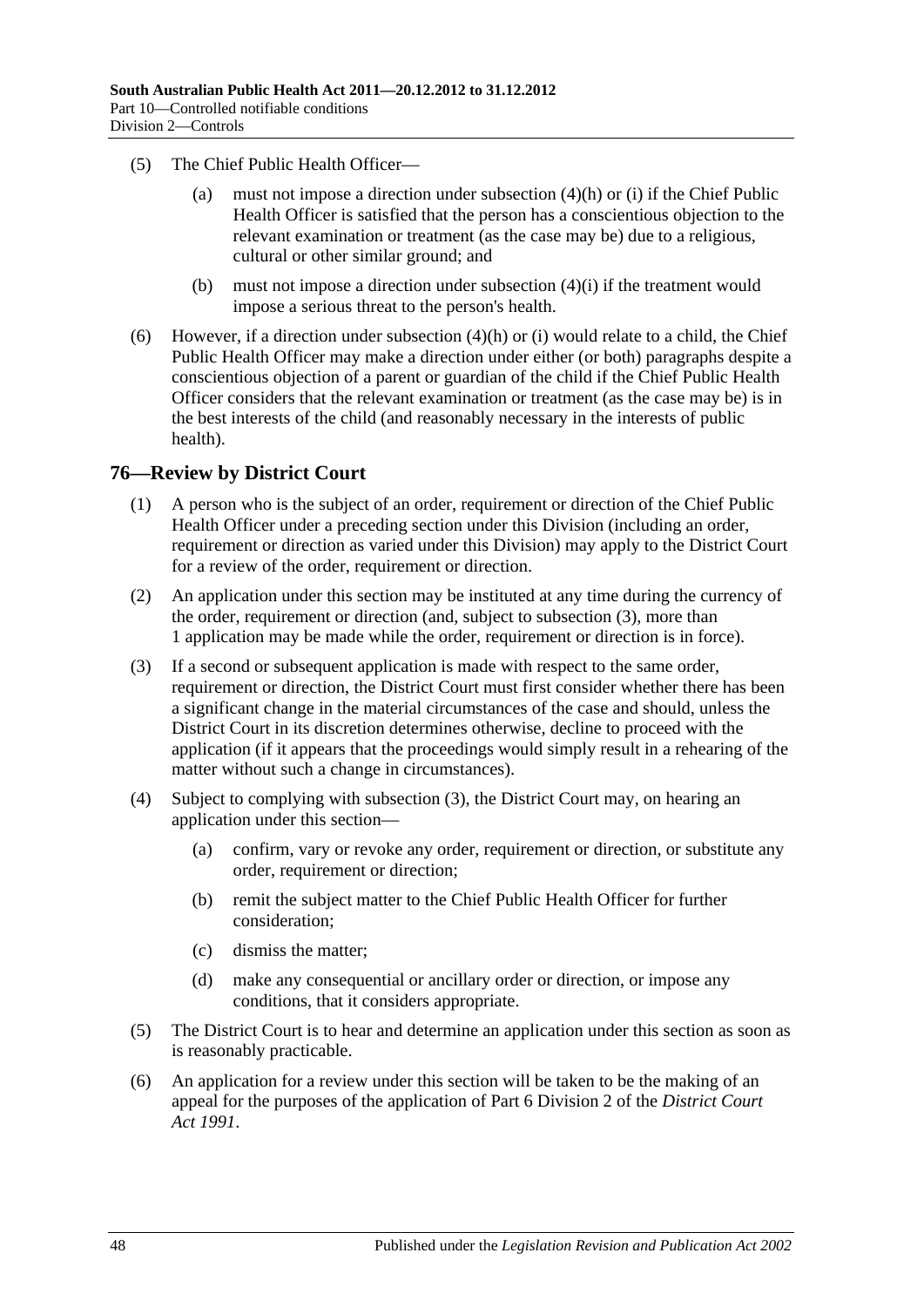## <span id="page-48-2"></span>**77—Power to require detention**

- $(1)$  If—
	- (a) the Chief Public Health Officer has reasonable grounds to believe that a person has, or has been exposed to, a controlled notifiable condition; and
	- (b) the person is or has been the subject of 1 or more directions under [section](#page-45-1) 75 and has contravened or failed to comply with a direction, or the Chief Public Health Officer considers that there is a material risk the person would not comply with 1 or more directions under that section if they were to be imposed; and
	- (c) the Chief Public Health Officer considers—
		- (i) that the person presents, or is likely to present, a risk to public health; and
		- (ii) that action under this section is justified,

then the Chief Public Health Officer may make an order under this section.

- (2) However, the Chief Public Health Officer should not act under this section unless satisfied—
	- (a) that the person has undertaken counselling that is appropriate in the circumstances, or has refused or failed to undertake counselling that has been made reasonably available to the person; or
	- (b) that counselling is not appropriate in the circumstances of the particular case; or
	- (c) that urgent action is required in the circumstances of the particular case and that counselling can be provided after action is taken under this section.
- (3) An order under this section must be served on the person.
- (4) An order under this section will be that the person submit to being detained at a specified place while the order is in force.
- (5) An order under this section may contain other requirements relating to the person's conduct or supervision that the Chief Public Health Officer considers to be appropriate in the circumstances.
- (6) Subject to this section, an order under this section—
	- (a) will be for an initial period not exceeding 30 days; and
	- (b) will be able to be extended from time to time by the Chief Public Health Officer for periods not exceeding 60 days.
- <span id="page-48-0"></span>(7) If the Chief Public Health Officer considers that it will be necessary to extend an order under this section beyond an initial period of 30 days, the Chief Public Health Officer must, before the expiration of that period, apply to the Supreme Court for a review of the order.
- <span id="page-48-1"></span>(8) If an application is made under [subsection](#page-48-0) (7)—
	- (a) the order may be extended beyond the initial period of 30 days pending the outcome of the application to the Supreme Court; and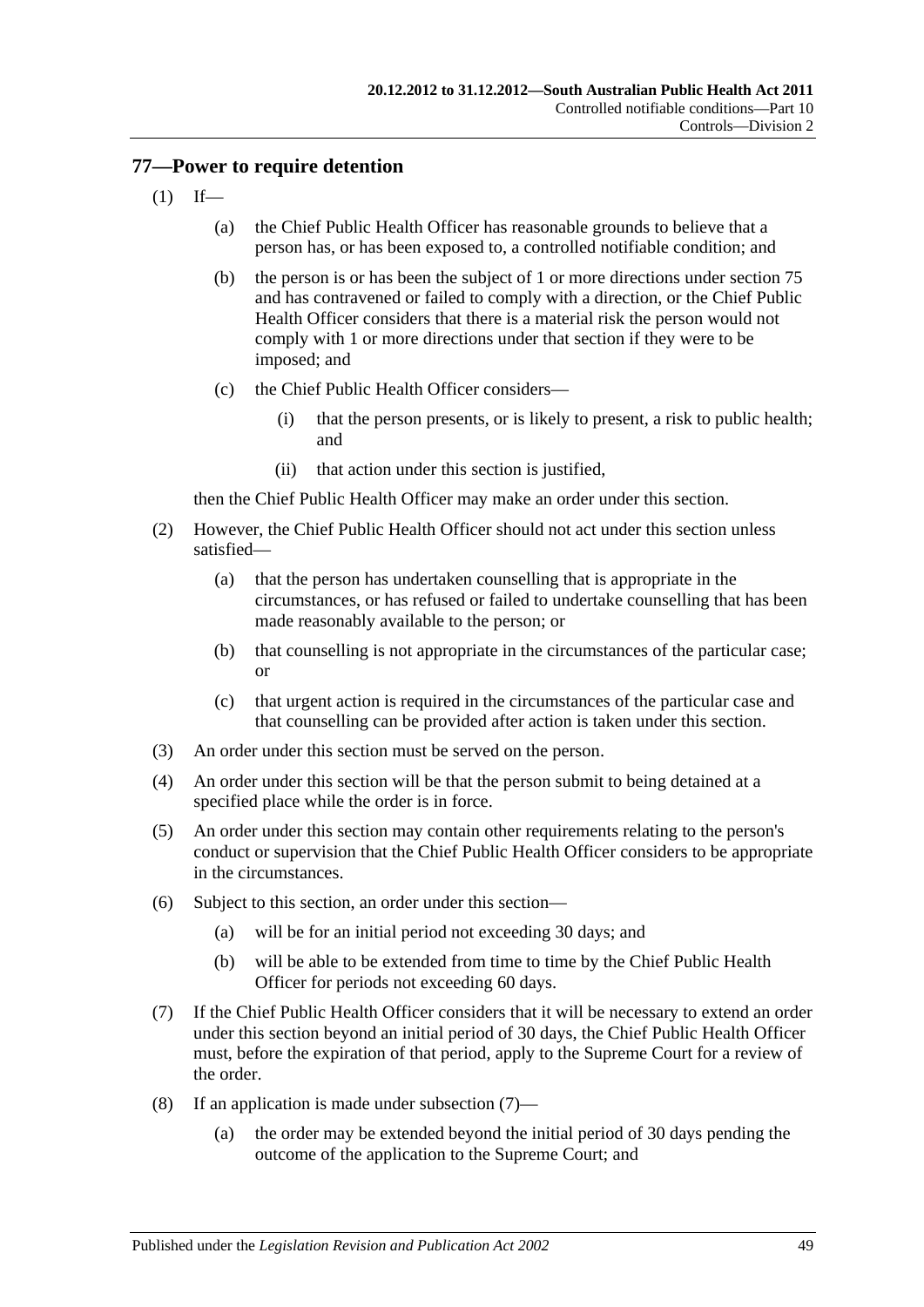- (b) the Supreme Court should seek to hear and determine the application as soon as is reasonably practicable after it is made to the Court; and
- (c) the Supreme Court may, on hearing the application, confirm, vary or revoke the order that has been made by the Chief Public Health Officer.
- <span id="page-49-0"></span>(9) Furthermore, a person must not be detained under this section for a period exceeding 6 months in total unless the Supreme Court has, on application by the Chief Public Health Officer made for the purposes of this subsection, confirmed the order (with or without any variation made by the Court).
- (10) The Supreme Court will be constituted of a single Judge for the purposes of proceedings under [subsections](#page-48-0) (7), [\(8\)](#page-48-1) and [\(9\).](#page-49-0)
- (11) A Judge, in acting under a preceding subsection, may make any consequential or ancillary order or direction, or impose any conditions, the Judge considers appropriate (including that the relevant person be released pending the outcome of the hearing of the matter (if the Judge thinks fit) on such conditions, if any, as the Judge may determine, or that the matter be brought back before the Supreme Court constituted of a single Judge at a time, or within a period or periods, specified by the Judge (and, if a matter is brought back before the Court, then a Judge may make such orders as the Judge thinks fit)).
- (12) The preceding subsections do not limit the ability of a person to apply for a review of an order under this section under [section](#page-49-1) 78.
- (13) A person who is detained under this section must be examined by a medical practitioner at intervals not exceeding—
	- (a) 30 days; or
	- (b) such shorter period or periods as a Supreme Court Judge may determine having regard to the nature of the controlled notifiable condition and the extent to which the person has been affected by that condition.
- (14) The Chief Public Health Officer must facilitate any reasonable request for communication made by a person detained under this section.

## <span id="page-49-1"></span>**78—Review of detention orders by Supreme Court**

- (1) A person who is the subject of an order of the Chief Public Health Officer under [section](#page-48-2) 77 may apply to the Supreme Court for a review of the order.
- (2) An application under this section may be instituted at any time during the currency of the order (and, subject to [subsection](#page-49-2) (3), more than 1 application may be made while the order is in force).
- <span id="page-49-2"></span>(3) If a second or subsequent application is made under this section with respect to the same order, the Supreme Court must first consider whether there has been a significant change in the material circumstances of the case and should, unless the Supreme Court in its discretion determines otherwise, decline to proceed with the application (if it appears that the proceedings would simply result in a rehearing of the matter without such a change in circumstances).
- (4) Subject to complying with [subsection](#page-49-2) (3), the Supreme Court may, on hearing an application under this section—
	- (a) confirm, vary or revoke the order, or substitute any order;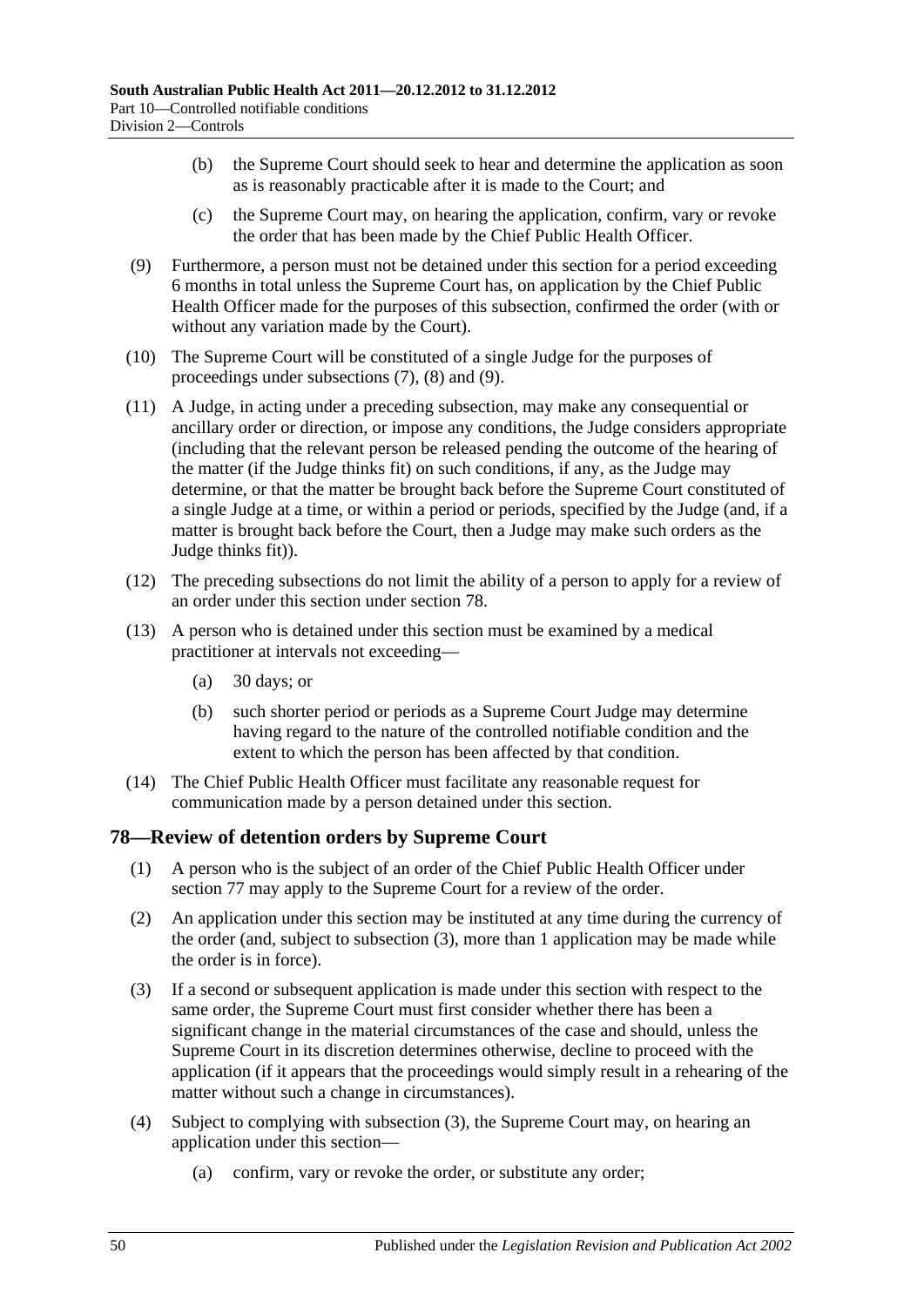- (b) remit the subject matter to the Chief Public Health Officer for further consideration;
- (c) dismiss the matter;
- (d) make any consequential or ancillary order or direction, or impose any conditions, that it considers appropriate.
- (5) The Supreme Court will be constituted of a single Judge for the purposes of this section.

## <span id="page-50-0"></span>**79—Warrants**

- (1) If the Chief Public Health Officer considers it necessary to do so, the Chief Public Health Officer may apply to a magistrate—
	- (a) for the issue of a warrant for the apprehension by an authorised person of a person who has failed to comply with an order, requirement or direction under this Division;
	- (b) for the person to whom the warrant relates—
		- (i) to be subject to any examination, test or other action required by the order, requirement or direction to which the warrant relates; or
		- (ii) to be brought before a magistrate.
- <span id="page-50-1"></span>(2) If or when a person is brought before a magistrate, the magistrate may take such action as the magistrate thinks appropriate to achieve compliance with the relevant order, requirement or direction, including—
	- (a) by making such orders as the magistrate thinks fit;
	- (b) by issuing a warrant for the detention of the relevant person until the person is willing to comply with the order, requirement or direction.
- (3) Without limiting [subsection](#page-50-0) (1) or [\(2\),](#page-50-1) a warrant under this section may provide that the person be held in a place of quarantine or isolation—
	- (a) for a period determined by the magistrate, or from time to time subject to periodic reviews by a magistrate; or
	- (b) until otherwise determined by a magistrate.
- <span id="page-50-2"></span>(4) An authorised person is authorised to take any action contemplated by a warrant under this section (including to take a person to any place and to restrain a person while any examination or testing is undertaken (including testing involving the taking of a blood, urine or other biological sample)).
- (5) Without limiting [subsection](#page-50-2) (4), reasonable force may be used in the execution of a warrant under this section.
- (6) In the exercise of powers under a warrant, an authorised person may be accompanied by such assistants as may be necessary or desirable in the circumstances.
- (7) A right of appeal exists to the Supreme Court (constituted of a single judge) against a decision of a magistrate under this section.
- (8) On an appeal, the Supreme Court may—
	- (a) confirm, vary or quash the magistrate's decision;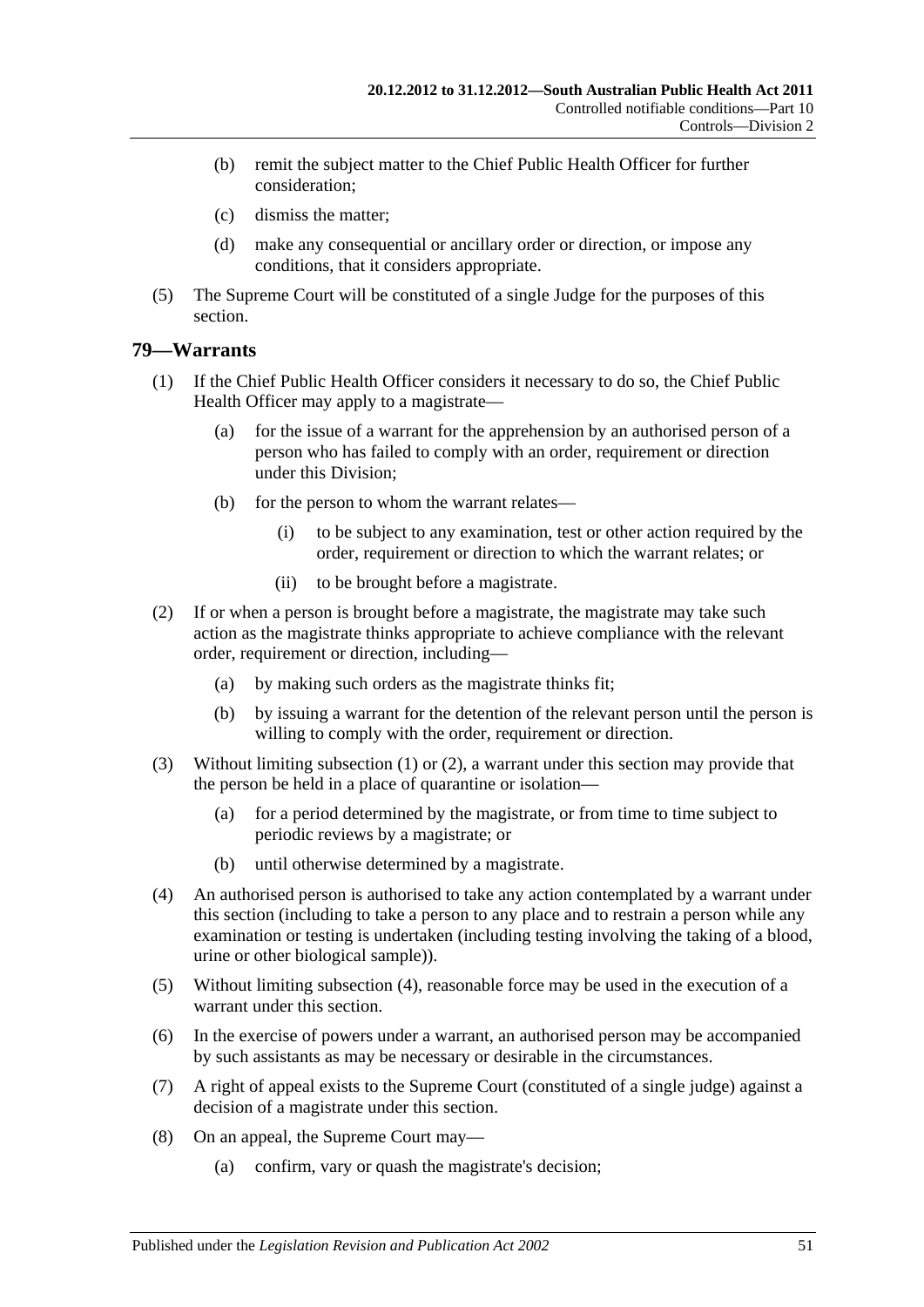- (b) make any order that the justice of the case may require.
- (9) Subject to an appeal, an order of a magistrate under this section will be taken to be an order of the Magistrates Court.
- (10) In this section—

*authorised person* means—

- (a) a police officer; or
- (b) a person authorised by the Chief Public Health Officer to act as an authorised person under this section.

#### **80—General provisions relating to orders, requirements and directions**

- (1) An order, requirement or direction under this Division may be given or imposed on a person on 1 or more occasions.
- (2) Any combination of orders, requirements or directions under this Division may be given or imposed on a person at any time.
- (3) The Chief Public Health Officer may at any time, by notice served on a person, vary or rescind an order, requirement or direction under this Division.
- (4) If the Chief Public Health Officer serves an order or notice on a person under this Division, the order or notice must be accompanied by a notice in a form determined by the Chief Public Health Officer that—
	- (a) sets out the grounds on which the order or notice is made; and
	- (b) contains a statement of the person's rights under this Act (including a person's right to apply for a review under this Division); and
	- (c) contains any other information determined by the Chief Public Health Officer to be relevant or appropriate.

#### **81—Duty to comply**

A person who is the subject of an order, requirement or direction under this Division must not, without reasonable excuse, contravene or fail to comply with the order, requirement or direction.

Maximum penalty: \$25 000.

Expiation fee: \$750.

## **Division 3—Related matters**

#### **82—Advisory Panels**

- (1) The Chief Public Health Officer may establish a Case Management and Co-ordination Advisory Panel (an *Advisory Panel*) to advise the Chief Public Health Officer on the management of a person who is, or a group of persons who are, the subject of an order, requirement or direction under this Part.
- (2) An Advisory Panel will consist of—
	- (a) a legal practitioner; and
	- (b) a person who is considered by the Chief Public Health Officer to be an expert in infectious diseases; and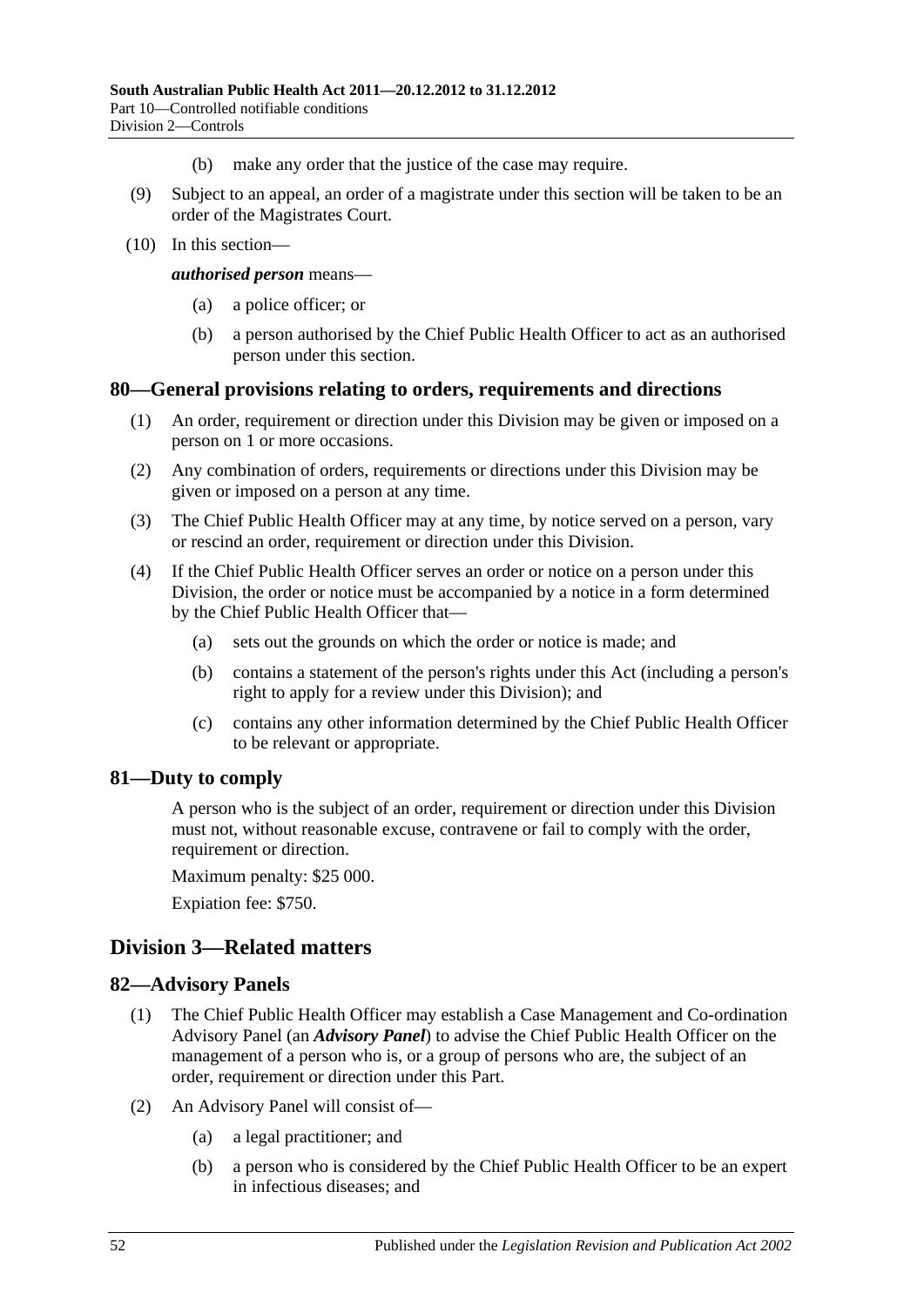- (c) any other person who is considered by the Chief Public Health Officer to be an appropriate member of the Advisory Panel.
- (3) A person will be appointed to an Advisory Panel on conditions determined by the Chief Public Health Officer after consultation with the Minister.
- (4) An Advisory Panel must perform its functions—
	- (a) after taking into account any determination of the Chief Public Health Officer as to the scope or performance of its functions in the circumstances of the particular case; and
	- (b) in accordance with any protocols under [subsection](#page-52-0) (5).
- <span id="page-52-0"></span>(5) The Minister may, as the Minister thinks fit, determine various protocols that must be complied with by Advisory Panels in the performance of their functions.
- (6) Information (including confidential information) may be disclosed to an Advisory Panel in connection with the performance of its functions without the breach of any law or principle of professional ethics.
- (7) A member of an Advisory Panel must not make use of or disclose information gained as a result of, or in connection with, the functions of the Advisory Panel except—
	- (a) to the extent necessary for the proper performance of those functions; or
	- (b) to the extent allowed by the regulations.

#### **83—Interstate orders**

(1) In this section—

*corresponding law* means a law of another State declared by the regulations to be a corresponding law;

*order* includes a notice, requirement or direction;

*State* includes a Territory.

<span id="page-52-2"></span> $(2)$  If—

- (a) a person is subject to an order under a corresponding law; and
- (b) the terms of an order provide for matters that could be the subject (wholly or substantially) of an order under this Part; and
- (c) the person enters the State,

then, subject to [subsections](#page-52-1) (3) and [\(4\),](#page-53-0) the order will have effect in this State as if the order had been made under this Part.

- <span id="page-52-1"></span>(3) An order that has effect in this State under [subsection](#page-52-2) (2)—
	- (a) may, by notice served on the relevant person, be varied by the Chief Public Health Officer, as it applies in this State, in such manner as the Chief Public Health Officer thinks fit: and
	- (b) will cease to have effect in this State if—
		- (i) the order expires or is revoked under the corresponding law; or
		- (ii) the order is revoked by the Chief Public Health Officer acting under this provision.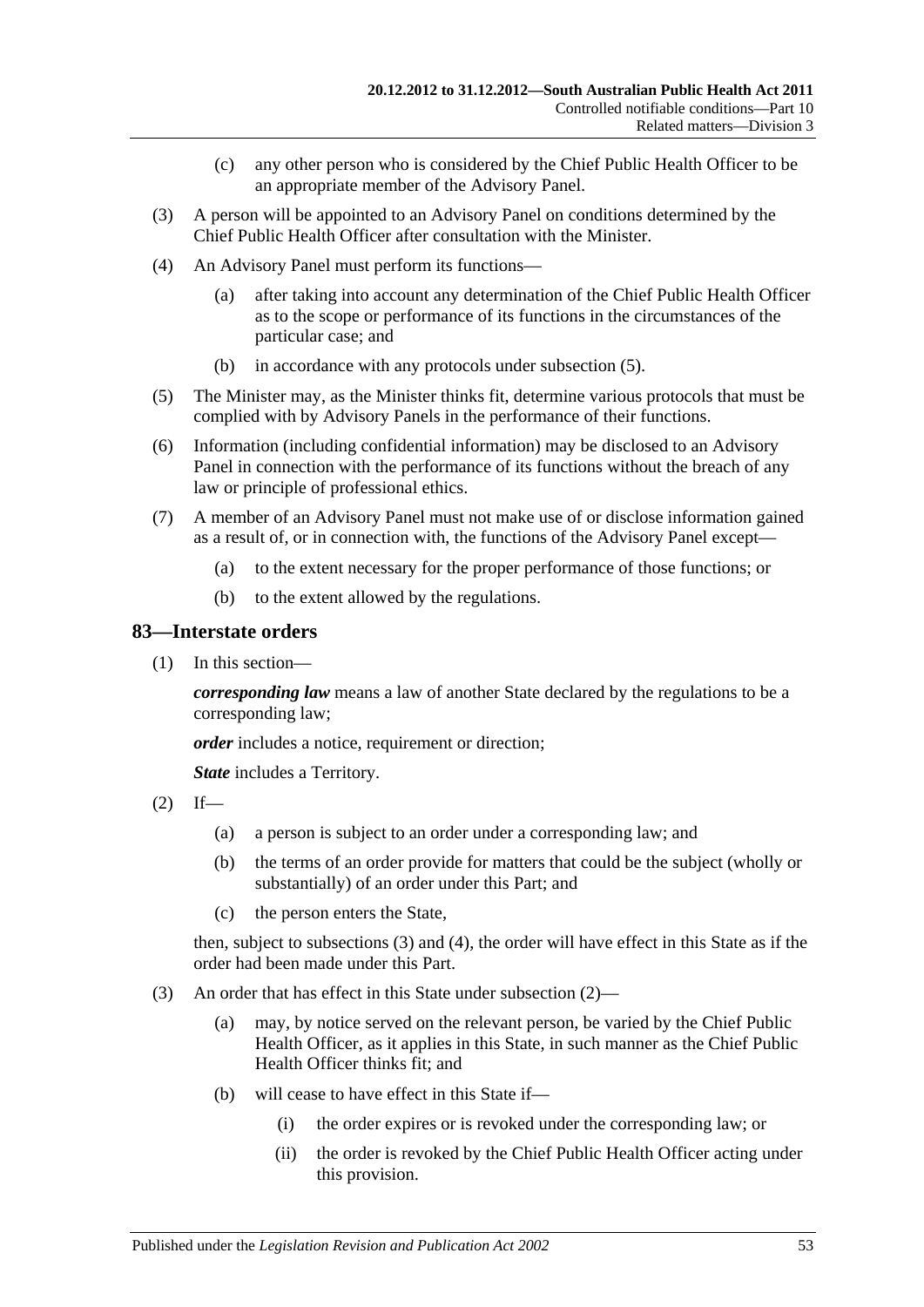<span id="page-53-0"></span>(4) The cessation of the operation of an order under this section does not prevent an order subsequently being made under this Part in relation to the same person.

# **84—Protection of information**

A document held or produced by the Chief Public Health Officer, or any other person acting in the course of official duties, for the purposes of this Part that relates to a particular person is not subject to access under the *[Freedom of Information Act](http://www.legislation.sa.gov.au/index.aspx?action=legref&type=act&legtitle=Freedom%20of%20Information%20Act%201991) 1991*.

# **Part 11—Management of significant emergencies**

## **85—Principles**

The principles set out in [section](#page-9-0) 14 have particular application to this Part.

# <span id="page-53-1"></span>**86—Public health incidents**

- (1) If it appears to the Chief Executive that the nature or scale of an emergency that has occurred, is occurring or is about to occur, is such that it should be declared to be a public health incident, the Chief Executive may, with the approval of the Minister, declare the emergency to be a public health incident.
- (2) A declaration under this section—
	- (a) may be made orally (but if made orally must, as soon as is reasonably practicable, be reduced to writing and a copy provided to the Minister); and
	- (b) subject to this section, remains in force while response operations are being carried out in relation to the emergency (but not for a period exceeding 12 hours).
- (3) The Chief Executive may, at any time, revoke a declaration under this section.

# **87—Public health emergencies**

- (1) If it appears to the Chief Executive that an emergency has occurred, is occurring or is about to occur, the Chief Executive may, with the approval of the Minister, declare the emergency to be a public health emergency (whether or not the emergency has previously been declared to be a public health incident under [section](#page-53-1) 86).
- (2) A declaration under this section—
	- (a) must be in writing and published in a manner and form determined by the Minister; and
	- (b) remains in force for a period specified in the declaration (which must not exceed 14 days) and for such further periods (which may be of any length) as may be approved by the Governor.
- (3) The Chief Executive may, at any time, revoke a declaration under this section.

## **88—Making and revocation of declarations**

(1) The Public Health Emergency Management Plan may contain guidelines setting out circumstances in which an emergency should be declared to be a public health incident or to be a public health emergency.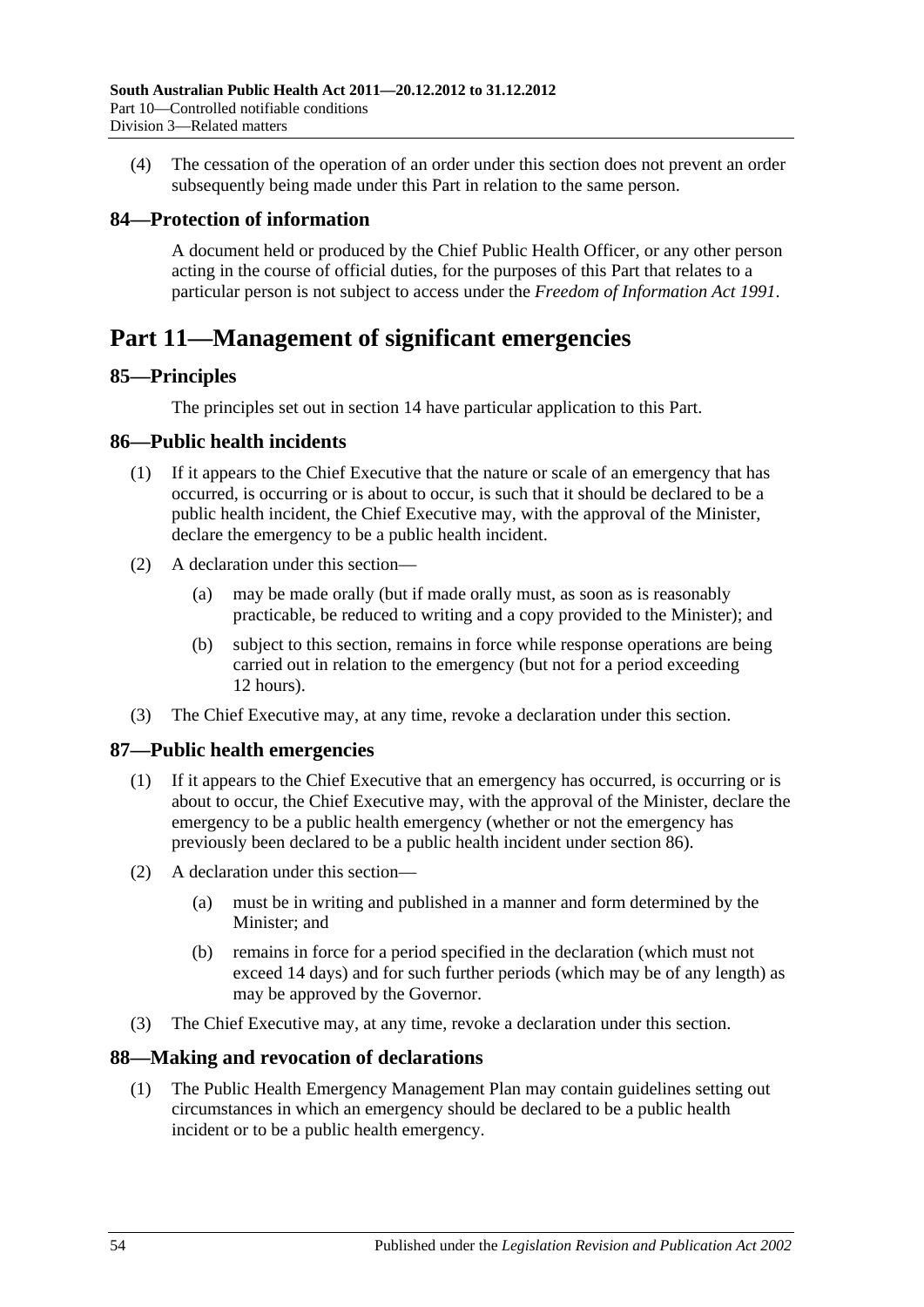- (2) Before making a declaration under this Part, the Chief Executive must consult with—
	- (a) the Chief Public Health Officer; and
	- (b) the State Co-ordinator.
- (3) The Chief Executive must revoke a declaration under this Part at the request of the State Co-ordinator.

#### <span id="page-54-2"></span>**89—Powers and functions of Chief Executive**

- (1) On the declaration of a public health incident or public health emergency, and while that declaration remains in force, the Chief Executive must take any necessary action to implement the Public Health Emergency Management Plan and cause such response and recovery operations to be carried out as he or she thinks appropriate.
- (2) The Chief Executive must provide information relating to a public health incident or public health emergency to the State Co-ordinator in accordance with any requirements of the State Co-ordinator.

#### <span id="page-54-1"></span>**90—Application of Emergency Management Act**

- (1) On the declaration of a public health incident or public health emergency, the following provisions of the *[Emergency Management Act](http://www.legislation.sa.gov.au/index.aspx?action=legref&type=act&legtitle=Emergency%20Management%20Act%202004) 2004* apply in relation to the emergency as if those provisions formed part of this Act but subject to the modifications specified in [subsection](#page-54-0) (2) and any other prescribed modifications:
	- (a) Part 4 Division 4 (Powers that may be exercised in relation to declared emergencies) except section 25(1) and (2)(n);
	- (b) Part 4 Division 5 (Recovery operations);
	- (c) Part 5 (Offences);
	- (d) Part 6 (Miscellaneous) except sections 37 and 38;
	- (e) definitions in section 3 of terms used in the above provisions.
- <span id="page-54-0"></span>(2) The provisions of the *[Emergency Management Act](http://www.legislation.sa.gov.au/index.aspx?action=legref&type=act&legtitle=Emergency%20Management%20Act%202004) 2004* applied under [subsection](#page-54-1) (1) are modified as follows:
	- (a) a reference to the Minister is to be read as a reference to the Minister responsible for the administration of this Act;
	- (b) a reference to the State Co-ordinator is to be read as a reference to the Chief Executive;
	- (c) a reference to an authorised officer is to be read as a reference to an emergency officer;
	- (d) a reference to the State Emergency Management Plan is to be read as a reference to the Public Health Emergency Management Plan;
	- (e) a reference to an identified major incident is to be read as a reference to a public health incident;
	- (f) a reference to a major emergency is to be read as a reference to a public health emergency;
	- (g) a reference to a declaration is to be read as a reference to a declaration under this Part;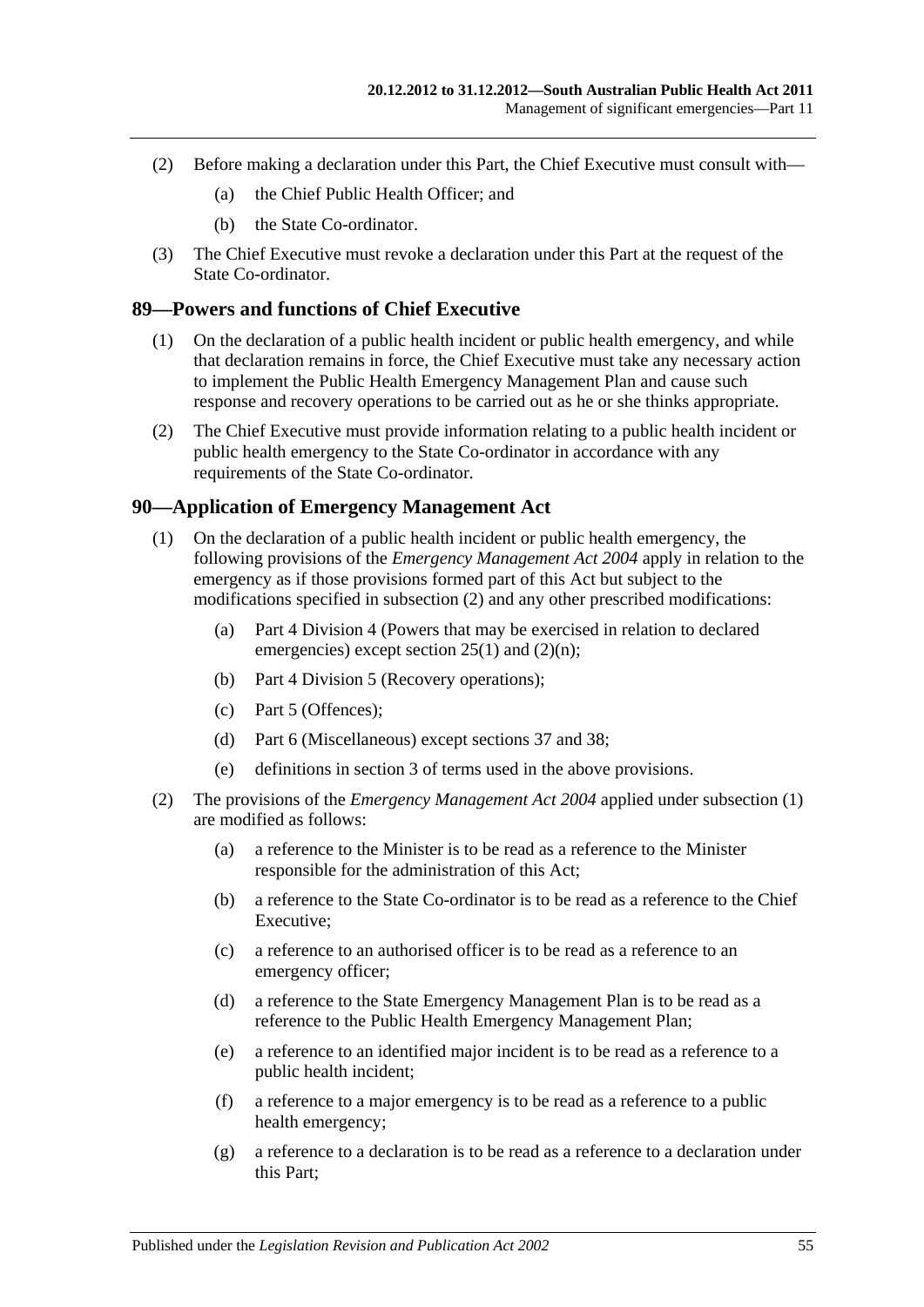- (h) a reference to this Act (meaning the *[Emergency Management Act](http://www.legislation.sa.gov.au/index.aspx?action=legref&type=act&legtitle=Emergency%20Management%20Act%202004) 2004*) is to be read as a reference to this Part;
- (i) a reference to section 25(1) of the *[Emergency Management Act](http://www.legislation.sa.gov.au/index.aspx?action=legref&type=act&legtitle=Emergency%20Management%20Act%202004) 2004* is to be read as a reference to [section](#page-54-2) 89(1) of this Act;
- (i) section  $25(2)(m)$  is to be read as if it did not include the words in brackets.
- (3) An authorised officer may only exercise a power of direction under section 25(2) of the *[Emergency Management Act](http://www.legislation.sa.gov.au/index.aspx?action=legref&type=act&legtitle=Emergency%20Management%20Act%202004) 2004* applied under [subsection](#page-54-1) (1)—
	- (a) that the person be isolated or segregated from other persons; or
	- (b) that the person must remain in a particular place,

if—

- (c) there is no cause, or no reasonable cause, to act under [Part](#page-41-3) 10 or under the *[Mental Health Act](http://www.legislation.sa.gov.au/index.aspx?action=legref&type=act&legtitle=Mental%20Health%20Act%202009) 2009*; or
- (d) there are significant public health advantages in acting under the *[Emergency](http://www.legislation.sa.gov.au/index.aspx?action=legref&type=act&legtitle=Emergency%20Management%20Act%202004)  [Management Act](http://www.legislation.sa.gov.au/index.aspx?action=legref&type=act&legtitle=Emergency%20Management%20Act%202004) 2004* as applied under this section rather than under [Part](#page-41-3) 10 or under the *[Mental Health Act](http://www.legislation.sa.gov.au/index.aspx?action=legref&type=act&legtitle=Mental%20Health%20Act%202009) 2009*.
- $(4)$  If—
	- (a) a person is subject to a direction under section 25(2) of the *[Emergency](http://www.legislation.sa.gov.au/index.aspx?action=legref&type=act&legtitle=Emergency%20Management%20Act%202004)  [Management Act](http://www.legislation.sa.gov.au/index.aspx?action=legref&type=act&legtitle=Emergency%20Management%20Act%202004) 2004* applied under [subsection](#page-54-1) (1)—
		- (i) that the person be isolated or segregated from other persons; or
		- (ii) that the person remain in a particular place; and
	- (b) an authorised officer is satisfied that the person is no longer an immediate risk to public health, or is no longer at risk on account of a public health incident or public health emergency, (as the case requires),

the direction must be revoked in relation to the person.

<span id="page-55-0"></span> $(5)$  If—

- (a) a person is subject to a direction, or a series of directions, under section 25(2) of the *[Emergency Management Act](http://www.legislation.sa.gov.au/index.aspx?action=legref&type=act&legtitle=Emergency%20Management%20Act%202004) 2004* applied under [subsection](#page-54-1) (1)—
	- (i) that the person be isolated or segregated from other persons; or
	- (ii) that the person must remain in a particular place; and
- (b) the direction has effect, or the directions together have effect, for a period exceeding 24 hours,

the person may apply to the Magistrates Court for a review of the direction or directions.

(6) An application under [subsection](#page-55-0) (5) may be instituted at any time during the currency of a direction (and, subject to [subsection](#page-56-0) (7), more than 1 application may be made while a direction is in force).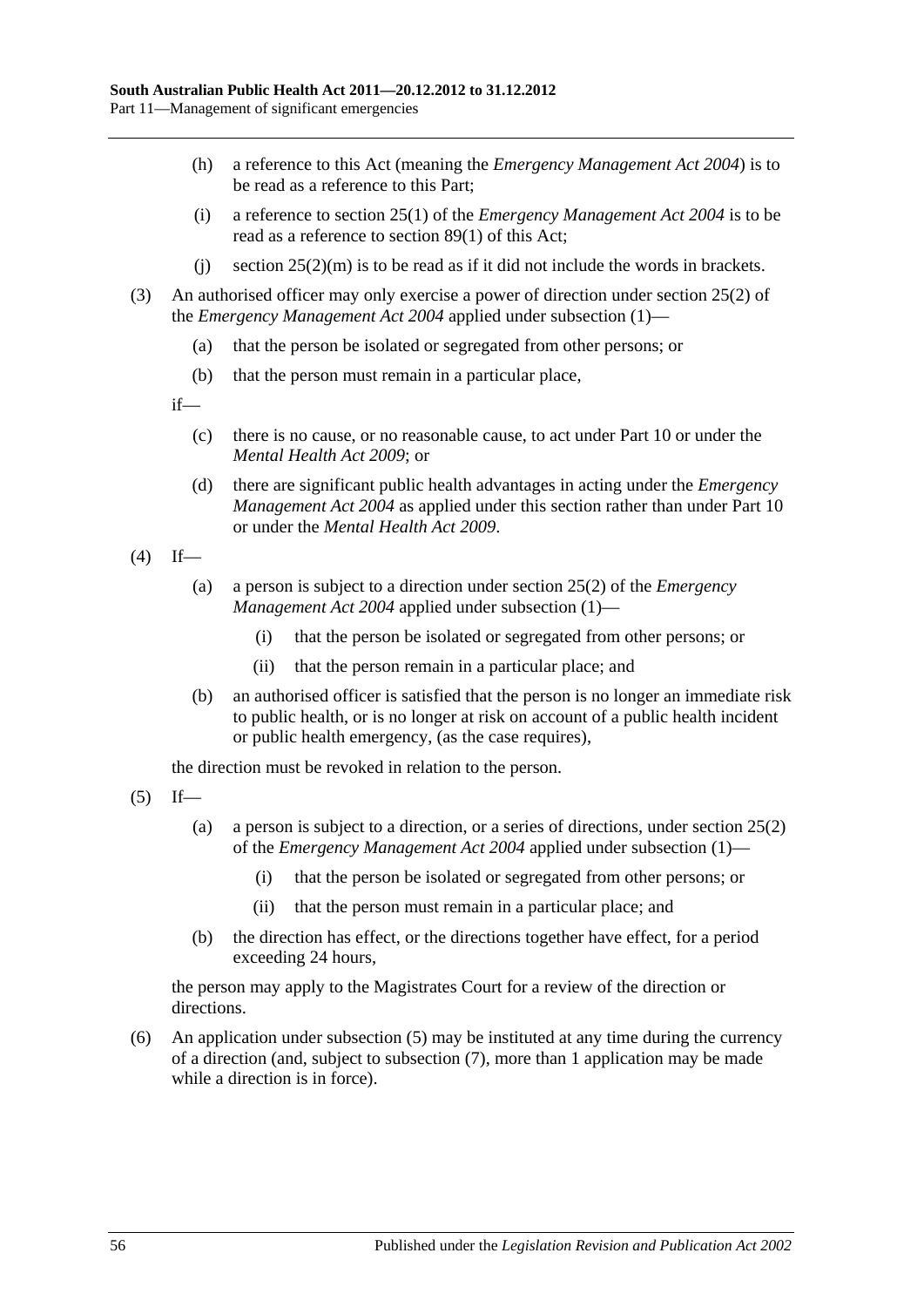- <span id="page-56-0"></span>(7) If a second or subsequent application is made with respect to the same direction or directions, the Magistrates Court must first consider whether there has been a significant change in the material circumstances of the case and should, unless the Magistrates Court in its discretion determines otherwise, decline to proceed with the application (if it appears that the proceedings would simply result in a rehearing of the matter without such a change in circumstances).
- (8) The following provisions will apply in connection with an application under [subsection](#page-55-0) (5):
	- (a) the making of an application does not suspend the operation of a direction to which the application relates (and the Magistrates Court must not suspend or stay the operation of the direction pending the outcome of the proceedings);
	- (b) the Magistrates Court must consider whether 2 or more applications by separate individuals may be joined or heard together taking into account:
		- (i) the extent to which it is impractical or unreasonable for individual applications to be heard separately in view of the number of applications before the court; and
		- (ii) the extent to which there are questions of fact or law that are sufficiently similar or common across a series of applications; and
		- (iii) the extent to which the directions across a series of applications are the same or similar; and
		- (iv) such other matters as the court thinks fit in order to best manage the applications in the circumstances of the emergency;
	- (c) the Chief Magistrate may make such orders as the Chief Magistrate thinks fit (either in a specific case, in a specific class of cases, or generally with respect to applications under [subsection](#page-55-0) (5)) to assist in dealing with the management and hearing of applications under [subsection](#page-55-0) (5) (and any such order will have effect according to its terms).
- <span id="page-56-1"></span>(9) Subject to complying with [subsection](#page-56-0) (7), the Magistrates Court may, on hearing an application under [subsection](#page-55-0) (5)—
	- (a) confirm, vary or revoke a direction;
	- (b) remit the subject matter to the person who gave a direction for further consideration;
	- (c) dismiss the matter;
	- (d) make any consequential or ancillary order or direction, or impose any conditions, that it considers appropriate.
- (10) The Magistrates Court may only revoke a direction under [subsection](#page-56-1) (9) if satisfied that the direction is no longer reasonably necessary in the interests of public health.
- (11) The Magistrates Court is to hear and determine an application under [subsection](#page-55-0) (5) as soon as is reasonably practicable.
- <span id="page-56-2"></span>(12) A party to proceedings on an application under [subsection](#page-55-0) (5) may appeal against a decision of the Magistrates Court under [subsection](#page-56-1) (9).
- (13) An appeal under [subsection](#page-56-2) (12) will be to the District Court.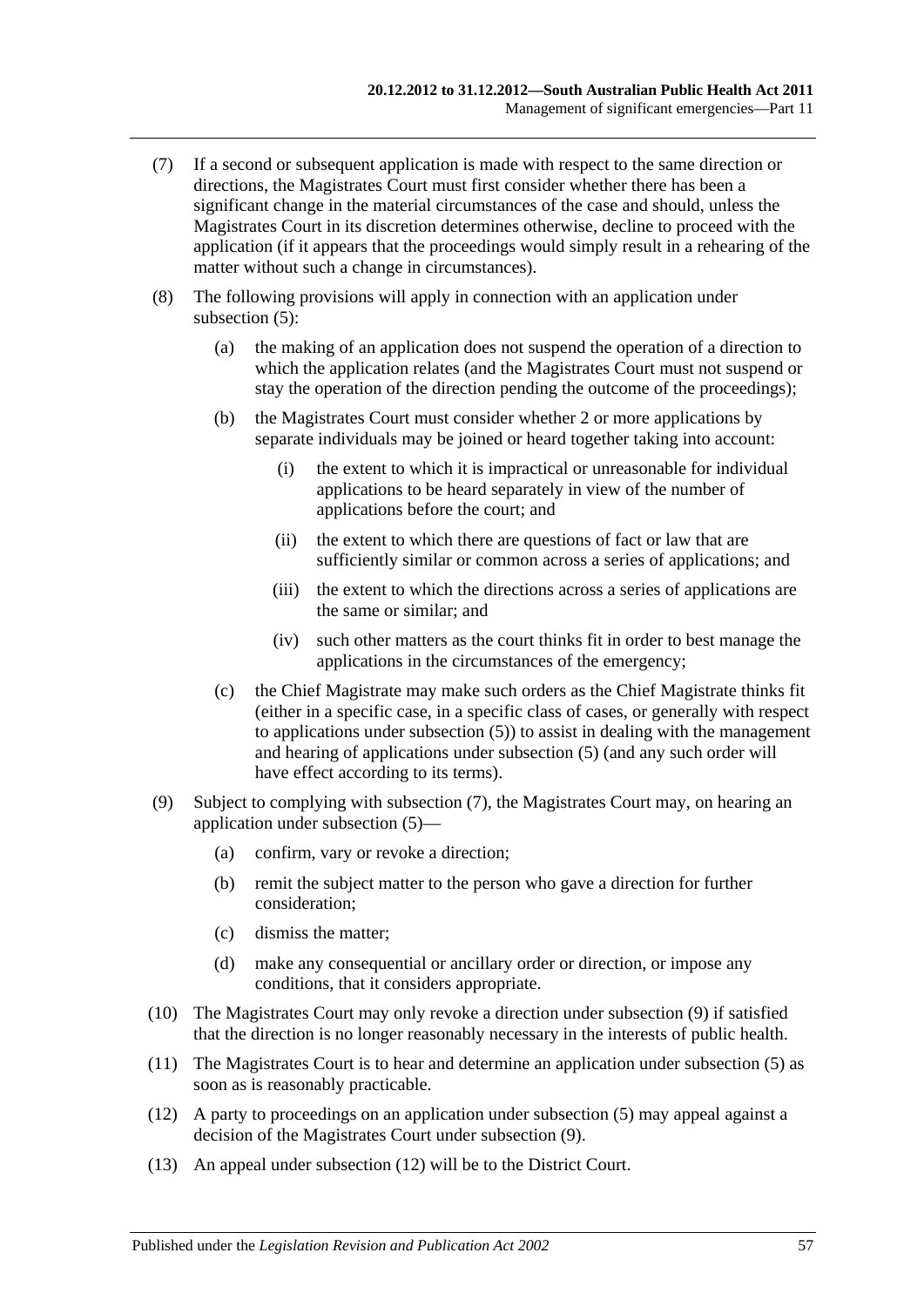- (14) The following provisions will apply in connection with an appeal under [subsection](#page-56-2) (12):
	- (a) the making of the appeal does not suspend the operation of a direction that has been confirmed by the Magistrates Court and the District Court may, as it thinks fit, make any other order with respect to the operation of any other direction that has been varied or revoked by the Magistrates Court (including, if the District Court thinks fit, to reinstate or vary an original direction on an interim basis pending the outcome of the appeal);
	- (b) the District Court must consider whether 2 or more appeals by separate individuals may be joined or heard together taking into account:
		- (i) the extent to which it is impracticable or unreasonable for individual appeals to be heard separately in view of the number of appeals before the court; and
		- (ii) the extent to which there are common questions or issues across a series of appeals; and
		- (iii) such other matters as the court thinks fit in order to best manage the appeals in the circumstances of the emergency;
	- (c) the Chief Judge may make such orders as the Chief Judge thinks fit to assist in dealing with the management and hearing of appeals under [subsection](#page-56-2) (12) (and any such order will have effect according to its terms).
- (15) The District Court may, on an appeal under [subsection](#page-56-2) (12)—
	- (a) confirm or vary the decision of the Magistrates Court, or substitute its own decision;
	- (b) make any consequential or ancillary order or direction that it considers appropriate.
- (16) The District Court is to hear and determine an appeal under [subsection](#page-56-2) (12) as soon as is reasonably practicable.
- (17) An appeal under [subsection](#page-56-2) (12) will be heard in the Administrative and Disciplinary Division of the District Court (but will not be subject to the application of Subdivision 2 of Part 6 Division 2 of the *[District Court Act](http://www.legislation.sa.gov.au/index.aspx?action=legref&type=act&legtitle=District%20Court%20Act%201991) 1991*).
- (18) A person subject to a direction who is a party to proceedings before a court under this section is not entitled to attend those proceedings but is entitled to be represented at any hearing by a person (who need not be a legal practitioner) nominated by him or her.
- (19) A court must, in dealing with proceedings under this section, take into account the need to ensure that its proceedings do not unduly hamper the work of public officials in dealing with an emergency.
- (20) In this section—

*Magistrates Court* means the Magistrates Court of South Australia.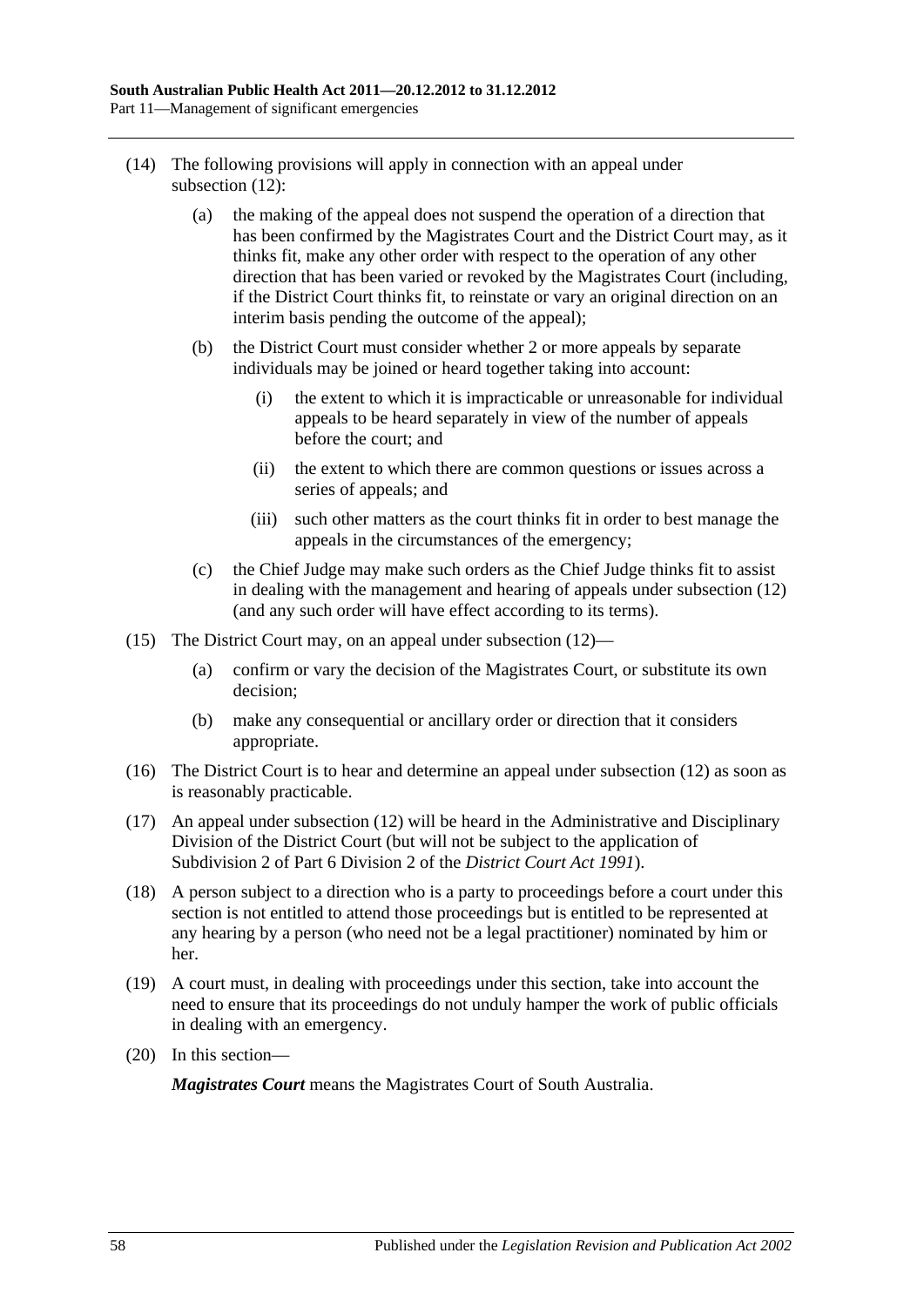# **Part 12—Notices and emergency situations**

# *Division 1—Interpretation*

# *91—Interpretation*

*In this Part—*

*relevant authority means—*

- *(a) the Chief Public Health Officer; or*
- *(b) a council.*

# *Division 2—Notices and emergencies*

#### *92—Notices*

- *(1) A relevant authority may issue a notice under this section for the purpose of—*
	- *(a) securing compliance with a requirement imposed by or under this Act (including the duty under [Part](#page-33-0) 6 or a requirement imposed under a regulation or a code of practice under this Act); or*
	- *(b) averting, eliminating or minimising a risk, or a perceived risk, to public health.*
- *(2) Before issuing a notice to secure compliance with the general duty under [Part](#page-33-0) 6, a relevant authority—*
	- *(a) must have regard to—*
		- *(i) the number of people affected, or potentially affected, by the breach of the duty;*
		- *(ii) the degree of harm, or potential degree of harm, to public health on account of the breach of the duty;*
		- *(iii) any steps that a person in breach of the duty has taken, or proposed to take, to avoid or address the impact of the breach of the duty,*

*and may have regard to such other matters as the relevant authority thinks fit; and*

- <span id="page-58-0"></span>*(b) subject to this section, must give the person to whom it is proposed that the notice be given a preliminary notice in writing—*
	- *(i) stating the proposed action, including the terms of the proposed notice and the period within which compliance with the notice will be required; and*
	- *(ii) stating the reasons for the proposed action; and*
	- *(iii) inviting the person show, within a specified time (of a reasonable period), why the proposed action should not be taken (by making representations to the relevant authority or a person nominated to act on behalf of the relevant authority).*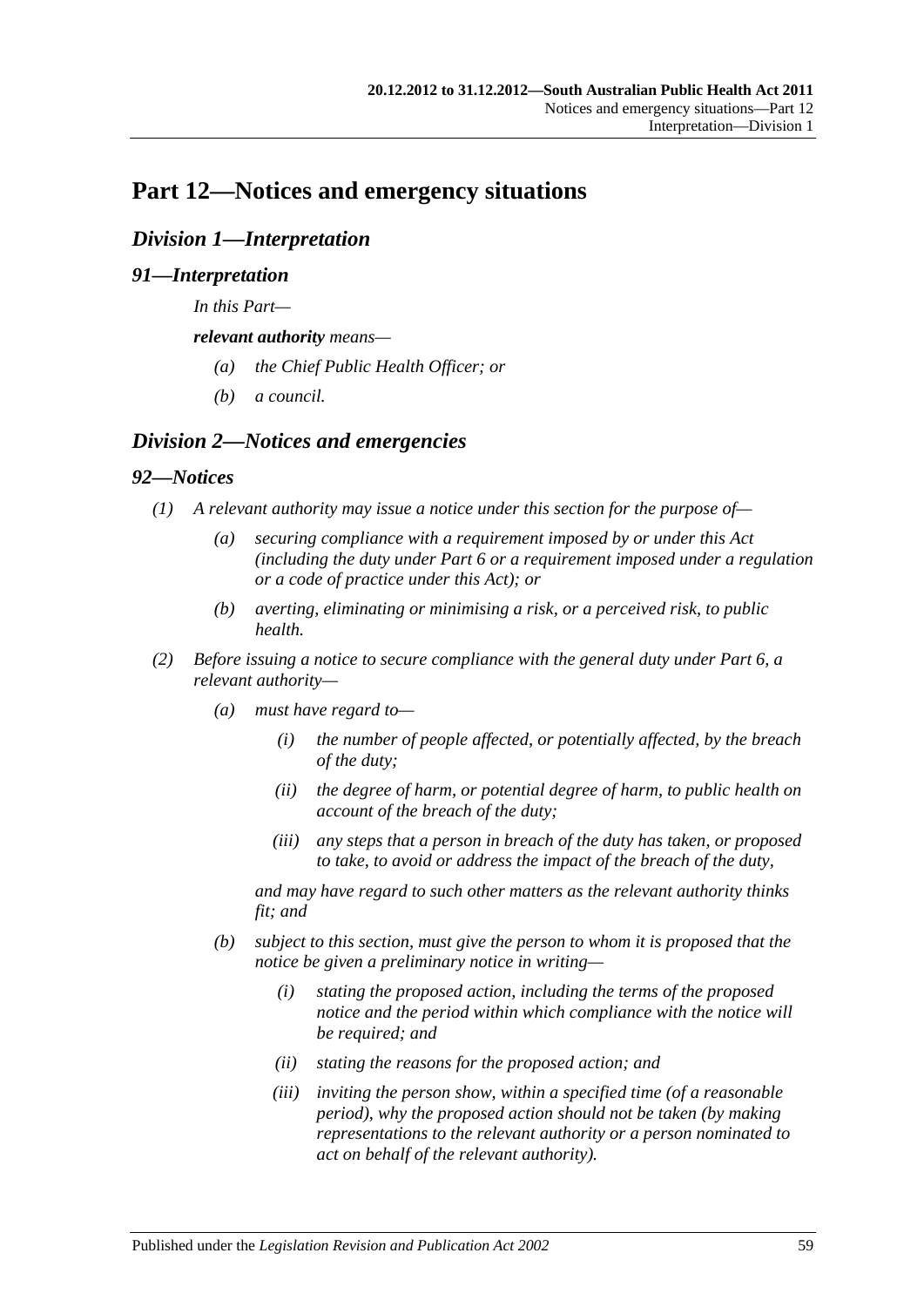- <span id="page-59-0"></span>*(3) In a case where [subsection](#page-58-0) (2)(b) applies, a relevant authority may, after considering representations made within the time specified under [subsection](#page-58-0) (2)(b)—*
	- *(a) issue a notice in accordance with the terms of the original proposal; or*
	- *(b) issue a notice with modifications from the terms of the original proposal; or*
	- *(c) determine not to proceed further under this section.*
- *(4) A relevant authority—*
	- *(a) is not required to give notice under [subsection](#page-58-0) (2)(b) if it considers that urgent or immediate action is required in the circumstances of the particular case; and*
	- *(b) is not required to give further notice before issuing a notice with modifications under [subsection](#page-59-0) (3)(b).*
- <span id="page-59-3"></span><span id="page-59-2"></span><span id="page-59-1"></span>*(5) A notice under this section—*
	- *(a) subject to [subsection](#page-60-0) (6), must be in the form of a written notice served on the person to whom it is issued; and*
	- *(b) must specify the person to whom it is issued (whether by name or by a description sufficient to identify the person); and*
	- *(c) may direct 2 or more persons to do something specified in the notice jointly; and*
	- *(d) without limiting any other provision, in the case of a notice that relates to the condition of any premises, may be issued to any person who—*
		- *(i) is the owner or occupier of the premises; or*
		- *(ii) has the management or control of the premises; or*
		- *(iii) is the trustee of a person referred to in [subparagraph](#page-59-1) (i) or [\(ii\),](#page-59-2) or is managing the affairs of such a person on some other basis; and*
	- *(e) must state the purpose for which the notice is issued and give notice of the requirement or the risk to which it relates; and*
	- *(f) may impose any requirement reasonably required for the purpose for which the notice is issued including 1 or more of the following:*
		- *(i) a requirement that the person discontinue, or not commence, a specified activity indefinitely or for a specified period or until further notice from a relevant authority;*
		- *(ii) a requirement that the person not carry on a specified activity except at specified times or subject to specified conditions;*
		- *(iii) a requirement that the person take specified action in a specified way, and within a specified period or at specified times or in specified circumstances;*
		- *(iv) a requirement that the person take action to prevent, eliminate, minimise or control any specified risk to public health, or to control any specified activity;*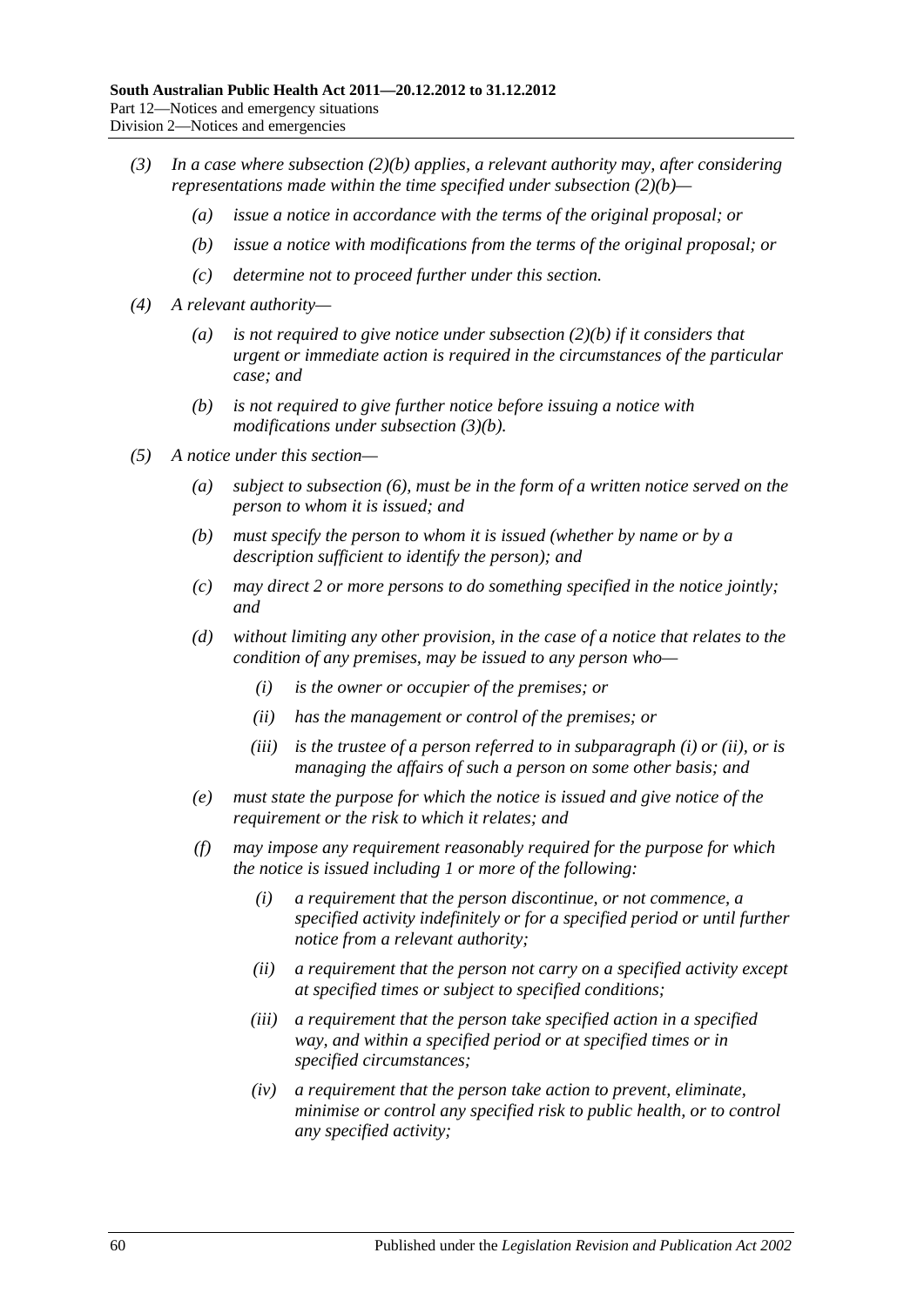- *(v) a requirement that the person comply with any specified code or standard prepared or published by a body or authority referred to in the notice;*
- *(vi) a requirement that the person undertake specified tests or monitoring;*
- *(vii) a requirement that the person furnish to a relevant authority specified results or reports;*
- *(viii) a requirement that the person prepare, in accordance with specified requirements and to the satisfaction of the relevant authority, a plan of action to secure compliance with a relevant requirement or to prevent, eliminate, minimise or control any specified risk to public health;*
- *(ix) a requirement prescribed under or for the purposes of the regulations; and*
- *(g) must state that the person may, within 14 days, apply for a review of the notice or institute an appeal against the notice under the provisions of this Act.*
- <span id="page-60-0"></span>*(6) An authorised officer may, if of the opinion that urgent action is required, issue an emergency notice imposing a requirement of a kind referred to in [subsection](#page-59-3) (5)(f) as reasonably required in the circumstances.*
- *(7) An emergency notice may be issued orally (and without compliance with a requirement to give preliminary notice) but, in that event, the person to whom the notice is issued must be advised forthwith of the person's right to appeal to the District Court against the order.*
- *(8) If an emergency notice is issued by an authorised officer, the notice will cease to have effect on the expiration of 72 hours from the time of issuing unless confirmed by a notice issued by a relevant authority and served on the relevant person.*
- *(9) A relevant authority may, by written notice served on a person to whom a notice under this section has been issued by the relevant authority, vary or revoke the notice.*
- *(10) A person to whom a notice is issued under this section must not, without reasonable excuse, fail to comply with the notice.*

*Maximum penalty: \$25 000. Expiation fee: \$750.*

*(11) A person must not hinder or obstruct a person complying with a notice under this section.*

*Maximum penalty: \$25 000.*

- *(12) The Minister may, as the Minister thinks fit, determine various protocols that should be taken into account by a relevant authority under this section.*
- *(13) A protocol may include guidance as to which relevant authority should act under this section in various classes of cases.*
- *(14) The Minister should not adopt or vary a protocol under this section except after consultation with—*
	- *(a) the Chief Public Health Officer; and*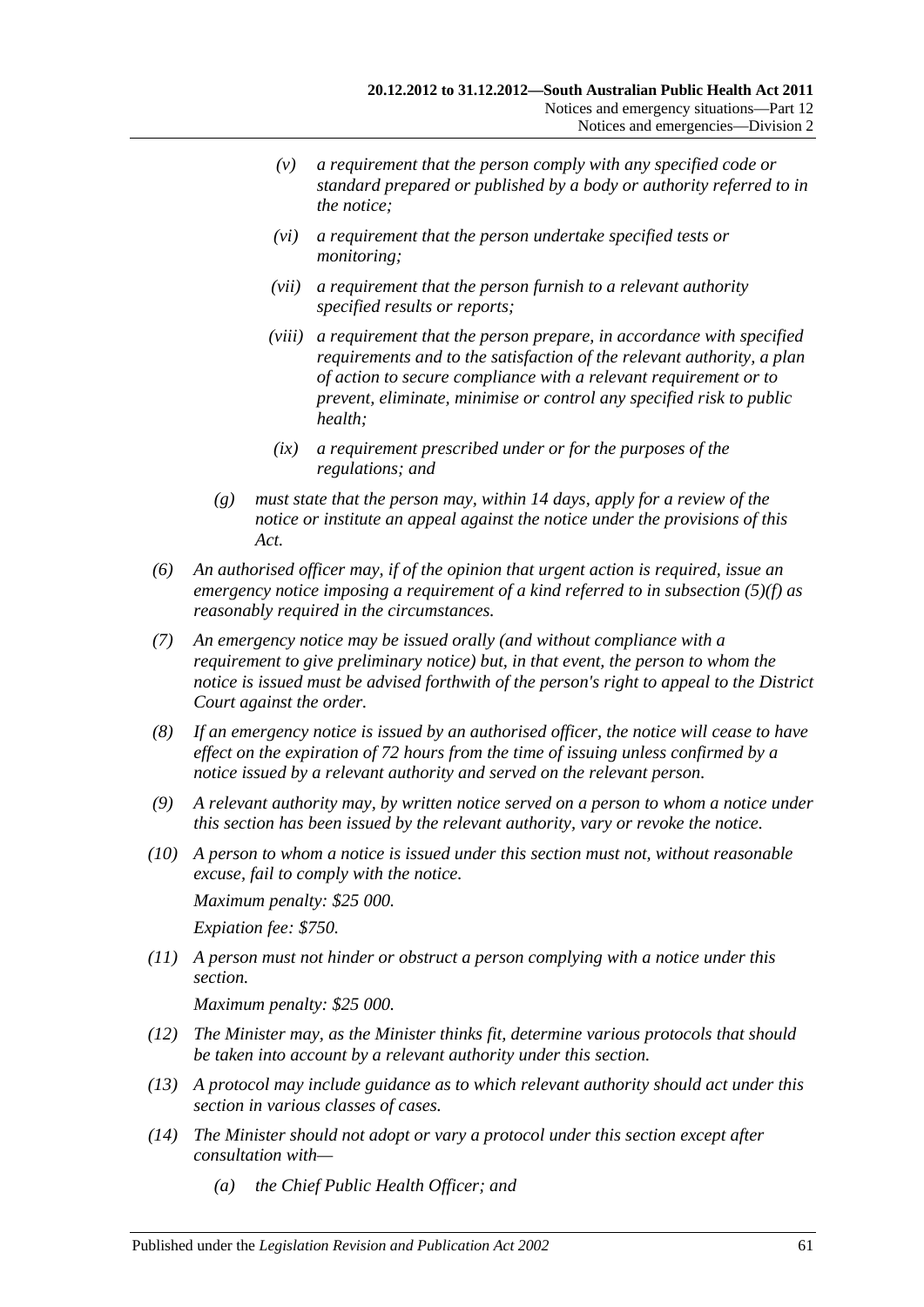#### *(b) the LGA.*

*(15) A relevant authority is not required to comply with any other procedure, or to hear from any other person, except as provided by this section before it issues a notice under this section.*

#### <span id="page-61-0"></span>*93—Action on non-compliance with notice*

- *(1) If the requirements of a notice under this Part are not complied with, a relevant authority may take any action required by the notice.*
- *(2) Action to be taken by a relevant authority under [subsection](#page-61-0) (1) may be taken on the relevant authority's behalf by an authorised officer, a member of the Department, or another person authorised by the relevant authority for the purpose.*
- *(3) A person taking action under this section may enter any relevant premises at any reasonable time.*
- *(4) The reasonable costs and expenses incurred by a relevant authority in taking action under this section may be recovered by the relevant authority as a debt from the person who failed to comply with the requirements of the notice.*
- *(5) If an amount is recoverable from a person by a relevant authority under this section, the relevant authority may, by notice in writing to the person, fix a period, being not less than 28 days from the date of the notice, within which the amount must be paid by the person, and, if the amount is not paid by the person within that period, the person is liable to pay interest charged at the prescribed rate per annum on the amount unpaid.*
- *(6) In addition, where an amount recoverable under this section relates to action taken in relation to any land (including a building or other structure on land), the amount will be a charge on the land in favour of the relevant authority in accordance with a scheme prescribed by the regulations (with a priority determined in accordance with the regulations).*

#### *94—Action in emergency situations*

- *(1) If an authorised officer believes, on reasonable grounds—*
	- *(a) that a situation is creating, or likely to create, a risk to public health; and*
	- *(b) that immediate action is required,*

*the authorised officer may, after giving such notice (if any) as may be reasonable in the circumstances, take action or cause action to be taken as necessary to avert, control or eliminate the risk.*

- <span id="page-61-1"></span>*(2) In the exercise of powers under this section, an authorised officer has, in addition to any other powers of an authorised officer under this Act, power to—*
	- *(a) enter and take possession of any premises or vehicle (taking such action as is reasonably necessary for the purpose); and*
	- *(b) seize, retain, move or destroy or otherwise dispose of any substance or thing.*
- *(3) The action taken under [subsection](#page-61-1) (2) may include the use of force to enter any premises or vehicle without a warrant if the authorised officer believes, on reasonable grounds, that the circumstances requires such a step to be taken.*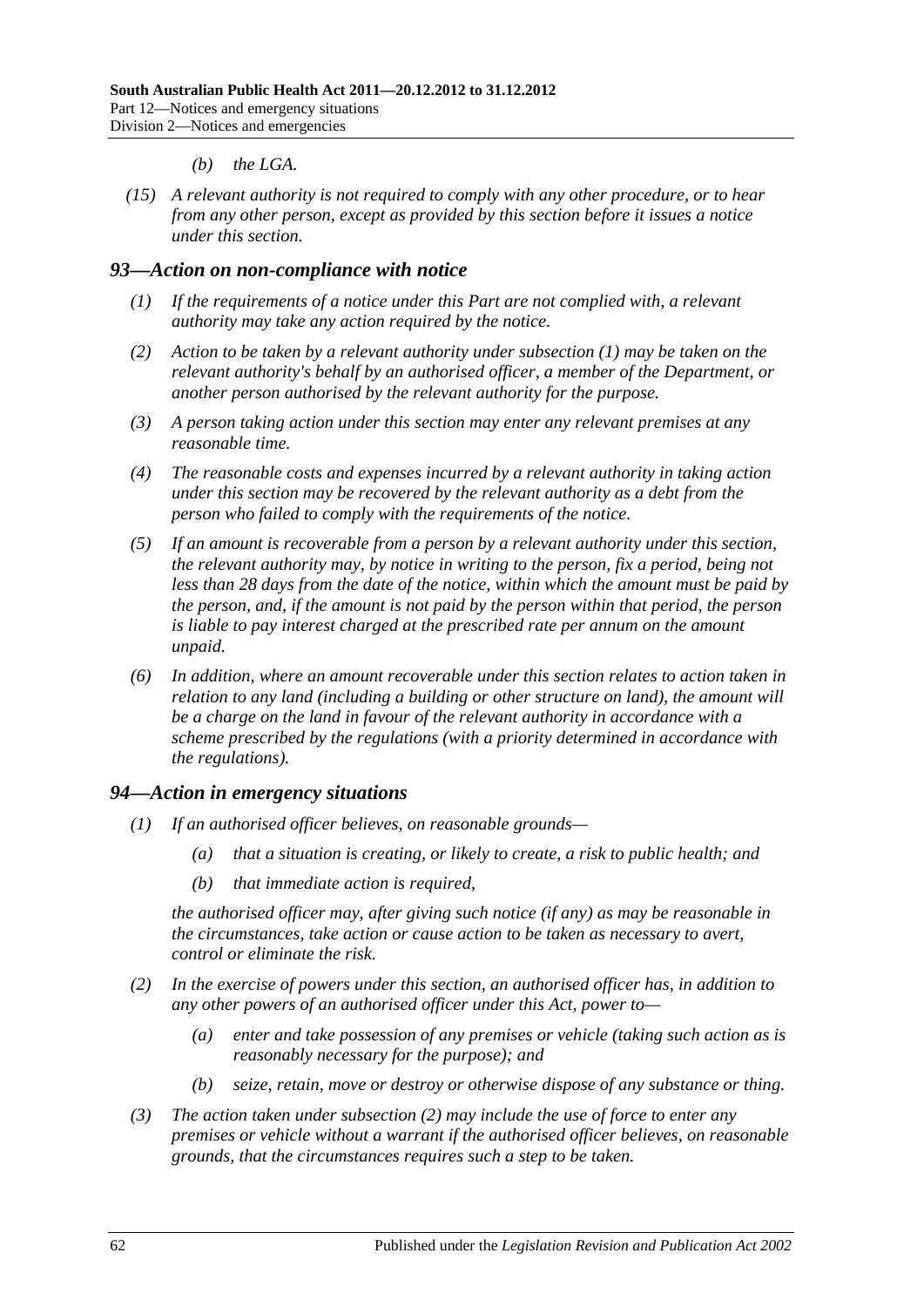- *(4) Action may be taken under this section whether or not a notice has been given to a person in relation to the risk under a preceding section.*
- *(5) The reasonable costs and expenses incurred by an authorised officer in taking action under this section may be recovered by—*
	- *(a) in the case of action taken by a State authorised officer—the Crown; or*
	- *(b) in the case of action taken by a local authorised officer—the relevant council,*

*from any person who caused the risk to which the action relates, as a debt.*

## **Division 3—Reviews and appeals**

#### **95—Reviews—notices relating to general duty**

- *(1) This section applies if a person has been issued with a notice under this Part to secure compliance with the duty under [Part](#page-33-0) 6.*
- *(2) A person to whom a notice has been issued may apply for a review of the notice under this section.*
- *(3) The review will be to the Public Health Review Panel (the Review Panel) constituted under this section.*
- *(4) The application must be made within 14 days after the notice is served on the person unless the Review Panel, in its discretion, allows an extension of time.*
- *(5) Subject to a determination of the Review Panel to the contrary in relation to a particular matter, the operation of a notice subject to a review is not suspended pending the outcome of the proceedings.*
- *(6) A review under this section is to be conducted as a full review of the matter to which the review relates.*
- <span id="page-62-1"></span><span id="page-62-0"></span>*(7) For the purposes of this section, the Review Panel will from time to time, in relation to a particular review, be constituted by—*
	- *(a) the Chief Public Health Officer (who will be the presiding member); and*
	- *(b) 2 members of SAPHC selected by the Chief Public Health Officer for the purposes of the particular review; and*
	- *(c) any other person or persons selected by the Chief Public Health Officer in order to provide additional expertise on the panel.*
- *(8) If the review relates to a notice issued by the Chief Public Health Officer, a delegate of the Chief Public Health Officer must act in place of the Chief Public Health Officer under [subsection](#page-62-0) (7).*
- *(9) A reference to a member of SAPHC under [subsection](#page-62-1) (7)(b) extends to a deputy of a member of SAPHC.*
- *(10) 3 members of the Review Panel constitute a quorum of the Review Panel.*
- *(11) A decision carried by a majority of the votes cast by the members of the Review Panel present at any proceedings of the Review Panel is a decision of the Review Panel.*
- (12) Each member present at a meeting of the Review Panel is entitled to 1 vote on a question arising for decision and, in the event of an equality of votes, the person presiding has a second, or casting, vote.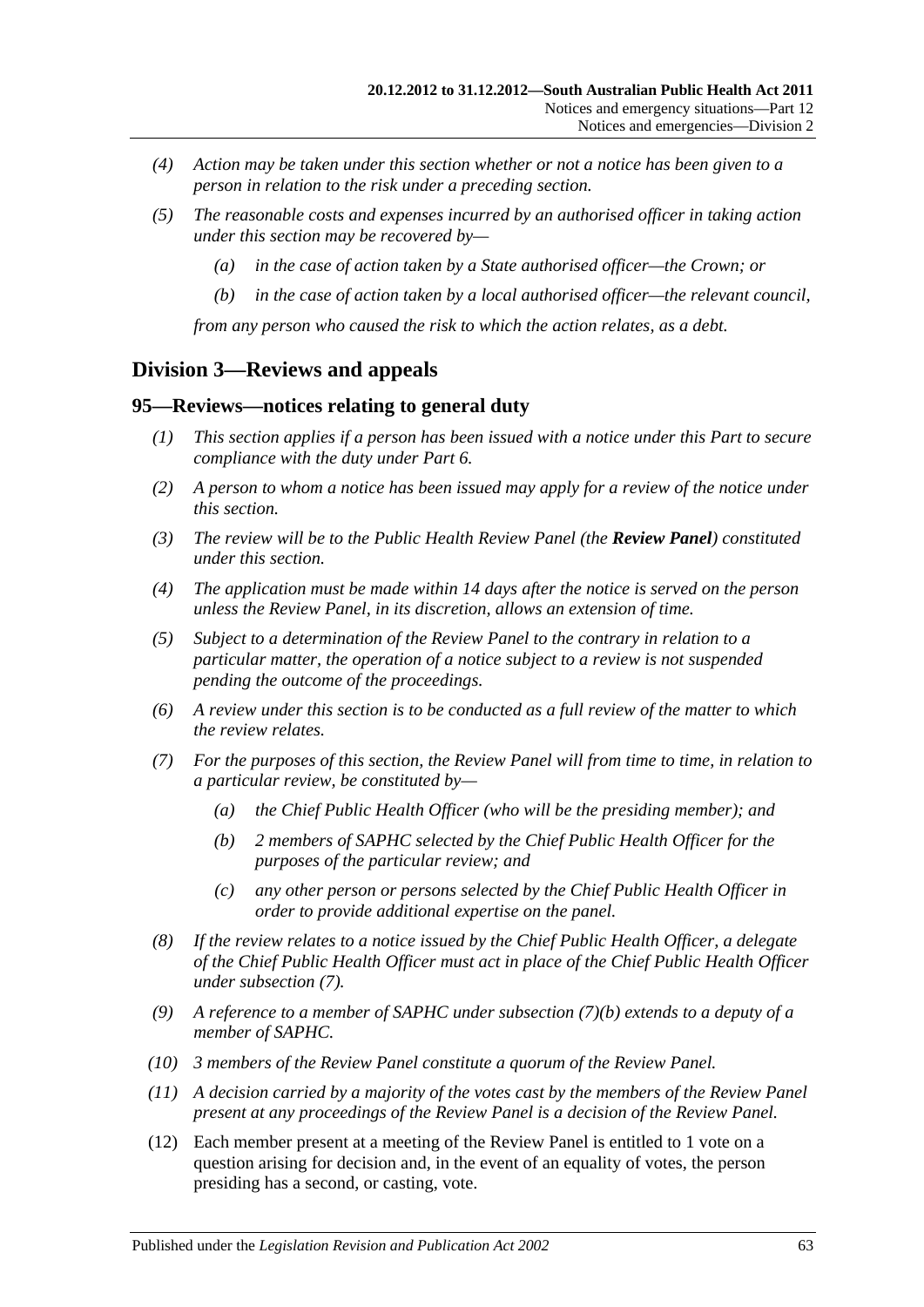- (13) A party is entitled to appear personally or, with leave of the Review Panel, by representative, in proceedings before the Review Panel.
- (14) The Review Panel may proceed to determine a matter in the absence of a party if the party has had notice of the time and place of the proceedings and fails to appear.
- (15) The Review Panel may, on its own initiative or on application by a party to the relevant proceedings—
	- (a) dismiss or determine any proceedings that appear—
		- (i) to be frivolous or vexatious; or
		- (ii) to have been instituted for the purpose of delay or obstruction, or for some other improper purpose;
	- (b) bring any proceedings to an end that appear—
		- (i) to be more appropriately suited to proceedings before the District Court rather than the Review Panel; or
		- (ii) to be unable to be satisfactorily resolved (or resolved within a reasonable period) by proceedings before the Review Panel; or
	- (c) bring any proceedings to an end for any other reasonable cause.
- (16) In any proceedings, the Review Panel is not bound by the rules of evidence but may inform itself about any matter relating to the proceedings in such manner as it thinks fit.
- *(17) The Review Panel may, on hearing any proceedings under this section—*
	- *(a) confirm, vary or revoke any requirement to which the review relates and, if appropriate, discharge the relevant notice;*
	- *(b) substitute any requirement or notice that could have been made or given in the first instance;*
	- *(c) remit the subject matter to the relevant authority for further consideration;*
	- *(d) dismiss the matter;*
	- *(e) make an order for costs, but only to the extent that may be necessary in the interests of justice;*
	- *(f) make any consequential or ancillary order or direction, or impose any conditions, that it considers appropriate.*
- *(18) The Review Panel is to hear and determine an application under this section as soon as is reasonably practicable and in any event within 2 months unless the Chief Public Health Officer allows an extension of time in a particular case.*

## *96—Appeals*

- <span id="page-63-1"></span><span id="page-63-0"></span>*(1) A person who has been issued with a notice under this Part (including a notice to secure compliance with the duty under [Part](#page-33-0) 6) may appeal to the District Court—*
	- *(a) against the notice; or*
	- *(b) if review proceedings have been taken under this Division—against the outcome of the review (including any order or other matter made or imposed at the end of the proceedings on the review).*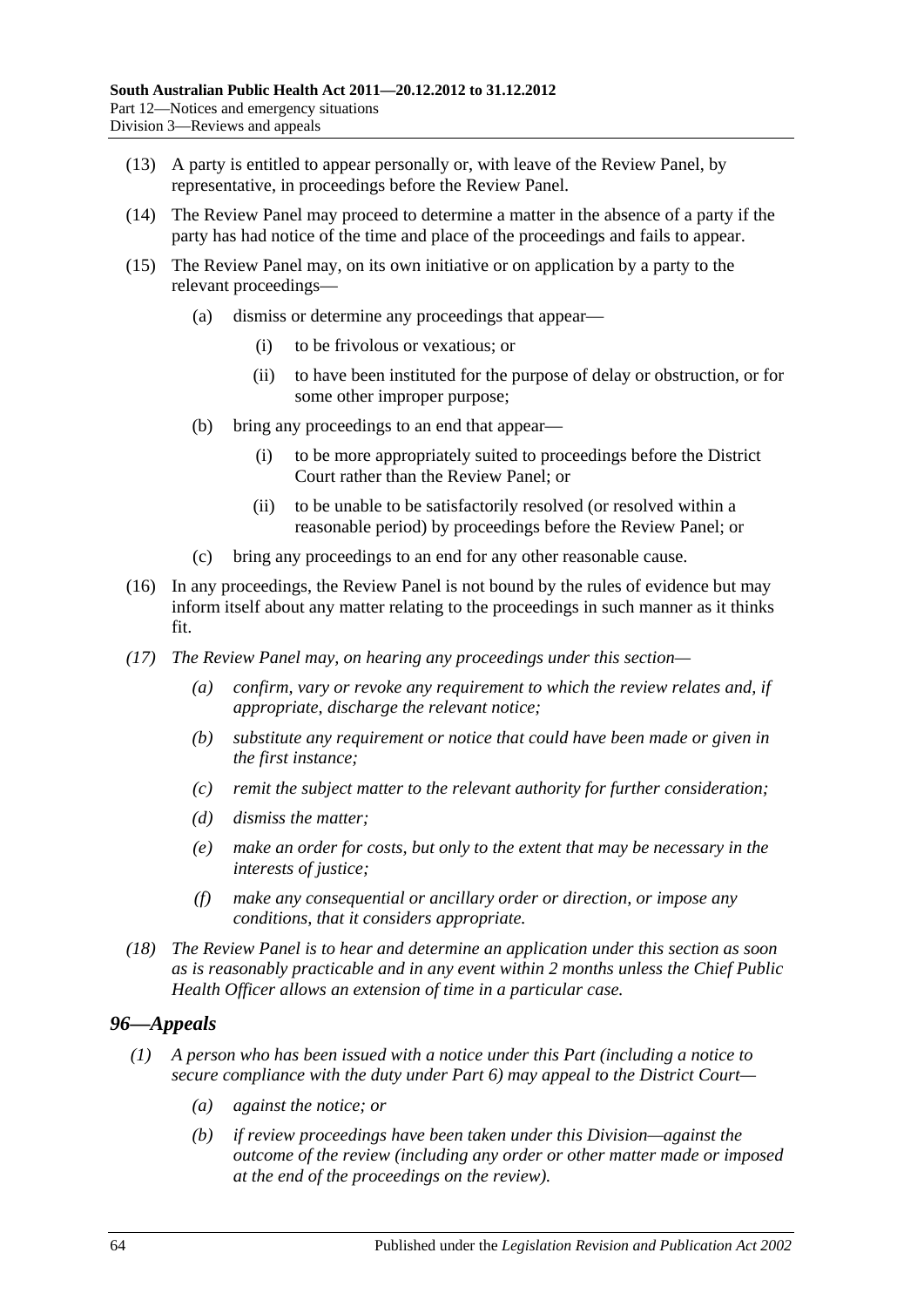- *(2) To avoid doubt, a person who has been issued with a notice to secure compliance with the general duty may institute an appeal under this section without the need to have already applied for a review of the notice under this Division.*
- <span id="page-64-0"></span>*(3) A council may appeal to the District Court against the outcome of review proceedings under this Division.*
- *(4) An appeal must be instituted within 14 days after—*
	- *(a) in the case of an appeal under [subsection](#page-63-0) (1)(a)—the notice is served on the person;*
	- *(b) in the case of an appeal under [subsection](#page-63-1) (1)(b) or [\(3\)—](#page-64-0)the review proceedings end.*
- *(5) A relevant authority is entitled to be a party to any proceedings under this section.*

# **Part 13—Miscellaneous**

#### **97—Tests on deceased persons**

- (1) If the Chief Public Health Officer has reasonable grounds to believe that a deceased person has had a condition of public health concern, the Chief Public Health Officer may, by instrument in writing, authorise the carrying out of any test or procedure specified in the instrument on the body of the deceased person.
- <span id="page-64-1"></span>(2) If the Chief Public Health Officer has authorised the carrying out of a test or procedure under this section, an authorised officer, accompanied by such assistants as the authorised officer thinks necessary, may—
	- (a) enter premises (using such force as is necessary) in which the authorised officer reasonably believes the body of the deceased person is located; and
	- (b) search the premises for the body,

and, on finding the body, the authorised tests or procedure may be carried out in accordance with this section.

- (3) However, an authorised officer must not exercise a power to enter premises under [subsection](#page-64-1) (2) unless—
	- (a) the authorised officer has made a reasonable attempt to contact the occupier of the premises and advise the occupier of the intention to exercise such powers; and
	- (b) if force is required to enter premises—the authorised officer is accompanied by a police officer.
- (4) A test or procedure authorised under this section must be carried out by—
	- (a) a medical practitioner; or
	- (b) a person who is qualified as required by the regulations to carry out tests or procedures of the relevant type.
- (5) A person carrying out a test or procedure under this section may be assisted by any other person.
- (6) Nothing in this section authorises the exhumation of a body.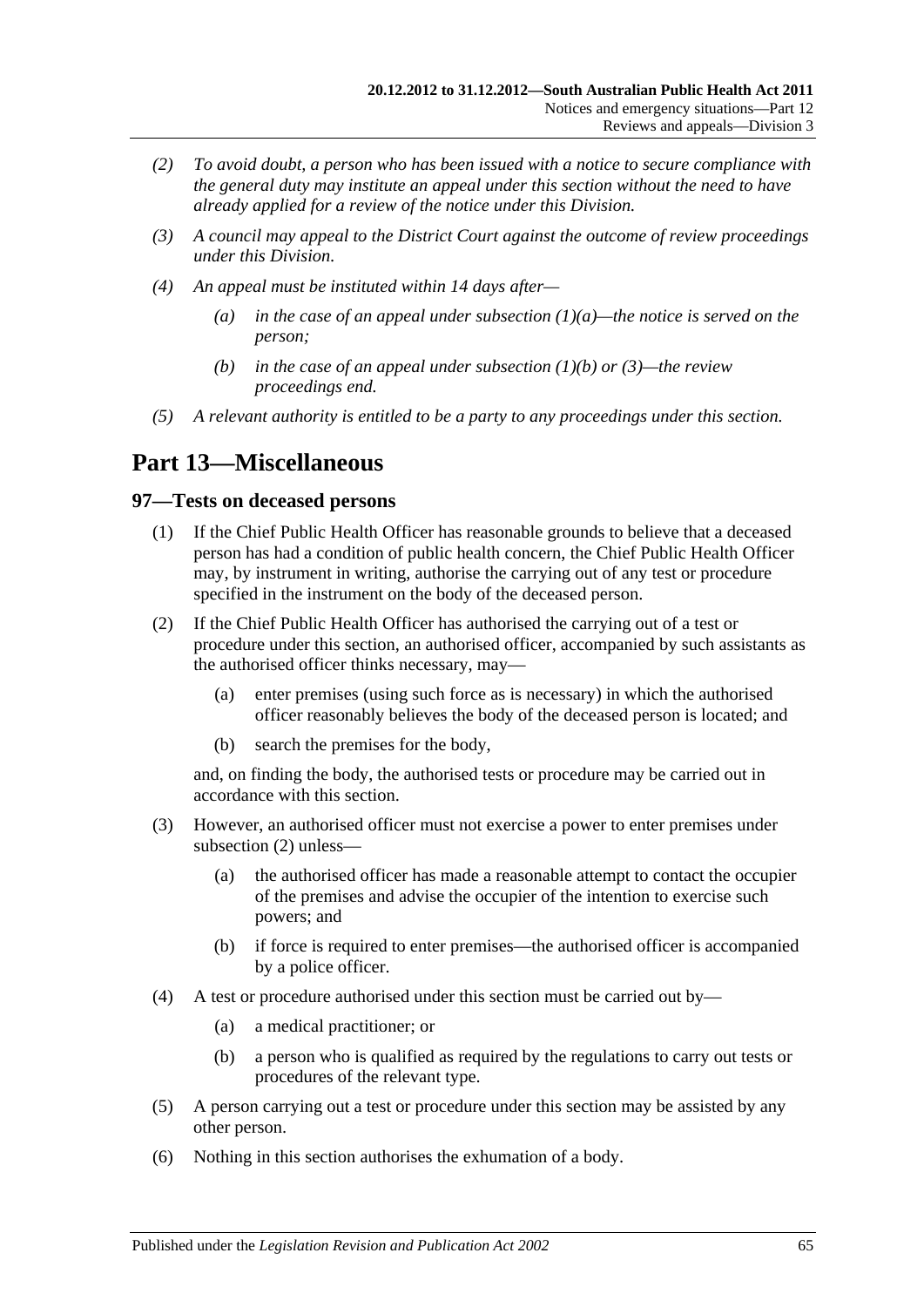#### **98—Delegation by Chief Executive**

- (1) The Chief Executive may delegate a function or power conferred on the Chief Executive under this Act—
	- (a) to a specified person or body; or
	- (b) to a person occupying or acting in a specified office or position.
- (2) A delegation—
	- (a) may be made subject to conditions or limitations specified in the instrument of delegation; and
	- (b) if the instrument of delegation so provides, may be further delegated by the delegate; and
	- (c) is revocable at will and does not prevent the delegator from acting personally in a matter.

#### **99—Confidentiality**

(1) If a person, in the course of official duties, obtains personal information relating to another, the person must not intentionally disclose that information except to the extent that the person is authorised to do so under [subsection](#page-65-0) (2).

Maximum penalty: \$25 000.

- <span id="page-65-2"></span><span id="page-65-1"></span><span id="page-65-0"></span>(2) A person is authorised to disclose information if the person is—
	- (a) disclosing information in the course of official duties, or for any other purpose connected with the administration of this Act or a law of another State or a Territory of the Commonwealth or of the Commonwealth; or
	- (b) disclosing information as required by law; or
	- (c) without limiting [paragraph](#page-65-1) (b), disclosing information as required by a court or tribunal constituted by law; or
	- (d) disclosing information at the request, or with the consent, of the person to whom the information relates or a guardian or medical agent of the person; or
	- (e) disclosing information to a relative, carer or friend of the person to whom the information relates if—
		- (i) the disclosure is reasonably required for the treatment, care or recovery of the person; and
		- (ii) there is no reason to believe that the disclosure would be contrary to the person's best interests; or
	- (f) subject to the regulations (if any)—
		- (i) disclosing information to a health or other service provider if the disclosure is reasonably required for the treatment, care or recovery of the person to whom the information relates; or
		- (ii) disclosing information by entering the information into an electronic records system established for the purpose of enabling the recording or sharing of information between persons or bodies involved in the provision of health services; or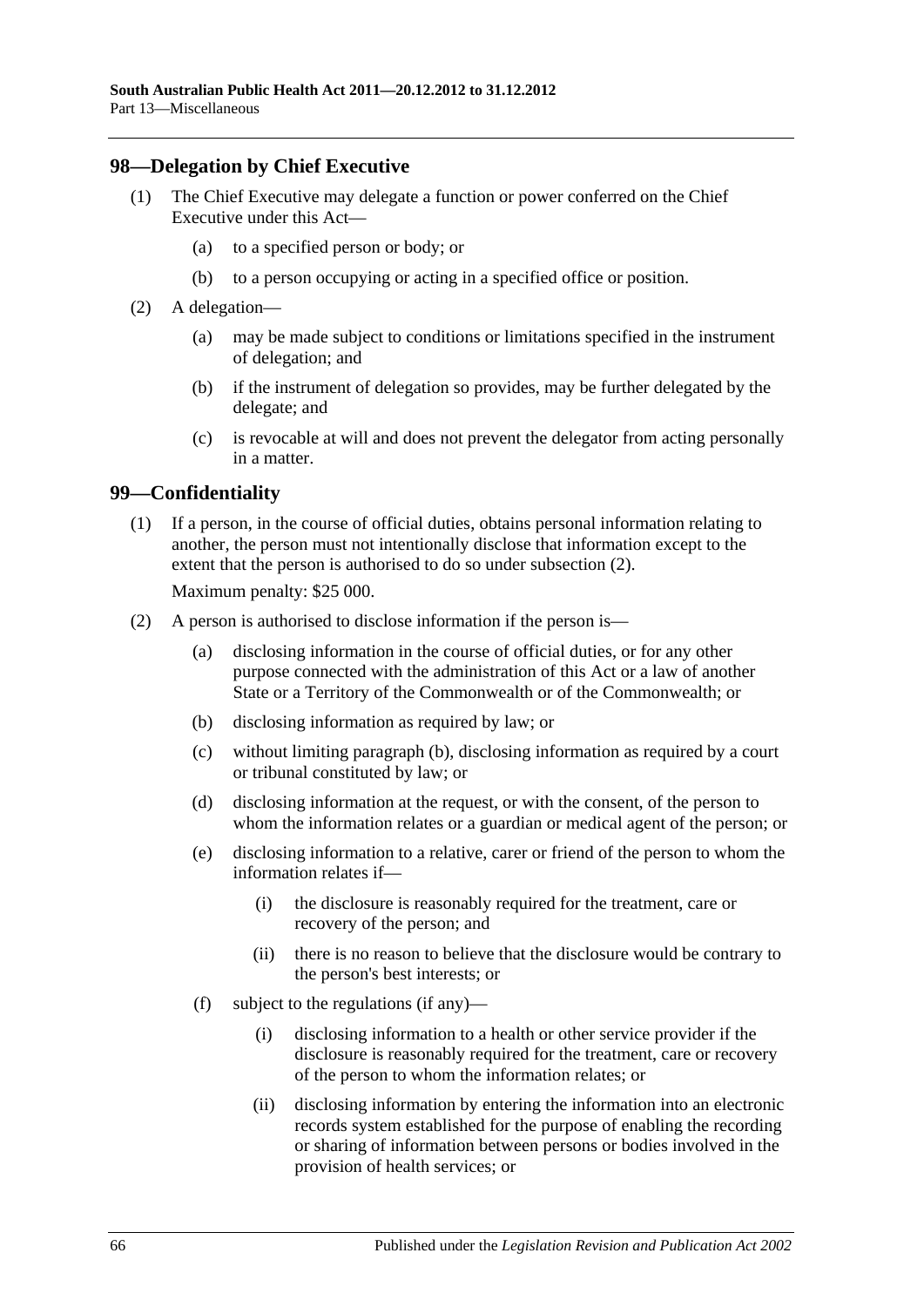- (iii) disclosing information to such extent as is reasonably required in connection with the management or administration of a hospital or ambulance service; or
- (g) without limiting a preceding paragraph, disclosing information to the extent to which it is reasonably necessary—
	- (i) to provide treatment to the person; or
	- (ii) to prevent the transmission of any disease constituting a controlled notifiable condition; or
- (h) without limiting a preceding paragraph, disclosing information if the disclosure is reasonably required to lessen or prevent a serious threat to the life, health or safety of a person, or a serious threat to public health; or
- (i) disclosing information for medical, research or statistical purposes if—
	- (i) there is no reason to believe that the disclosure would be contrary to the person's best interests; and
	- (ii) the disclosure is of a kind approved by the Chief Public Health Officer for the purposes of this paragraph; or
- (j) disclosing information in accordance with the regulations.
- (3) [Subsection](#page-65-2) (2)(e) does not authorise the disclosure of information in contravention of a direction given by the person to whom the information relates.
- (4) In this section—

*domestic partner*—a person is a domestic partner of another if the person is a domestic partner of the other within the meaning of the *[Family Relationships](http://www.legislation.sa.gov.au/index.aspx?action=legref&type=act&legtitle=Family%20Relationships%20Act%201975)  Act [1975](http://www.legislation.sa.gov.au/index.aspx?action=legref&type=act&legtitle=Family%20Relationships%20Act%201975)*, whether declared as such under that Act or not;

*personal information* means—

- (a) medical information; or
- (b) information relating to a person's personal affairs;

*relative*—a person is a relative of another if the person is a spouse, domestic partner or parent of the other of or over 18 years of age or a brother, sister, son or daughter of the other.

#### <span id="page-66-0"></span>**100—Confidentiality and provision of certain information**

- (1) This section applies to a person employed or engaged by the State for the purpose of—
	- (a) monitoring public health in the State; or
	- (b) investigating public health problems within the State; or
	- (c) assessing and improving the quality of public health in the State.
- <span id="page-66-1"></span>(2) The Minister may, by instrument in writing, authorise a person to whom this section applies to have access to personal information relating to the performance of any function referred to in [subsection](#page-66-0) (1).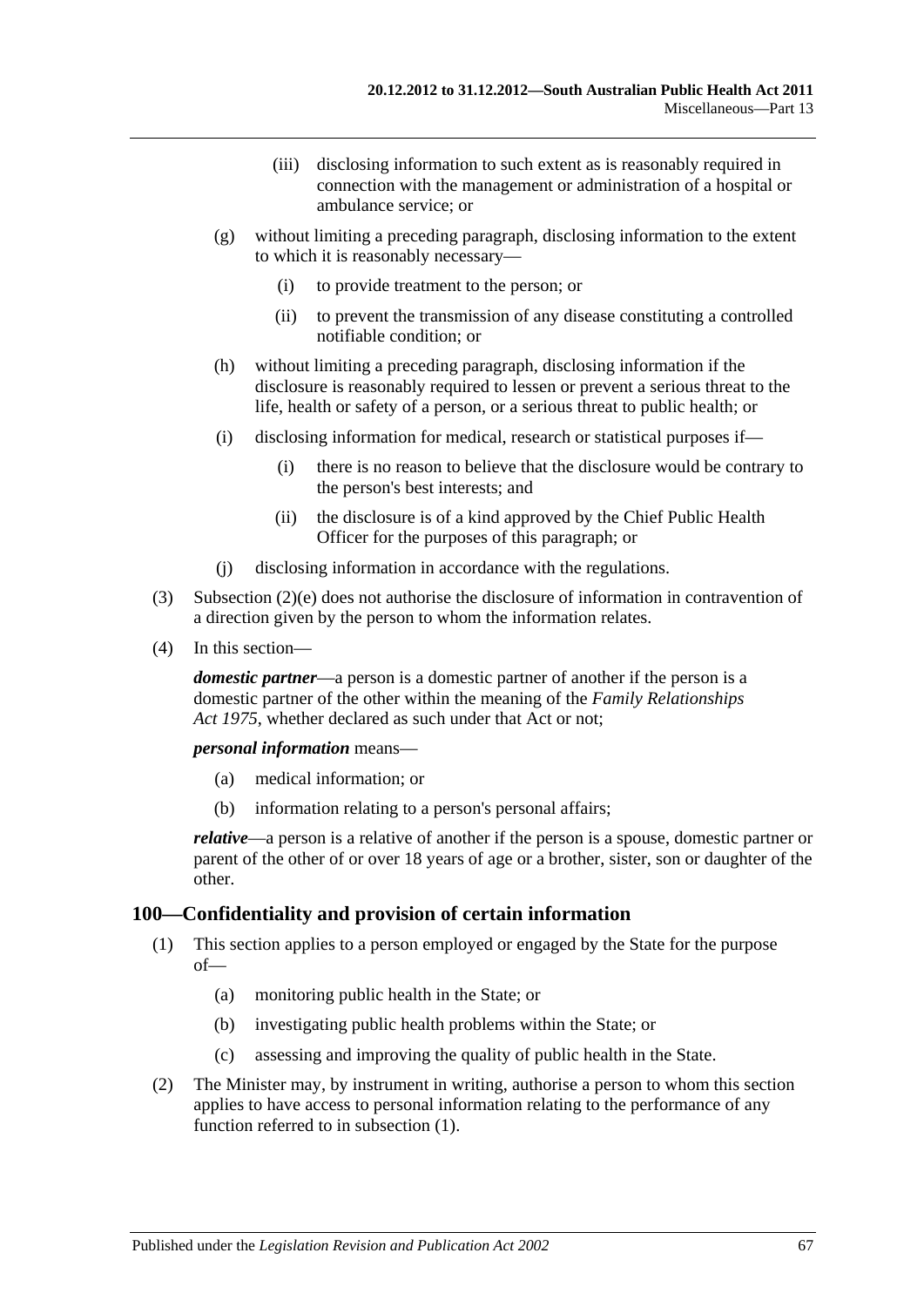- (3) Personal information may be disclosed to a person authorised under [subsection](#page-66-1) (2), and to any person providing technical, administrative or secretarial assistance to that person, without breach of any law or any principle of professional ethics.
- (4) A person must not disclose personal information obtained directly or indirectly pursuant to this section unless—
	- (a) the disclosure is made in the course of official duties; or
	- (b) the disclosure is made with the consent of the person to whom the information relates; or
	- (c) the disclosure is required by a court or tribunal constituted by law; or
	- (d) the disclosure is authorised under the regulations.

Maximum penalty: \$25 000.

(5) In this section—

#### *personal information* means—

- (a) medical information; or
- (b) information relating to a person's personal affairs.

#### <span id="page-67-0"></span>**101—Service of notices or other documents**

- (1) Subject to this section, if this Act requires or authorises a notice, order or other document to be served on, or given to, a person, the notice, order or document may—
	- (a) be served on, or given to, the person or an agent of the person; or
	- (b) be left for the person at his or her place of residence or business with someone apparently over the age of 16 years; or
	- (c) be sent by post to the person or an agent of the person at his or her last known address; or
	- (d) if the notice, order or document is to be served on the owner of land, the land is unoccupied, and the person seeking to serve the notice, order or document has taken reasonable steps to effect service under the other paragraphs of this subsection but has been unsuccessful—be served by fixing it to some conspicuous part of the land; or
	- (e) if the notice, order or document is to be served on the occupier of land—be sent by post to the occupier at the address of the land; or
	- (f) be served on the person by fixing it to, or leaving it on, a vessel that the person is apparently in charge of, or expected to board at some stage, if the person giving or serving the notice, order or document has reasonable grounds to believe that service in this manner will bring the notice, order or document to the attention of the person to be served; or
	- (g) be sent to the person by fax or email to a fax number or email address provided by the person (in which case the notice, order or document will be taken to have been served or given at the time of transmission); or
	- (h) be served or given in some other manner prescribed by the regulations.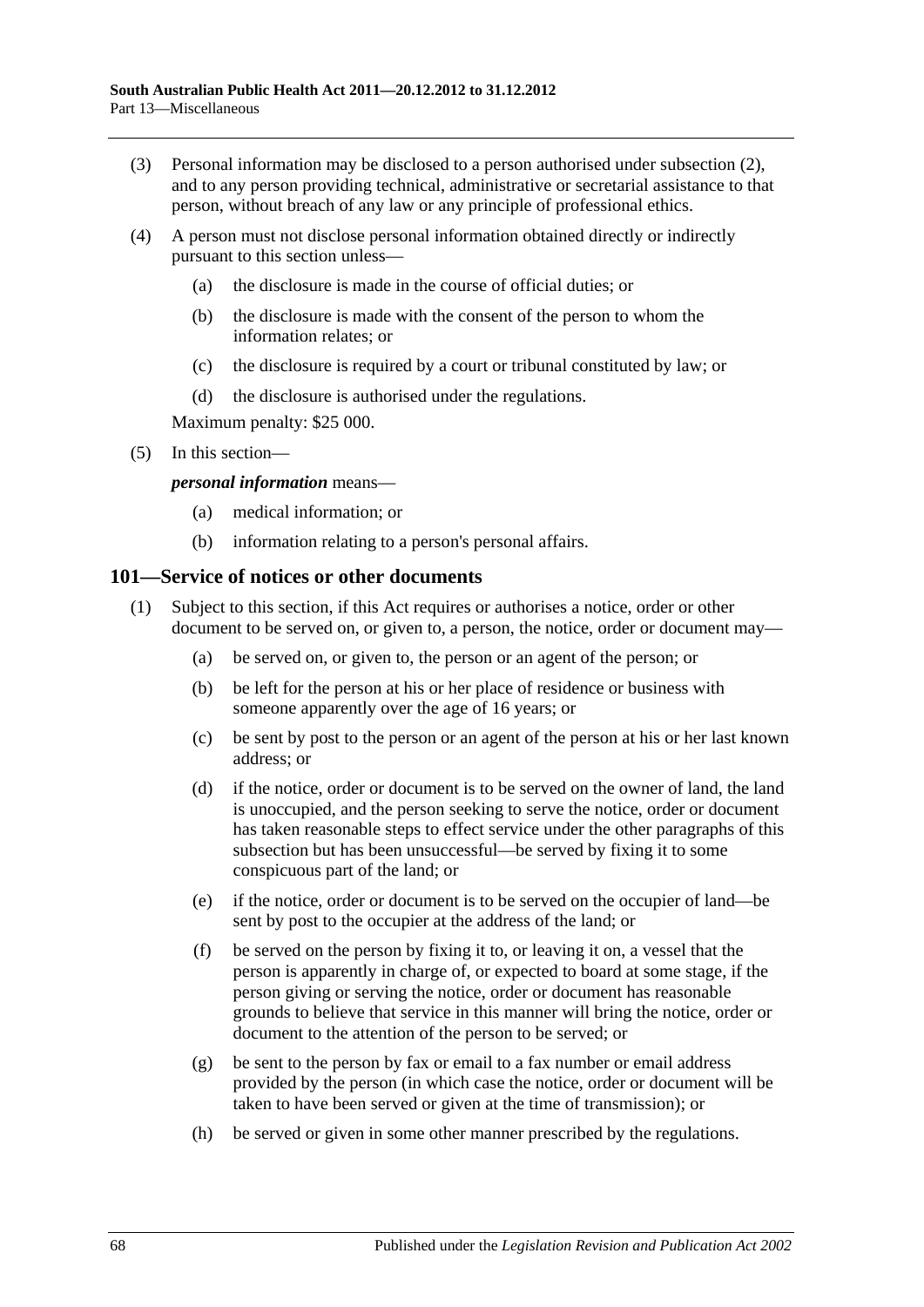- (2) Without limiting [subsection](#page-67-0) (1), a notice, order or document to be served on or given to a company or registered body within the meaning of the *Corporations Act 2001* of the Commonwealth may be served or given in accordance with that Act.
- (3) Subject to the regulations, a notice, order or document required or authorised to be given to an owner of land may, if it is to be served personally, be served on the owner, one of any joint owners, or the agent of the owner.
- (4) An order under [Part](#page-41-3) 10 must be served personally on the relevant person.

## <span id="page-68-1"></span>**102—Immunity**

- (1) No personal liability attaches to—
	- (a) the Chief Public Health Officer or Chief Executive; or
	- (b) a member of a body constituted under this Act; or
	- (c) an authorised officer or any other person engaged in the administration of this Act,

for an honest act or omission in the performance, exercise or discharge, or purported performance, exercise or discharge, of a function, power or duty under this Act.

- (2) Subject to [subsection](#page-68-0) (3), a liability that would, but for [subsection](#page-68-1) (1), lie against a person lies instead against the Crown.
- <span id="page-68-0"></span>(3) A liability that would, but for [subsection](#page-68-1) (1), lie against an officer, employee, agent or contractor of a council lies instead against the council.
- (4) In addition, no action lies against a person (or an employer or contracting party with respect to a person) who in good faith and with reasonable care—
	- (a) takes a sample of blood, urine or other material in accordance with this Act; or
	- (b) conducts a test for the purposes of this Act; or
	- (c) provides a report about any test results under this Act.

## **103—Protection from liability**

- (1) A failure by a designated authority to perform a function under this Act, or a breach of a duty imposed on a designated authority under this Act, does not give rise to any civil liability.
- (2) In this section—

*designated authority* means—

- (a) the Minister; or
- (b) the Chief Public Health Officer; or
- (c) a council; or
- (d) SAPHC.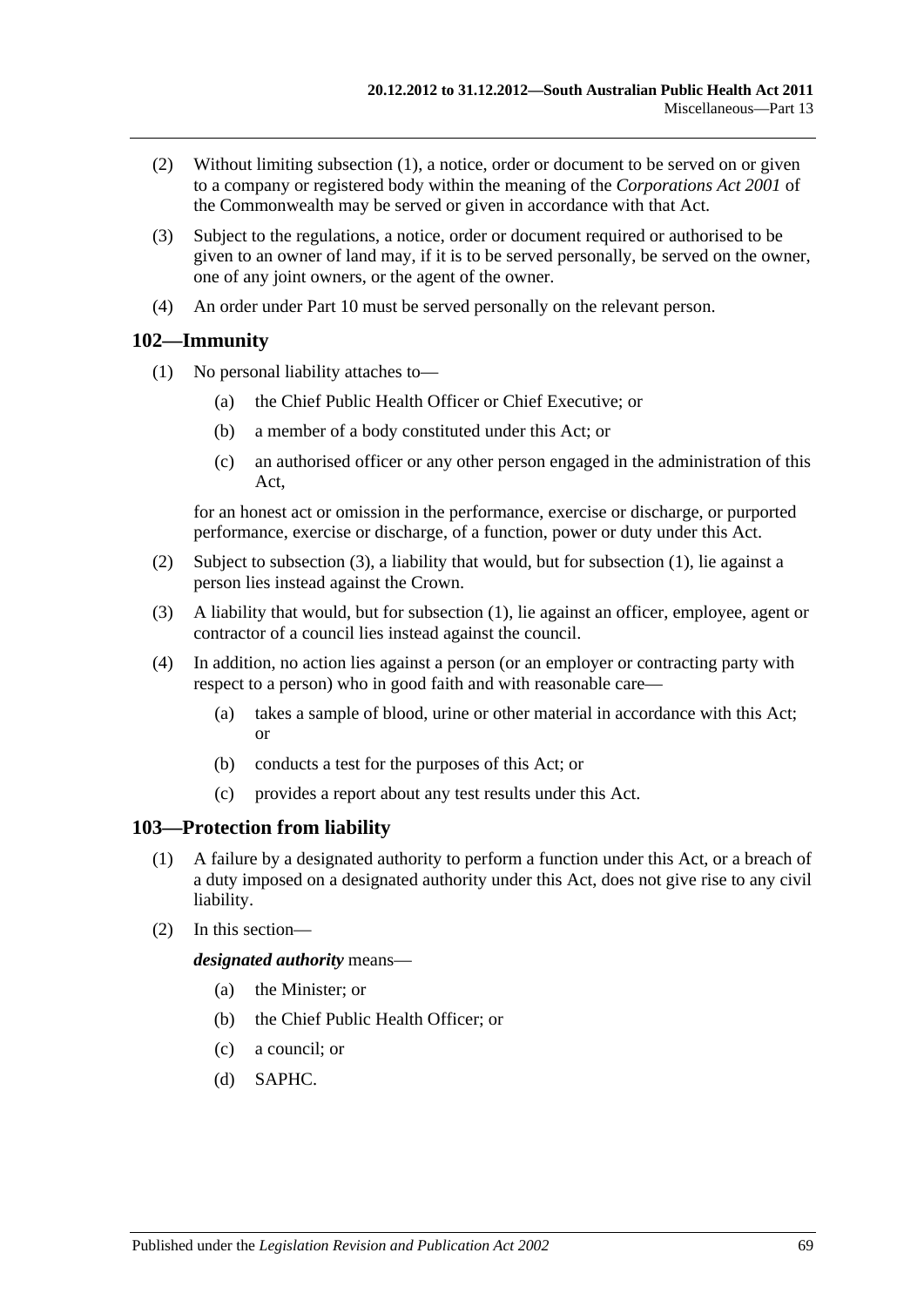#### **104—False or misleading information**

A person must not, in connection with a requirement or direction imposed by or under this Act, provide any information or produce or furnish any document that is false or misleading in a material particular.

Maximum penalty: \$25 000.

## **105—Offences**

- (1) Proceedings for an offence against this Act may only be commenced by—
	- (a) the Minister; or
	- (b) the Director of Public Prosecutions; or
	- (c) the Chief Public Health Officer; or
	- (d) an authorised officer; or
	- (e) the chief executive officer of a council; or
	- (f) a police officer; or
	- (g) a person acting on the written authority of the Minister.
- <span id="page-69-0"></span>(2) An apparently genuine document purporting to be under the hand of the Minister and to authorise the commencement of proceedings under this Act must be accepted in legal proceedings, in the absence of proof to the contrary, as proof of an authorisation under [subsection](#page-69-0)  $(1)(g)$ .

## **106—Offences by bodies corporate**

If a body corporate is guilty of an offence against this Act, each director of the body corporate is guilty of an offence and liable to the same penalty as is prescribed for the principal offence unless it is proved that the director could not by the exercise of reasonable diligence have prevented the commission of the offence by the body corporate.

## **107—Continuing offences**

- (1) If an offence against a provision of this Act is committed by a person by reason of a continuing act or omission—
	- (a) the person is liable, in addition to the penalty otherwise applicable to the offence, to a penalty for each day during which the act or omission continues of not more than an amount equal to one fifth of the maximum penalty prescribed for that offence; and
	- (b) if the act or omission continues after the person is convicted of the offence, the person is guilty of a further offence against that provision and liable, in addition to the penalty otherwise applicable to the further offence, to a penalty for each day during which the act or omission continues after that conviction of not more than an amount equal to one fifth of the maximum penalty prescribed for that offence.
- (2) For the purposes of this section, an obligation to do something is to be regarded as continuing until the act is done notwithstanding that any period within which, or time before which, the act is required to be done has expired or passed.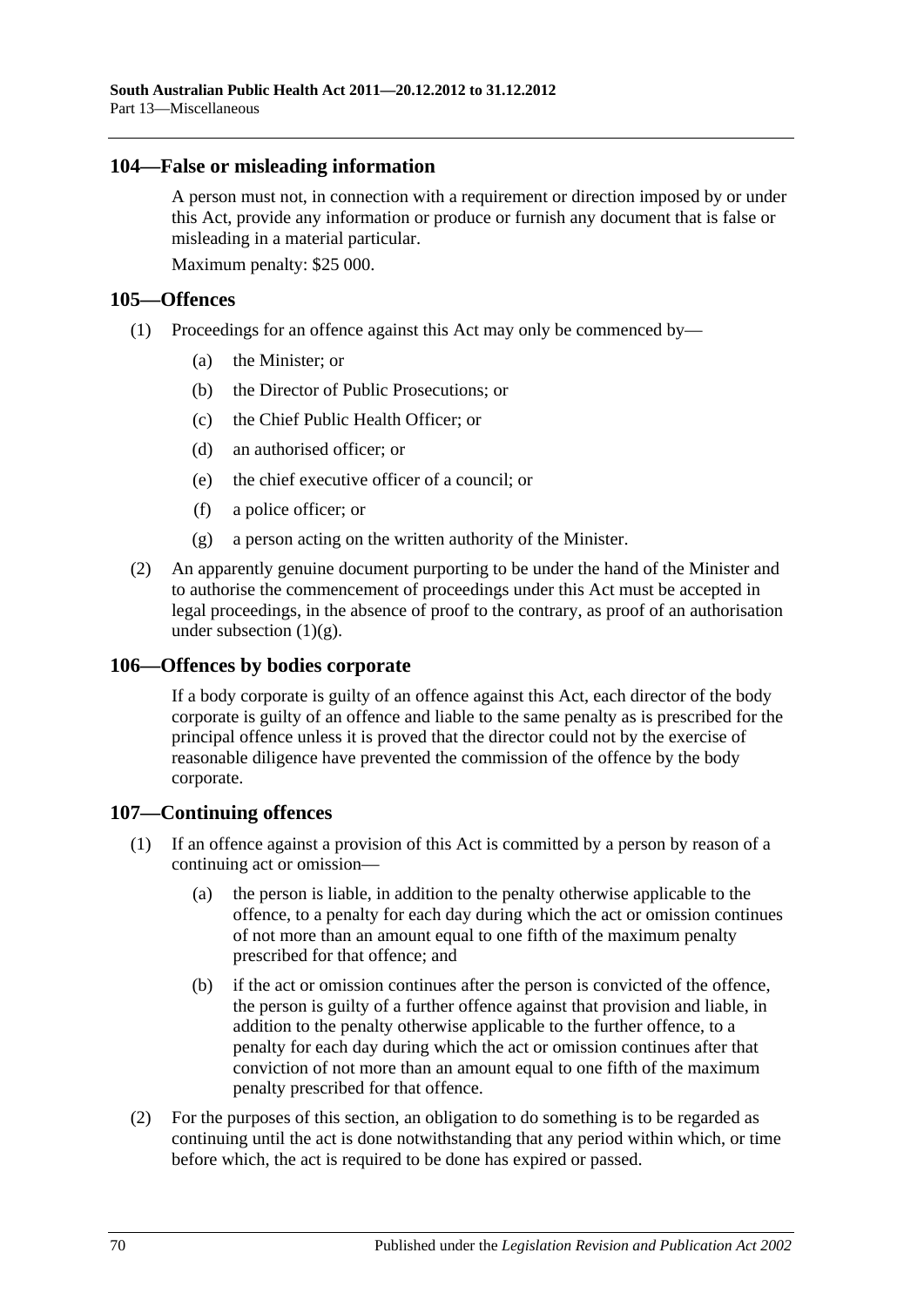## **108—Evidentiary provision**

- (1) In any proceedings, if the court is satisfied that a designated entity has assessed a risk to public health in connection with the administration or operation of this Act, the court must, in the absence of proof to the contrary, accept that assessment as evidence of the fact that a risk to public health existed or has occurred and, insofar as may be reasonably demonstrated by that assessment, the extent or significance of the risk.
- (2) In this section—

*designated entity* means—

- (a) the Chief Public Health Officer; or
- (b) an authorised officer; or
- (c) a council.

#### <span id="page-70-0"></span>**109—Regulations**

- (1) The Governor may make such regulations as are contemplated by this Act or as are necessary or expedient for the purposes of this Act.
- (2) Without limiting the generality of [subsection](#page-70-0) (1), those regulations may—
	- (a) require the furnishing of reports (including technical or expert reports), returns, documents or other forms of information relevant to public health (including the management of any system or infrastructure associated with public health) to the Chief Public Health Officer or other prescribed person or body;
	- (b) require the keeping of records, statistics and other forms of information by any person or body that performs a function under or pursuant to this Act (and the provision of reports based on that information);
	- (c) prohibit, restrict or regulate the manufacture, possession, transport, storage, use or disposal of any substance, material or equipment that may create a risk to public health;
	- (d) provide for the removal or destruction of any material, substance or equipment that creates a risk to public health;
	- (e) set standards or procedures that must be observed to protect public health (including with respect to the management or inspection of any infrastructure or other facility) and provide for public health planning (including in connection with the operation of any other Act);
	- (f) prohibit, restrict or regulate any activity, or the use or sale of any substance, equipment or material, or the use or installation of any infrastructure, that is relevant to the management of public health;
	- (g) prescribe information that must be provided to any person or body in relation to any activity, or the use of any substance, equipment or material, that is relevant to the management of public health;
	- (h) authorise or require the taking of specified measures to prevent the occurrence or spread of any notifiable condition;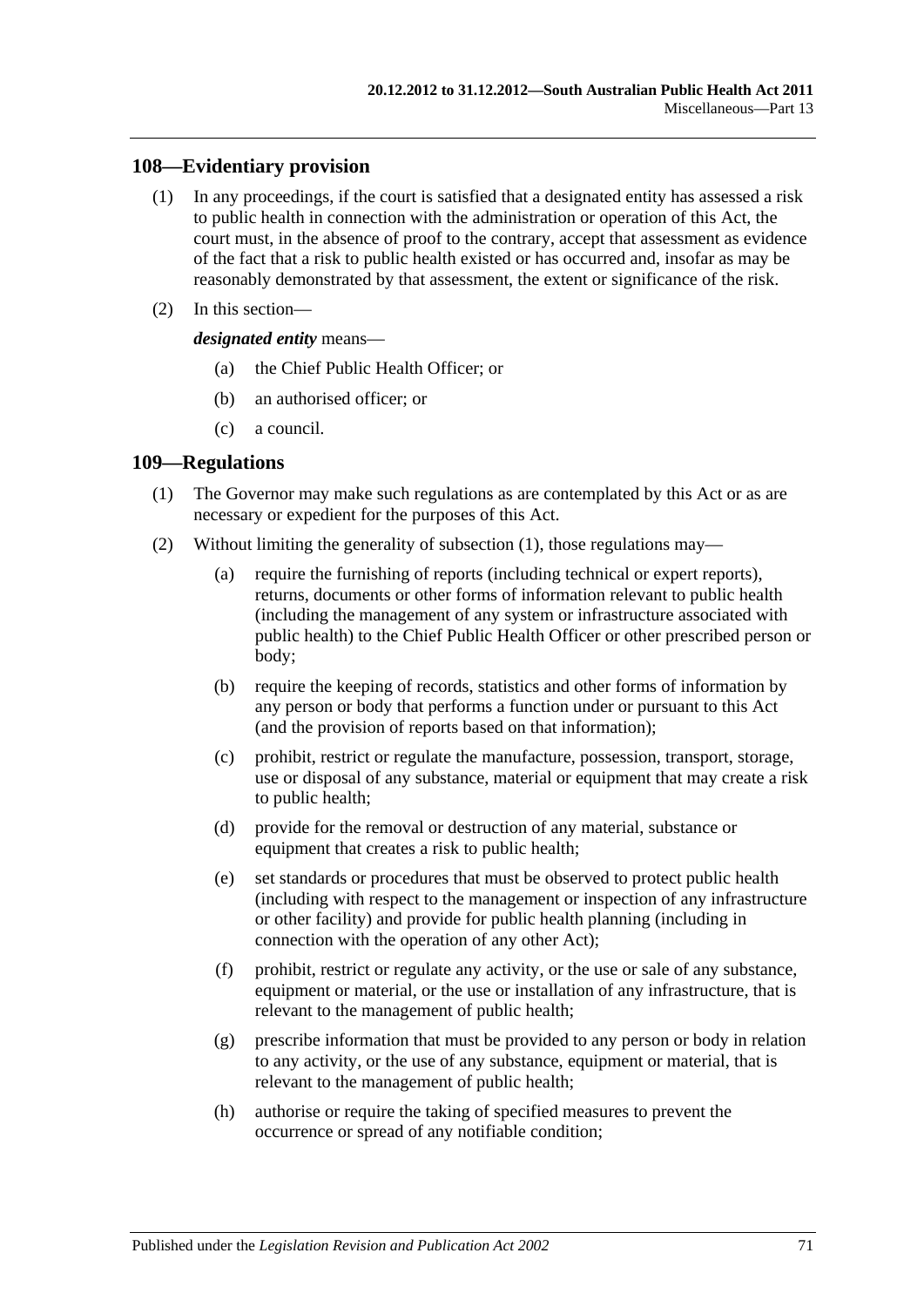- (i) authorise or require the taking of specified measures to manage any non-communicable condition (including in relation to preventing or reducing the incidence of any such condition);
- (j) provide for such matters as are necessary in consequence of conditions directly or indirectly caused by an emergency declared to be a public health incident or public health emergency under this Act;
- (k) provide for the analysis or testing of samples taken under or for the purposes of this Act, including—
	- (i) the persons who may analyse or test those samples; and
	- (ii) the places where those samples may be analysed or tested; and
	- (iii) the reporting of the results of the analysis or testing of those samples;
- (l) without limiting a preceding paragraph, regulate the construction, installation, alteration, maintenance and operation, and provide for the inspection, of any facility, infrastructure or structure designed for human use;
- (m) without limiting a preceding paragraph, regulate wastewater systems (or schemes associated with wastewater systems), including by—
	- (i) requiring approvals for specified classes of wastewater systems or providing for the referral of applications for approvals in relation to wastewater systems to specified persons or bodies; and
	- (ii) in connection with the implementation or operation of a scheme for a wastewater system for a town, regional area or other community—
		- (A) requiring public notification of the scheme; and
		- (B) requiring, or empowering a prescribed authority to require, installation, alteration or connection of wastewater systems for the purposes of the scheme; and
	- (iii) regulating the connection or disconnection of wastewater systems from the undertaking under the *[Sewerage Act](http://www.legislation.sa.gov.au/index.aspx?action=legref&type=act&legtitle=Sewerage%20Act%201929) 1929*;
- (n) empowering a prescribed authority to carry out necessary work if an owner or occupier of land fails to comply with the regulations and providing for the recovery of costs or expenses reasonably incurred in doing so from the owner or occupier;
- (o) on the recommendation of the Chief Public Health Officer, prescribe guidelines to assist in the administration or operation of this Act;
- (p) prescribe fees and expenses in connection with any matter arising under this Act, which may be of varying amounts according to factors prescribed in the regulations or determined by the Minister from time to time and published in the Gazette;
- (q) provide for the payment and recovery of prescribed fees and expenses;
- (r) empower or require the Minister or a council to refund, reduce or remit any fee payable under this Act;
- (s) prescribe forms for the purposes of this Act;
- (t) exempt, either absolutely or subject to prescribed conditions or limitations—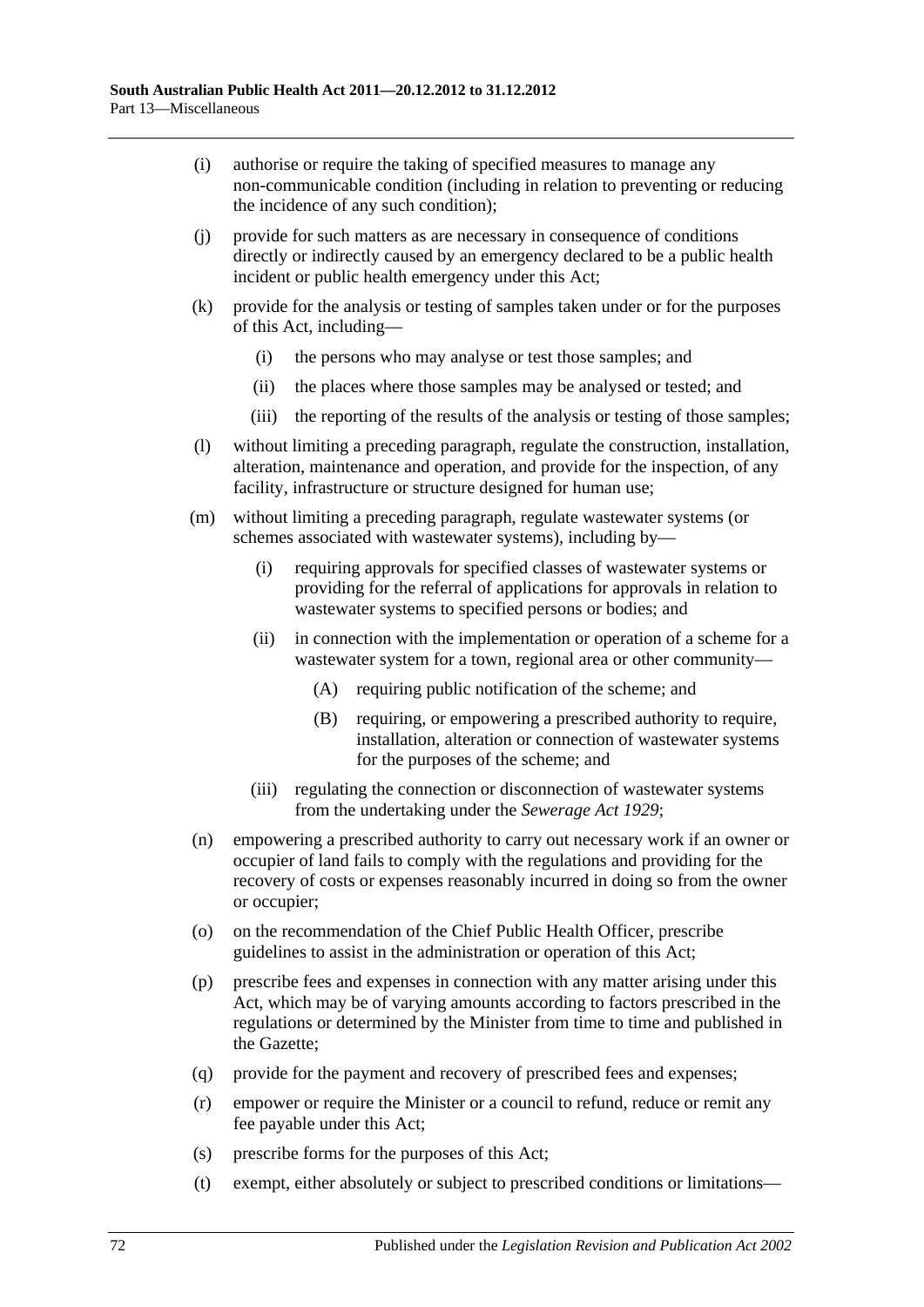- (i) persons or classes of persons;
- (ii) areas of the State,

from this Act or specified provisions of this Act;

- (u) prescribe penalties, not exceeding \$10 000, for breach of any regulation;
- (v) fix expiation fees, not exceeding \$500, for alleged offences against the regulations.
- (3) The regulations may adopt, wholly or partially and with or without modification—
	- (a) a code or standard relating to matters in respect of which regulations may be made under this Act; or
	- (b) an amendment to such a code or standard.
- (4) Any regulations adopting a code or standard, or an amendment to a code or standard, may contain such incidental, supplementary and transitional provisions as appear to the Governor to be necessary.
- (5) The regulations or a code or standard adopted by the regulations may—
	- (a) refer to or incorporate, wholly or partially and with or without modification, a standard or other document prepared or published by a prescribed body or person, either as in force at the time the regulations are made or as in force from time to time; and
	- (b) be of general or limited application (including so as to apply only to a specified part of the State); and
	- (c) make different provision according to the persons, things or circumstances to which they are expressed to apply; and
	- (d) provide that any matter or thing is to be determined, dispensed with, regulated or prohibited according to the discretion of the Minister, the Chief Public Health Officer, the Chief Executive or a council.
- $(6)$  If—
	- (a) a code or standard is adopted by the regulations; or
	- (b) the regulations, or a code or standard adopted by the regulations, refers to a standard or other document prepared or published by a prescribed body,

then—

- (c) a copy of the code, standard or other document must be kept available for inspection by members of the public, without charge and during normal office hours, at an office or offices specified in the regulations; and
- (d) in any legal proceedings, evidence of the contents of the code, standard or other document may be given by production of a document purporting to be certified by or on behalf of the Minister as a true copy of the code, standard or other document; and
- (e) the code, standard or other document has effect as if it were a regulation made under this Act.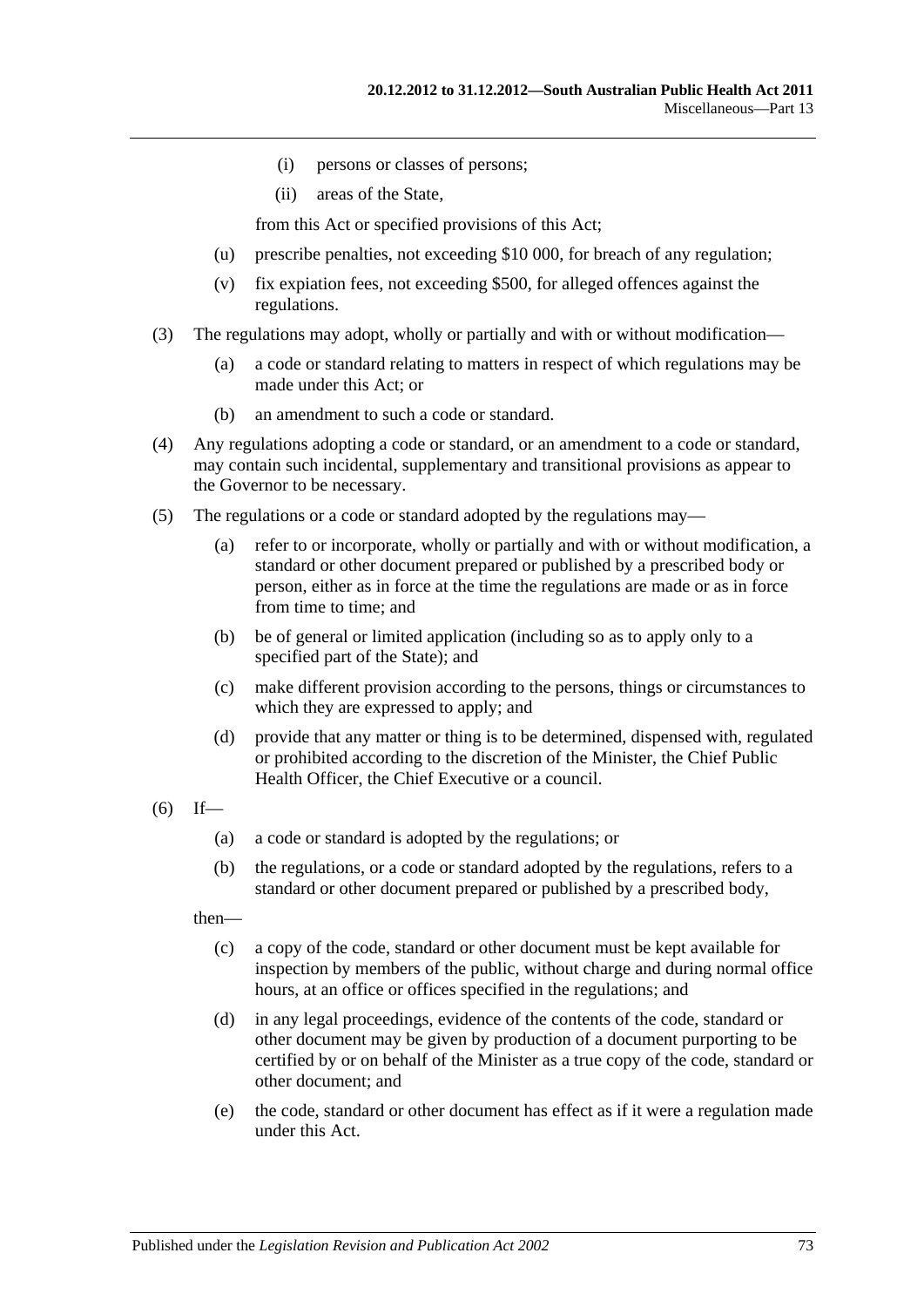#### **110—Review of Act**

- (1) The Social Development Committee of Parliament must review the operation of this Act as soon as practicable after the expiry of 5 years from its commencement.
- (2) The Social Development Committee must ensure that, as part of the review, reasonable steps are taken to seek submissions from—
	- (a) State agencies that have an interest in public health; and
	- (b) the local government sector; and
	- (c) relevant industry, health and community organisations,

(but may otherwise conduct the review in such manner as it thinks fit under the *[Parliamentary Committees Act](http://www.legislation.sa.gov.au/index.aspx?action=legref&type=act&legtitle=Parliamentary%20Committees%20Act%201991) 1991*).

## **Schedule 1—Related amendments, repeal and transitional provisions**

### **Part 1—Related amendments**

#### **1—Amendment provisions**

In this Schedule, a provision under a heading referring to the amendment of a specified Act amends the Act so specified.

### **Part 2—Amendment of** *Electricity Act 1996*

#### **2—Amendment of section 54—Emergency legislation not affected**

Section 54—delete "Part 4A of the *[Public and Environmental Health Act](http://www.legislation.sa.gov.au/index.aspx?action=legref&type=act&legtitle=Public%20and%20Environmental%20Health%20Act%201987) 1987*" and substitute:

Part 11 of the *[South Australian Public Health Act](http://www.legislation.sa.gov.au/index.aspx?action=legref&type=act&legtitle=South%20Australian%20Public%20Health%20Act%202011) 2011*

### **Part 3—Amendment of** *Emergency Management Act 2004*

#### **3—Amendment of section 3—Interpretation**

Section 3, definition of *Chief Medical Officer*—delete the definition and substitute:

*Chief Public Health Officer* means the Chief Public Health Officer under the *[South Australian Public Health Act](http://www.legislation.sa.gov.au/index.aspx?action=legref&type=act&legtitle=South%20Australian%20Public%20Health%20Act%202011) 2011* and includes a person for the time being acting in that position;

#### **4—Amendment of section 24A—Public health incidents and emergencies**

Section 24A—delete "*[Public and Environmental Health Act](http://www.legislation.sa.gov.au/index.aspx?action=legref&type=act&legtitle=Public%20and%20Environmental%20Health%20Act%201987) 1987*" and substitute: *[South Australian Public Health Act](http://www.legislation.sa.gov.au/index.aspx?action=legref&type=act&legtitle=South%20Australian%20Public%20Health%20Act%202011) 2011*

#### **5—Amendment of section 25—Powers of State Co-ordinator and authorised officers**

Section 25(3)—delete "Chief Medical Officer" and substitute:

Chief Public Health Officer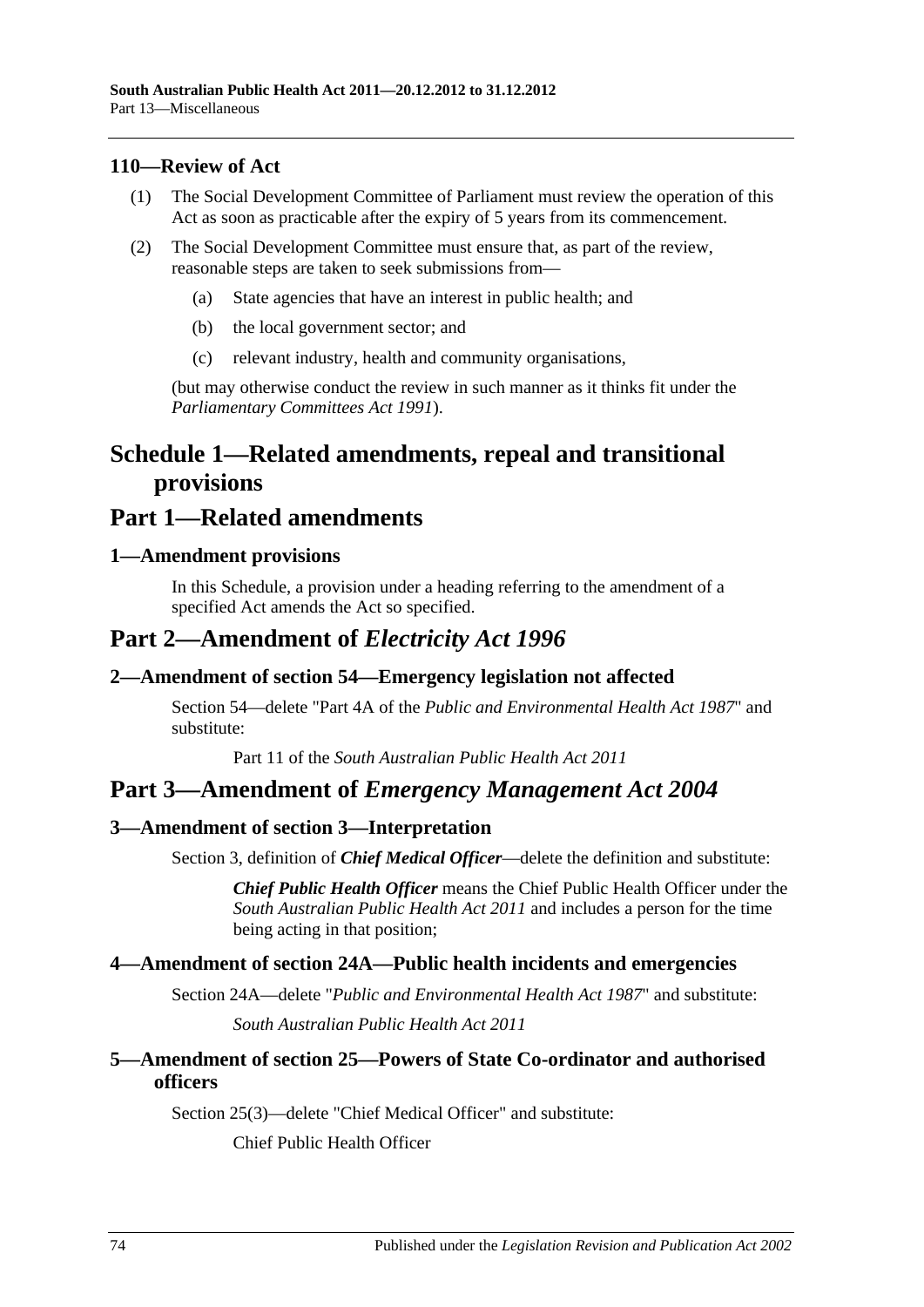## **Part 4—Amendment of** *Essential Services Act 1981*

#### **6—Amendment of section 6—Power to require information**

- (1) Section 6(3)(ca)—delete paragraph (ca) and substitute:
	- (ca) the administration of Part 11 of the *[South Australian Public Health](http://www.legislation.sa.gov.au/index.aspx?action=legref&type=act&legtitle=South%20Australian%20Public%20Health%20Act%202011)  Act [2011](http://www.legislation.sa.gov.au/index.aspx?action=legref&type=act&legtitle=South%20Australian%20Public%20Health%20Act%202011)*; or
- (2) Section  $6(6)(a)(iii)a$ —delete subparagraph (iiia) and substitute:
	- (iiia) the administration of Part 11 of the *[South Australian Public Health](http://www.legislation.sa.gov.au/index.aspx?action=legref&type=act&legtitle=South%20Australian%20Public%20Health%20Act%202011)  Act [2011](http://www.legislation.sa.gov.au/index.aspx?action=legref&type=act&legtitle=South%20Australian%20Public%20Health%20Act%202011)*; or

## **Part 5—Amendment of** *Fire and Emergency Services Act 2005*

### **7—Amendment of section 108—Functions and powers**

Section  $108(1)(ba)$ —delete paragraph (ba) and substitute:

(ba) to assist the Chief Executive within the meaning of the *[South](http://www.legislation.sa.gov.au/index.aspx?action=legref&type=act&legtitle=South%20Australian%20Public%20Health%20Act%202011)  [Australian Public Health Act](http://www.legislation.sa.gov.au/index.aspx?action=legref&type=act&legtitle=South%20Australian%20Public%20Health%20Act%202011) 2011*, in accordance with the Public Health Emergency Management Plan, in carrying out prevention, preparedness, response or recovery operations under Part 11 of that Act;

## **Part 6—Amendment of** *Gas Act 1997*

#### **8—Amendment of section 54—Emergency legislation not affected**

Section 54—delete "Part 4A of the *[Public and Environmental Health Act](http://www.legislation.sa.gov.au/index.aspx?action=legref&type=act&legtitle=Public%20and%20Environmental%20Health%20Act%201987) 1987*" and substitute:

Part 11 of the *[South Australian Public Health Act](http://www.legislation.sa.gov.au/index.aspx?action=legref&type=act&legtitle=South%20Australian%20Public%20Health%20Act%202011) 2011*

## **Part 7—Amendment of** *Health Care Act 2008*

### **9—Amendment of section 51—Functions and powers of SAAS**

Section 51(2)(b)—delete "the *[Public and Environmental Health Act](http://www.legislation.sa.gov.au/index.aspx?action=legref&type=act&legtitle=Public%20and%20Environmental%20Health%20Act%201987) 1987*" and substitute:

*[South Australian Public Health Act](http://www.legislation.sa.gov.au/index.aspx?action=legref&type=act&legtitle=South%20Australian%20Public%20Health%20Act%202011) 2011*

## **Part 8—Amendment of** *Summary Offences Act 1953*

#### **10—Amendment of section 83B—Dangerous areas**

Section 83B(11)—delete "Part 4A of the *[Public and Environmental Health Act](http://www.legislation.sa.gov.au/index.aspx?action=legref&type=act&legtitle=Public%20and%20Environmental%20Health%20Act%201987) 1987*" and substitute:

Part 11 of the *[South Australian Public Health Act](http://www.legislation.sa.gov.au/index.aspx?action=legref&type=act&legtitle=South%20Australian%20Public%20Health%20Act%202011) 2011*

## **Part 9—Repeal**

### **11—Repeal**

(1) The *[Public and Environmental Health Act](http://www.legislation.sa.gov.au/index.aspx?action=legref&type=act&legtitle=Public%20and%20Environmental%20Health%20Act%201987) 1987* is repealed.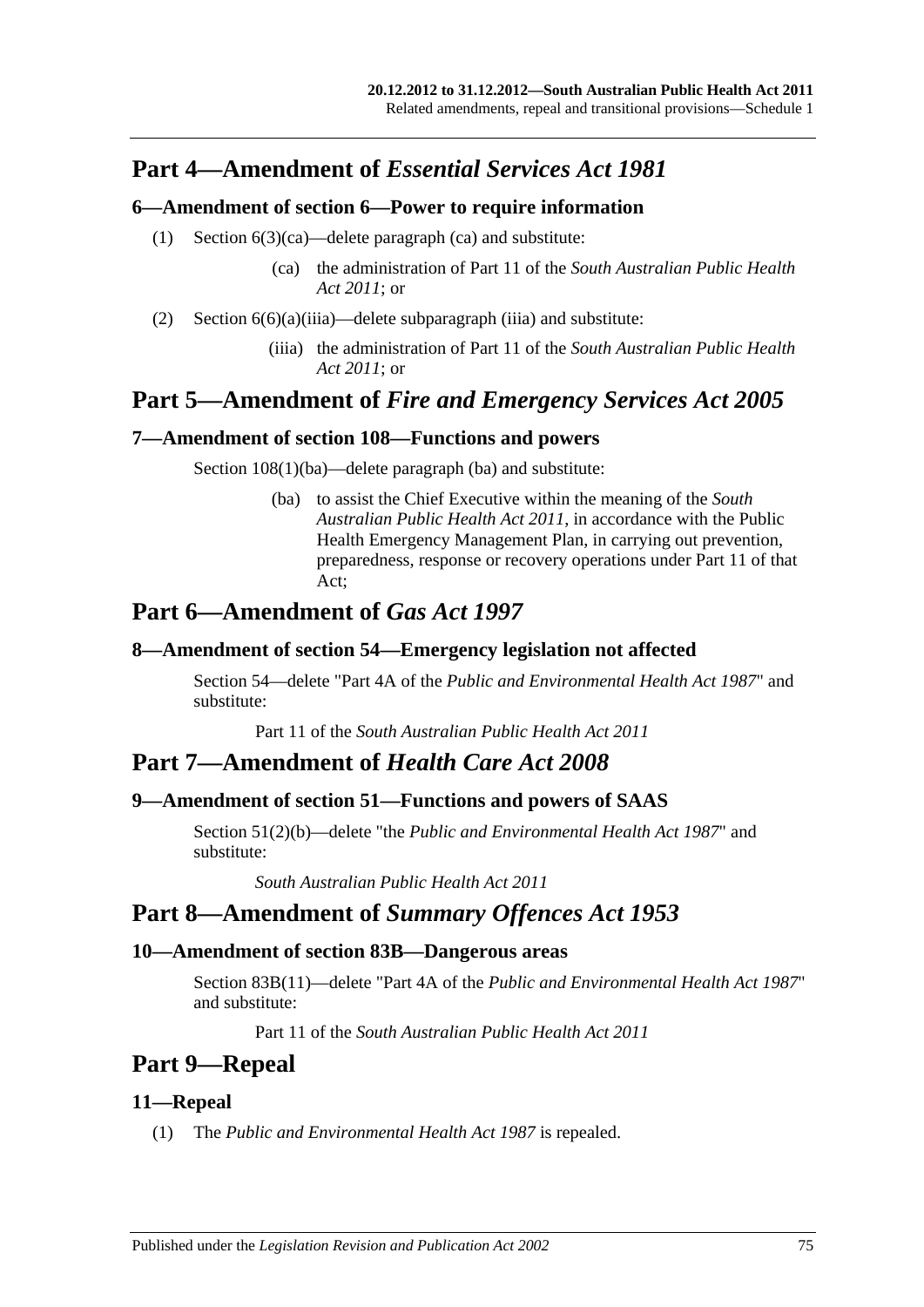- <span id="page-75-0"></span>(2) The Governor may, by proclamation, suspend the repeal of a specified provision or specified provisions of the *[Public and Environmental Health Act](http://www.legislation.sa.gov.au/index.aspx?action=legref&type=act&legtitle=Public%20and%20Environmental%20Health%20Act%201987) 1987* until a subsequent day fixed by proclamation, or a day to be fixed by subsequent proclamation.
- (3) For the purposes of [subclause](#page-75-0) (2), a reference to a provision of the *[Public and](http://www.legislation.sa.gov.au/index.aspx?action=legref&type=act&legtitle=Public%20and%20Environmental%20Health%20Act%201987)  [Environmental Health Act](http://www.legislation.sa.gov.au/index.aspx?action=legref&type=act&legtitle=Public%20and%20Environmental%20Health%20Act%201987) 1987* extends to a part of a provision (including a definition within a provision).

## **Part 10—Transitional provisions**

### **12—Interpretation**

In this Part—

*repealed Act* means the *[Public and Environmental Health Act](http://www.legislation.sa.gov.au/index.aspx?action=legref&type=act&legtitle=Public%20and%20Environmental%20Health%20Act%201987) 1987*.

#### <span id="page-75-3"></span>**13—Appeals**

- <span id="page-75-1"></span>(1) An appeal under section 25 of the repealed Act will, after the commencement of this clause—
	- (a) lie to the South Australian Public Health Council constituted under this Act rather than the Public and Environmental Health Council constituted under the repealed Act; and
	- (b) be heard and determined by the Public Health Review Panel constituted under this Act (with 3 members constituting the Review Panel and 2 members constituting a quorum) rather than a review committee constituted by the Council under the repealed Act.
- <span id="page-75-4"></span><span id="page-75-2"></span>(2) A reference in Part 3 Division 5 of the repealed Act to the Council will be taken to include a reference to SAPHC acting under [subclause](#page-75-1) (1)(a) and a reference in that Division to a review committee will be taken to include a reference to the Review Panel acting under [subclause](#page-75-2) (1)(b).
- (3) [Subclauses](#page-75-3) (1) and [\(2\)](#page-75-4) apply despite the fact—
	- (a) that section 25 of the repealed Act may still be in operation on the commencement of this clause; and
	- (b) that the appeal relates to a requirement imposed under Part 3 of the repealed Act before the commencement of this clause.

### **14—Detention**

To avoid doubt, nothing in this Act affects the operation of a warrant issued under section 32 of the repealed Act before the commencement of this clause (and that section will continue to apply to and in relation to a person who is subject to an application for a warrant or detention under that section until the matter or detention is brought to an end under that section).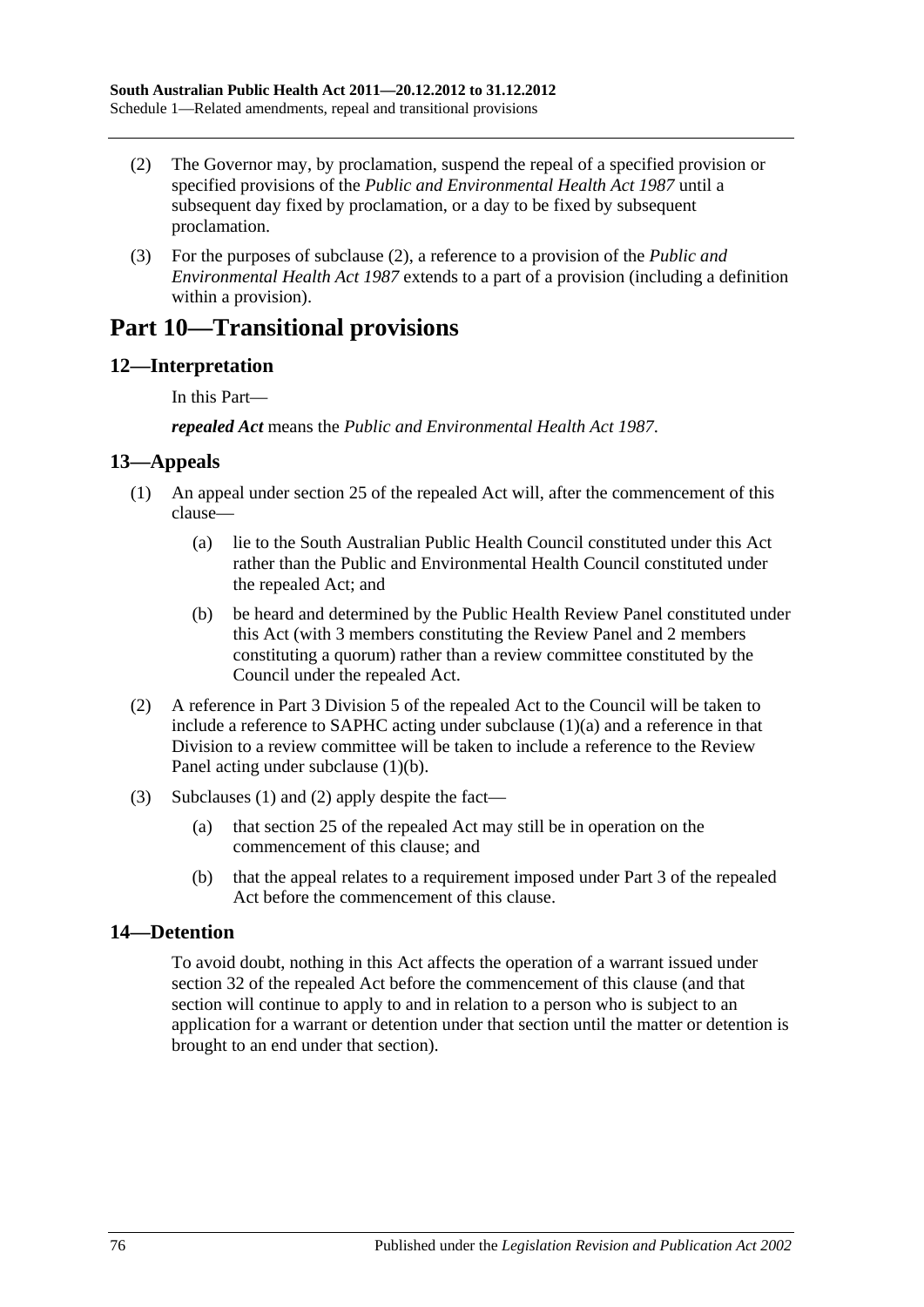#### **15—Directions**

To avoid doubt, nothing in this Act affects the operation of a direction under section 33 of the repealed Act in force immediately before the commencement of this clause (and that section will continue to apply to and in relation to a person who is subject to a direction under that section until the direction no longer has effect under that section).

#### <span id="page-76-0"></span>**16—Other transitional provisions**

- (1) The Governor may, by regulation, make other provisions of a saving or transitional nature consequent on the enactment of this Act.
- <span id="page-76-1"></span>(2) A provision of a regulation made under [subclause](#page-76-0) (1) may, if the regulation so provides, take effect from the commencement of the relevant Act or from a later day.
- (3) To the extent to which a provision takes effect under [subclause](#page-76-1) (2) from a day earlier than the day of the regulation's publication in the Gazette, the provision does not operate to the disadvantage of a person by—
	- (a) decreasing the person's rights; or
	- (b) imposing liabilities on the person.